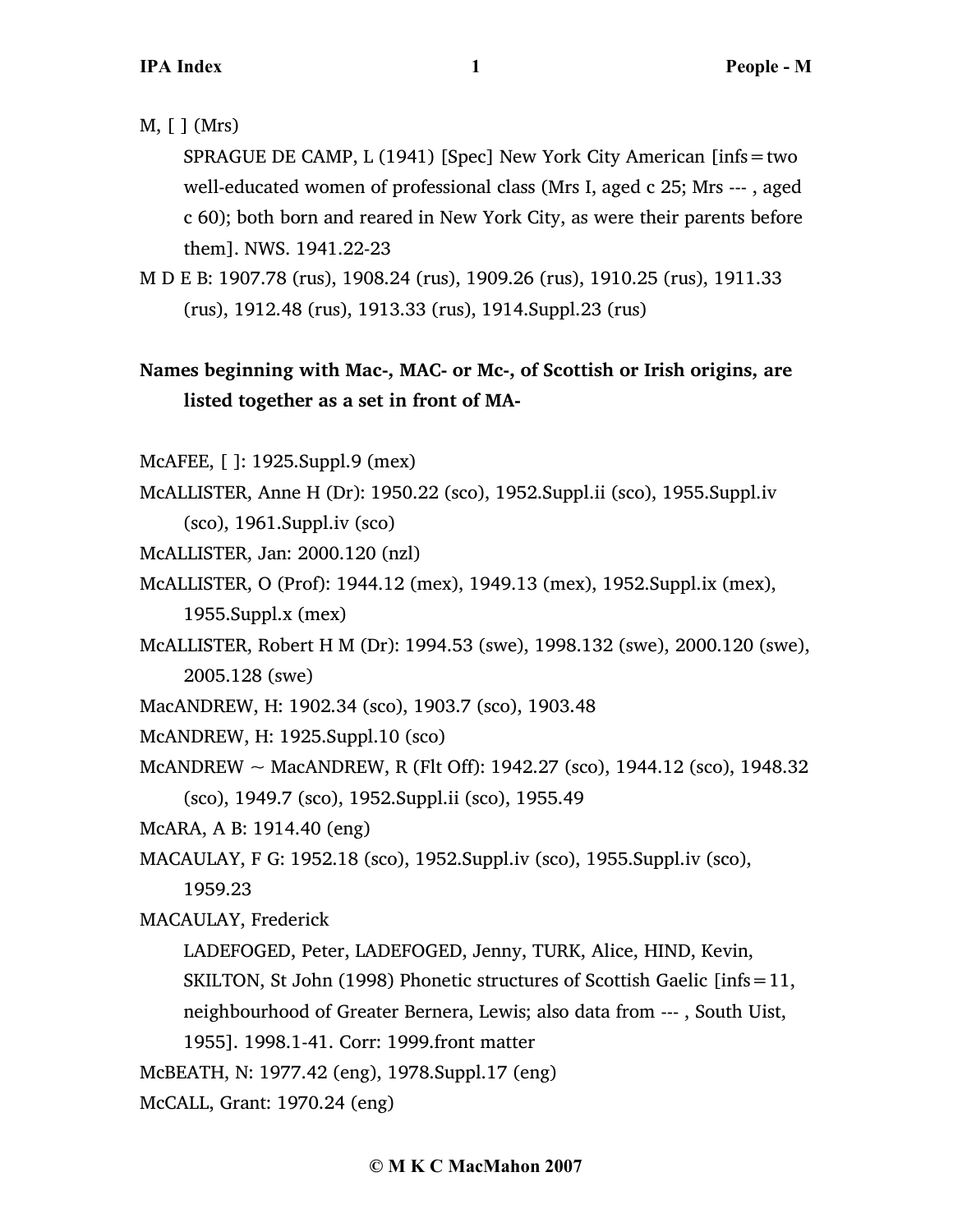McCALLIEN, Catherine  $\sim$  W J (Mrs): 1947.20 (sco), 1949.7 (sco), 1952.Suppl.x (goc), 1955.Suppl.xi (goc), 1961.Suppl.ix (gha), 1966.19 (sco)

- MacCALLUM, Elsie (Miss): IPA exam result (French). 1913.62
- McCALLUM, Marcia (Miss): 1955.49 (aus), 1955.Suppl.xii (aus), 1958.39 (aus), 1961.Suppl.xiv (aus), 1963.21 (aus), 1972.Suppl.1 (aus)

MacCARTHY, Peter A D: 1939.58 (eng), 1942.11 (eng), 1946.41 (eng), 1948.32 (eng), 1949.7 (eng), 1952.Suppl.i (eng), 1955.Suppl.i (eng), 1961.Suppl.i (pak), 1972.Suppl.12 (eng), 1975.Suppl.16 (eng), 1978.Suppl.17 (eng), [=obituary]. 1979.84-85. Corr: 1980.81

--- (1944) [Spec] Rumanian [Bucharest]. NWS. 1944.13-15

SCOTT, N C (1945) [Rev] --- (1944) English Pronunciation: a practical handbook for the foreign learner. Cambridge: W Heffer & Sons Ltd. 1945.6- 7

--- (1946) [Spec] Armenian (Teheran; inf=Dr [ ] SAHAKIAN). NWS. 1946.23-25

JONES, D (1946) [Rev] --- (1944) An English Pronouncing Vocabulary. Cambridge: W Heffer & Sons Ltd. 1946.4

--- & ANSARI, P (1947) [Spec] Persian [Tehran]. NWS. 1947.8-11

[Result of election to fill vacancies on the Council]. 1949.6-7

[Council proposals and decisions: PARMENTER, C E as Vice-President; council vacancies:suggested names: W Jassem, G Faure; honorary members: suggested names: R Jakobson, B Malmberg, A Sommerfelt; Examination in

English Phonetics; alphabet.] 1951.48-50

--- (1955) [Rev] JASSEM, W (1954) Fonetyka Języka Angielskiego. Warszawa: Państwowe Wydawnictwo Naukowe. 1955.36-39

--- (1956) [Rev] JONES, D (1956) An Outline of English Phonetics. 8th ed. Re-set with numerous additions and improvements and with a new Appendix on Types of Phonetic Transcription. Cambridge: W Heffer & Sons Ltd. 1956.16-17

PRING, J T (1956) [Rev] --- (1956) English Conversation Reader in Phonetic Transcription with Intonation Marks. London: Longmans Green. 1956.47-48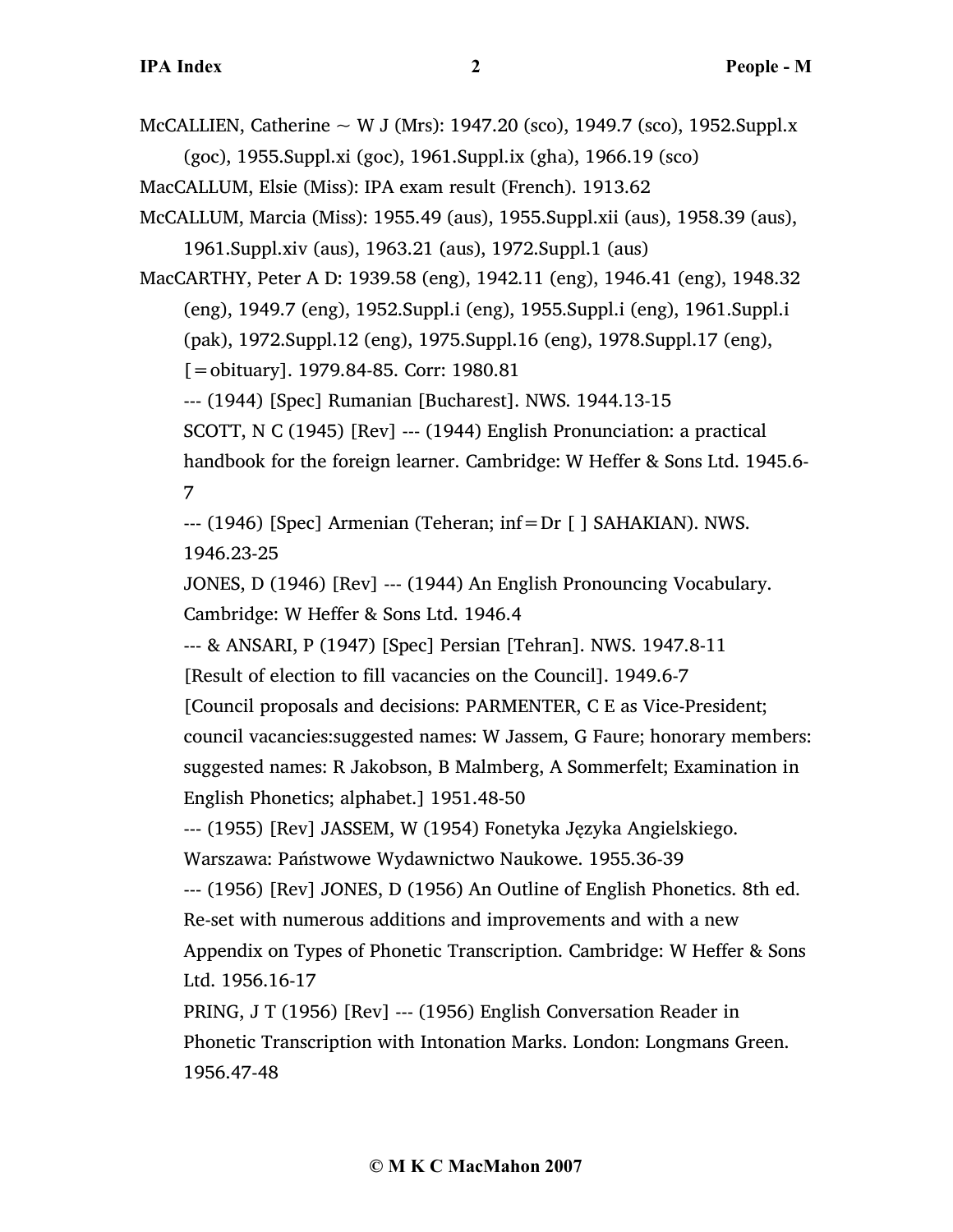CRYSTAL, D (1964) [Rev] ABERCROMBIE, D, FRY, D B, --- , SCOTT, N C & TRIM, J L M [eds] (1964) In Honour of Daniel Jones. Papers Contributed on the Occasion of His Eightieth Birthday. London: Longmans, Green & Co Ltd. 1964.26-27

GIMSON, A C (1972) Council elections [=results; Council membership from January 1973]. 1972.34

GIMSON, A C (1973) The Association's Alphabet  $[=$  Council decisions]. 1973.60-61

GIMSON, A C (1975) Council decisions  $\mathbf{r} = \cos t$  of JIPA to be raised if necessary; A C GIMSON to retire as Secretary and Editor: J C WELLS to take over; A C GIMSON to remain Treasurer; agreed unanimously]. 1975.2 WELLS, J C (1976) The Association's Alphabet [=Council's views on proposed modifications]. 1976.2-3

WELLS, J C (1976) [Rev] --- (1975) The Pronunciation of German London: Oxford University Press 1976.39-43

WOODHEAD, J L (1979) Peter MacCarthy  $[=$ obituary]. 1979.84-85. Corr: 1980.81

McCAVERT, J: 1954.15 (nir), 1955.Suppl.v (nir)

McCLATCHEY, Merrill: 1983.61 (usa)

McCLELLAND, Elizabeth J S: 1994.53 (sco), 1998.132 (sco), 2000.120 (sco), 2005.128 (sco)

McCLURE, Douglas B: 1990.ii.60 (usa), 1994.53 (spa), 1998.132 (spa), 2000.120 (spa)

McCLURE, J Derrick R: 1972.Suppl.12 (sco), 1975.Suppl.16 (sco), 1978.Suppl.17 (sco), 1981.Suppl.18 (sco)

--- (1972) A suggested revision for the Cardinal Vowel system 1972.20-25 FOX, A (1974) The IPA alphabet: remarks on some proposals for reform 1974.76-79 [See also McCLURE, J D 1972.20-25]

--- (1975) The IPA alphabet: a case for reform 1975.75-80

 $-$ -- (1977) Vowel duration in a Scottish accent  $[$  = Ayrshire]. 1977.10-16

McCLYMONT, [ ] (Mrs): 1914.39 (arg)

McCONVELL, P: 1961.23 (eng), 1961.Suppl.iv (eng)

McCORMACK, Paul Francis: 1998.132 (aus), 2000.120 (aus)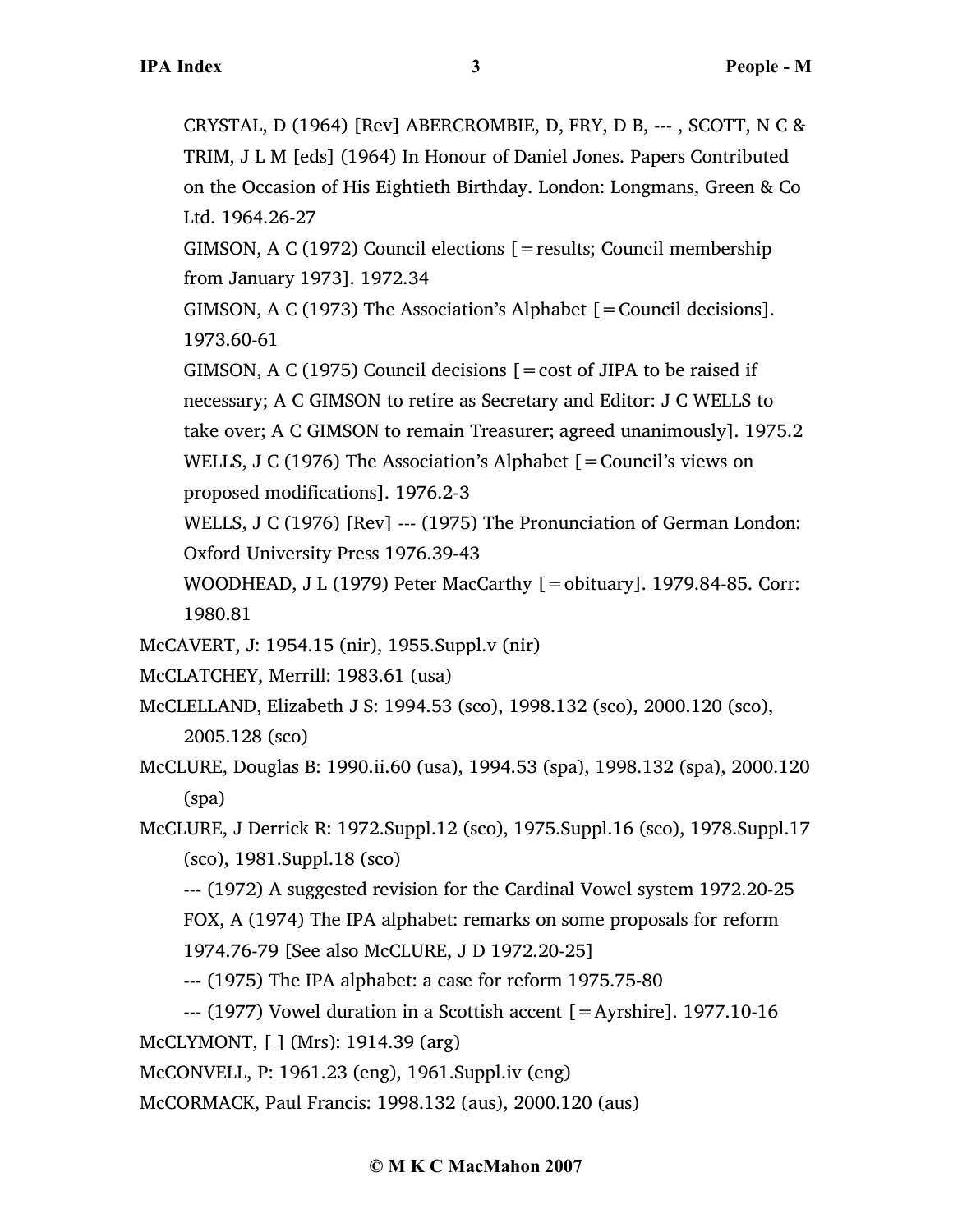- McCORMICK, W S: 1905.93 (sco), 1906.5 (sco), 1907.5 (sco), 1908.5 (sco), 1909.5 (sco), 1910.5 (sco), 1911.12 (sco), 1912.25 (sco)
- McCOY, Priscilla C: 2000.120 (usa)
- McCUBBIN, James: 1910.94 (sco), 1911.12 (sco), 1912.25 (sco), 1913.9 (sco), [death] 1913.151
- MacCURDY, [ ] (Miss): 1902.7 (irl), 1903.7 (irl), 1903.30
- MacCURDY, J P (Prof): 1895.15 (can), 1895.33, 1896.18 (can), 1897.34 (can), 1897.51
- MacCURTAIN, Frances (Ms): 1981.93 (eng) In Memoriam. 1999.191
- McDAVID, Raven I Jr (Prof)
	- ABERCROMBIE, D (1960) [Rev] FRANCIS, W N (1958) The Structure of American English. With a Chapter on American English Dialects by Raven I McDavid Jr. New York: Ronald Press Co. 1960.32-33
	- ULDALL, E T (1962) [Rev] KURATH, H & --- (1961) The Pronunciation of English in the Atlantic States, based upon the collections of the Linguistic Atlas of the Easte rn Unitéd States. Ann Arbor: University of Michigan Press. 1962.29-31
- MacDERMOTT, [ ] (Miss): 1911.94 (irl), 1912.29 (irl), 1913.14 (irl)
- MACDONALD, [ ] (Mlle): 1899.146 (fra), 1900.janv.4 (fra), 1901.4 (fra), 1901.47
- MACDONALD, Alasdair
	- ABERCROMBIE, D (1950) [Spec] Gaelic [Eochar, South Uist; inf=--- ]. NWS. 1950.30-31. Corr: 1951.21
- MacDONALD, B: 1910.8 (eng), 1911.16 (eng), 1912.29 (eng), 1913.14 (eng), 1914.Suppl.8 (eng)
- MACDONALD, Catherine: 1974.59 (usa), 1975.Suppl.20 (usa)
- MacDONALD, George
	- [Publications Received]. 1892.146
- MacDONALD, James A: 1902.74 (sco), 1903.5 (sco), 1904.4 (sco), 1905.4 (sco), 1906.5 (sco), 1907.5 (sco), 1908.5 (sco), 1909.5 (sco), 1910.5 (sco), 1911.12 (sco), 1912.25 (sco), 1912.94 (sco), 1913.9, 1913.65 (sco),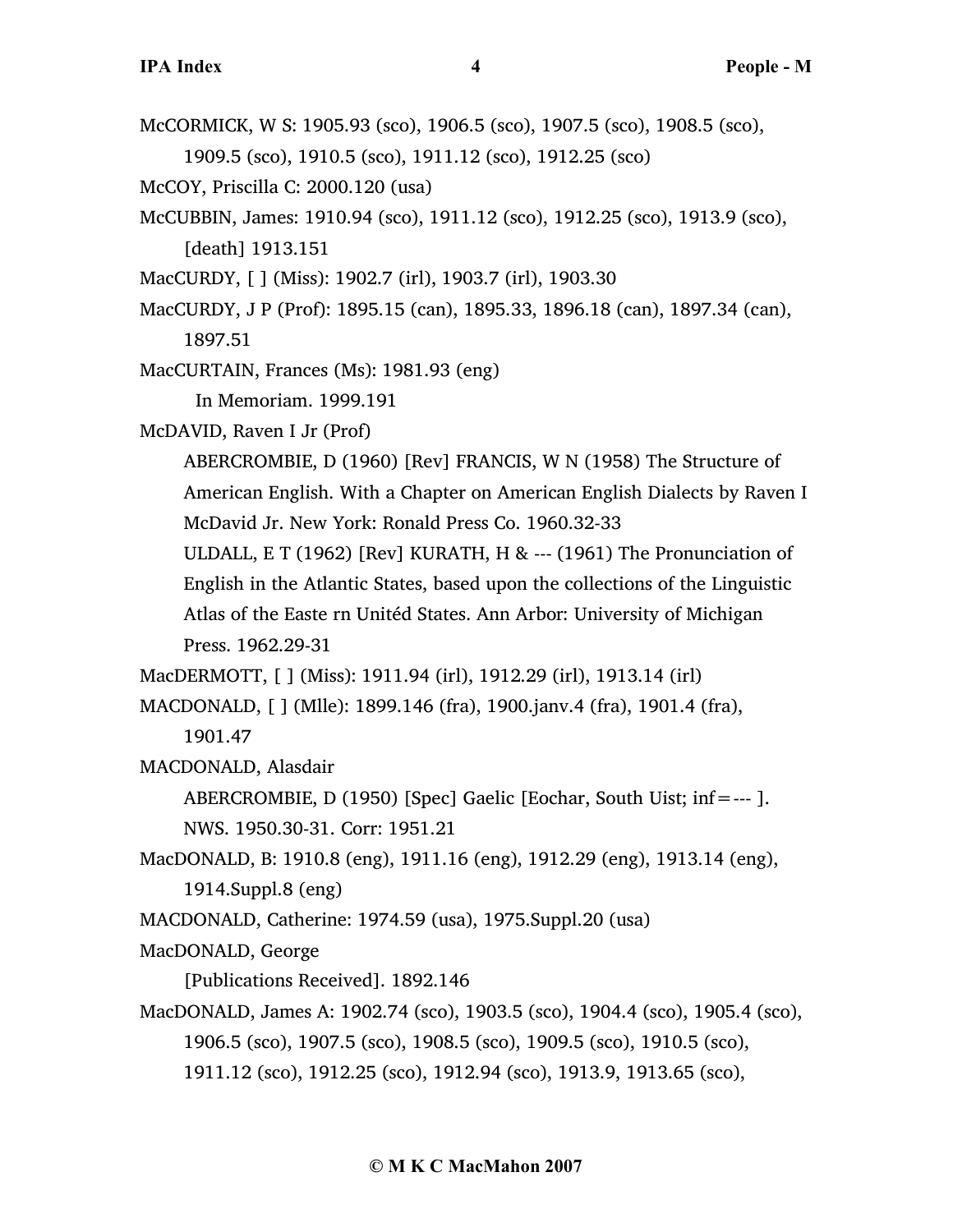1913.111, 1914.Suppl.4 (sco), 1925.Suppl.10 (sco), 1930.11 (sco), 1932.13 (sco), 1932.48 (sco), 1934.28 (sco), 1935.39

McDONALD, Lorella (Ms): 2006 [IPA-Rec]

MACDONALD, P O: 1906.54 (eng), 1907.8 (eng), 1908.9 (eng), 1909.9 (eng)

McDONOUGH, Joyce M: 1998.132 (usa), 2000.120 (usa)

--- & JOHNSON, Keith (1997) Tamil liquids: an investigation into the basis of the contrast among five liquids in a dialect of Tamil  $\text{inf} = \text{female}$ ,

Brahmin dialect]. 1997.1-26

McDOUGALL, Kirsty Elizabeth (Dr): 2005.128 (eng)

McDOWELL, John H: 1930.60 (usa), 1932.22 (usa), 1934.37 (usa)

MacEINRÍ, Fidelis (Fr): 1972.Suppl.6 (eir), 1975.Suppl.9 (eir), 1978.Suppl.9 (eir), 1981.Suppl.9 (eir)

McFARLAND, [ ] (Miss): 1914.Suppl.8 (eng), 1914.39 (eng)

MacFARLANE, W D: 1909.138 (can), 1910.27 (can), 1911.35 (can), 1912.52

(can), 1913.37 (can), 1914.Suppl.27 (can)

MACFARLANE-GRIEVE, A R: 1913.14 (eng), 1914.Suppl.8 (eng)

MacGARREY, A L: 1896.4 (eng), 1897.18 (eng), 1898.5 (eng), 1899.6 (eng),

1900.janv.7 (eng), 1901.6 (eng), 1902.7 (eng), 1903.7 (eng), 1903.48

McGARVA, A W  $\sim$  P D: 1976.96 (sco), 1978. Suppl. 17 (sco)

MacGEACHY, J: 1898.5 (sco), 1899.6 (sco), 1899.35

McGINNESS, V M: 1930.73 (gre), 1932.19 (gre), 1934.34 (gre)

McGLADDERY, Samuel (Rev): 1957.43 (can), [death] 1959.49

MacGOUN, Archibald: 1889.81 (can), 1890.6 (can), 1891.7 (can), 1891.30,

- 1892.11 (can), 1893.12 (can), 1894.14 (can), 1895.15 (can), 1896.18
- (can), 1897.34 (can), 1898.21 (can), 1899.21 (can), 1900.janv.22 (can),

1901.23 (can), 1902.21 (can), 1903.21 (can), 1904.19 (can), 1905.19

(can), 1906.23 (can), 1907.25 (can), 1908.26 (can), 1909.28 (can),

1910.27 (can), 1911.35 (can), 1912.52 (can), 1912.94 (can), 1913.37

(can), 1914.Suppl.27 (can)

--- (1891) ['The Babes in the Wood' in a reformed orthography]. 1891.62- 63

Boîte aux lettres 1893.51

--- (1895) [Q&A: Hebrew and Arabic: (Q) alef = vowel]. 1895.109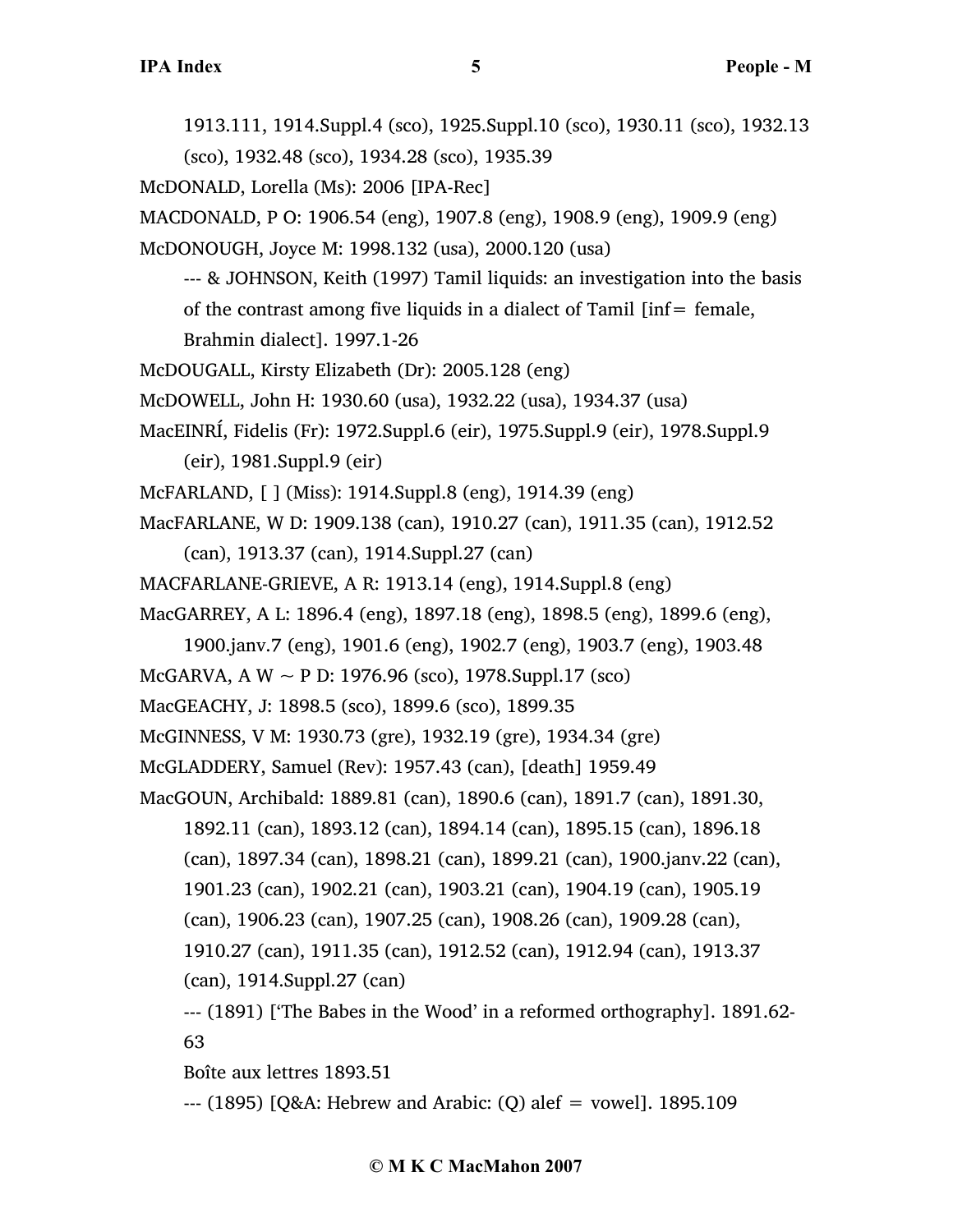--- (1895) Queries [sounds of Sanskrit as taught in European schools;

quality of English ʌ; own (Canadian) accent: ʌi and ʌu before voiceless consonants.] 1895.129-130

 $-$ -- (1895) Queries  $\mathfrak{f}$  = transcriptions of Sanskrit; use of  $\Lambda$  instead of  $\vartheta$  in English]. 1895.129-130

 $-$ -- (1895) [Q&A: German (Q) - difference between [x] and [ç]; [j] = voiced [c]; difference between  $\lceil \Lambda \rceil$  and  $\lceil \frac{1}{\lceil n \rceil} \rceil$  and  $\lceil \frac{1}{\lceil n \rceil} \rceil$ . 1895.148

 $-$  (1896) [Q&A: Danish (Q)  $-$  <th > and <dh >]. 1896.109

--- (1897) More queries: the German ICH; the natural vowel in French,

English and German [Comm: VIËTOR, W and PASSY, P]. 1897.115-117

 $-$ --- (1899) Alphabet  $\lceil$  = use of r instead of r for English final and pre-

consonantal /r/]. 1899.124. Comm: P Passy

--- (1903) [Q&A: French (Q) - vowel-length distinctions in MAIS, SEL,

METTRE, MÊME, PÈRE, MAÎTRE]. 1903.127

 $-$ -- (1904) The vowels 'e' and ' $\varepsilon$ ' [=symbolization of vowels of MAIS, SEL,

METTRE, THERE, AIR, APRIL, DAY, FATE, AIL, BREAK, RAILWAY,

GATEWAY]. 1904.79

McGOWAN, Richard: 2005.129 (usa)

McGOWAN, W S: 1890.41 (eng), 1891.7 (eng)

Meeting of the Teachers' Guild [of Great Britain and Ireland, Cheltenham, April 1890]. 1890.50-51

PASSY, P (1891) [Rev] VIËTOR, W [ed] (1890-91) Phonetische Studien. IV Band. 1891.96

[J J Findlay's qualified praise for --- 's views on modern language teaching

< Journal of Education.] 1892.81

MacGREGOR, Agnes A (Mlle): IPA exam result (French). 1911.128

MacGREGOR, Geddes (Dr): 1960.38 (usa), 1961.Suppl.xi (usa), 1965.35

MacGUIRE, Margarite: 1908.27 (chl), 1909.29 (chl), 1910.28 (chl)

MacHALE, Carlos: 1909.29 (chl)

McILWRAITH, J: 1947.20 (sco), 1949.9 (sco)

McINTIRE, N E: 1888.Oct.425/73 (bel), 1889.45 (bel), 1890.5 (bel), 1890.50

MacINTYRE, M: 1913.65 (eng)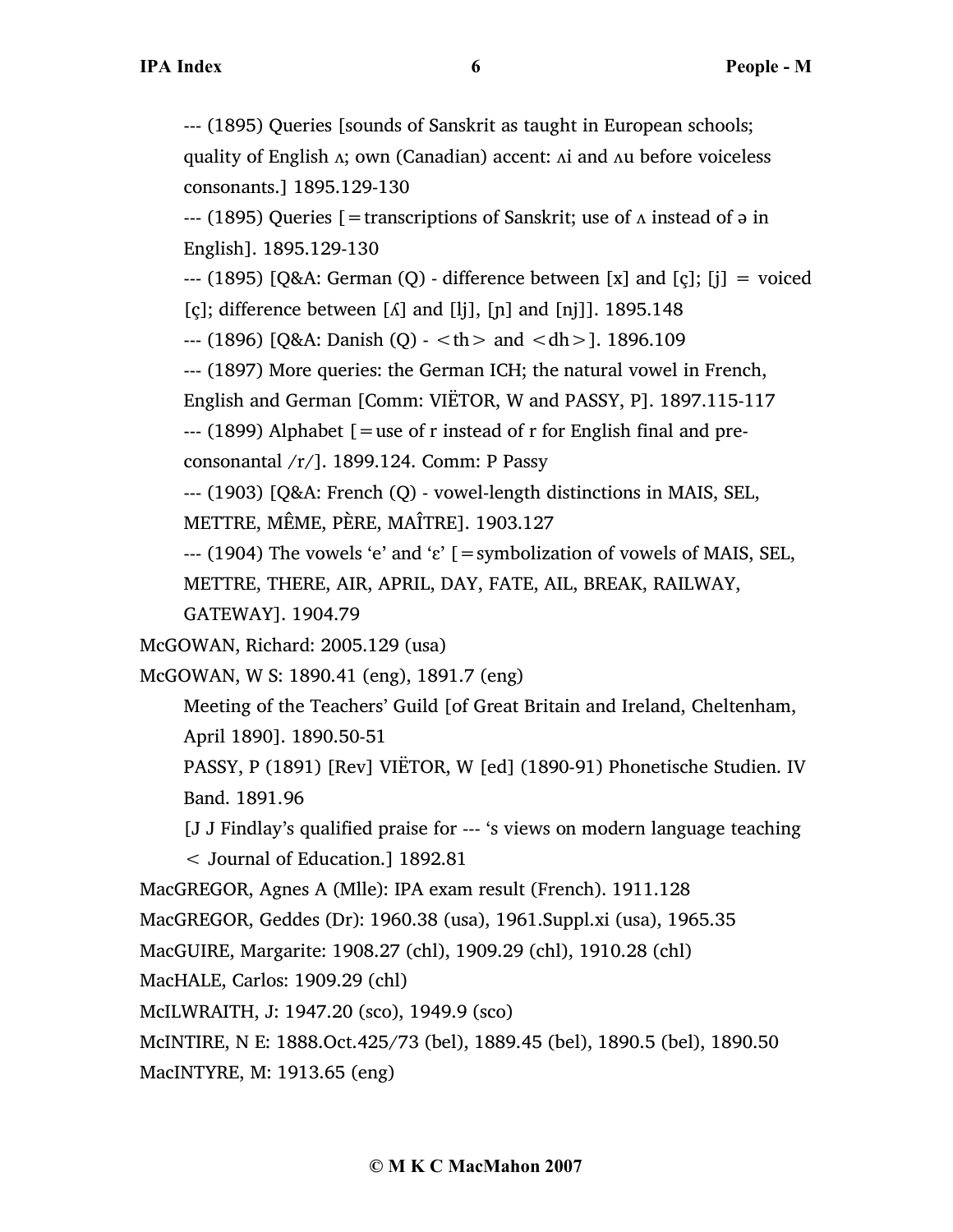McINTYRE, M (Miss): 1911.94 (eng), 1912.30 (eng), 1913.14 (eng), 1914.Suppl.8 (eng) MACIRONE, Teresa (Mlle): 1912.77 (fra), 1913.8 (fra), 1914.Suppl.3 (fra) MacKAY, A H (Dr): 1913.86 (can), 1913.151 (can), 1914.Suppl.27 (can), 1925.Suppl.10 (can) MACKAY, Duncan: 1893.113 (sco), 1894.3 (sco), 1894.26, 1895.4 (sco), 1895.32, 1900.101 (sco), 1901.6 (sco), 1902.7 (sco), 1902.35, 1903.7 (sco), 1903.30 (sco), 1904.4 (sco), 1905.4 (sco), 1906.5 (sco), 1907.5 (sco), 1908.5 (sco), 1909.5 (sco), 1910.5 (sco), 1911.12 (sco), 1912.25 (sco), 1913.9 (sco), 1914.Suppl.4 (sco) [Paper read at a meeting of the Western branch of the Scottish Association of Teachers by --- on the reform method of teaching modern languages]. 1896.96 HUGH, W (1902) [Rev] --- & CURTIS, F J (1900) First French Book: according to the New Method of Teaching Modern Languages. 3rd ed. London: Whittaker & Co. 1902.40-41 --- (Rev) SCHMITZ, F (1901-1902) Lehrbuch der französischen Sprache. Mit besonderer Berücksichtigung der Übungen im mündlichen und schriftlichen freien Gebrauch der Sprache. Unterstufe; Ausgabe D für preussische Realanstalten und ähnliche Schulgattungen. Leipzig: B G Teubner. 1903.85- 87 HOOPER, J (1909) [Rev] --- & CURTIS, F J (1908) Second French Book: according to the Direct Method of Teaching Modern Languages. London: Whittaker & Co. 1909.106 [MACKAY, D: mother-in-law's death]. 1911.56 MacKAY, Ian R A (Prof): 1990.ii.60 (can), 1994.52 (can), 1998.131 (can) ESLING, John H (1989) [Rev] --- (1978; 2nd ed 1987) Phonetics: The Science of Speech Production. Boston: Little, Brown and Company. 1989.105

McKAY, M (Miss): 1914.40 (irl)

MACKECHNIE, [ ]: 1901.142 (fra), 1902.4 (fra)

McKECHNIE, E E (Miss): 1932.47 (usa), 1934.37 (usa), 1935.58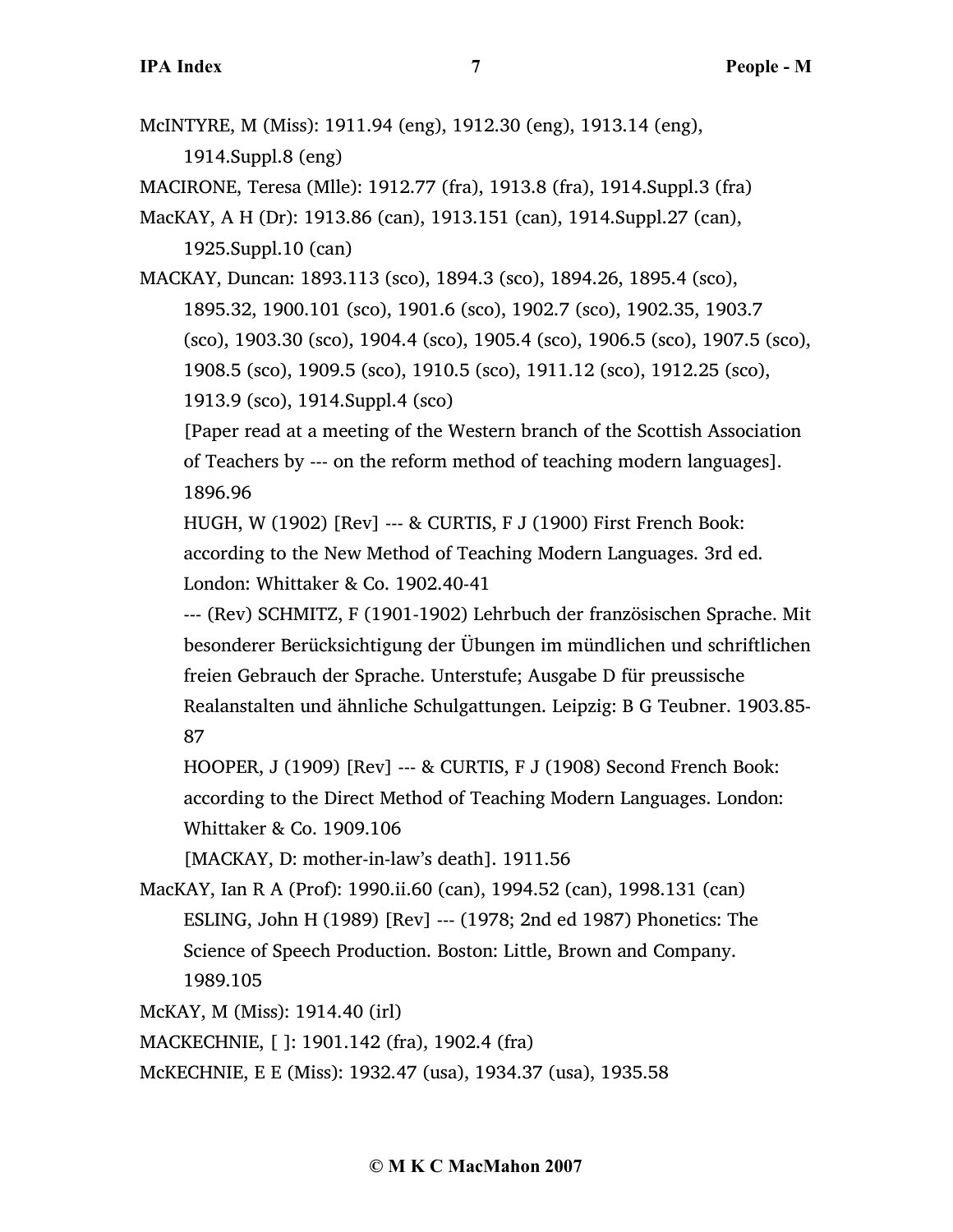McKECHNIE, W W: 1909.114 (sco), 1910.5 (sco), 1911.12 (sco), 1912.25 (sco), 1913.9 (sco)

McKEE, Patricia R S (Miss): 1952.Suppl.iv (eng), 1955.Suppl.iv (eng), 1961.Suppl.iv (eng), 1972.Suppl.12 (eng), 1975.Suppl.17 (eng), 1978.Suppl.17 (eng), 1981.Suppl.18 (eng), 1990.ii.60 (eng) Décisions officielles [... --- to be Assistant Secretary]. 1969.2-4

McKELLAR, H S: 1903.24 (can), 1904.19 (can), 1905.19 (can), 1906.23 (can), 1907.25 (can), 1908.26 (can), 1909.28 (can), 1910.27 (can), 1911.65 (can), 1912.52 (can), 1913.37 (can), 1914.Suppl.27 (can)

McKENNAN, D L M: 1940.39 (nir)

MACKENZIE, D: 1913.65 (saf), 1914.Suppl.30 (saf)

MACKENZIE, E M (Miss): 1895.166 (sco), 1896.4 (sco), 1897.18 (sco), 1898.5 (sco), 1898.35

MacKENZIE, James (Sir)

SCOTT, N C (1938) [Spec(Stud)] English. Broadest transcription. <

WILSON, R M The Beloved Physician, A letter of Sir James MacKenzie. 1938.25-26

- MACKENZIE, M (Miss): 1952.Suppl.ii (sco)
- MACKENZIE, M C (Miss): 1929.54 (sco), 1930.11 (sco), 1932.13 (sco), 1934.28 (sco)

MACKENZIE, Malcolm Douglas Munro: 1952.Suppl.ii (eng), 1955.Suppl.ii (eng), 1961.Suppl.ii (eng), 1972.Suppl.12 (eng), 1975.Suppl.14 (swi), 1978.Suppl.15 (swi), 1981.Suppl.15 (swi), 1990.ii.60 (swi)

[--- : suggestion for meetings of London members of the IPA.] 1962.28

JONES, Albert (1968) [Rev] --- (1967) Modern English Pronunciation Practice. London: Longmans, Green & Co. 1968.20

MACKENZIE, M S (Miss): 1936.34 (sco), 1938.30 (sco), 1942.11

MACKENZIE, Ruth (Miss): IPA exam result (English). 1937.57

McKEOWN, Alistair Jonathan: 1994.53 (eng), 1998.132 (eng), 2000.120 (eng)

MACKESY, Eileen (Miss): see MODERN LANGUAGE ASSOCIATION OF AMERICA

MACKESY, T L (Rev): 1911.94 (eng), 1912.29 (eng), 1913.14 (eng), 1913.66, 1913.127 (eng)

MACKEY, W F (Prof): 1953.24 (can), 1955.Suppl.ix (can), 1961.Suppl.xii (can)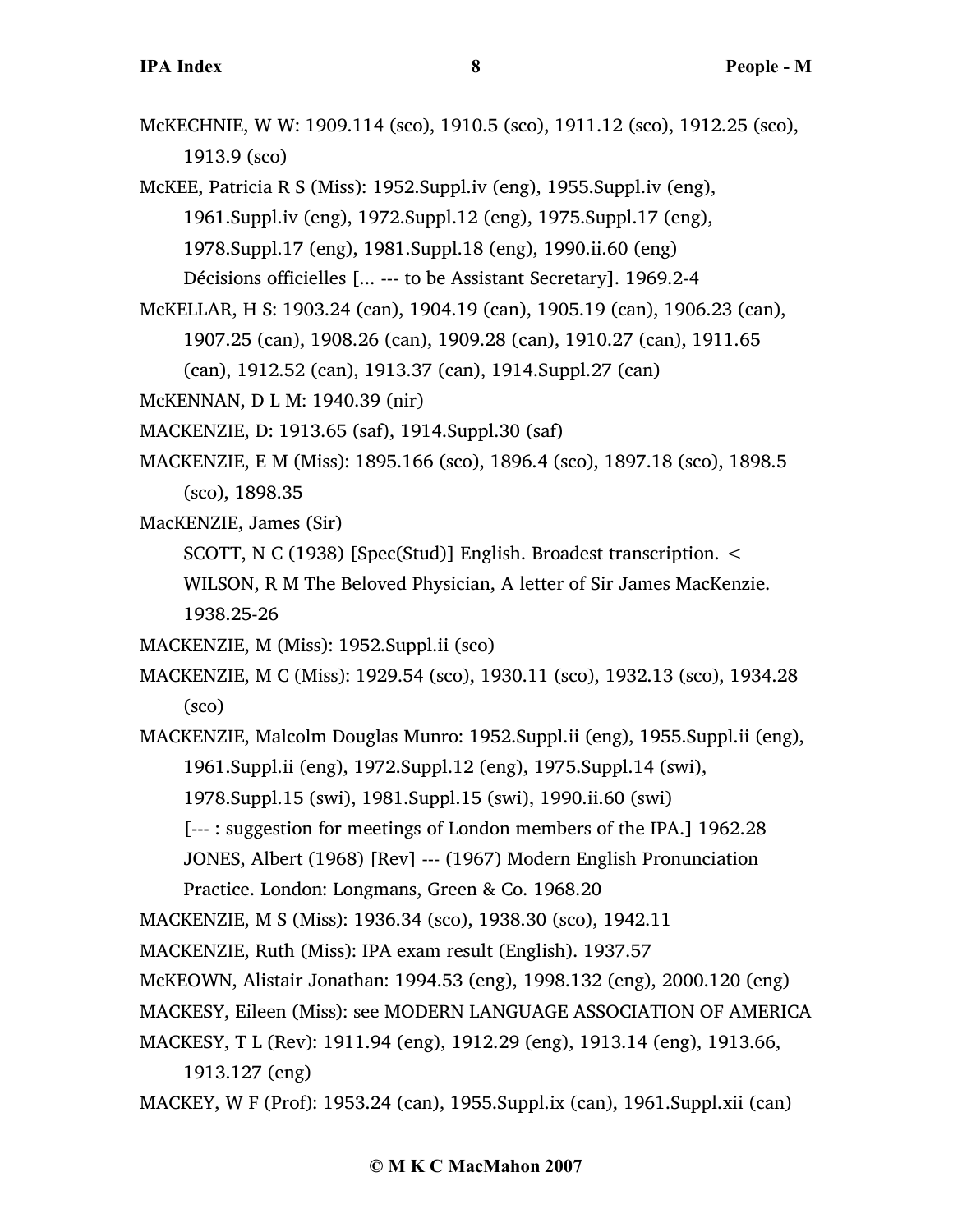McKIBBIN, Esther (Mlle): IPA exam result (French). 1912.131

MACKIN, R: 1947.35 (eng), 1949.9 (eng)

McKINNEY, Norris P (Dr): 1990.ii.60 (usa), 1994.53 (usa), 1998.132 (usa), 2000.120 (usa)

McLAIN: see McLEAN; PRENDERGAST-McLEAN

MACLAREN, Rob: 1893.161 (sco), 1894.3 (sco), 1895.4 (sco), 1895.32, 1896.4 (sco), 1897.18 (sco), 1897.51

McLAUGHLIN, A C

[Publications Received.] 1892.146

McLAUGHLIN, Fiona

--- (2005) Voiceless implosives in Seereer-Siin [inf= male aged 32, from Nguéniène, Senegal]. 2005.201-214

MACLEAN, [ ] (Mlle): 1899.146 (fra), 1900.janv.4 (fra), 1901.4 (fra), 1901.47

- McLEAN, Margaret Prendergast: see PRENDERGAST-McLEAN
- McLEAN ~ McLAIN, R H (Mrs): 1930.17 (usa), 1932.20 (usa), 1934.35 (usa), 1936.40 (usa)
- MACLEARN, M (Miss): 1945.17 (sco), 1949.9 (eng), 1952.Suppl.iv (sco)

MACLELLAN, A (Miss): 1913.66 (fra)

McLENNAN, A D: see LONGMANS, GREEN & CO LTD

MACLELLAN, Annette (Miss): IPA exam result (German). 1913.62

MacLENNAN, Manuel J: 1966.18 (eng), 1967.22 (eng), 1968.44 (eng)

MACLEOD, D R: 1907.34 (eng), 1908.5 (eng), 1909.5 (eng), 1910.5 (eng)

MacLEOD, E C (Miss): 1923.16 (eng), 1925.Suppl.10 (eng), 1930.12 (eng),

1932.15 (eng), 1934.30 (eng), 1936.36 (eng), 1937.32 (eng), 1938.32

(eng), 1949.9 (eng), 1952.Suppl.iv (eng), 1955.Suppl.iv (eng),

1961.Suppl.iv (eng)

--- (1924) [Spec(Stud)] Deutsch. Reden ist Silber, Schweigen ist Gold.

1924.Textes pour nos élèves 4. Suppl.iii-iv

--- (1924) [Rev] WARD, I C (1923) Defects of Speech: their nature and their cure. London: J M Dent & Sons Ltd. 1924.2

--- (1924) [Spec] Scottish Gaelic [Argyll; inf=Angus CLARK]. NWS. 1924.5-6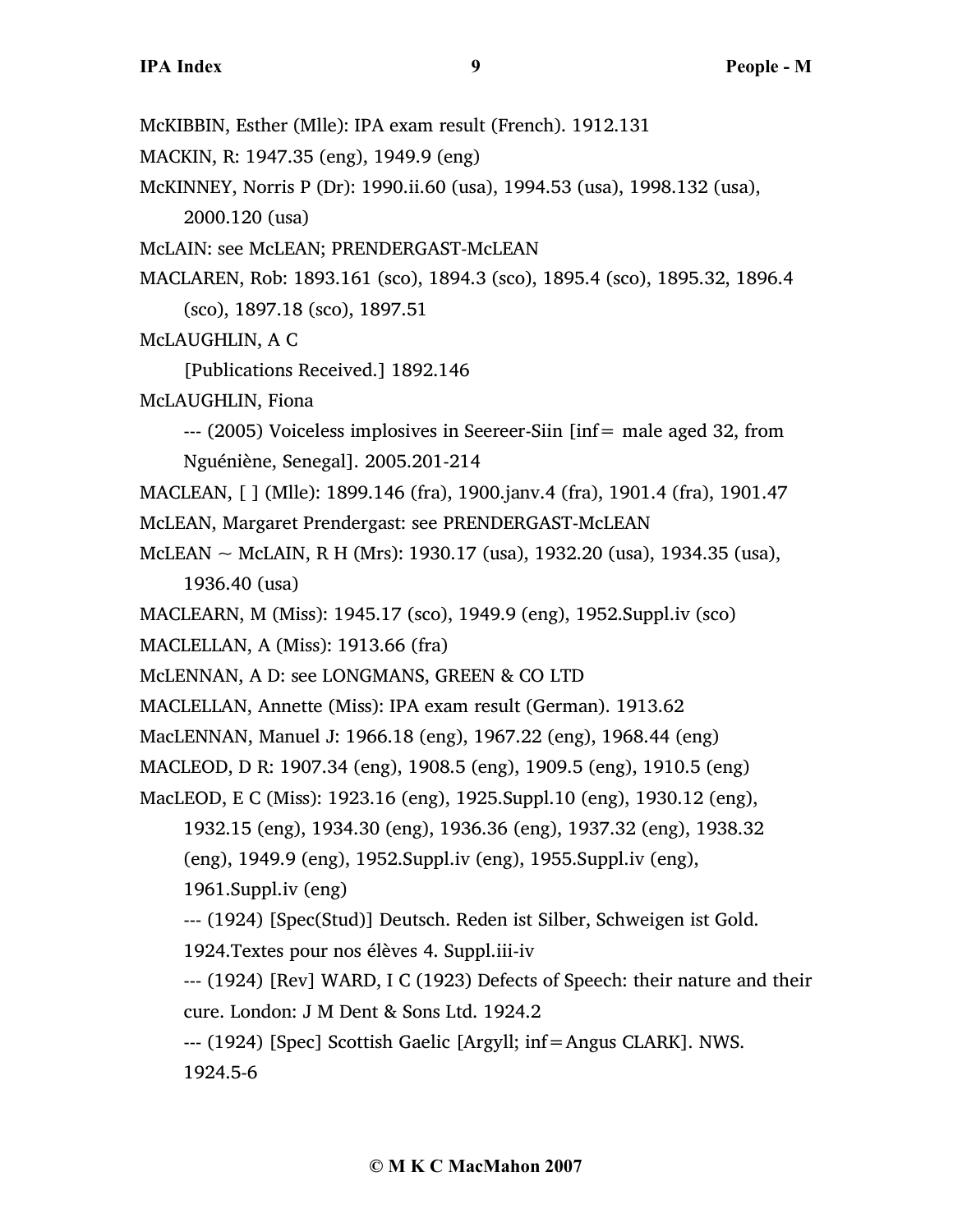[--- : appointment as Assistant in Orthophonics, King's College Hospital, London]. 1925.30

--- (1927) [Rev] ARMSTRONG, L E & WARD, I C (1926) A Handbook of English Intonation. Leipzig: B G Teubner.. 1927.7-8

--- (1927) [Rev] KLINGHARDT, H (1927) Übungen im deutschen Tonfall für Lehrer und Studierende, auch für Ausländer. Leipzig: Quelle & Meyer. 1927.43-44

JONES, D (1938) Orthophonics in London [=work of --- ; British Society of Speech Therapists]. 1938.5-6

MACLEOD, Sheila (Miss): IPA exam result (English). 1937.58

MacLILLAN, [ ] (Miss): 1912.133 (ger)

McLOSKEY, L (Miss): 1952.18 (sco), 1952.Suppl.iv (sco), 1955.Suppl.iv (sco)

MacMAHON, Michael K C (Prof): 1968.43 (sco), 1972.Suppl.12 (sco),

1975.Suppl.17 (sco), 1978.Suppl.17 (sco), 1981.Suppl.18 (sco), 1990.ii.60

(sco), 1994.52 (sco), 1998.131 (sco), 2000.119 (sco), 2005.128 (sco)

--- (1977) A note on Sweet's house in Hampstead. 1977.77-78

--- (1983) [Rev] COFFIN, B, ERROLLE, R, SINGER, W & DELATTRE, P

(1982) Phonetic Readings of Songs and Arias. 2nd ed. Metuchen, NJ &

London: The Scarecrow Press. 1983.109-111

(1986) Council (1987). 1986.ifc

--- (1986) The International Phonetic Association: The first 100 years. 1986.30-38

(1987-1988) Council (1987-1988). 1987.Dec.ifc, 1988.July.ifc,

1988.Dec.ifc

Coordinators for the 1989 Kiel Convention [and topics]. 1988.62-64

(1988-1989) Council (1987). 1989.July.ifc, 1989.Dec.ifc

--- (1990) Past successes of the IPA. 1990.July.27-28

(1990) Council (1989). 1990.July.ifc, 1990.Dec.ifc

--- (1991) The woman behind 'Arthur'. 1991.29-31. Corr: 1991.108

Association Business: Business meeting, 22 August 1991, Aix-en-Provence

[... proposal to co-opt --- , IPA Archivist, to Council]. 1991.55-56

(1992) Council (1992). 1992.ifc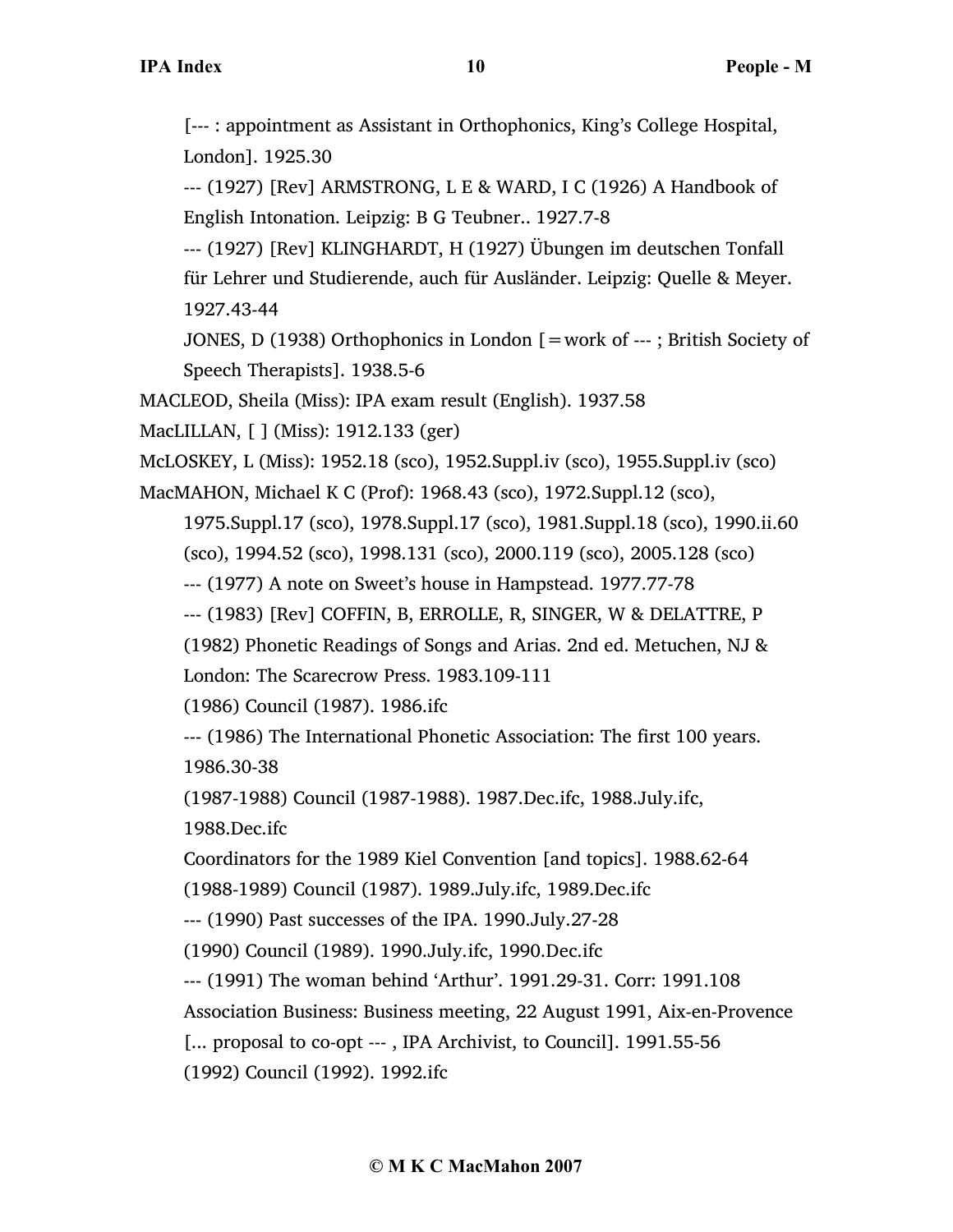--- (1994) A mid-18th-century use of [schwa], [turned c], and [reversed k] as phonetic symbols. 1994.19(ii)-20

--- (1995) The history of the International Phonetic Association [part of Guide to IPA notation [part of Handbook of the International Phonetic Association: A guide to the use of the International Phonetic Alphabet]. 1995.42-45

(1991) Council. 1991.June, Dec.ifc

(1992) Council. 1992.ifc

(1993) Council. 1993.June.ifc

(1993) Council. 1993.Dec.ifc

(1994) Council. 1994.June.ifc

(1994) Council. 1994.Dec.ifc

(1995) Council. 1995.June.ifc

(1995) Council. 1995.Dec.ifc

(1996) Council. 1996.June.ifc

(1996) Council. 1996.Dec.ifc

(1997) Council. 1997.June & Dec.ifc

(1998) Council. 1998.June & Dec.ifc

(1999) Council. 1999.June.ifc

(1999-2003) Council. 2000.June & Dec.prelim matter

(1999-2003) Council. 2001.Dec.prelim matter

(1999-2003) Council. 2002.June & Dec.prelim matter

(1999-2003) Council. 2003.June & Dec.prelim matter

(2003-207) Council. 2004.June:prelim matter, 2004.Dec.prelim matter,

2005.June.prelim matter, 2005.Dec.prelim matter, 2006.June.prelim

matter, 2006.Dec. prelim matter

New Life Memberships. 2000.108

MACMILLAN, W E F: 1910.167 (eng), 1911.16 (eng), 1912.29 (eng), 1913.109 (eng), 1914.Suppl.8 (eng)

McMILLEN, O W: 1930.21 (chn)

MacNALLY, John: 1903.24 (eng), 1904.6 (eng), 1905.6 (eng), 1906.8 (eng),

1907.8 (eng), 1908.9 (eng), 1909.9 (eng)

McNENEY, Thomas: 1990.ii.60 (can)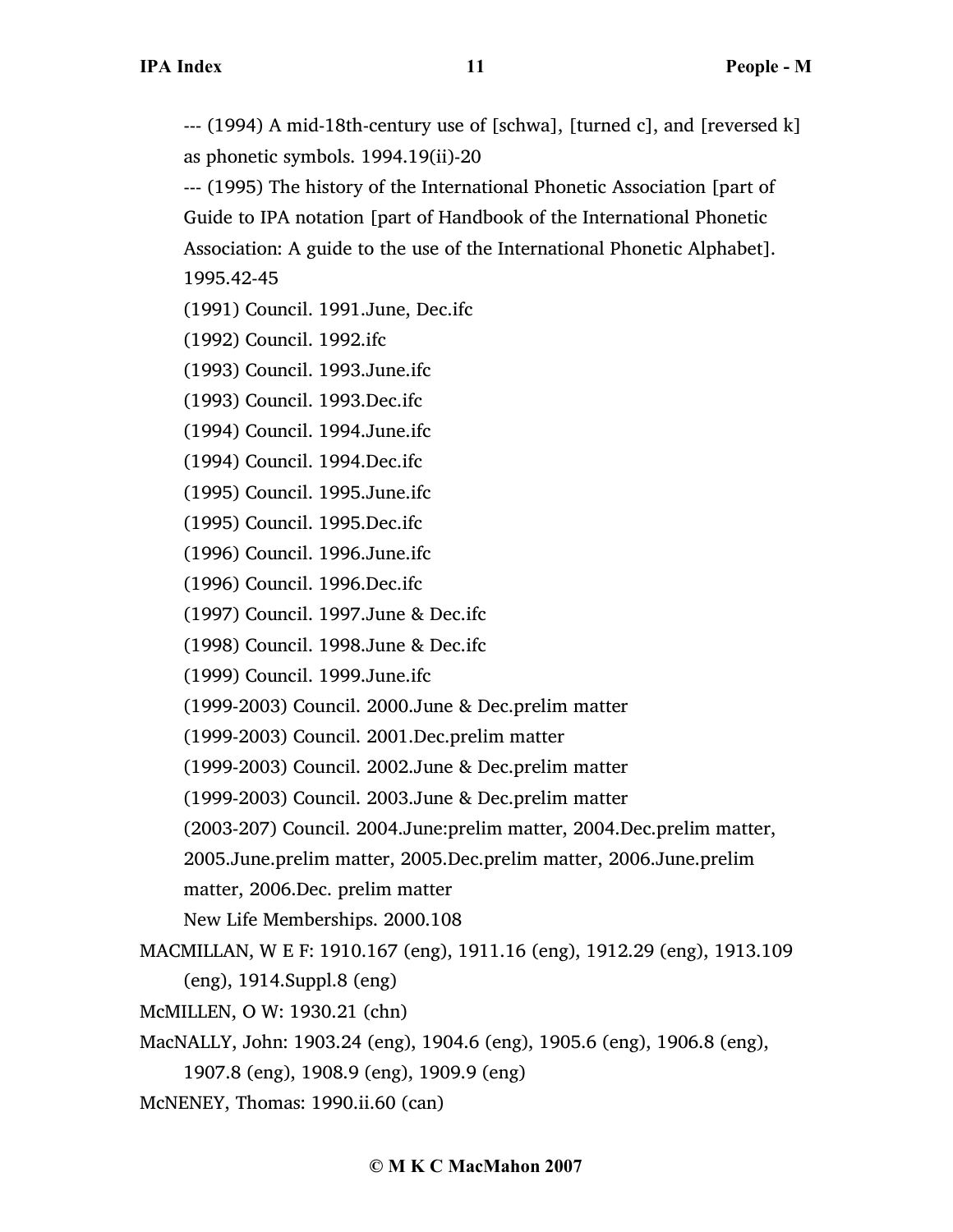McNULTY, M (Miss): 1931.56 (usa), 1932.22 (usa), 1934.37 (usa)

McOMBER, Michael (Mr): 2006 [IPA-Rec]

MacPHERSON, W H: 1892.129 (eng), 1893.3 (eng), 1894.3 (eng), 1895.4 (eng), 1895.32

McQUEEN, James M (Dr): 1994.53 (net), 1998.132 (net), 2005.128 (net)

McQUEEN, K H (Miss): 1911.191 (can), 1912.52 (can), 1913.37 (can),

1914.Suppl.27 (can)

MACRAE, D

--- (1905) Reminiscences of Melville Bell < Edinburgh Evening News; transmitted by H Drummond. 1905.107-109

MACRAE, J: 1886.Sept.[4] (swe), 1887.Feb.[1] (fra), 1888.janv.26/2 (spa), 1889.6 (fra), 1890.6 (fra), 1891.6 (fra), 1892.2 (fra), 1892.142 (eng), 1893.3 (eng), 1893.42

Subscription for casting new types [name of subscriber]. 1889.9

McROBBIE, Zita M: 1994.53 (can), 1998.132 (can)

MACTURK, [ ] (Mlle): 1902.146 (fra), 1903.4 (fra), 1904.4 (fra), 1904.59

McWEAN, J (Miss): 1913.66 (eng), 1914.Suppl.8 (eng)

McWEAN, [ ] (Miss): IPA exam result (French). 1914.58

MA, Roxana (Miss): 1963.38 (usa)

MAACK, R (Dr): 1887.Oct.345 (ger), 1888.janv.26/2 (ger), 1889.6 (ger), 1890.6

(ger), 1891.6 (ger), 1892.5 (ger), 1893.5 (ger), 1894.6 (ger), 1894.26

MAANAVI, M J: 1964.37 (wal)

MAASMAN, H F

SPIESER, J (1893) [Spec(Stud)] Deutsch. --- Gelübde. 1893.36

MABILLE, [ ] (Mlle): 1913.150 (fra), 1914.Suppl.2 (fra)

MACCAGNANI, Maria Paola (Miss): 1963.38 (ita)

MACCHIORO, [ ] (Mme): 1912.118 (auh)

MACEDO: see PEREIRA DE MACEDO E VASCONCELLOS

MACHADO: see also DA MATTA MACHADO

MACHADO, [ ]: 1911.191 (por), 1912.43 (por), 1913.27 (por), 1914.Suppl.19 (por)

MACHADO, V Brandão (Prof): 1946.11 (brz), 1949.13 (brz), 1952.Suppl.ix (brz), 1955.Suppl.x (brz), 1959.23, 1976.44 (brz), 1978.Suppl.3 (brz),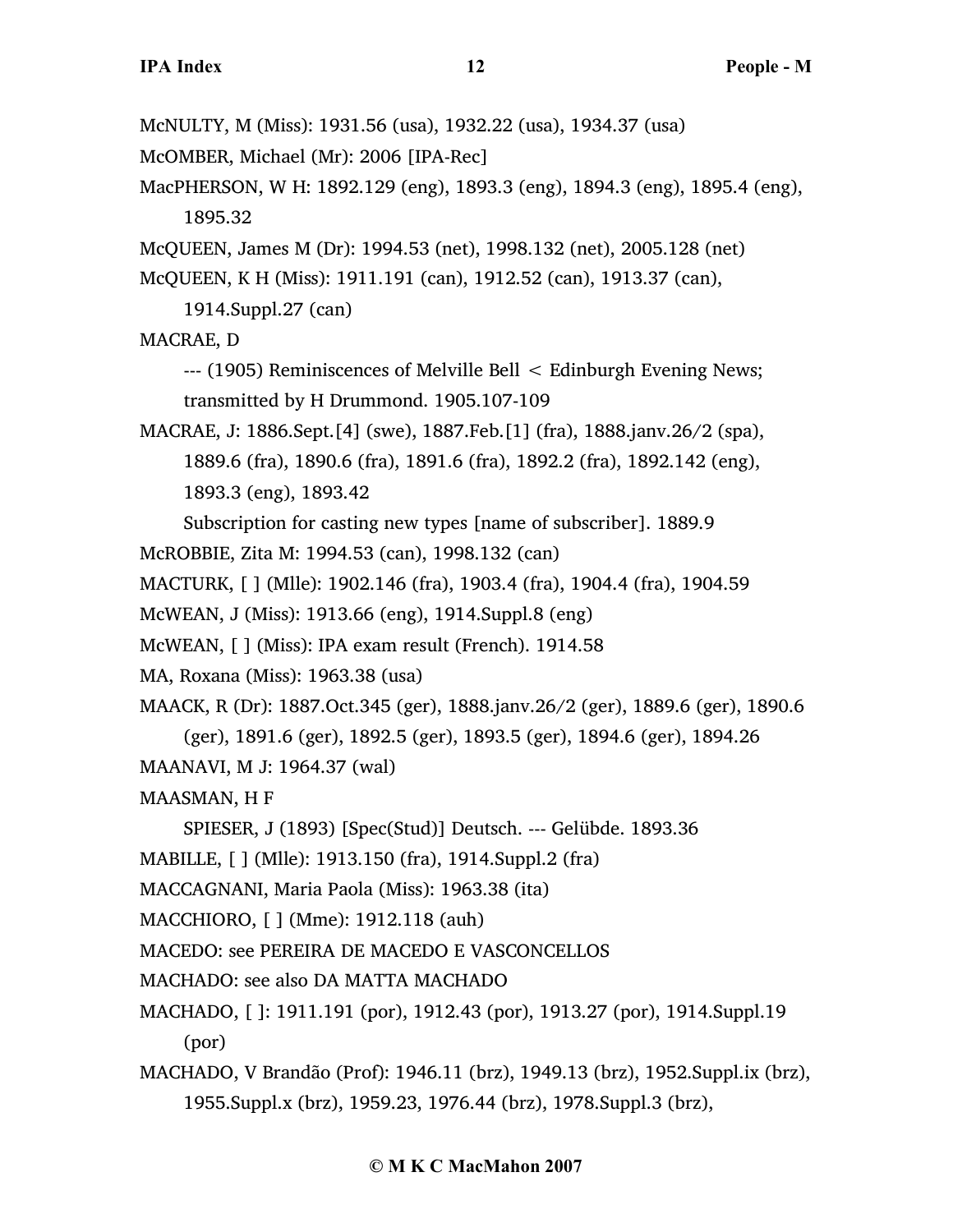1981.Suppl.3 (brz), 1990.ii.60 (brz), 1994.52 (brz), 1998.131 (brz), 2000.119 (brz), 2005.125 (brz)

- MACHENS, [ ]: 1895.77 (ger), 1896.8 (ger), 1897.22 (ger), 1898.9 (ger), 1898.35
- MACHESD, D: 1903.82 (sco), 1904.6 (sco), 1904.59

MACHOLZ, M (Frl): 1901.25 (ger), 1902.11 (ger), 1902.51

- MACKEL, [ ]: 1902.98 (fra), 1903.4 (fra), 1903.48
- MADDEN, Owen (Rev): 1901.7 (eng), 1902.7 (eng), 1903.7 (eng), 1903.30 (eng), 1904.6 (eng), 1905.6 (eng), 1905.27 (eng), 1906.8 (eng), 1907.8 (eng), 1907.78

MADDERN, Ivan K

IPA exam result (French). 1937.57

MADDIESON, Ian (Prof): 1990.ii.60 (usa), 1994.52 (usa), 1998.131 (usa),

- 2000.119 (usa), 2005.129 (usa)
- (1992) Council. 1992.ifc
- (1995) Council. 1995.Dec.ifc
- (1996) Council. 1996.June.ifc
- (1996) Council. 1996.Dec.ifc
- (1997) Council. 1997.June & Dec.ifc
- (1998) Council. 1998.June & Dec.ifc

(1999) Council. 1999.June.ifc

(1999-2003) Council. 2000.June & Dec.prelim matter

(1999-2003) Council. 2001.Dec.prelim matter

(1999-2003) Council. 2002.June & Dec.prelim matter

(1999-2003) Council. 2003.June & Dec.prelim matter

(2003-207) Council. 2004.June:prelim matter, 2004.Dec.prelim matter,

2005.June.prelim matter, 2005.Dec.prelim matter, 2006.June.prelim

matter, 2006.Dec. prelim matter

(1990) Council (1990). 1990.Dec.ifc

(1990) Council (1989). 1990.July.ifc

(1991) Council. 1991.June.ifc

Journal of the International Phonetic Association. [Editorial personnel.]

1990.July.[ifc and [i]]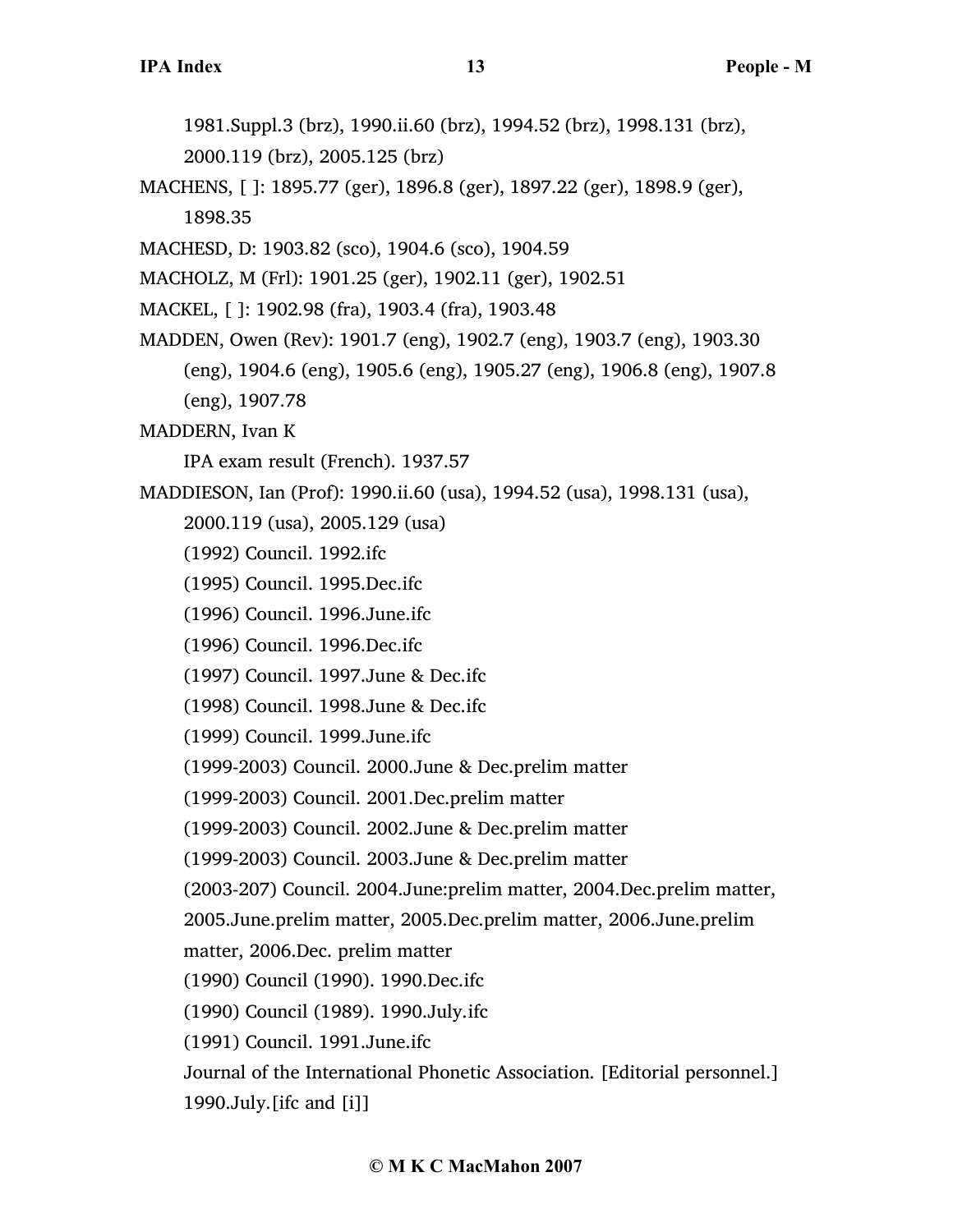Journal of the International Phonetic Association. [Editorial personnel.] 1990.Dec.[ifc and [i]], 1991.June.[i]

Journal of the International Phonetic Association. [Editorial personnel.] 1991.Dec.[i]

Journal of the International Phonetic Association. [Editorial personnel.] 1992.[i]

Editorial board/team: 1995.June.prelim matter, 1995.Dec.prelim matter BLADON, Anthony (1987) Comment by the Editor on Maddieson and on Kelly. [See MADDIESON, Ian 1987.26-30 and KELLY, John 1987.31-32.] 1987.[33]

BALL, Martin J (1987) Linguo-labials revisited: The PRDS solution. 1987.115-117

--- (1987) Revision of the IPA: linguo-labials as a test case. [See also KELLY, John 1987.31-32, BLADON, Anthony 1987.[33] and BALL, Martin J 1987.115-117.] 1987.26-30

KELLY, John (1987) Comments on Maddieson's 'Revision of the IPA: linguo-labials as a test case'. [See MADDIESON, Ian 1987.26-30, BLADON, Anthony 1987.[33] and BALL, Martin J 1987.115-117.] 1987.31-32

--- (1988) [Rev] HEEPE, Martin (1928; revised ed by TERNES, Elmar

(1983)) Lautzeichen und ihre Anwendung in verschiedenen

Sprachgebieten. Hamburg: Helmut Buske Verlag. 1988.55. Corr: 1990.Dec.73

--- (1989) Prenasalized stops and speech timing. 1989.57-66

--- (1990) The transcription of tone in the IPA. 1990.Dec.28-32

ROACH, Peter (1990) Association business and announcements  $[=$  Council election results]. 1990.Dec.72

--- (1990) Editorial note. 1990.Dec.[iii]

 $-$ -- (1991) A note from the Editor  $=$  delay in publishing JIPA June 1991]. 1991.June.[iii]

JASSEM, Wiktor (1991) [Rev] BOLINGER, Dwight (1988) Intonation and Its Uses. Stanford: Stanford University Press. [Incl editorial note about Bolinger's death.] 1991.102-104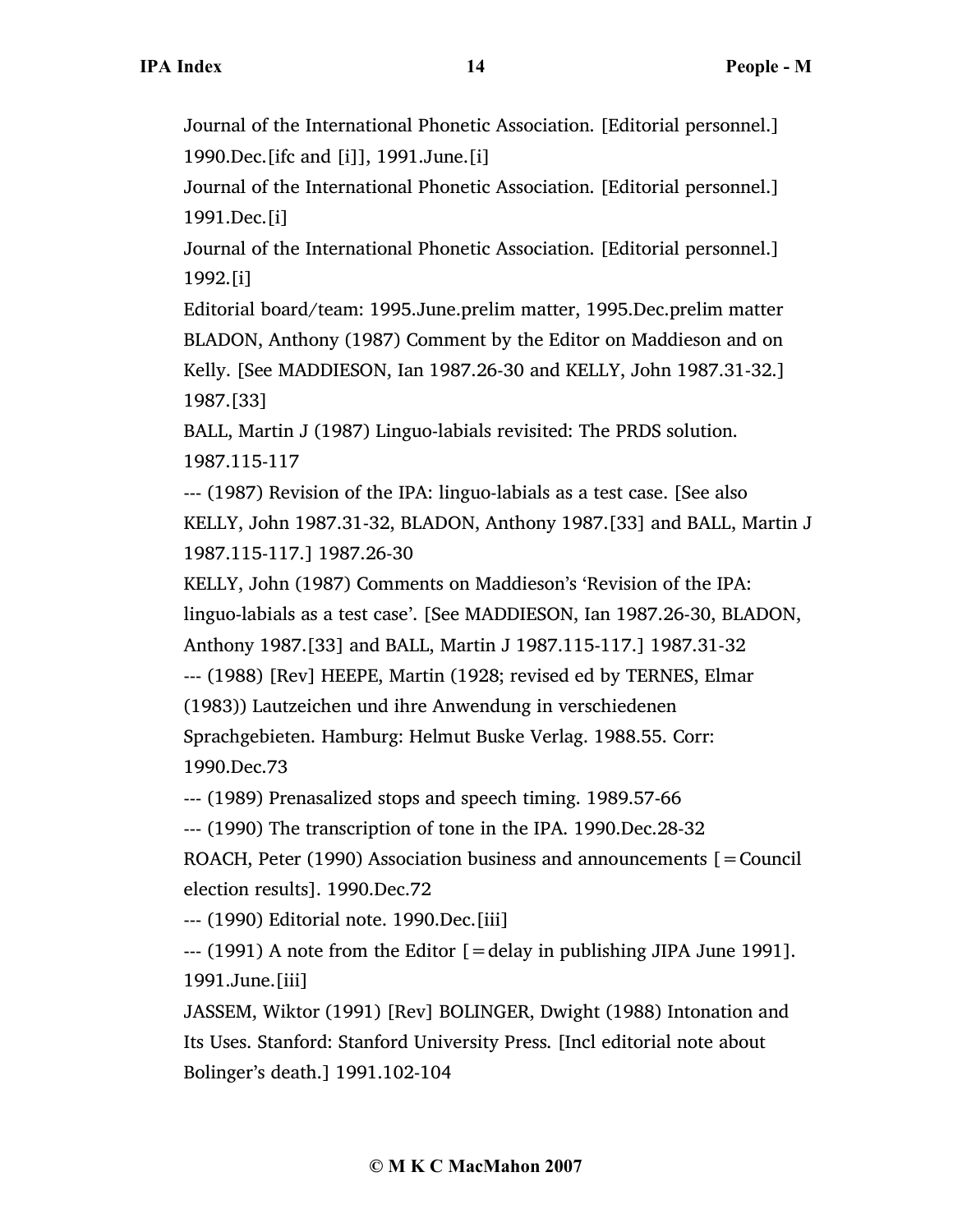--- (1991) Commentary on 'Reading waveforms' [=P LADEFOGED 1991.32-35]. 1991.89-91(i) --- (1992) A note from the Editor [=JIPA 1992]. 1992.[iv] --- (1994) Editorial Note [transfer of editorship to Martin Barry, beginning with JIPA 26 (1996); publication and content of JIPA 25 (1995)]. 1994.Dec.introd matter --- (1994) [Rev] CRYSTAL, David (1995) The Cambridge Encyclopedia of the English Language. Cambridge: Cambridge University Press. 1994.99- 101 VALENZUELA, Pilar M, PINEDO, Luis Márquez (Yoi Sani) & --- (2001)Shipibo. NWS (modified) [inf=30-year old male from Dos Unidos de Pachitea]. 2001.281-285 --- (2006) In Memoriam: Peter Ladefoged. 2006.134 MADEIRA ESCO, [ ]: 1990.ii.65 (eng) MADERT, A: 1897.126 (ger), 1898.9 (ger), 1898.35 MADSACK, [ ] (Mlle): 1906.70 (ger), 1907.14 (ger), 1908.14 (ger), 1908.92, 1909.15 (ger), 1909.43 MADSEN: see also NAGANO-MADSEN MADSEN, Agnes (Frk): 1912.45 (den), 1913.29 (den), 1914.Suppl.20 (den) MADSEN, J: 1912.132 (ger), 1913.21 (ger), 1914.Suppl.14 (ger) MADSEN, Laur: 1895.186 (den), 1896.32 (den), 1896.104 (den), 1897.28 (den), 1897.52 MADSEN, Marie (Frk): 1901.122 (den), 1902.17 (den), 1902.75 (den), 1903.17 (den), 1904.15 (den) MÄCKLENBURG, [ ] (Frl): 1912.29 (eng), 1912.79 (fra), 1913.8 (fra), 1913.89 MAEDA, Hisashi: 1967.44 (jap), 1972.Suppl.7 (jap), 1975.Suppl.10 (jap), 1978.Suppl.10 (jap), 1981.Suppl.10 (jap), 1990.ii.60 (jap), 1994.52 (jap), 1998.131 (jap) MAEDA, Kasuaki: 2000.119 (usa) MAEDA, Shinji (Dr): 2005.126 (fra) MÄDEL, [ ]: 1902.23 (ger), 1903.8 (ger), 1903.48 MAEKAWA, Kikuo (Prof): 2006 [IPA-Rec]

MÄLIS, F: 1895.53 (ger), 1895.98 (ger), 1896.5 (ger), 1897.19 (ger), 1897.51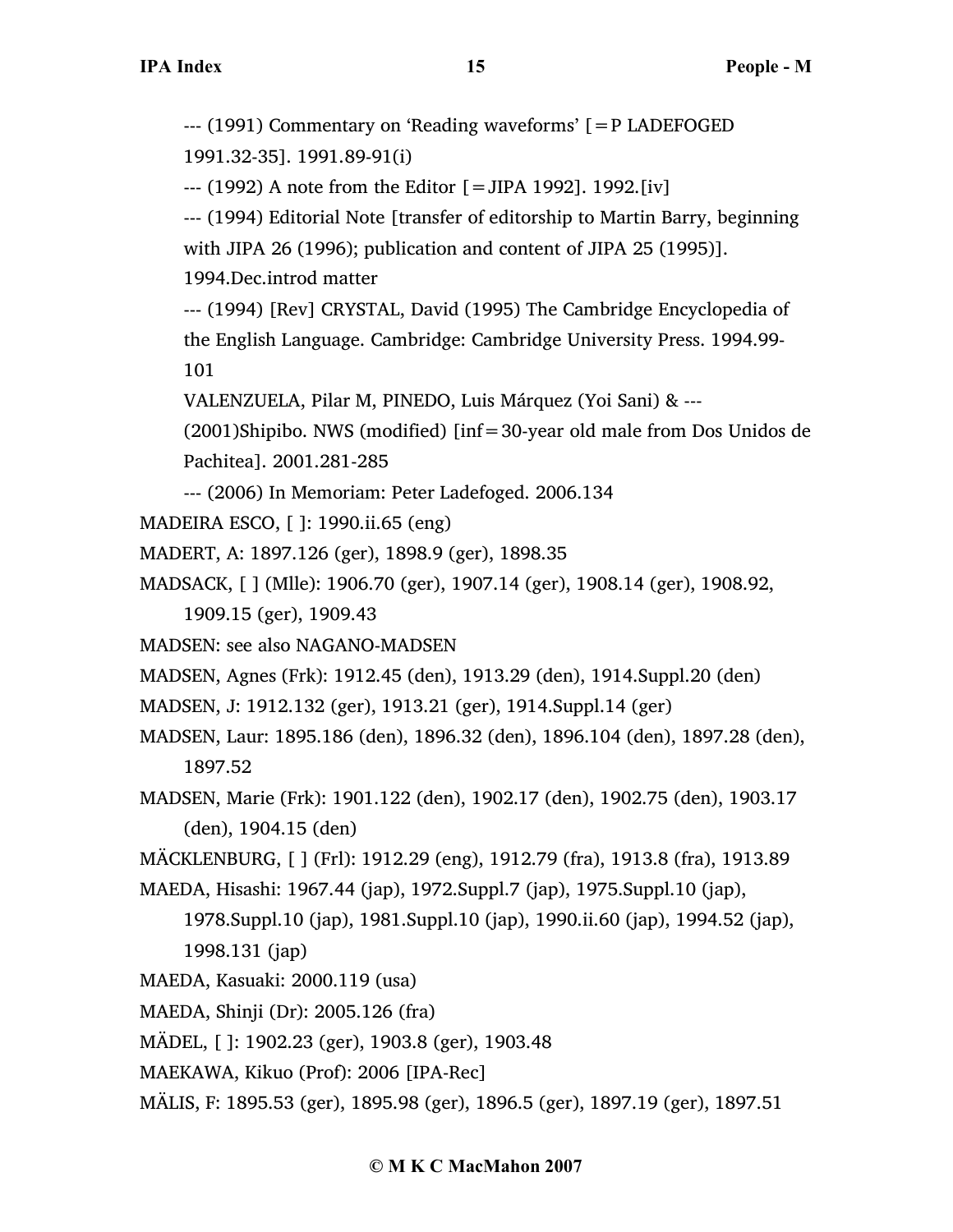MAERNOUDT, P: 1906.69 (bel), 1907.18 (bel), 1907.55 (bel), 1908.18 (bel), 1909.20 (bel)

MAETZGER, [ ]: 1895.29 (fra)

MÄTZKE, Eugen: 1904.9 (ger), 1904.60, 1905.9 (ger), 1905.66 (ger), 1906.29 (ger), 1906.42 (ger), 1907.14 (ger), 1908.14 (ger), 1909.15 (ger), 1910.15 (ger), 1911.23 (ger), 1914.Suppl.14 (ger)

MAGÉ, G: 1887.Nov.378 (fra), 1888.janv.26/2 (fra), 1889.2 (fra), 1890.2 (fra), 1891.2 (fra), 1891.30, 1892.2 (fra), 1892.42

PASSY, P (1887) [Editorial: phonetic method to be tested in three schools in Paris.] 1887.Nov.373

[Statistics sought on the number of pupils in France being taught English by the phonetic method; current numbers for J A Martin (Lyons), P Passy and J Passy (Paris) and --- ]. 1889.14

[Statistics on the number of pupils in Paris being taught by the phonetic method; see 1889.14; teachers: A Jus, G Dollé, --- ]. 1889.94-95

- MAGGI, Pietro (Prof): 1905.25 (ita), 1906.17 (ita), 1907.19 (ita), 1908.20 (ita), 1909.22 (ita), 1910.21 (ita)
- MAGHWAY, Josephat B (Prof): 1998.131 (taz), 2000.119 (taz), 2005.128 (taz)

MAGILL, Ed H (Prof Pres): 1894.13 (usa), 1894.27, 1895.14 (usa), 1895.32

MAGNARD, J: 1896.3 (fra), 1896.60 (fra), 1896.188 (fra), 1897.17 (fra), 1897.127

MAGNUSSEN, Johannes: 1892.117 (den), 1893.8 (den), 1893.42, 1897.125 (den), 1898.16 (den), 1898.36

[Rev] MAGNUSSEN, J (1894). See BRYNILDSEN, J & MAGNUSSEN, J (1894)

PASSY, P (1907) [Rev] BRYNILDSEN, J & --- (1902-1907) Engelsk-Dansk-Norsk Ordbog: Udtalebetegnelsen af O Jespersen. København: Gyldendalske Boghandel, Nordisk Forlag. 1907.114-115

MAGNÚSSON, Eiríkur

[Rev] --- (1885) Stormurinn. Reykjavík: Sigm Guðmundsson. 1886.June.[3] MAGNUSSON, Skúli: 1911.94 (den), 1911.132, 1912.44 (den), 1913.28 (den),

1914.Suppl.19 (den)

MAGUIRE, Margarite: 1905.20 (chl), 1906.24 (chl), 1907.27 (chl)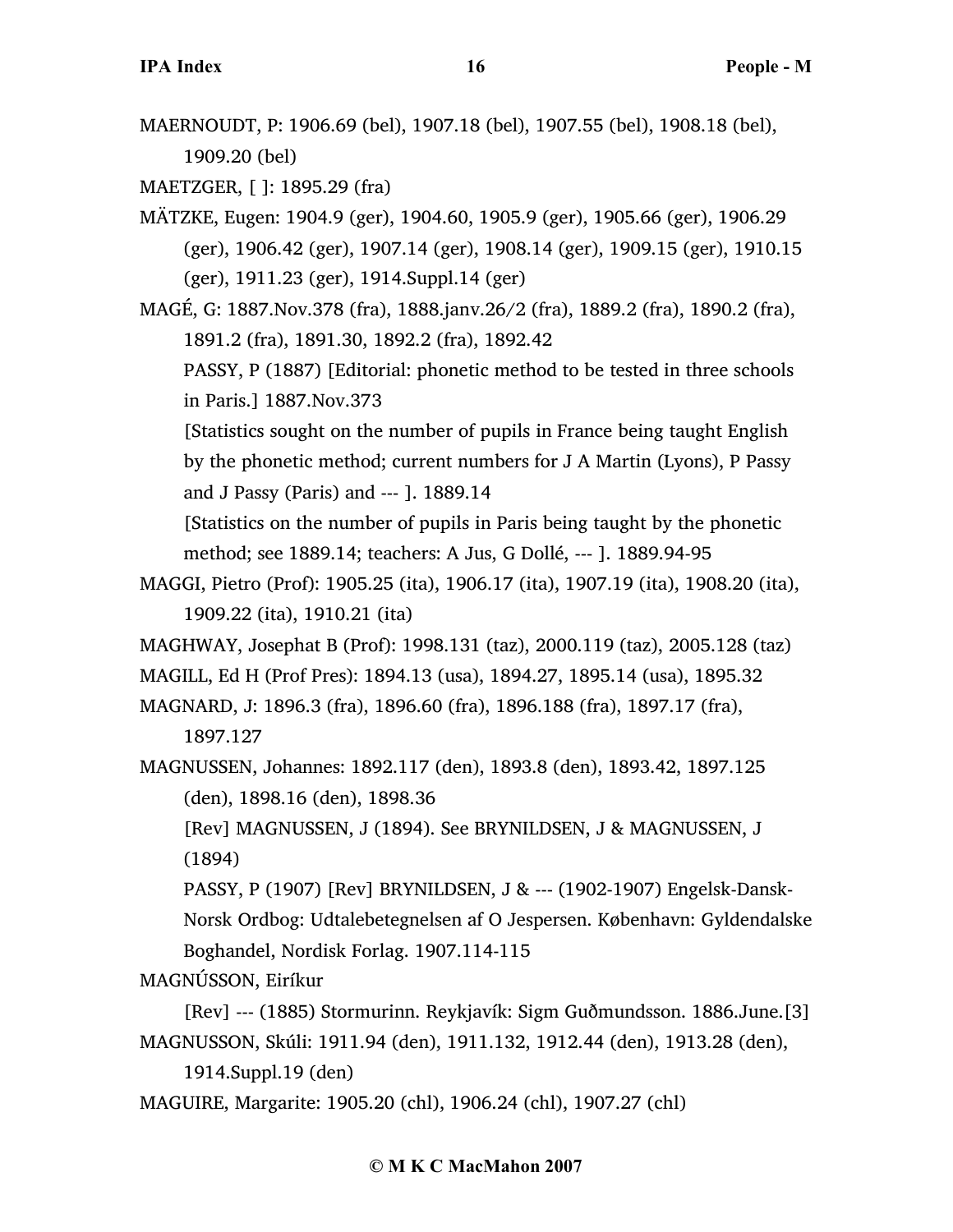MAHIEU, [ ]

Conférence à la Sorbonne sur l'enseignement des langues vivantes [M Bréal, 26 February; P Passy 4 March; M Bréal and --- ...] 1892.45-48,58- 61,74-78

MAHILA, S J: 1964.37 (wal)

MAHLINGER, L (Dr): 1888.Dec.489/89 (ger), 1889.6 (ger), 1889.65 (ger), 1890.6 (ger), 1890.50, 1894.25 (ger), 1895.6 (ger), 1895.33

MAHOMMAD IBRAHIM GURASHI: see IBRAHIM GURASHI, Mahommad

MAIDMENT, John A: 1974.59 (eng), 1975.Suppl.17 (eng), 1978.Suppl.17 (eng), 1981.Suppl.18 (eng)

--- (1981) [Rev] LAVER, J (1980) The Phonetic Description of Voice Quality. Cambridge: Cambridge University Press. 1981.78-84 STIBBARD, Richard (2000) [Rev] LECUMBERRI, M Luisa Garcia & --- , (2000). English Transcription Course. London: Arnold. 2000.79-86 HOWARD, David M (2006) [Rev] ASHBY, Michael & --- (2005). Introducing Phonetic Science. Cambridge: Cambridge University Press. 2006.103-104

MAIER, Felix: 1907.77 (ger), 1907.106 (ger), 1908.14 (ger), 1908.63 (ger), 1908.122 (ger), 1909.15 (ger), 1909.43 (ger), 1909.139 (ger), 1910.15 (ger), 1910.95

MAIER, Ludwig (Dr): 1912.92 (ger), 1913.22 (ger), 1914.Suppl.14 (ger) MAIER, Otto: 1908.41 (ger), 1909.15 (ger), 1909.72, 1909.95

MAILLET, Émile

PASSY, P (1898) [Spec] Patois de Mens (Isère). StJ [inf= --- ]. 1898.109 MAILLOT, O: 1901.45 (fra), 1902.4 (fra), 1902.51

MAINGASSON, [ ] (Mme)

PASSY, P (1898) [Spec] Patois de Viviers (commune de Tercillat, canton de Chatelu, Creuse). StJ [inf= --- ]. 1898.109

- MAIR, David: 1905.26 (eng), 1906.8 (eng), 1907.8 (eng), 1908.9 (eng), 1909.9 (eng)
- MAITLAND, H Comyn: 1937.58 (eng), 1938.32 (eng), 1941.46 (sco), 1949.9 (eng), [death] 1952.18

MAÎTRE, Raphaël (Mr): 1998.131 (swi), 2000.119 (swi), 2005.128 (swi)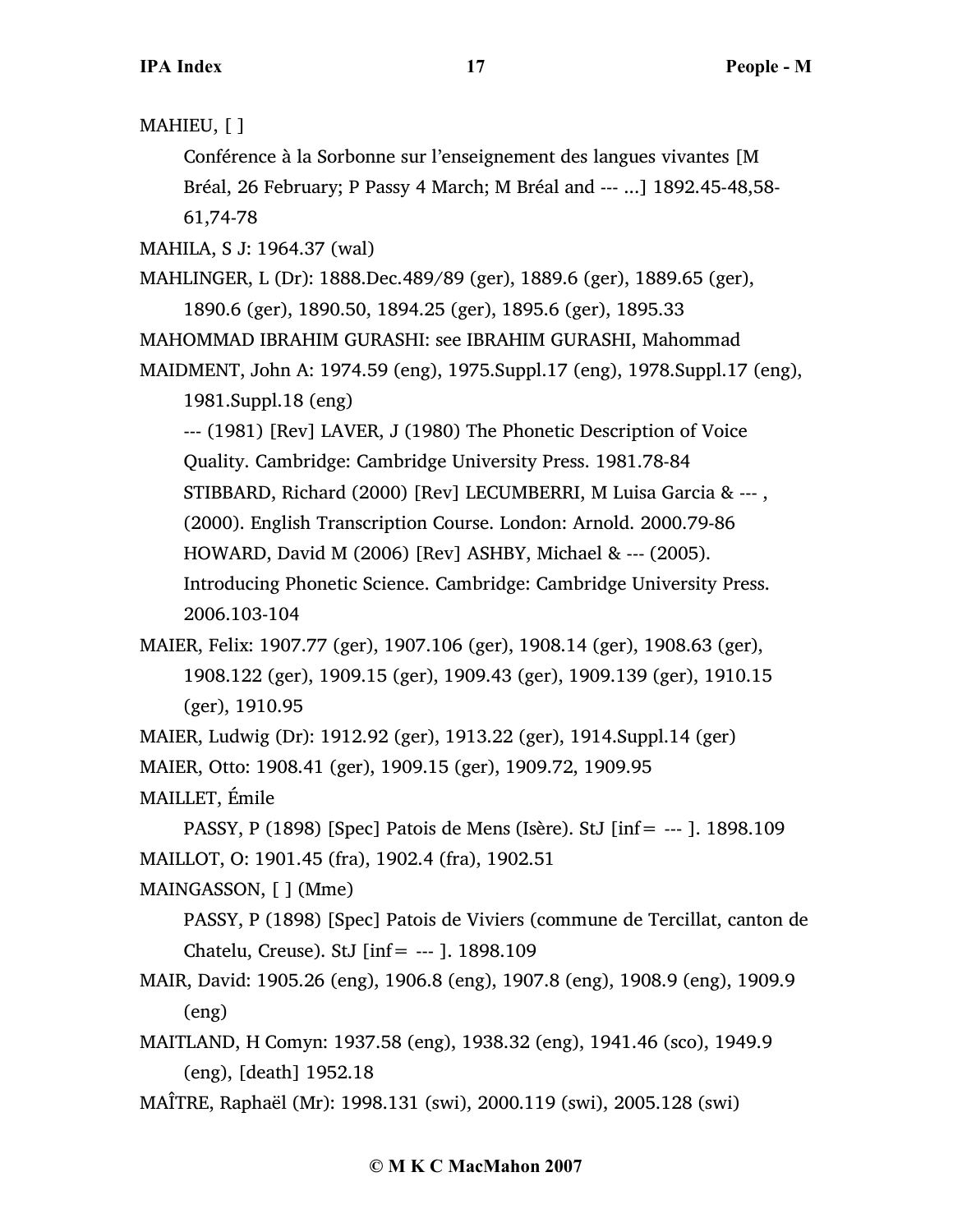MAJIDI, Mohammed-Reza

--- & TERNES, Elmar (1991) Persian (Farsi) [inf=male, aged 45, from

Tehran; incl NWS]. 1991.96-98

MAJKUT, P T (Dr): 1984.53 (usa)

MAKINO, Takehiko (Mr): 2000.119 (jap), 2005.126 (jap)

MAKINO, Tsutomu (Prof): 1984.53 (jap), 1990.ii.60 (jap), 1994.52 (jap), 1998.131 (jap), 2000.119 (jap), 2005.126 (jap)

MALAGÒLI, Guiseppe (Prof): 1911.161 (ita), 1912.44 (ita), 1913.28 (ita), 1914.Suppl.19 (ita)

PANCONCELLI-CALZIA, G (1905) [Rev] --- (1905) Ortoepia e Ortografia Italiana moderna. Milano: M Hoepli. 1905.137-139

--- (1911) [Rev] PANCONCELLI-CALZIA, G (1911) Italiano: fonetica, morfologia, testi. (Skizzen lebender Sprachen, herausgeg v Wilhelm Viëtor, IV). Leipzig: B G Teubner. 1911.173-177

MALAN, A: 1896.187 (fra), 1897.17 (fra), 1898.4 (fra), 1898.35, 1899.4 (fra), 1899.35, 1900.janv.4 (fra)

MALAN, A G: 1910.8 (eng), 1911.16 (eng), 1912.29 (eng), 1913.14 (eng), 1914.Suppl.8 (eng)

MALAN, G

PASSY, P (1904) [Spec] Divers patois italiens: Angrogna in Piemonte. StJ  $[inf = -1$ . 1904.174

MALAN, S C

[Death of --- , Orientalist]. 1895.20

MALBANTIAN, [ ]

AJARIAN, & PASSY, P (1897) [Spec] Patois arménien d'Aslambeg, sur le golfe d'Ismid, Anatolie. StJ [inf= --- ]. 1897.122

MALÉCOT, André

ASHBY, M G (1979) [Rev] --- (1977) Contribution à l'étude de la force d'articulation en français. Mouton: The Hague. 1979.74-80

MALÈGUE, J: 1912.118 (fra), 1913.8 (fra), 1914.Suppl.3 (fra), 1914.61

MALIK: see DAS RAM MALIK

MALLER, Monroe: 1962.40 (swi)

MALLINSON, A: 1960.38 (eng), 1961.Suppl.iv (eng), 1966.19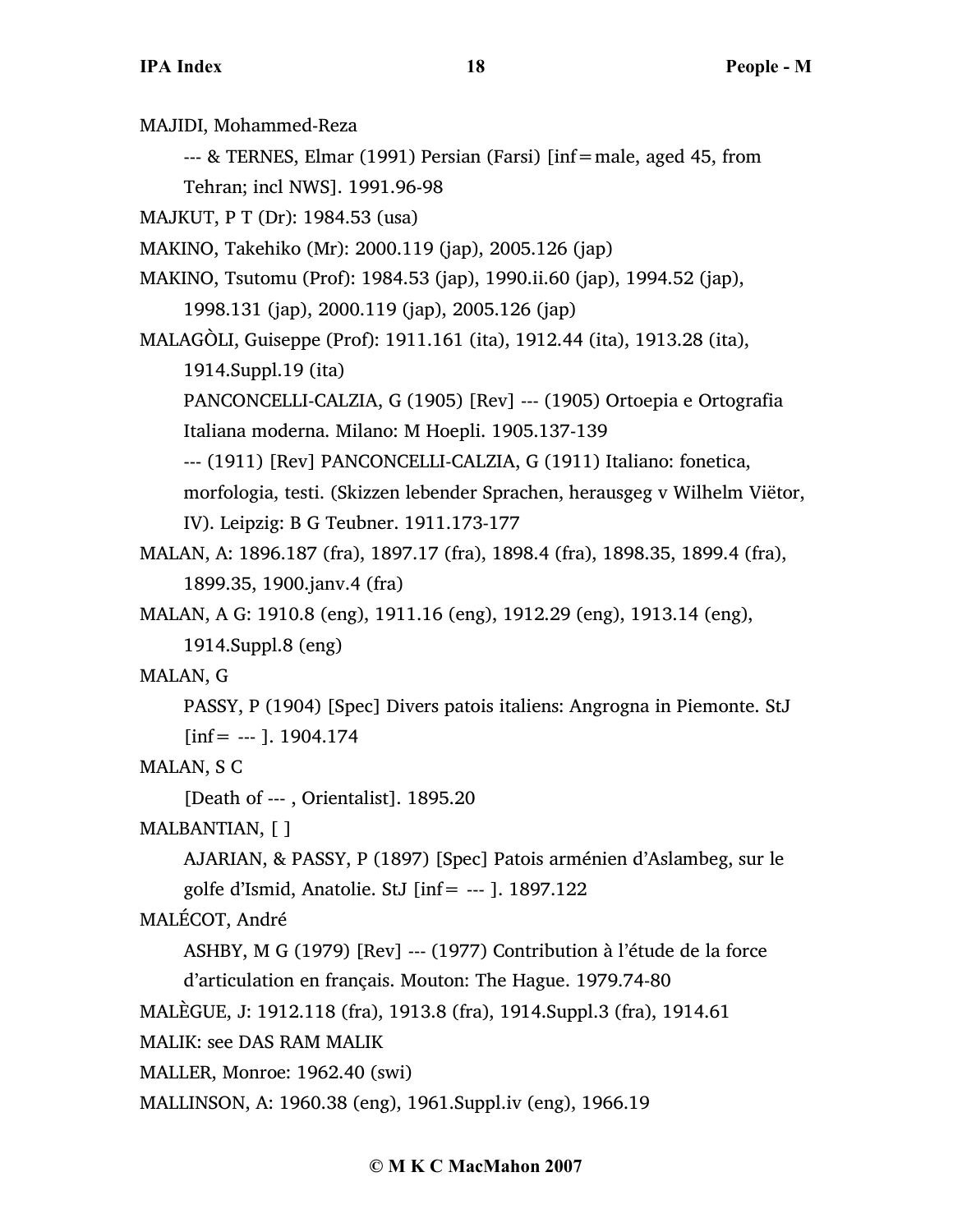MALLINSON, James S: 1972.Suppl.13 (eng), 1975.Suppl.17 (eng),

1978.Suppl.18 (eng), 1981.Suppl.18 (eng), 1990.ii.60 (eng)

MALMBERG, A T  $\sim$  T A (Dr): 1888.Nov.457/81 (swe), 1889.6 (swe), 1890.6 (swe), 1891.6 (swe), 1892.10 (swe), 1893.10 (swe), 1894.11 (swe), 1895.12 (swe), 1896.14 (swe), 1897.31 (swe), 1898.18 (swe), 1899.18 (swe), 1900.janv.19 (swe), 1901.20 (swe), 1902.19 (swe), 1903.18 (swe), 1903.97 (swe), 1904.16 (swe), 1905.16 (swe), 1906.20 (swe), 1907.22 (swe), 1908.23 (swe), 1909.24 (swe), 1910.24 (swe), 1911.32 (swe), 1912.47 (swe), 1913.31 (swe), 1913.151 (swe), 1914.Suppl.21 (swe) PASSY, P (1892) Réponse aux propositions concernant le déficit. 1892.158- 159

[--- : appointment, Stockholm]. 1903.109

# MALMBERG, Bertil (Prof): 1952.Suppl.ii (swe), 1955.Suppl.ii (swe), 1961.Suppl.ii (swe), 1972.Suppl.10 (swe), 1975.Suppl.14 (swe), 1978.Suppl.15 (swe), 1981.Suppl.15 (swe), 1990.ii.60 (swe), 1994.52 (swe), 1998.131 (swe)

[Council proposals and decisions: ... honorary members: suggested names: - -- ...]. 1951.48-50

POWELL, D R (1964) [Rev] --- (1964) La Fonética. Buenos Aires: Editorial Universitaria de Buenos Aires. 1964.31-33

GIMSON, A C (1965) Official decisions [... new Council members]. 1965.2 GIMSON, A C (1970) [Rev] --- [ed] (1968) Manual of Phonetics [rev ed]. Amsterdam: North Holland Publishing Co. 1970.18-21

GIMSON, A C (1972) Council elections [=results; Council membership from January 1973]. 1972.34

ABERCROMBIE, D (1972) [Rev] BROSNAHAN, L F & --- (1970)

Introduction to Phonetics. Cambridge: W Heffer & Sons Ltd. 1972.85-89 GIMSON, A C (1975) Council decisions  $\mathbf{r} = \cos t$  of JIPA to be raised if necessary; A C GIMSON to retire as Secretary and Editor: J C WELLS to take over; A C GIMSON to remain Treasurer; agreed unanimously]. 1975.2 Council elections [=results]. 1985.5

(1986-1990) Council (1987-1990). 1986.ifc, 1987.July.ifc, 1987.Dec.ifc, 1988.July.ifc, 1988.Dec.ifc, 1989.July.ifc, 1989.Dec.ifc, 1990.July.ifc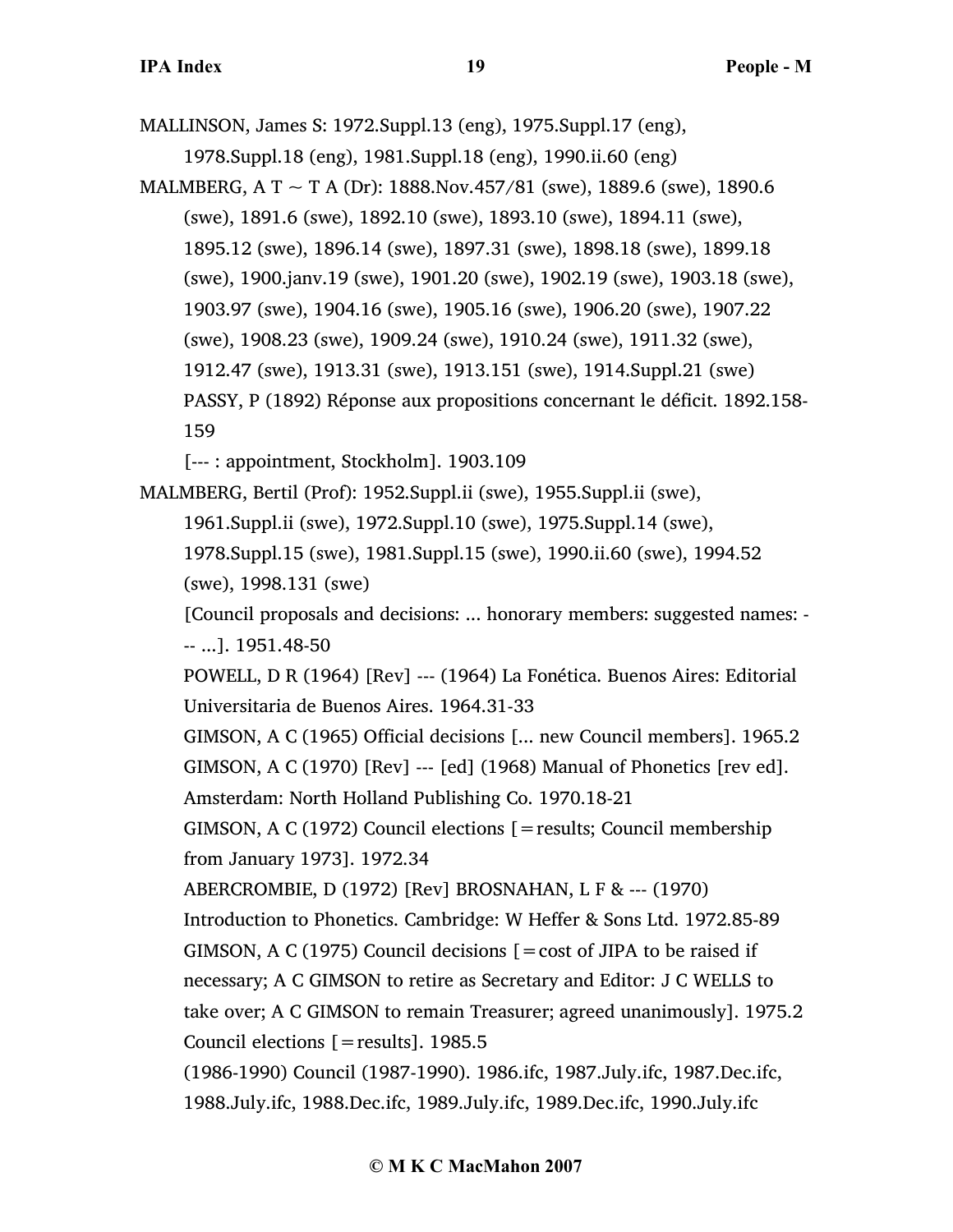ROACH, Peter (1990) Association business and announcements  $\mathbf{r} =$  Council election results]. 1990.Dec.72

(1990-1992) Council (1990-1992). 1990.Dec.ifc, 1991.June.ifc, 1992.ifc

(1991) Council. 1991.June, Dec.ifc

(1992) Council. 1992.ifc

(1993) Council. 1993.June.ifc

(1993) Council. 1993.Dec.ifc

(1994) Council. 1994.June.ifc

(1994) Council. 1994.Dec.ifc

(1995) Council. 1995.June.ifc

(1995) Council. 1995.Dec.ifc

MALMBERG, T A: see MALMBERG, A T  $\sim$  T A

- MALMSTEDT, A (Dr): 1888.Oct.425/73 (fra), 1889.6 (fra), 1889.18 (swe), 1890.6 (swe), 1891.7 (swe), 1892.10 (swe), 1893.10 (swe), 1893.42, 1894.25 (swe), 1895.12 (swe), 1896.14 swe, 1897.31 (swe), 1898.18 (swe), 1898.36, 1899.18 (swe), 1900.févr-mars.19 (swe), 1901.30
- MALMSTRÖM, A (Fru): 1913.126 (swe), 1914.Suppl.21 (swe)
- MALMSTRÖM, E: 1896.211 (swe), 1897.31 (swe), 1898.18 (swe), 1899.18 (swe), 1900.févr-mars.19

MÀLNAI, Mi2haláy (Prof): 1909.42 (auh), 1910.18 (auh), 1911.26 (auh),

1912.41 (auh), 1913.25 (auh), 1914.Suppl.16 (auh), 1914.40 (auh)

MALSCH, Alberto: 1904.20 (chl)

MALUSCHKA: see MUÑOZ MALUSCHKA

MAMELI, Goffredo

FIORELLI, P (1963) [Spec(Stud)] Italiano. Fratelli d'Italia < --- . 1963.19 MAN, Albon P, Jr: 1914.Suppl.26 (usa)

MAN, Vicky Ching-Han: 2000.119 (hkg)

MANENTI, A (Dr): 1978.94 (ita), 1978.Suppl.10 (ita)

MANFREDINI, B (Prof): 1902.34 (ita), 1903.15 (ita), 1904.13 (ita), 1904.158 (ita), 1905.13 (ita), 1906.17 (ita), 1907.19 (ita), 1908.20 (ita), 1909.22 (ita), 1910.21 (ita), 1911.29 (ita), 1912.44 (ita) --- (1903) Come s insegnano le lingue moderne in Italia? 1903.53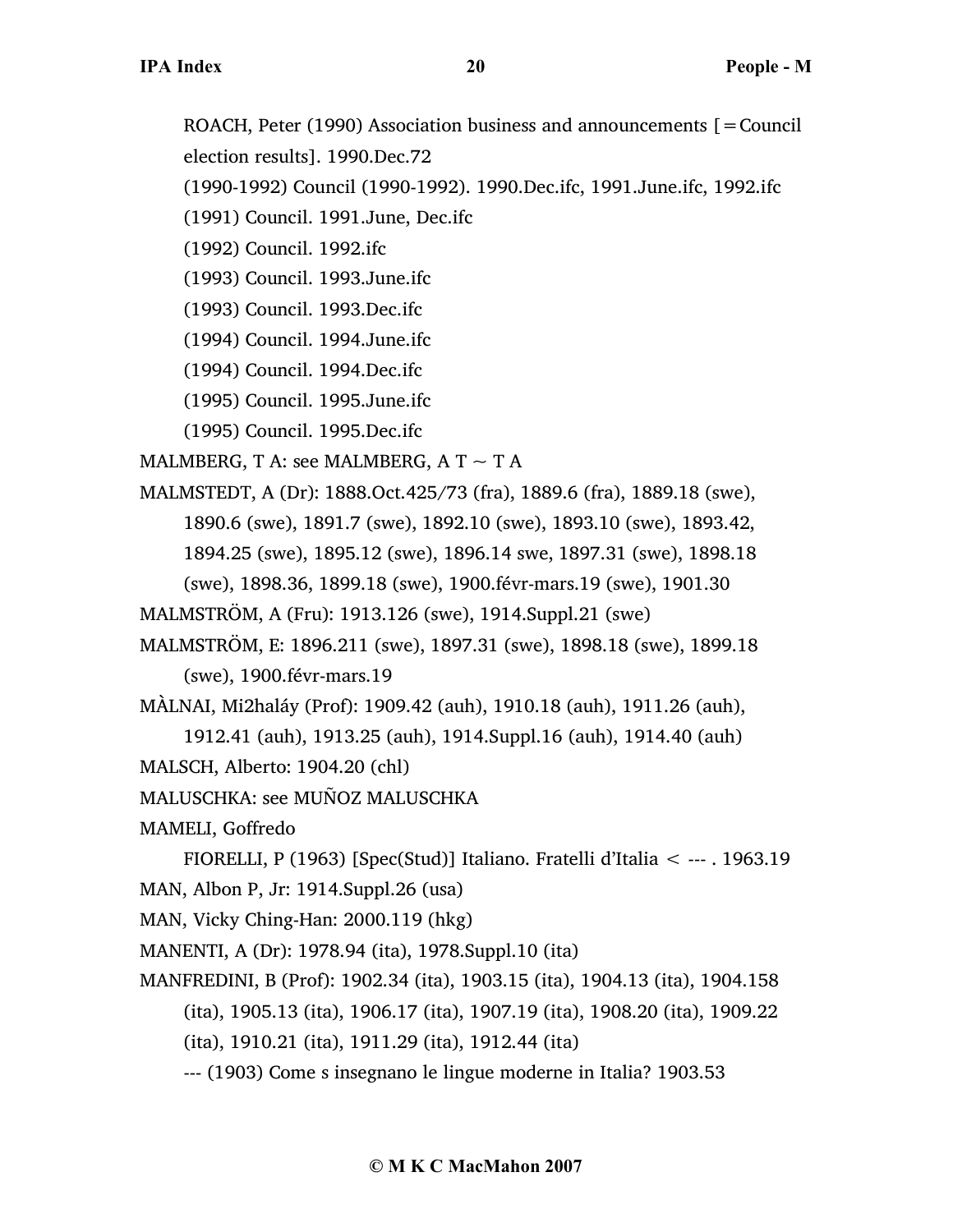--- (1904) [Rev] KURSCHNER, J [nd] Englische Umgangs- und

Geschäftsprache. Leipzig: Huberti. 1904.166

--- (1904) Langue internationale [Comm: P Passy]. 1904.166-167

--- (1904) [Spec] Italian. Sol. 1904.Suppl.nov.16

MANGET, S

[Rev] --- (1886) Tradespeople (Les Commerçants). 68 leçons suivies de versions et de thèmes oraux à l'usage des élèves de l'année préparatoire, de la 1re et de la 2e année de l'enseignment spécial, des pensions etc. Paris: A Fouraut 1886.Aug.[3]

MANGOENWARDOJO, Hendradjuanita (Ms): 1990.ii.60 (ger)

MANGOLD, G: 1897.75 (ger), 1898.9 (ger), 1898.35

MANGOLD, Max (Prof): 1952.49 (swi), 1955.Suppl.v (swi), 1961.Suppl.vi (swi), 1962.40 (brd), 1968.23 (brd), 1972.Suppl.5 (brd), 1975.Suppl.6 (brd), 1978.Suppl.7 (brd), 1981.Suppl.7 (brd), 1990.ii.60 (ger), 1994.52 (ger), 1998.131 (ger), 2000.119 (ger), 2005.126 (ger) --- (1953) [Rev] Der Große Brockhaus. A-Beo. 17te Auflage (1952).

Wiesbaden: Eberhard Brockhaus. 1953 1957, 38-39

--- (1955) [Spec] Eastern Astuarian [area of Llanes]. NWS. 1955.32-33

--- (1955) [Rev] Langenscheidt (1953-1954) Dicionário de Bolso das

Línguas Portuguesae Alemã. Berlin: Langenscheidt. 1955.43-44

--- (1957) [Spec] Catalan (Castellón). NWS. 1957.37-38

BENNETT, D C (1964) [Rev] --- (1962) Duden Aussprachewörterbuch.

Mannheim: Dudenverlag des Bibliographischen Instituts. 1964.10-13

WELLS, J C (1975) The Association's Alphabet. 1975.52-58

- MANGOLD, W (Dr): 1956.26 (spa), 1961.Suppl.vii (spa), 1966.39 (spa), 1972.Suppl.10 (spa), 1975.Suppl.13 (spa), 1978.Suppl.14 (spa)
- MANHOOD, W: 1911.65 (eng), 1912.29 (eng), 1913.14 (eng), 1914.Suppl.8 (eng)
- MANIERE, H: 1886.May.[2] (fra)
- MANISER, Henry: 1914.60 (rus)
- MANLEY, [ ]: 1902.24 (fra), 1903.4 (fra), 1903.48
- MANLEY, M E (Miss): 1910.67 (eng), 1910.8 (eng), 1911.16 (eng), 1912.29 (eng)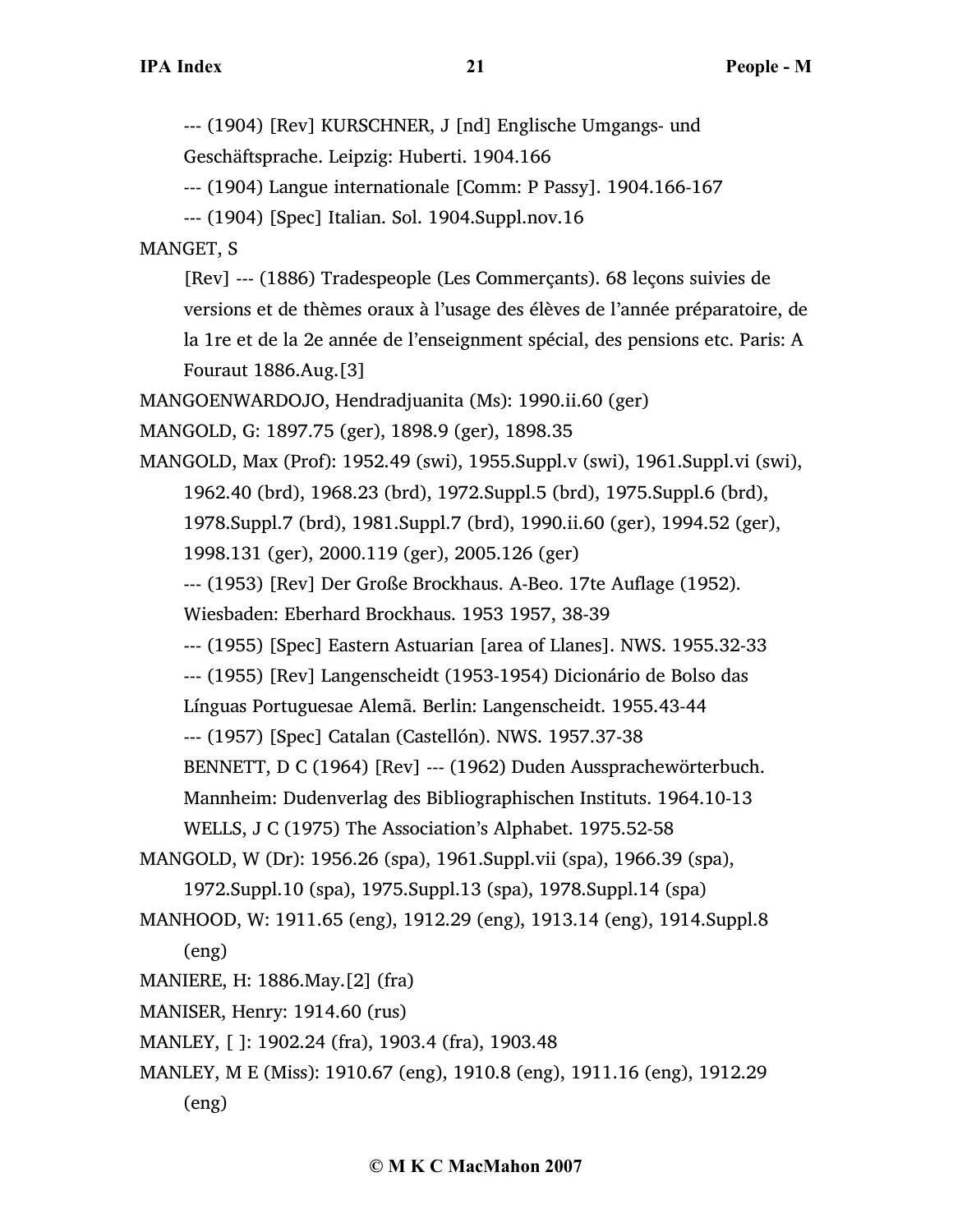- MANN, [ ]: 1900.févr-mars.18 (fra), 1900.38 (ger), 1901.12 (ger), 1902.11 (ger), 1902.51
- MANN, W: 1896.3 (fra)
- MANNELL, Robert H (Dr): 1998.132 (aus), 2005.125 (aus)
- MANRIQUE: see DE MANRIQUE
- MANRIQUEZ, Carlos: 1913.39 (chl), 1914.Suppl.29 (chl)
- MANRIQUEZ, Manuel: 1906.105 (chl), 1907.27 (chl)
- MANSFIELD, [ ] (Miss): 1889.65 (eng), 1890.6 (eng)
- MANTEUFFEL, [ ]: 1908.14 (ger), 1908.122, 1909.15 (ger)
- MANTON, J: 1901.29 (eng), 1902.7 (eng), 1902.51
- MANUEL, [ ]
	- [Composition of Conseil Supérieur de l'Instruction Publique de France.] 1888.July.319/55
- MANUEL, Sharon Y (Ms): 1994.52 (usa), 1998.132 (usa)
- MANUEL DOS SANTOS, [ ]: 1904.13 (por), 1905.13 (por), 1906.17 (por),
	- 1907.19 (por), 1908.20 (por), 1908.122 (por), 1909.21 (por), 1910.20
	- (por), 1911.28 (por), 1911.95, 1911.131
- MANYAH: see ADU MANYAH
- MANZONI, Alessandro Francesco Tomaso Antonio
	- CAMILLI, A (1927) [Spec(Stud)] Italiano. Corrispondenza d'analfabeti < ---
	- I Promessi Sposi (capitolo ventesimo-settino). 1927.34-35
	- CAMILLI, A (1928) [Spec(Stud)] Italiano.  $\lt$  --- Il torto e la ragione.
	- 1928.60-61
	- CAMILLI, A (1929) [Spec(Stud)] Italiano. < --- La peste di Milano. 1929.8- 10
	- CAMILLI, A (1930) [Spec(Stud)] Italiano. I segreti confidati < --- .
	- 1930.44-45
	- CAMILLI, A (1937) [Spec(Stud)] Italiano. Effetti della maldicenza < --- . 1937.76
	- CAMILLI, A (1956) [Spec(Stud)] Italiano. Sul Lago di Como < --- Promessi Sposi. 1956.53-54
- MARAGE, [ ] (M)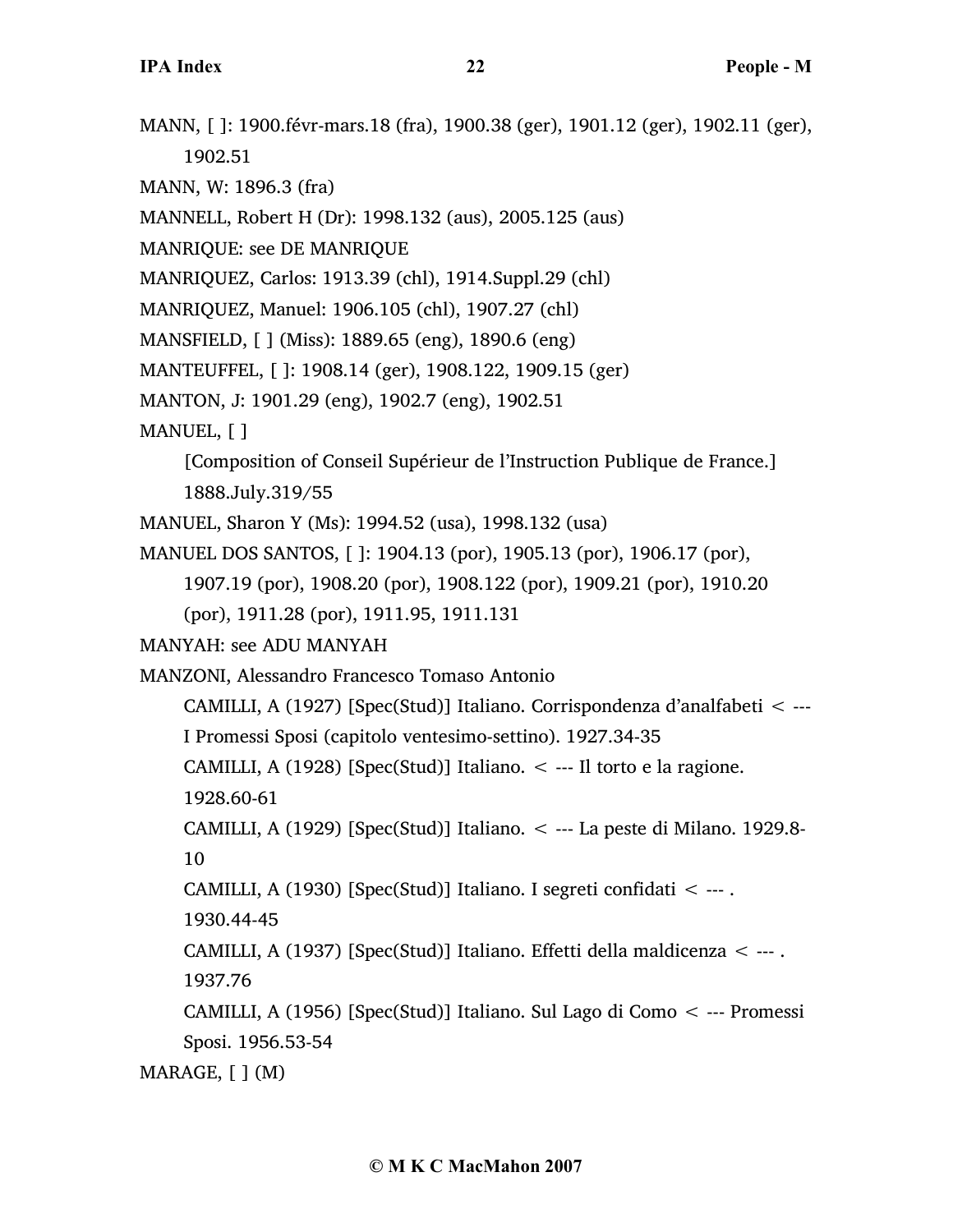[MARAGE, [ ]: lectures at the Sorbonne on the physiology of speaking and singing.] 1911.179

MARAIS, D J: 1953.45 (saf), 1955.Suppl.xi (saf)

MARANDET, Léon

GIMSON, A C (1959) [Rev] GUITARD, L & --- (1959) French Phonetics Illustrated. Cambridge: Cambridge University Press. 1959.43

MARANT, E: 1901.4 (fra), 1902.4 (fra), 1902.51

MARAVIC, Milka (Mlle): 1897.157 (auh), 1898.12 (auh)

MARCASTEL, E R: 1954.43 (fra), 1955.Suppl.ii (fra), 1956.55 (fra), 1958.24, 1962.40 (fra), 1965.17 (alg)

MARCH, F (Prof): 1886.Oct.[3] (usa), 1886.Nov.[4] (usa), 1887.Feb.[1] (usa), 1888.janv.25/1 (usa), 1889.1 (usa), 1890.1 (usa), 1891.1 (usa), 1892.1 (usa), 1893.1 (usa), 1894.1 (usa), 1895.1 (usa), 1896.1 (usa), 1897.15 (usa), 1898.2 (usa), 1899.2 (usa), 1900.janv.2 (usa), 1901.2 (usa), 1902.2 (usa), 1903.2 (usa), 1904.2 (usa), 1905.2 (usa), 1906.2 (usa), 1907.2 (usa), 1908.2 (usa), 1909.2 (usa), 1911.9 (usa), 1912.22 (usa), [death] 1912.94 [--- : rules for simplified spelling of English]. 1886.Oct.[3] PASSY, P (1896) [Rev] FUNK, I K, --- , & GREGORY, D S (1895) A Standard Dictionary of the English Language. New York: Funk & Wagnall. 1896.157- 158

MARCH, John L: 1896.33 (ger), 1896.104 (ger), 1897.22 (ger), 1897.51, 1897.127, 1898.9 (ger), 1898.35

MARCHAL, Alain (Dr): 1994.52 (fra), 1998.132 (fra), 2000.119 (fra)

(1995) Council. 1995.Dec.ifc

(1996) Council. 1996.June.ifc

(1996) Council. 1996.Dec.ifc

(1997) Council. 1997.June & Dec.ifc

(1998) Council. 1998.June & Dec.ifc

(1999) Council. 1999.June.ifc

(1999-2003) Council. 2000.June & Dec.prelim matter

(1999-2003) Council. 2001.Dec.prelim matter

(1999-2003) Council. 2002.June & Dec.prelim matter

(1999-2003) Council. 2003.June & Dec.prelim matter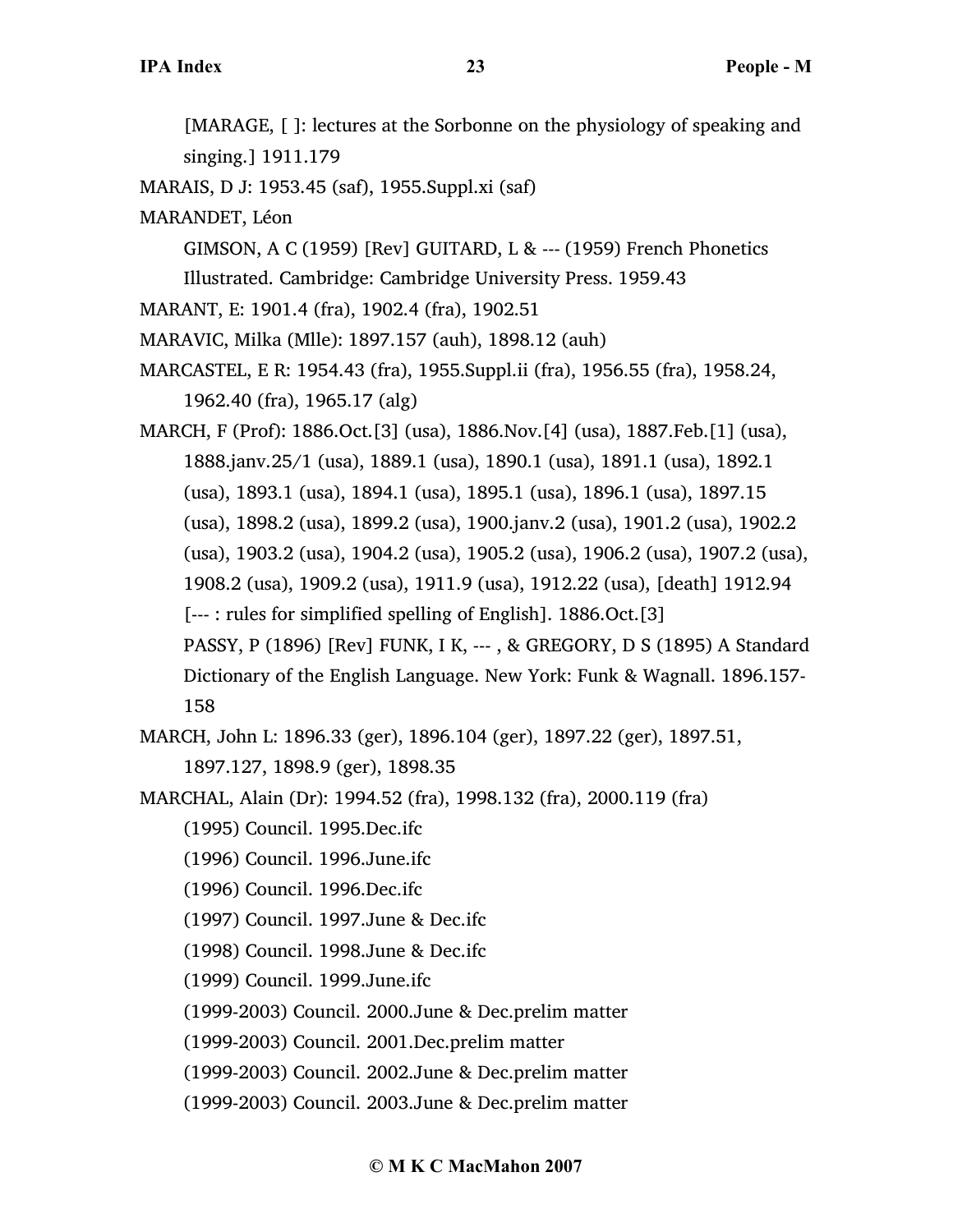- MARCHAL, Ch: 1909.138 (spa), 1910.20 (spa), 1911.28 (spa), 1912.43 (spa), 1912.79 (spa), 1913.27 (spa), 1914.Suppl.18 (spa)
- MARCHAND, Louis: 1904.158 (fra), 1905.3 (fra), 1906.4 (fra), 1907.4 (fra), 1908.4 (fra)

NAEF, H (1910) [Rev] --- (1909) Deutsches Lesebuch, 1ère partie (méthode intuitive illustrée). Paris: Larousse. 1910.55-58

MARCIAL: see SAÚCA-MARCIAL

MARCHE, Gustav: 1908.91 (ger), 1909.15 (ger), 1910.15 (ger), 1911.23 (ger), 1912.37 (ger), 1912.94 (ger), 1913.22 (ger), 1913.111

MARCHI, Augusta

PASSY, P (1904) [Spec] Divers patois italiens: Ferrara. StJ [inf=--- . 1904.173

```
MARCHINÌ, Mari1a: 1914.Suppl.29 (chl)
```
MARCON, Winifred (Miss): IPA exam result (English). 1914.79

MARCOU, P B (Dr)

SPANHOOFD, E (1890) [The 7th Annual Convention of the Modern

Language Association of America, Cambridge, Mass, 26-26 December 1889

... Marcou on accent-stress and phonetic change in French]. 1890.30-31

MARCOVIGI, Giuseppe: 1962.20 (ita)

MARCUS, C D: 1900.69 (swe), 1901.20 (swe), 1901.48

MARCZALI, P (Mrs)

MATTHEWS, W K (1950) Notes on a Hungarian sound-system  $[inf=--;]$ Budapest, 'literary standard dialect']. 1950.7-10

MARDÓNES, Hector: 1908.28 (chl), 1909.29 (chl), 1910.29 (chl)

MARDÓNES, Luis Alejandro: 1901.105 (chl), 1902.22 (chl), 1903.22 (chl), 1904.20 (chl), 1905.20 (chl), 1906.24 (chl)

MAREK, J C: 1944.12 (eng), 1944.19 (eng), 1945.18 (eng), 1948.16 (eng), 1948.32 (usa), 1949.12 (usa), 1952.Suppl.vii (usa), 1952.49 (usa), 1955.Suppl.vii (usa), 1961.Suppl.ix (usa)

MARELLE, Ch

[Spec(Stud)] Français. La cavalcade des bébés. < --- Le petit monde. 1887.Nov.378-379

MARESCA, A Eduardo: 1896.103 (chl), 1897.35 (chl)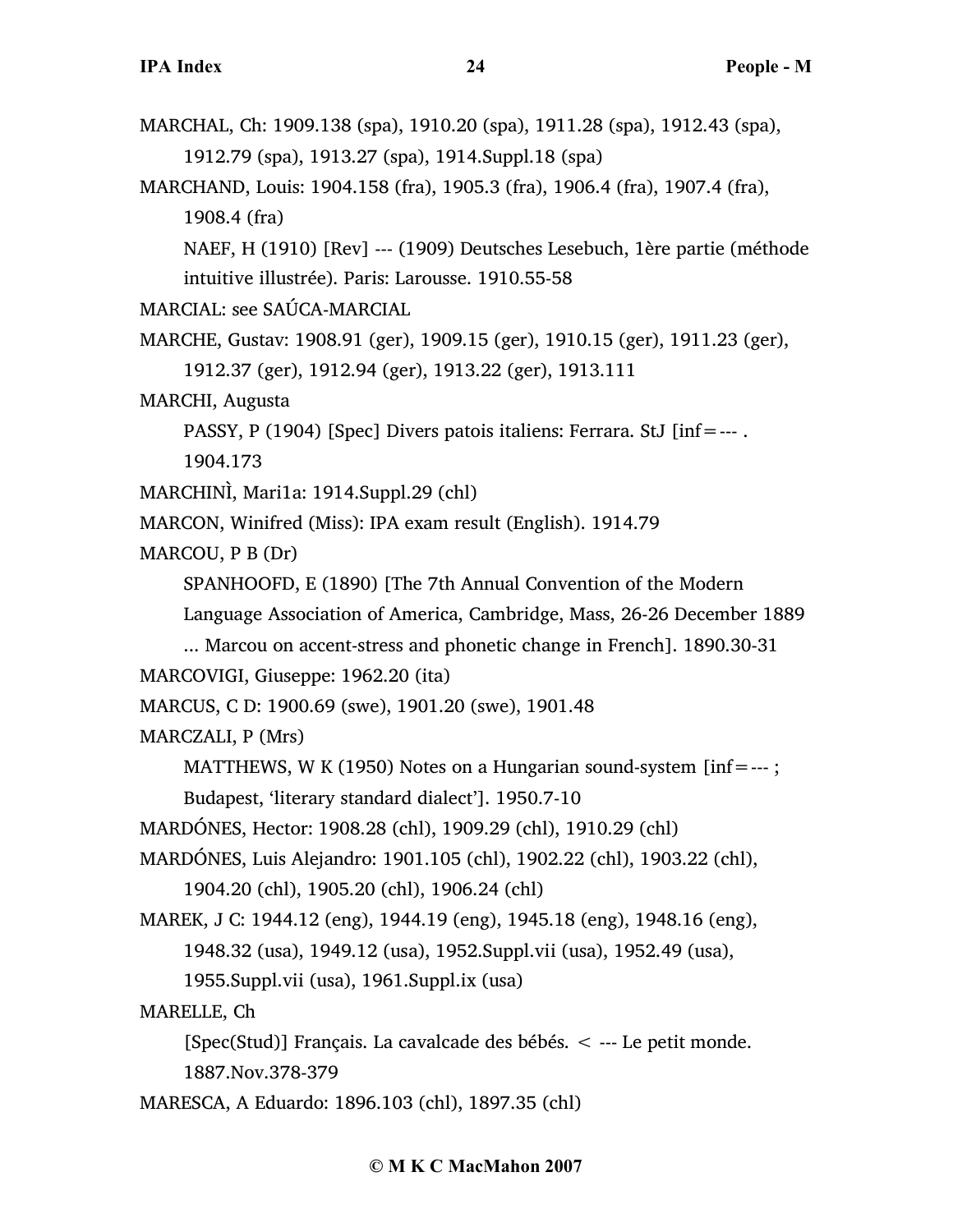MARESQUELLE, H: 1901.25 (fra), 1902.4 (fra), 1902.51

MAREY, [ ]

PASSY, P (1891) [Rev] VIËTOR, W [ed] (1890-91) Phonetische Studien. IV Band. 1891.96

MARGALL, Henri

PASSY, J (1893) [Rev] MARGALL, H (1892) En pleine vie. Récits pour les enfants et leurs amis. Paris: Fischbacher. 1893.64-65

MARGI

WELLS, J C (1975) The Association's Alphabet. 1975.52-58

MARÍA MARGARITA, Sor

STIRLING, W F (1949) [Spec(Stud)] Español. Transcripción ancha. < --- . 1949.30

MARICHAL, J P R ~ T P R: 1913.88 (eng), 1913.127 (can), 1914.Suppl.27 (can) --- (1913) Articles en orthographe 1913.119

MARICHAL, Jos: 1905.86 (ger), 1906.12 (ger), 1907.14 (ger), 1907.55

```
MARICHAL, T P R: see MARICHAL, J P R \sim T P R
```
MARIDOR, Pauline (Mrs)

(2003-207) Council. 2004.June:prelim matter, 2004.Dec.prelim matter, 2005.June.prelim matter, 2005.Dec.prelim matter, 2006.June.prelim matter, 2006.Dec. prelim matter

MARIËN, A: 1939.18 (bel)

MARIEN, Albert J F: 1912.78 (bel), 1913.26 (bel), 1914.Suppl.17 (bel)

MARIN, G: 1925.Suppl.9 (eng), 1930.12 (eng), 1932.15 (eng), 1934.30 (eng),

1936.36 (eng), 1938.79 (eng), 1949.9 (eng), 1952.Suppl.iv (eng),

1955.Suppl.iv (eng), 1961.Suppl.iv (eng), [death] 1970.25

--- (1924) [Spec] Somali [inf=Salah ABDULLAH]. NWS. 1924.15-16

 $-$ -- $(1926)$  Nouveaux signes [t, d, r;  $\iota$  for unstressed  $\iota$ <sub>1</sub>/]. 1926.9-10

--- (1934) [Spec] Wallon [Ardennes; inf=A FOSTY ]. NWS. 1934.102

--- (1936) [Spec] Amharic [Addis Abbaba; inf=Igalä Birhan Bäyyänä]. NWS. 1936.16

--- (1936) [Spec] Luchu [infs=Ifa FUYU, born Naha, Island of Okinawa-Jima; Higa SHUNCHOO, born Shuri (old capital of Okinawa]. NWS. 1936.63-64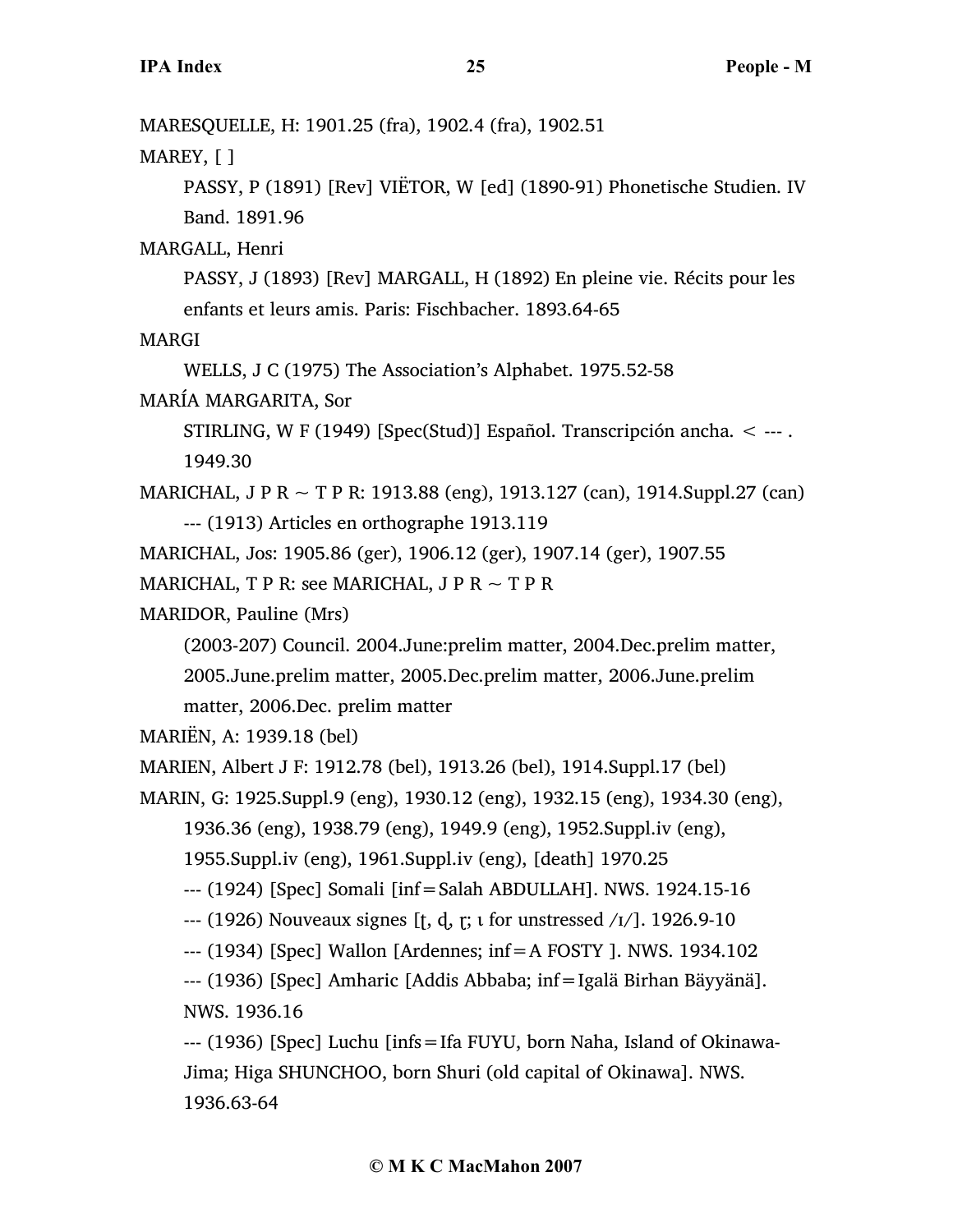--- (1939) Tones in Louchou 1939.66

--- (1939) [Spec] Cambodian. NWS (part). 1939.70-71

MARINA I MUÑOZ, Juan: 1899.146 (spa), 1900.janv.16 (spa), 1900.févr-

mars.19, 1901.17 (spa), 1901.48

MARIÑO, Josepa de

WISE, Mary Ruth (1958) Diverse points of articulation of allophones in

Amuesha (Arawak) [inf=--- ... ]. Misc Phon III.1958.Suppl.juil-déc.15-21

MARION, [ ]

[Société de Réforme Orthographique. General Meeting, 15 Jan 1889: election of Office-Bearers.] 1889.13

MARION, A: 1891.85 (fra), 1892.2 (fra), 1892.42, 1893.2 (fra), 1894.2 (fra), 1894.26

MARION, H: 1890.juil-août.72' (usa), 1891.7 (usa), 1891.30

MARIUS: see ALEXANDER-MARIUS

MARJANOVIC, K (Mlle): 1901.15 (auh), 1902.13 (auh), 1902.35, 1902.51

- MARKHAM, Duncan: 1998.132 (aus)
- MARKHAM, G F: 1902.33 (eng), 1903.7 (eng), 1903.48, 1904.6 (eng), 1904.153 (eng), 1905.6 (eng), 1906.8 (eng), 1907.8 (eng), 1908.9 (eng), 1909.9 (eng)

MARKÓ, Alexandra (Dr): 2005.126 (hun)

MARKS, A H: 1933.18 (eng), 1934.30 (eng), 1936.36 (eng), 1937.78

--- (1933) [Rev] GARDINER, A [nd] Gardiner's Methode der deutschen

Sprache. Paris: Gardiner's Academy of Languages. 1933.9-10

MARKS, G H (Miss): 1914.60 (fra)

MARKS, Gladys H (Miss): IPA exam result (French). 1914.58

MARKS VON WÜRTEMBERG, J (Frk): 1892.57 (swe), 1893.10 (swe), 1894.11

(swe), 1894.146 (swe), 1895.12 (swe), 1895.114 (fra), 1896.14 (swe), 1897.31 (swe), 1898.18 (swe), 1899.18 (swe), 1900.janv.19 (swe), 1901.20 (swe), 1901.48

MARKUS, Dace (Prof): 1998.132 (lat), 2000.119 (lat), 2005.127 (lat)

MARLETT, Stephen A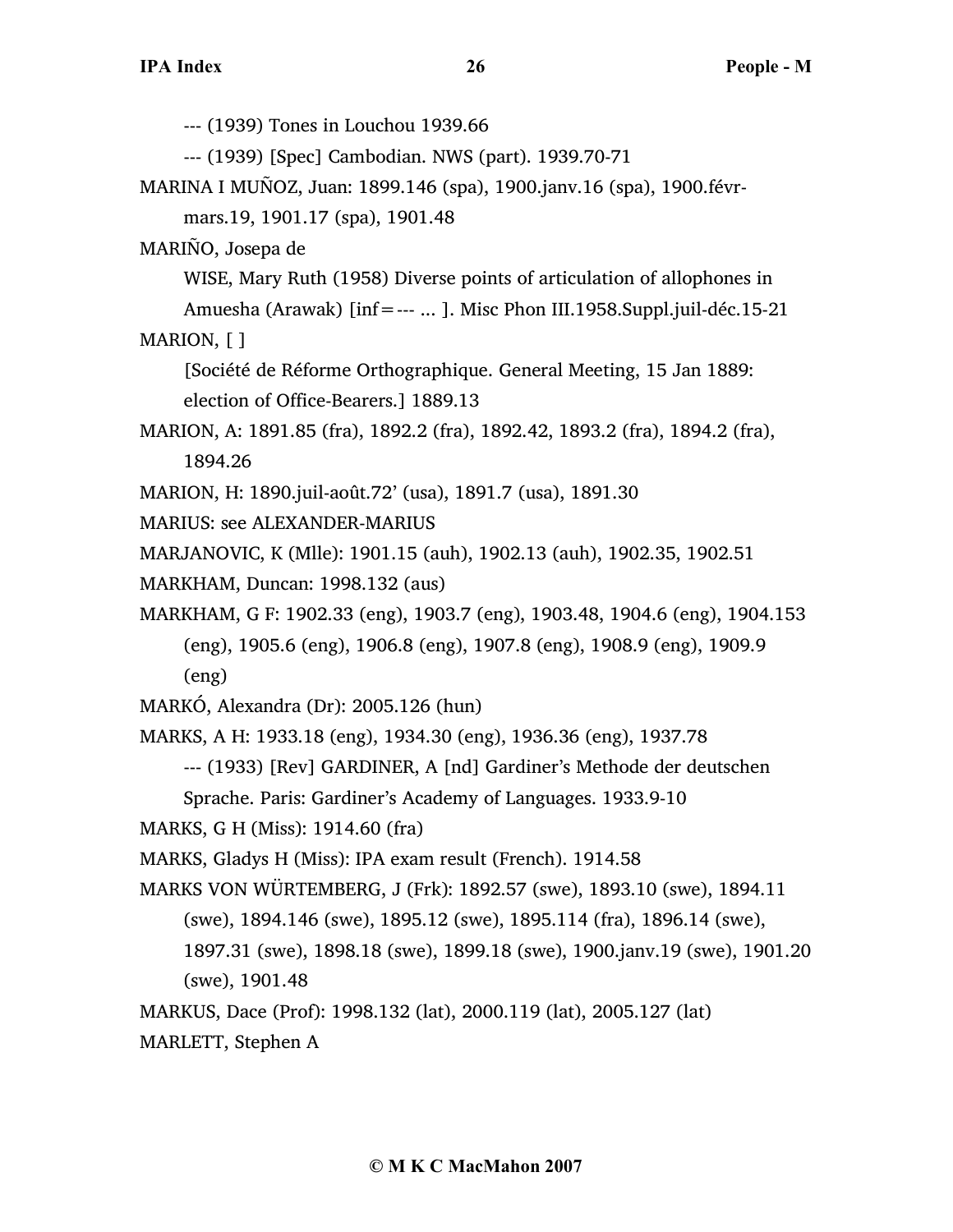--- , MORENO HERRERA, F Xavier & HERRERA ASTORGA, Genaro G

(2005) Seri. [Sonora, Mexico; inf= male speaker, born 1964]. 2005.117- 121

MARMEIN, R G: 1895.125 (ger), 1896.8 (ger), 1897.22 (ger), 1897.51, 1898.9 (ger), 1898.36

MARNEY, E A Toreau de

PASSY, P (1902) [Rev] --- (1902) Premier pas vers la langue universelle par des signes suggestifs. Sprechübungen für Anfänger im Anschluße an die Vorfälle des Tages erläutert durch ideographische Zeichen. Leipzig: E Haberland. 1902.150-151

EWERT, J H (1904) [Rev] --- 1904) First Step to English Conversation. Sprechübungen für Anfänger im Anschluße an die Vorfälle des Tages erläutert durch ideographische Zeichen. Leipzig: E Haberland. 1904.108- 109. Corr: 1904.155

MARODSLEY, [ ]: 1887.Nov.378 (ger)

MAROTTA, Luigi (Dr): 1959.49 (ita), 1961.Suppl.vii (ita), 1982.55 (ita) MARPON, [ ]

[Société de Réforme Orthographique: petition to L'Académie Française containing about 10,000 signatures.] 1890.10-11

- MARQUARDT, [ ]: 1905.9 (ger), 1906.12 (ger), 1907.14 (ger), 1908.14 (ger), 1908.43, 1909.15 (ger), 1909.43, 1909.72
- MARQUARDT, Karl: 1910.15 (ger), 1911.23 (ger), 1912.37 (ger), 1913.22 (ger), 1913.111
- MARQUARDT, P: 1911.23 (ger), 1912.37 (ger)
- MARQUEZ: see LÉON Y MARQUEZ
- MARQUIS, [ ]: 1904.157 (fra), 1905.3 (fra), 1906.4 (fra), 1907.4 (fra), 1908.4 (fra)
- MARQUIS, Ch: 1901.29 (fra), 1902.4 (fra), 1902.51
- MARQUIS, H: 1898.5 (eng), 1899.6 (eng), 1899.35
- MARQUIS, Henri (Dr): 1929.25 (fra), 1930.10 (fra), 1932.13 (fra), 1934.28 (fra) DAVIES, H M (1931) [Rev] --- & BLANDFORD, F G (1931) Précis de prononciation anglaise d'après les principes phonétiques. Paris: Emmanuel Vitte. 1931.25-26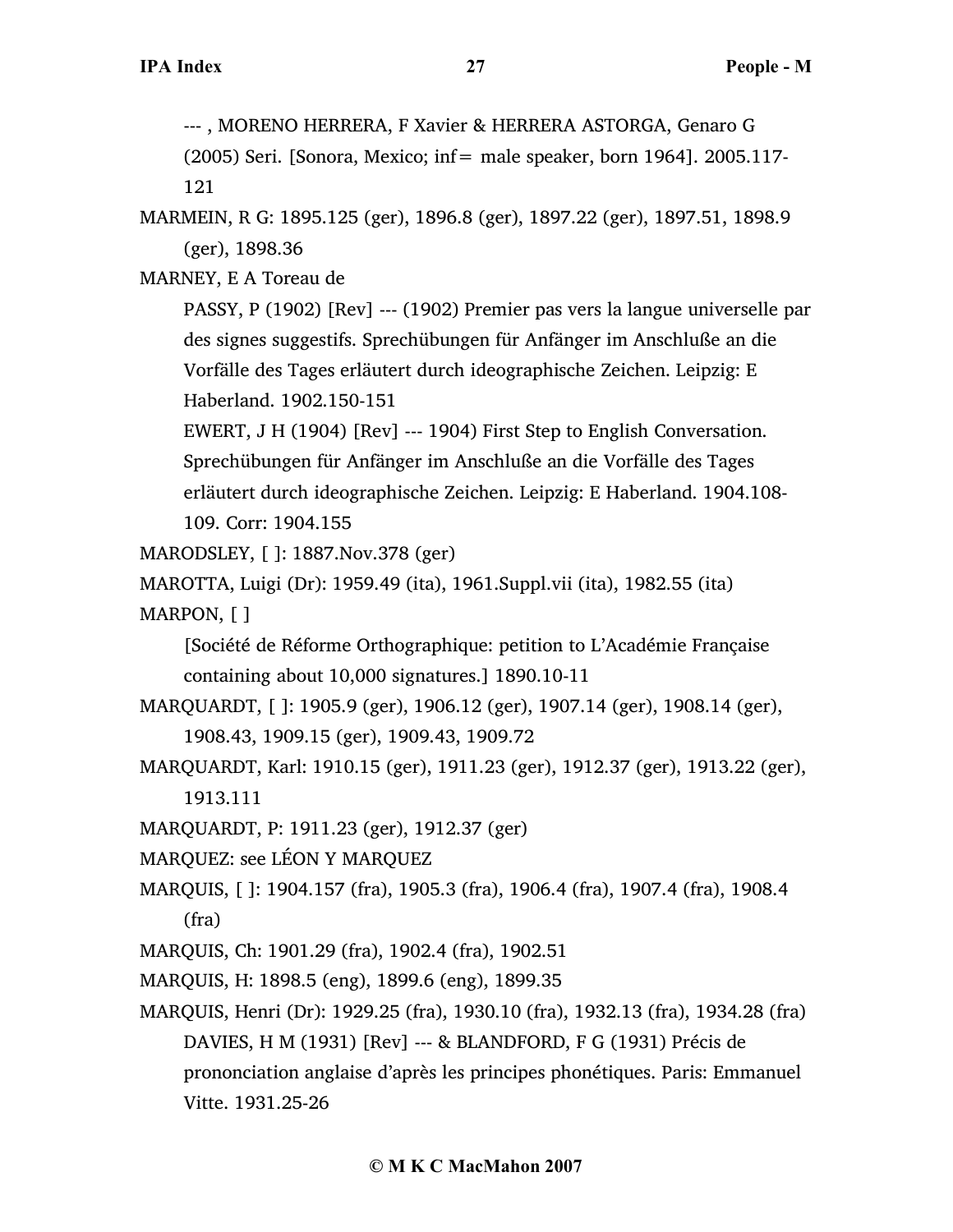GRAHAM,  $F(1931)$  Unemphatic and emphatic intonation  $[=$  comment on H M Davies' review of --- & BLANDFORD ( 1931.25-26) and H E Palmer's distinction between emphatic and unemphatic intonation]. 1931.50

MARQUIS, Henri (Dr): 1929.25 (fra), 1930.10 (fra), 1932.13 (fra), 1934.28 (fra) MARSCHALL: see POMPINO-MARSCHALL

- MARSCHNER, R: 1897.93 (auh), 1897.143, 1898.12 (auh), 1899.13 (auh), 1899.35
- MARSEILLE, [ ]: 1892.129 (ger), 1893.5 (ger), 1893.42
- MARSEILLE, G (Mlle): 1947.35 (fra), 1949.7 (fra)
- MARSEILLE, Gustav

PROSIEGEL, T (1913) [Rev] --- & SCHMIDT, O F (1912) Englische

Grammatik. Marburg: N G Elwert. 1913.52-53

JONES, D (1914) [Rev] --- & SCHMIDT, O F (1914) Englisches

- Elementarbuch. Marburg: N G Elwert. 1914.29-31
- MARSH, A S: 1912.133 (eng), 1913.14 (eng), 1914.Suppl.8 (eng)
- MARSHALL: see also SIMPKIN MARSHALL LTD
- MARSHALL, Florence: see KLEIN MARSHALL
- MARSHALL, J: 1938.57 (sco)
- MARSLAND, [ ] (Miss): 1899.5 (eng), 1900.janv.7 (eng), 1900.févr-mars.19, 1901.7 (eng), 1901.47

MARSLAND, M K: 1912.134 (eng), 1913.14 (eng), 1914.Suppl.8 (eng)

MARŠNEROVA, Maria: 1905.134 (auh), 1906.15 (auh)

MARTENS, Carl

TRIM, J L M (1962) [Rev] --- & MARTENS, P (1961) Phonetik der deutschen Sprache: praktische Aussprachelehre. München: Max Hueber Verlag. 1962.31-33

TRIM, J L M (1962) [Rev] --- & MARTENS, P (1962) Übungstexte zur deutschen Aussprache. Schülerheft zur Phonetik der deutschen Sprache: praktische Aussprachelehre. München: Max Hueber Verlag. 1962.31-33

- MARTENS, Hiltrud (Miss): 1980.82 (brd), 1981.Suppl.7 (brd), 1990.ii.60 (ger), 1994.53 (ger); continued as SCHEEREN-MARTENS, Hiltrud
- MARTENS, Peter (Prof): 1953.45 (brd), 1955.Suppl.v (ger), 1961.Suppl.v (brd), 1961.49 (brd), 1972.Suppl.5 (brd), 1975.Suppl.6 (brd), 1978.Suppl.7 (brd),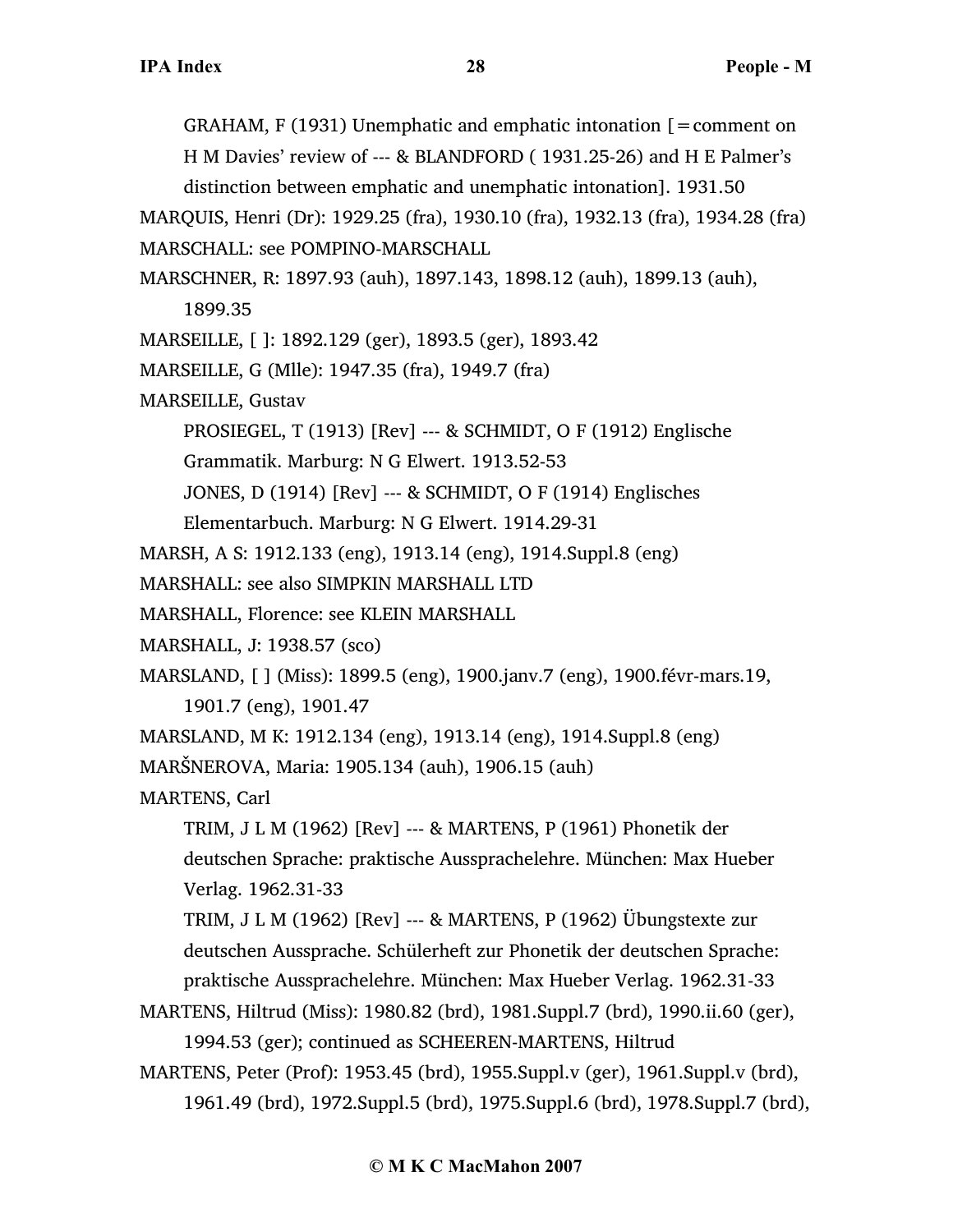1981.Suppl.7 (brd), 1990.ii.60 (ger), 1994.53 (ger), 1998.132 (ger), 2000.119 (ger), 2005.126 (ger)

--- (1954) [Spec(Stud)] Deutsch. Enge Lautschrift. Zeitungsausschnitte. 1954.12-13

--- (1954) [Spec(Stud)] Deutsch. Enge Lautschrift. Rührei mit Hindernißen. Das italienische Abenteuer eines Touristenpaares. 1954.41

--- (1955) [Spec(Stud)] Deutsch. Enge Lautschrift. Rührei mit Hindernißen. Das italienische Abenteuer eines Touristenpaares. [Fortsetzung.] 1955.19- 20

--- (1955) Einige Fälle von sprachlich relevanter Konsonantendauer im Neuhochdeutschen 1955.5-7, 1955.32

--- (1956) [Rev] ESSEN, O von Allgemeine und angewandte Phonetik. Berlin: Akademie-Verlag. 1956.17-21

--- (1956) [Spec(Stud)] Deutsch. Treibjagd < BIEGER, J. 1956.23-24 TRIM, J L M (1962) [Rev] MARTENS, C & --- (1961) Phonetik der deutschen Sprache: praktische Aussprachelehre. München: Max Hueber Verlag. 1962.31-33

TRIM, J L M (1962) [Rev] MARTENS, C & --- (1962) Übungstexte zur deutschen Aussprache. Schülerheft zur Phonetik der deutschen Sprache: praktische Aussprachelehre. München: Max Hueber Verlag. 1962.31-33

MARTIN, A: 1905.121 (fra), 1906.4 (fra), 1907.4 (fra), 1908.4 (fra), 1909.3 (fra), 1910.4 (fra), 1911.11 (fra), 1912.24 (fra), 1913.8 (fra), 1914.Suppl.3 (fra)

MARTIN, D (Miss): 1930.73 (chl), 1932.23 (chl), 1934.38 (chl)

MARTIN, E D: 1908.42 (eng), 1909.9 (eng), 1910.8 (eng), 1911.16 (eng),

1911.95

MARTIN, F R: 1896.135 (usa), 1897.33 (usa), 1897.52

MARTIN, Howard W: 2000.119 (usa)

MARTIN, J A  $\sim$  J R: 1976.44 (brd), 1978.Suppl.7 (brd), 1981.Suppl.7 (brd)

MARTIN, J P: 1913.87 (eng), 1914.Suppl.8 (eng)

MARTIN, Jean-P-A: 1886.May.[2] (fra), 1887.Feb.[1] (fra), 1887.June.187 (fra),

1889.2 (fra), 1890.2 (fra), 1891.2 (fra), 1891.30, 1891.105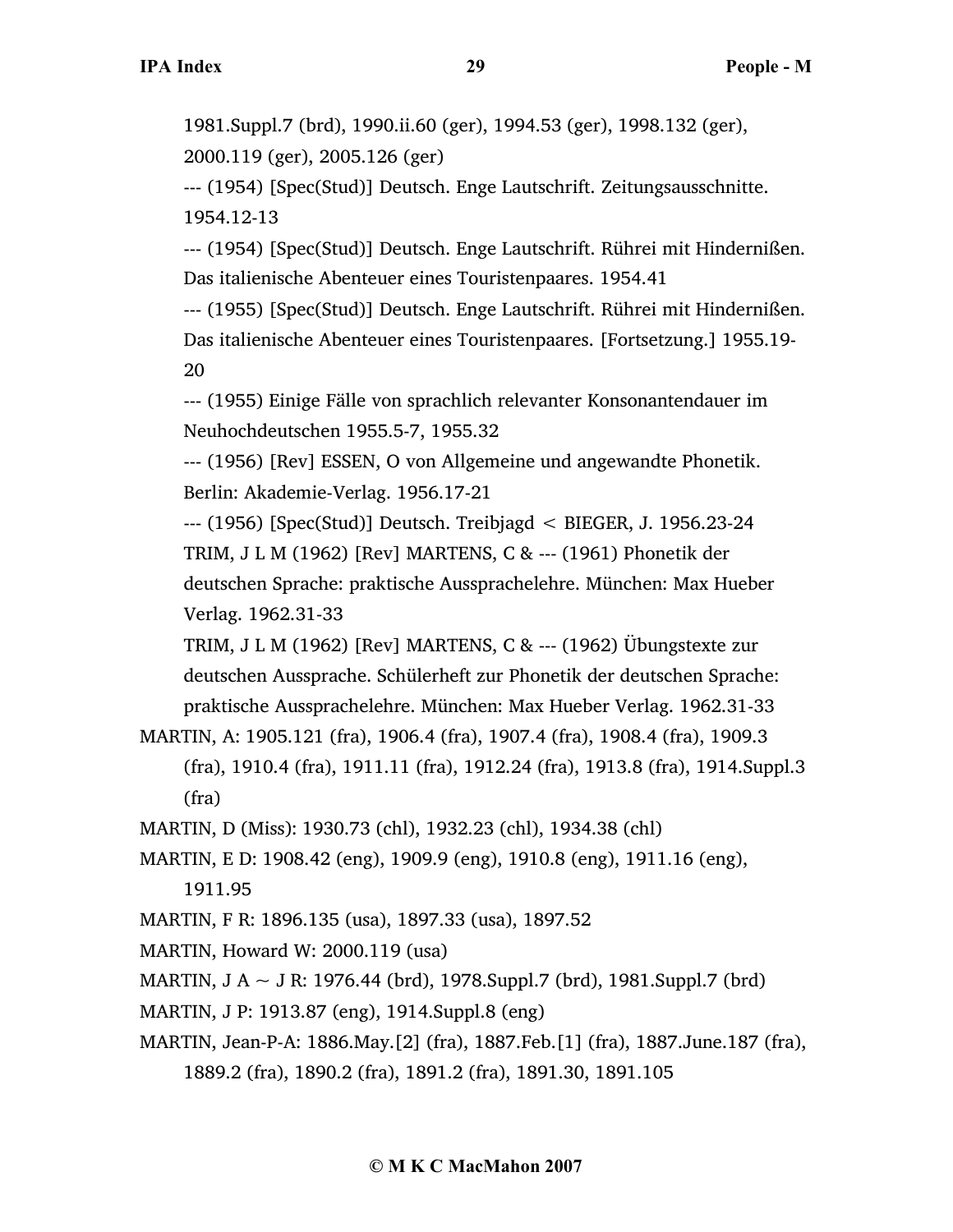--- (1886) [Letter about modern language teaching, read at a meeting of the FTA, 21 Oct 1886]. 1886.Nov.[2]

Meeting of the FTA [Paris, 21 Oct 1886: ... letter from --- that it should promote new teaching methods of all languages, including classical ones] 1886.Nov.[2-3]

[Rev] --- [nd] La question des langues vivantes. Lyon: Delaroche. 1886.Nov.[3]

Important notice [next Meeting of the FTA, Paris, 3 Jan 1887. Proposals: -- and W Maxton to be Vice-Presidents]. 1886.Dec.[1]. See also 1887.Jan.[1] PASSY, P (1887) The new arrangement  $\mathfrak{[}=$  names suggested for the

Council; Statutes of the Association]. 1887.Dec.405-406

--- (1887) [Vice-Presidents demitting office]. 1887.Dec.408

[Statistics sought on the number of pupils in France being taught English by the phonetic method; current numbers for J A Martin (Lyons) ...] 1889.14

[Proposal by --- at L'Alliance française to use phonetic spelling for teaching French to natives of the French colonies.] 1889.26

PASSY, P (1889) Deux succès  $[= (i)$  Proposal put to Le Congrès de l'Alliance française, August 1889,for a phonetic alphabet to be used in language teaching (ii) Agreement by Le Congrès international de l'enseignement secondaire et supérieure that language teachers should have a knowledge of phonetics]. 1889.81

--- (1889) [Suggests əi and ɔu for ɑi and ɑu in Southern English; does not agree with W Russell that the /a $u$ / of HOW begins with [ $\Lambda$ ]]. 1889.83 MARTIN, J R: see MARTIN, J A  $\sim$  J R

MARTIN, J Victor: 1925.Suppl.9 (jap), 1930.22 (jap), 1932.25 (jap), 1934.40 (jap), 1936.44 (jap), 1938.40 (jap), 1942.11 (usa), 1945.18 (usa), 1949.13 (usa), 1952.Suppl.viii (usa), 1955.Suppl.ix (usa), 1956.55 (usa),

1961.Suppl.xi (usa), [death] 1963.21

JONES, D (1927) [Rev] PALMER, H E, --- & BLANDFORD, F G (1926) A Dictionary of English Pronunciation, with American Variants. In Phonetic

Transcription. Cambridge: W Heffer & Sons Ltd. 1927.8-9

[--- : appointment, Peking]. 1930.41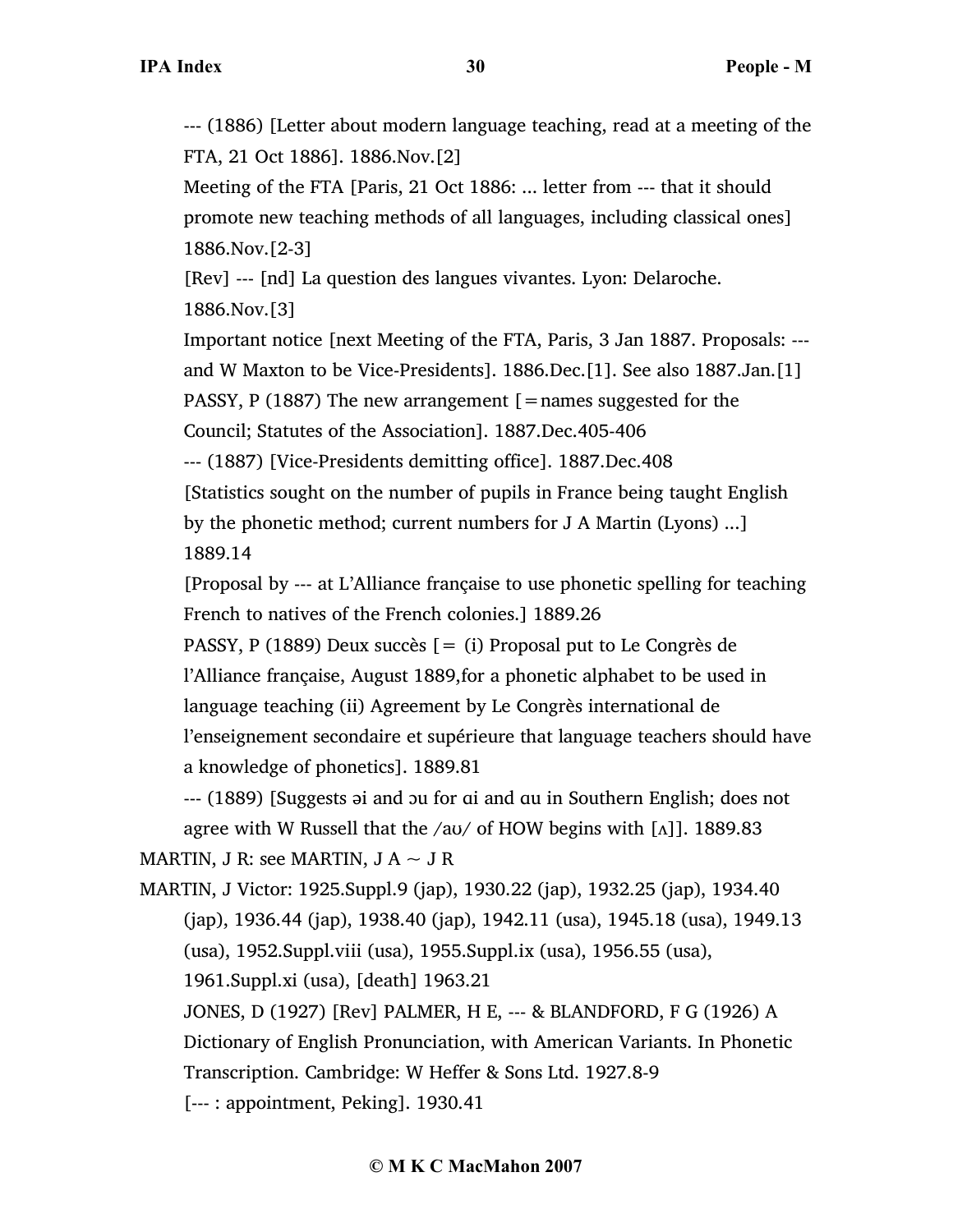SPRAGUE DE CAMP, L (1938) A note on Palmer [=American variants in PALMER, --- & BLANDFORD's Dictionary of English Pronunciation, 1926; see also JONES, D 1927.8-9. (i) vowel of DOG, GONE, LONG, COST, SORRY, LOG, WANT, ON (ii) vowel of HALF, BRASS, CAN'T, RATHER, WAFT, PLAZA, AUNT, PAJAMA (iii) /b-/ sequence in REMBERING (iv) vowel + /r/ of WEARING, BARRING, FEARING, TOURING, WARRING, STORY, FIRING, OVERPOWERING, BIRD, STIRRING, HURRY (v)  $/ j / \sim \emptyset$ in NEW, TUNE, SUIT, LIEU, DUE, ASSUME, DURABLE, MATURE, LURE, BLEW, RUDE (vi) vowel  $+$  /r/ in VARY, PARENT, VERY, TERRIBLE (vii) unstressed vowel(s) of LIMITED, DAMAGES, USELESSNESS, MONEY, CARRY, RADIO, CARRIED (viii) stressed vowel of CARRY, NARROW, ABOVE (ix) intervocalic consonant in BETTY, BERRY (x) elision of  $/t$  in WANTED, LOFT, LAST SUNDAY (xi) vowel of HOT, WATCH, THOUGHT (xii) local pronunciations of ONTARIO, CALM, NICE, NEW ENGLAND, GARDEN, HAUNT, TALK, COUGH, HOME, NEW YORK CITY, TURN, HERE, CARED, DRAWING, VIRGINIA, HOUSE, LAST, TIME, PART, MORE, SURE, BENCH, THING,C ARE (xiii) standard pronunciations of CALM, WRATH, WROTH, GARAGE, AIRPLANE, AERIAL, SERIES, ENTHUSIASM, DRAMA, APPARATUS, DATA, ASPHALT, EITHER, BOMB, DIFFICULTY, CEREMONY, NATURAL, YOUR, TORN, BERKSHIRE, CHICAGO, ABHORRENT, ADORE, ALCOHOL, ALLURE, ALUMINIUM, ARDUOUS, GRADUATE, OFTEN, BOA, BOSTON, CARICATURE, CATALOG, CHRISTIAN, COFFIN, EPOCH, EVENTUAL, FAULT, ROOT, ROUTE, ISSUE, PERSIA, RALPH, SQUIRREL, TONGS, MOTH, GOTH]. 1938.18-21

- MARTIN, L (Mme): 1902.146 (fra), 1903.4 (fra), 1904.4 (fra), 1905.3 (fra), 1906.4 (fra)
- MARTIN, Pierre: 2000.119 (can)
- MARTIN, W: 1894.169 (ger), 1895.6 (ger), 1895.154 (ger), 1896.8 (ger), 1896.35, 1897.22 (ger), 1897.51
- MARTIN, W A (Prof): 1914.39 (usa)
- MARTINEAU, [ ] (Miss)

PASSY, P (1886) [Editorial: ... proposed use in Paris of the phonetic method by --- and Miss [ ] Gelot]. 1886.July.[1]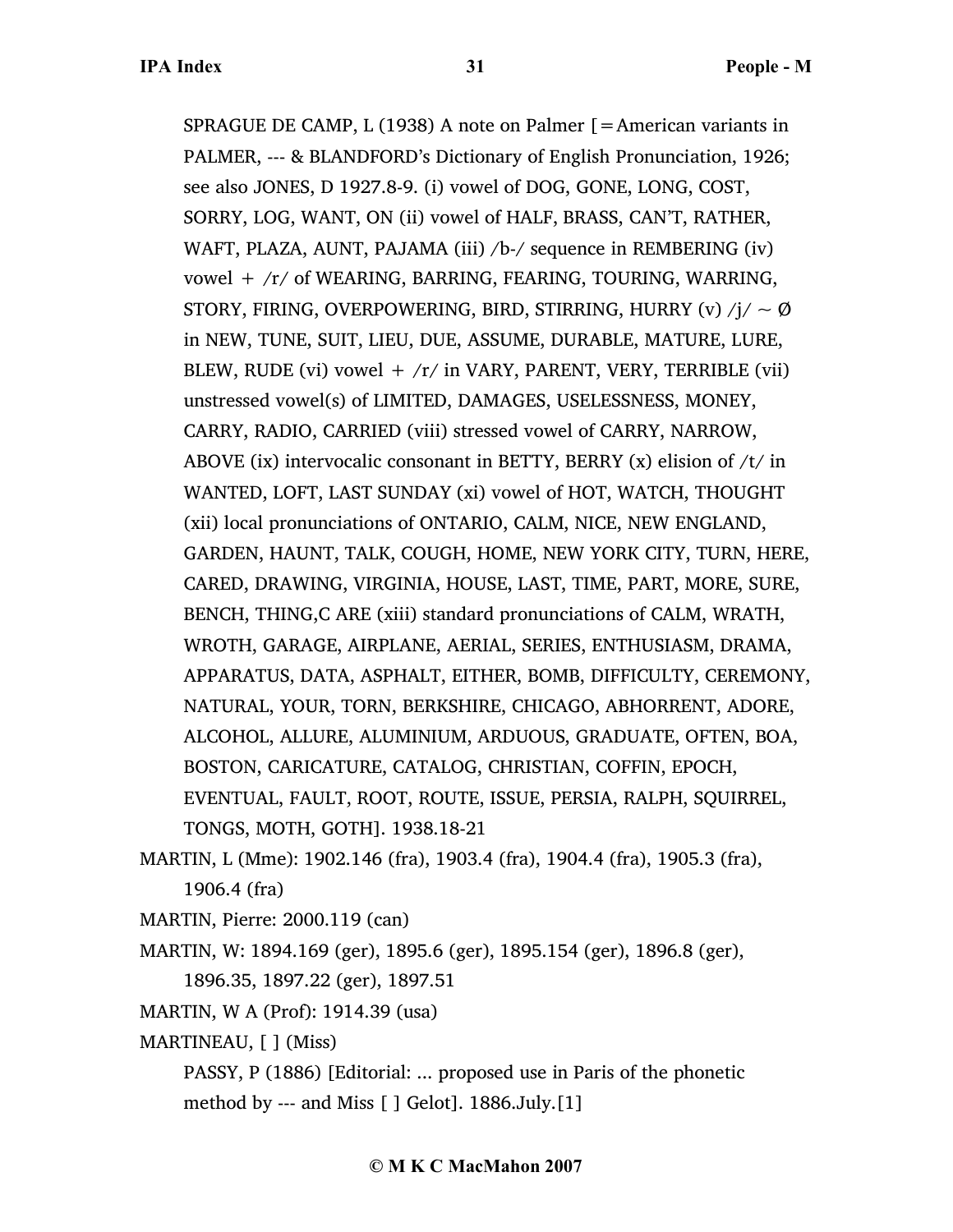PASSY, P (1886) [Editorial: ... phonetic notation in schools, Paris, by Mlles Gelot and --- ... ]. 1886.Oct.[1]

MARTINET, André (Prof): 1945.36 (fra), 1947.35 (usa), 1949.12 (usa),

1952.Suppl.i (usa), 1955.Suppl.i (fra), 1961.Suppl.i (fra), 1972.Suppl.4 (fra), 1975.Suppl.5 (fra), 1978.Suppl.6 (fra), 1981.Suppl.5 (fra), 1990.ii.60 (fra), 1994.53 (fra), 1998.132 (fra)

--- (1946) Savoir pourquoi et pour qui l'on transcrie. 1946.14-17

PRING, J T (1947) What transcription is best for teaching pronunciation? 1947.24-27. Comm: D Jones

[Result of election to fill vacancies on the Council]. 1949.6-7

[Council proposals and decisions: PARMENTER, C E as Vice-President; council vacancies:suggested names: W Jassem, G Faure; honorary members: suggested names: R Jakobson, B Malmberg, A Sommerfelt; Examination in English Phonetics; alphabet.] 1951.48-50

--- (1954) Accent et tons Misc Phon II.1954.Suppl.janv-juin.13-24

TRIM, J L M (1957) [Rev] --- (1955) Économie des changements

phonétiques: traite de phonologie diachronique. Bern: Francke. 1957.14-17 O'CONNOR, J D (1963) [Rev] --- (1962) A Functional View of Language.

Oxford: ClarendonPress. 1963.7-8

--- (1971) Un problème de linguistique appliquée: une graphie phonologique pour le français 1971.11-16

GIMSON, A C (1972) Council elections [=results; Council membership from January 1973]. 1972.34

WELLS, J C (1976) The Association's Alphabet [=Council's views on proposed modifications]. 1976.2-3

Council elections [=results]. 1985.5

(1986) Council (1987). 1986.ifc

--- (1986) "Le zed à ventre" or A functional approach to phonetic notation. 1986.39-45

(1987-1990) Council (1987-1990). 1987.July.ifc, 1987.Dec.ifc,

1988.July.ifc, 1988.Dec.ifc, 1989.July.ifc, 1989.Dec.ifc, 1990.July.ifc ROACH, Peter (1990) Association business and announcements  $\mathbf{r} =$  Council

election results]. 1990.Dec.72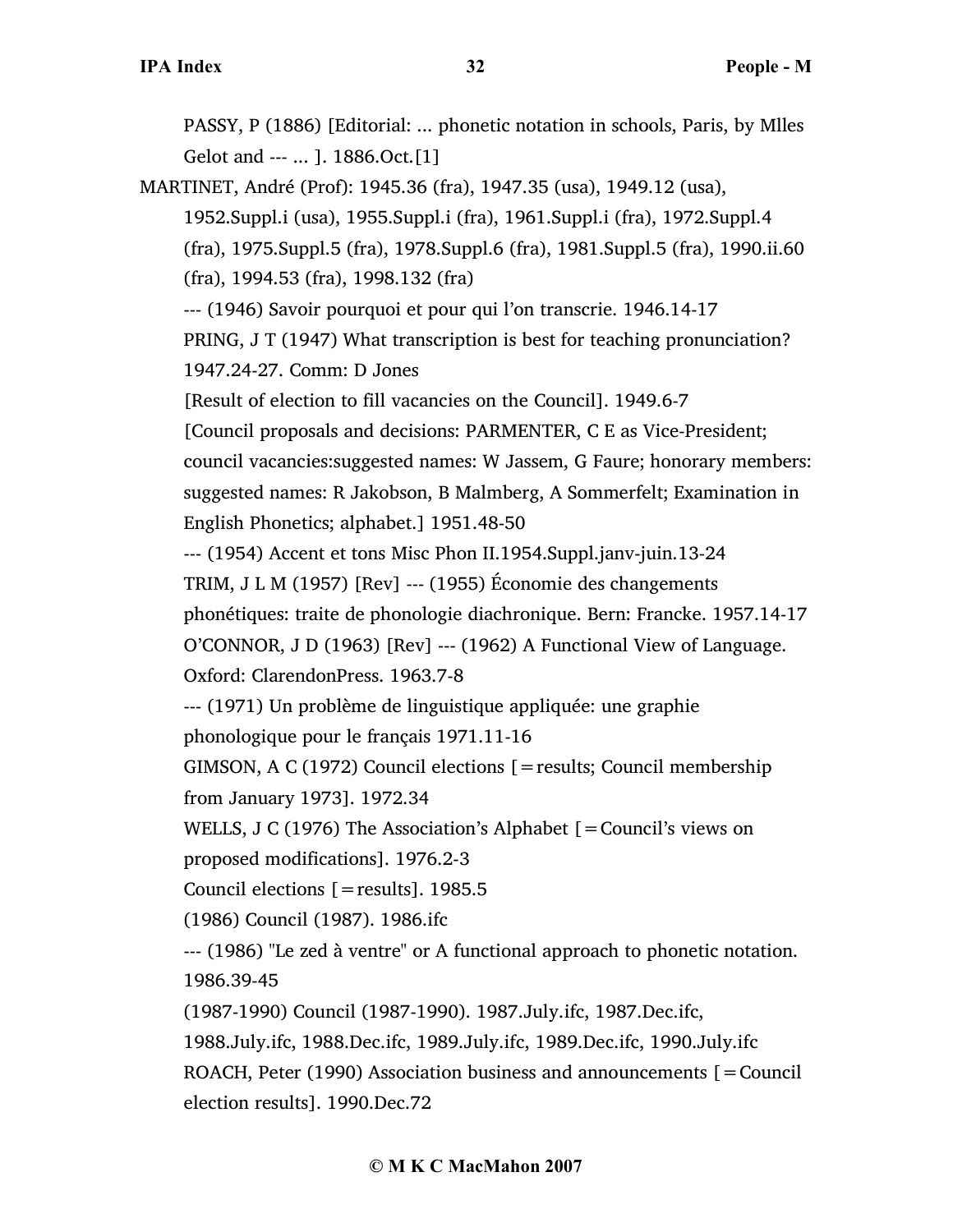(1990) Council (1990). 1990.Dec.ifc

(1991) Council. 1991.June, Dec.ifc

(1992) Council. 1992.ifc

(1993) Council. 1993.June.ifc

(1993) Council. 1993.Dec.ifc

(1994) Council. 1994.June.ifc

(1994) Council. 1994.Dec.ifc

(1995) Council. 1995.June.ifc

(1995) Council. 1995.Dec.ifc

MARTINEZ: see also GARCIA MARTINEZ, MONTERO DE MARTINEZ,

MONTERO MARTÍNEZ

MARTÍNEZ CELDRÁN, Eugenio: 1994.53 (spa), 1998.132 (spa), 2000.119 (spa), 2005.127 (spa)

---, FERNÁNDEZ-PLANAS, Ana M<sup>a</sup> & CARRERA-SABATÉ, Josefina (2003) Castilian Spanish. NWS [infs= educated, middle-aged, from Castile]. 2003.255-259

--- (2004) Problems in the classification of approximants. 2004.201-210 MARTINEZ, Enrique: 1909.30 (chl)

MARTINEZ, M: 1961.23 (fra), 1961.Suppl.ii (fra), 1964.15 (ven), 1970.25 (eng) MARTINI, Ferdinando

CAMILLI, A (1934) [Spec(Stud)] Italiano. In casa di Gioacchino Rossini < - -- . 1934.110-111

[Spec(Stud)] Italiano. < --- Vittorio Fossombroni. 1934.81-82

CAMILLI, A (1935) [Spec(Stud)] Italiano. In casa di Gioacchino Rossini < - -- (seguito) 1935.17

CAMILLI, A (1935) [Spec(Stud)] Italiano. In casa di Gioacchino Rossini < - -- . 1935.34-35

CAMILLI, A (1936) [Spec(Stud)] Italiano. Benefattore malfattore  $\leq$  ---. 1936.66-67

MARTINKOVIC, Emilie de (Mme): 1894.50 (auh)

MARTINKOVIC, T de: 1895.8 (auh), 1895.33

MARTINO: see DE MARTINO

MARTINS, Rozendo: see BRIGUIET ET CIE (brz)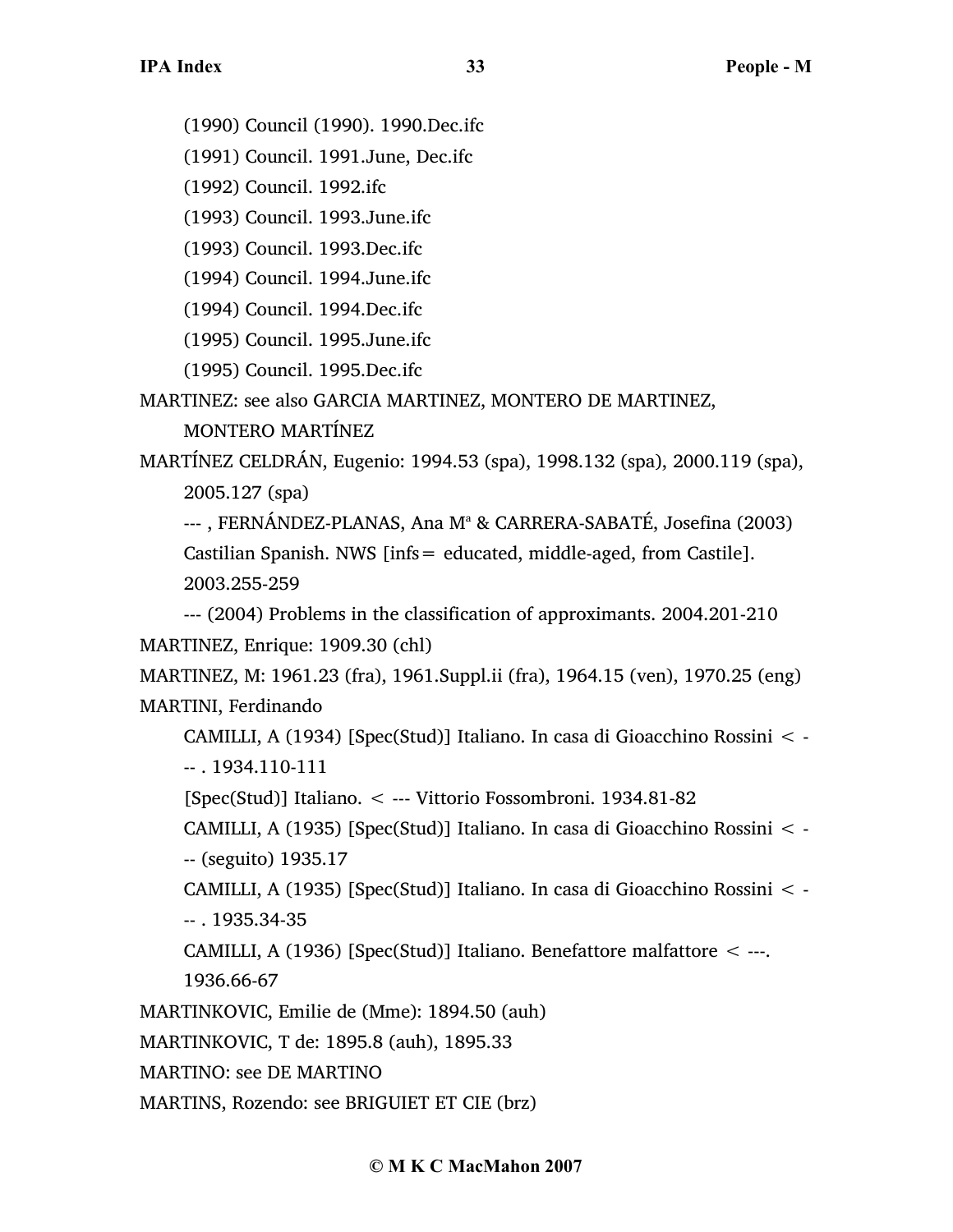- MARTON, Henri (Dr): 1908.90 (auh), 1909.18 (auh), 1910.18 (auh), 1911.26 (auh), 1912.41 (auh)
- MARTY, A E  $\sim$  A T (Miss): 1898.21 (can), 1899.21 (can), 1900.janv.22 (can), 1901.23 (can), 1902.21 (can), 1903.21 (can), 1904.19 (can), 1904.63 (can), 1905.19 (can), 1906.23 (can), 1907.25 (can), 1908.26 (can), 1909.28 (can)
- MARTY, A T: see MARTY, A E  $\sim$  A T
- MARTY, E: 1896.115 (can), 1897.34 (can), 1897.52
- MARUM, Albert: 1892.5 (ger), 1893.5 (ger), 1893.42
- MARZINOWSKI, [ ] (Mlle): 1898.150 (fra), 1899.4 (fra), 1899.83, 1900.janv.4
	- (fra), 1900.févr-mars.19
- MASAKI, Shinobu: 2000.119 (jap)
- MASCHKE, Arturo: 1907.27 (chl), 1908.28 (chl), 1909.30 (chl)
- MASEFIELD, John
	- JONES, D (1930) [Spec(Stud)] English. Simplified transcription. < ---
	- William Shakespeare. 1930.7
- MASPARO, [ ]

[Société de Réforme Orthographique: petition to L'Académie Française containing about 10,000 signatures.] 1890.10-11

- MASS, Theodor (Dr): 1898.65 (ger), 1899.10 (ger), 1900.janv.11 (ger), 1901.12 (ger), 1901.47 (ger), 1902.11 (ger), 1903.11 (ger), 1904.9 (ger), 1905.9 (ger), 1906.12 (ger), 1907.14 (ger), 1907.54 (ger), 1908.14 (ger), 1909.15
	-
	- (ger), 1910.15 (ger), 1911.23 (ger), 1912.37 (ger), 1912.94
- MASSA, N M (Mlle): 1974.59 (fra), 1975.Suppl.5 (fra), 1978.Suppl.6 (fra)
- MASSARO, Dominic W (Dr): 2000.120 (usa), 2005.129 (usa)
- MASSART, Nestor: 1898.129 (bel), 1899.15 (bel), 1900.janv.16 (bel), 1901.16 (bel), 1902.14 (bel), 1902.35
- MASSÓ TORRENTS, J: 1910.123 (spa), 1911.28 (spa), 1912.43 (spa), 1913.27 (spa), 1914.Suppl.18 (spa)
- MASSON, Alex: 1910.19 (swi), 1911.27 (swi), 1912.42 (swi), 1912.79
- MASSONE, Maria I (Prof): 1979.46 (arg), 1981.Suppl.2 (arg)
- MASSOUL, Henry: 1897.75 (fra), 1898.4 (fra), 1899.4 (fra), 1899.35, 1899.99 (ger), 1900.janv.4 (fra), 1900.févr-mars.19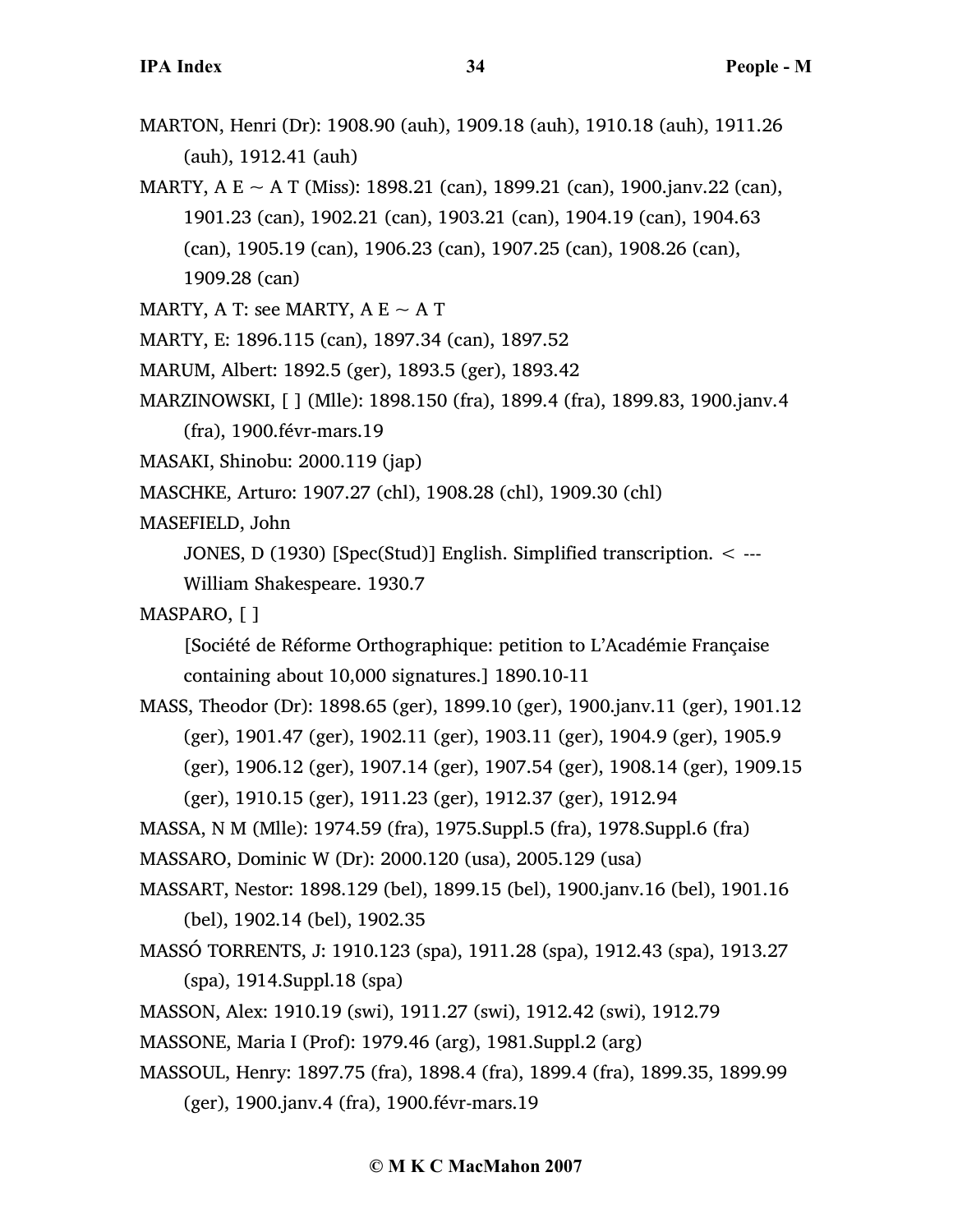TUTTLE, E H (1910) [Rev] --- (1909) Neue Deutsche Grammatik. Paris: Vuibert & Nony. 1910.84-85

MASTERMAN, K C (Prof): 1925.Suppl.9 (eng), 1947.20 (aus), 1949.15 (aus), 1949.31 (eng), 1952.Suppl.xi(aus), 1955.Suppl.xii (aus), 1956.27 (aus), 1960.39 (aus), 1961.24 (aus), 1961.Suppl.xiv (aus)

MASTHOFF, Herbert: 1994.53 (ger), 1998.132 (ger)

MASUYA, Yoshihiro (Prof): 1963.38 (jap), 1966.39 (jap), 1968.23 (jap),

1972.Suppl.7 (jap), 1975.Suppl.10 (jap), 1978.Suppl.11 (jap),

1981.Suppl.10 (jap), 1990.ii.60 (jap), 1994.53 (jap), 1998.132 (jap),

2000.120 (jap), 2005.126 (jap)

MASZEWSKI, L  $\sim$  M: 1890.89 (rus), 1891.7 (rus), 1891.30

MASZEWSKI, M: see MASZEWSKI,  $L \sim M$ 

MATARRESE, Lawrence M: 1998.132 (usa)

MATASCI: see GALAZZI MATASCI

MATHAR, L: 1905.86 (ger), 1906.12 (ger), 1907.14 (ger), 1907.90

MATHAUSER, Simon: 1910.18 (auh), 1911.26 (auh), 1911.67, 1911.95

MATHÉ, [ ] (Mme): 1908.114 (fra), 1909.3 (fra), 1910.4 (fra), 1910.67

MATHER, J Y: 1953.25 (sco)

MATHESIUS, Vilém (Prof): 1909.42 (auh), 1910.18 (auh), 1911.26 (auh),

1912.41 (auh), 1913.25 (auh), 1914.Suppl.16 (auh), 1928.65 (cze),

1930.16 (cze), 1932.19 (cze), 1934.34 (cze), 1936.39 (cze), 1938.35 (cze)

--- (1932) The word as a phonetic entity. 1932.6-7

MATHEW  $\sim$  MATTHEW, [ ] (Mlle): 1895.165 (swi), 1896.10 (swi), 1896.35

MATHEWS, C W (Miss): 1905.105 (eng), 1906.8 (eng), 1907.8 (eng), 1907.90

(eng), 1908.9 (eng), 1909.9 (eng)

MATHIAS, Jim: 1990.ii.60 (usa), 1994.53 (usa), 1998.132 (usa)

MATHIESEN, M (Frk): 1899.82 (den), 1900.janv.18 (den), 1900.févr-mars.19,

1901.18 (den)

MATHISEN, Anne Grethe: 1998.132 (nor), 2000.120 (nor)

MATHY, M: 1930.46 (fra), 1931.37

MATOS E SILVA, E A (Mlle): 1910.66 (por), 1910.95 (por), 1911.28 (por)

MATSON, [ ] (Mlle): 1900.126 (fra), 1901.4 (fra), 1902.4 (fra), 1902.51

MATSON, Dan M: 1961.23 (brd), 1961.Suppl.vi (brd), 1961.49 (usa)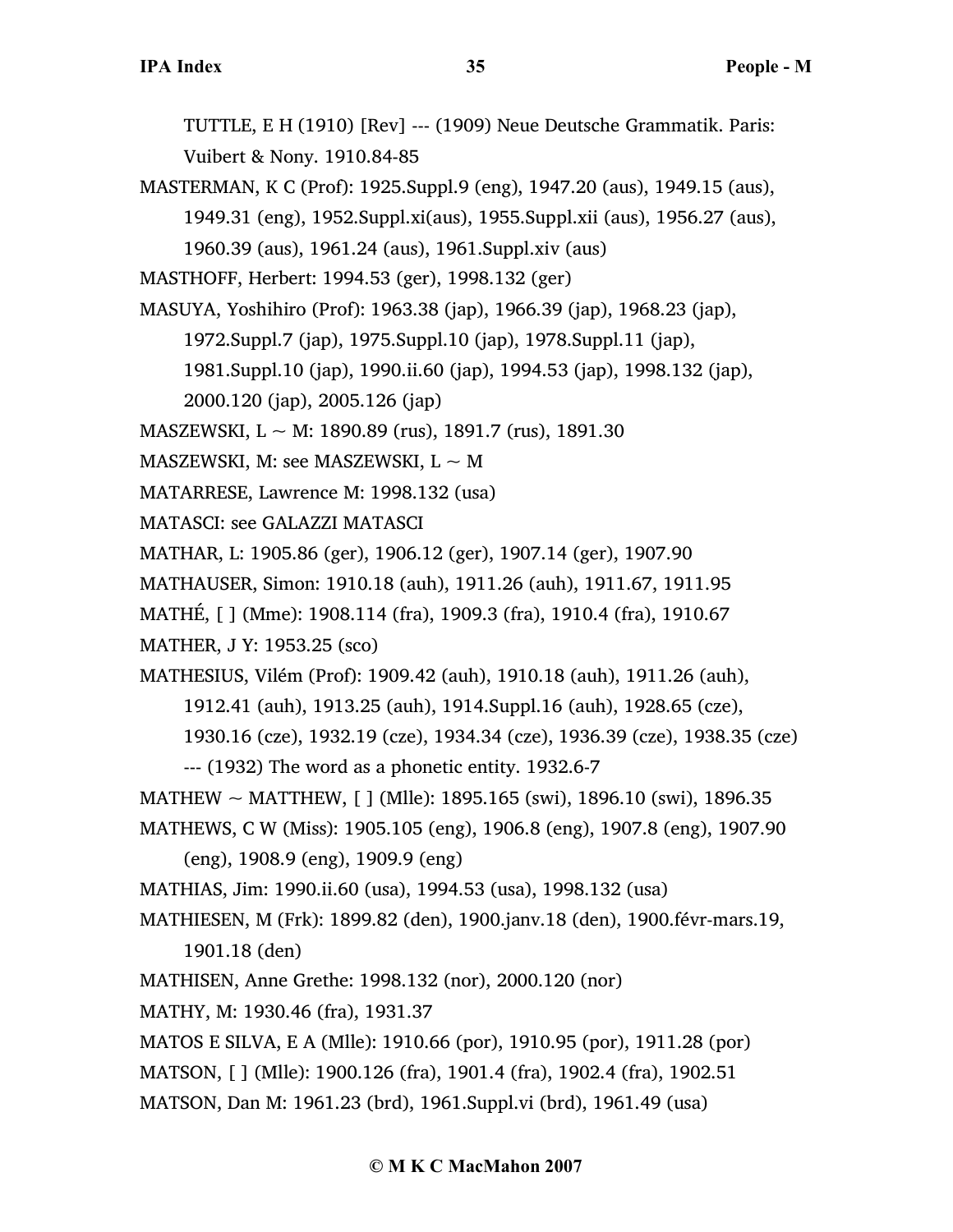MATSUO, Tsurumatsu: 1933.66 (jap), 1934.40 (jap) MATTA, J D Cordero da: see CORDERO da MATTA, J D MATTA MACHADO: see DA MATTA MACHADO MATTESON, Esther --- & PIKE, K L (1958) Non phonemic transition vocoids in Piro (Arawak). Misc Phon III.1958.Suppl.juil-déc.22-30 MATTHES, Wilhelm --- (1933) [Spec(Stud)] Deutsch. Enge Lautschrift. Umgangssprache. 1933.14-15 MATTHEW: see MATHEW  $\sim$  MATTHEW MATTHEWS, Richard C L (Prof): 1976.44 (brd), 1978.Suppl.7 (brd), 1981.Suppl.7 (brd), 1990.ii.60 (ger), 1994.53 (ger), 1998.132 (ger), 2000.120 (ger), 2005.126 (ger) --- (1981) 'The second Great Vowel Shift?'? 1981.22-26 BAUER, L (1982) That vowel shift again. 1982.48-49 MATTHEWS, William Kleesmann (Prof): 1949.9 (eng), 1952.Suppl.iv (eng), 1955.Suppl.iv (eng), 1958.24 --- (1949) [Spec] Slovak [Inf=Ivan Vladimir PIKALA < Liptovský Svätý Mikuláš, studying in Bratislava]. 1949.1-3 --- (1950) Notes on a Hungarian sound-system [inf=Mrs P Marczali; Budapest, 'literary standard dialect']. 1950.7-10 --- (1951) South Welsh phonemes [inf=Thomas Jones, Pontardawe, W Glamorgan < W J Gruffydd, Hen Atgofion. 1951.2-6 --- (1952) Bifocal articulation. 1952.30-33

--- (1953) Palatalization in Estonian 1953.29-32

--- (1954) Phonetics and phonology of Hindi [inf=Devendra Nath Sharma, from Chapra, 'standard form' of the language]. 1954.18-22

--- (1956) The systematization of Persian phonemes [inf=Miss Mehri Ahy, Northern Persia]. 1956.2-6

--- (1956) [Spec] Ukrainian [Poltavščina; inf=Ivan Desnajanśkyj]. 1956.36- 37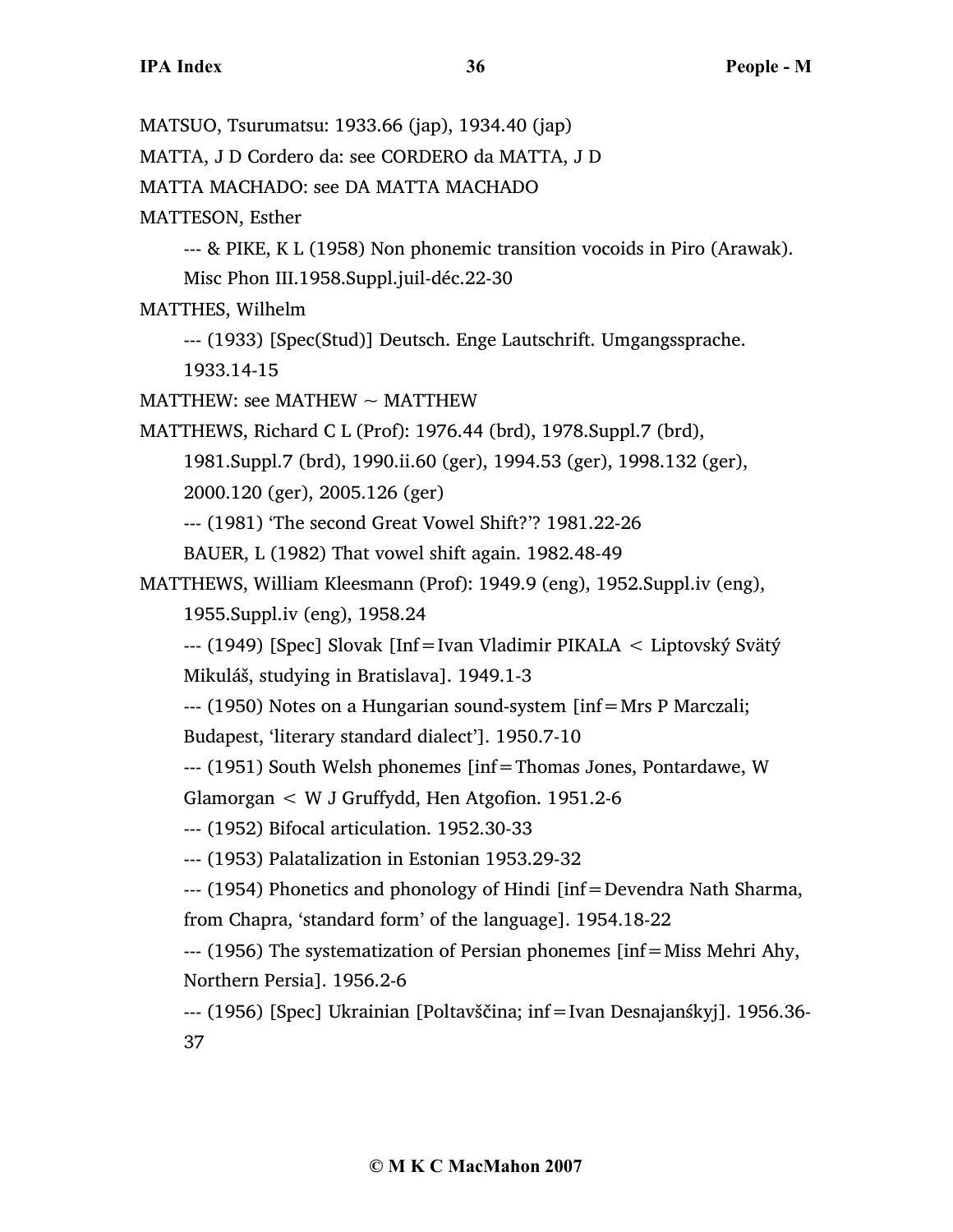```
V I Lenina. 1956.40-43
```
--- (1958) [Spec] Slovene [Ljubljana; inf=Miss Zdenka Škerlj]. Folktale . 1958.10-11

--- (1958) The phonemes of literary Macedonian [inf=Trajko Mirčevski born Skopje]. 1958.2-5

BAURLEY, George L (1958) The phonemes of literary Macedonian  $[$  = use of /ə/; see MATTHEWS, W K, 1958.2-5]. 1958.32

GIMSON, A C (1958) W K Matthews [=obituary]. 1958.5

KLEMENČIČ, S (1959) Slovene literary pronunciation  $\mathfrak{[} =$  revised version of MATTHEWS, W K, 1958.10-11]. 1959.31-32

MATTHEY, M: 1908.62 (eng), 1908.114 (eng), 1909.9 (eng), 1909.95 (eng),

1910.15 (ger), 1910.124

MATTHIASSON, [ ]

ROSITZKE, H A (1939) A further note on Welsh ll and Icelandic hl

[infs=Trevor Ellis Evans; [ ] Þorgeirsson, --- , [ ] Jónsson]. 1939.7-8

MATTOSO, A G (Dr): 1936.57 (por), 1938.34 (por)

MATURI, Pietro: 1994.53 (ita), 1998.132 (ita)

MATZKE, John E (Dr): 1893.58 (usa), 1894.13 (usa), 1894.27

SPANHOOFD, E (1890) [The 7th Annual Convention of the Modern

Language Association of America, Cambridge, Mass, 26-26 December 1889

... --- on l-mouillé in Old French ...]. 1890.30-31

MAULTZSCH, R: 1898.34 (ger), 1899.10 (ger), 1899.35

MAUPASSANT, Henri René Albert Guy de

CHAPALLAZ, M (1945) [Spec(Stud)] Français. Transcription large < --- La Peur. 1945.7

MAURANGES, P (Dr): 1962.21 (fra)

MAURER, [ ]: 1902.146 (fra), 1903.4 (fra), 1904.4 (fra), 1904.59

MAURER, Dieter

--- , COOK, Norman, LANDIS, Theodor, d'HEUREUSE, Christian (1991) Are measured differences between the formants of men, women and children due to F0 differences? 1991:66-79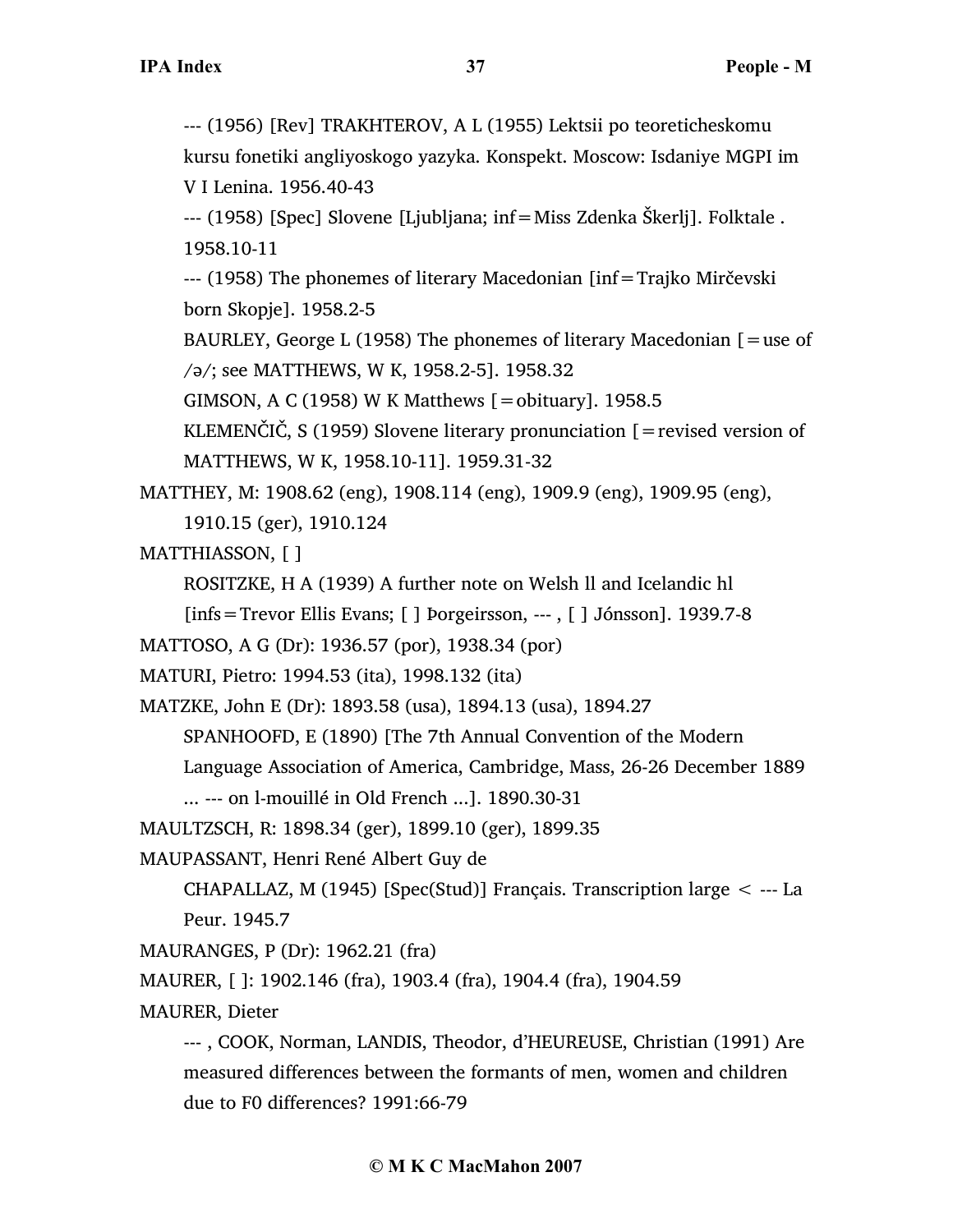MAURITZ, I: 1914.39 (net) MAURMANN, [ ] [Rev] VIËTOR, W [ed] Phonetische Studien. Zeitschrift für wissenschaftliche und praktische Phonetik. Marburg: N G Elwert. 1887.July.237 MAUROIS, André EVANS, E M (1933) [Spec(Stud)] English. Extra broad transcription.  $\lt$  ---Disraeli. 1933.41 MAURY, Lucien: 1904.61 (swe), 1905.16 (swe), 1906.20 (swe), 1907.22 swe, 1907.106, 1908.23 (swe), 1909.24 (swe), 1909.43 MAUSS, L (Frl): 1899.10 (ger) MAUTNER, [ ]: 1900.125 (fra), 1901.4 (fra), 1902.4 (fra), 1902.51 MAW, Joan (Miss): 1960.19 (eng), 1961.Suppl.iv (eng), 1965.35 (eng) MAWDSLEY, A: 1888.janv.26/2 (ger), 1889.6 (ger), 1889.33 (fra), 1889.53 (fra), 1889.73 (eng), 1889.89 (ita), 1890.6 (ita), 1891.7 (ita), 1891.105 (eng), 1892.3 (eng) --- (1892) [The 'new method' of teaching languages < Journal of Education, April 1892.] 1892.66 MAWER, Allen G (Prof): 1907.33 (eng), 1908.9 (eng), 1909.9 (eng), 1909.43 (eng), 1909.71 (eng), 1910.8 (eng), 1911.16 (eng), 1912.30 (eng), 1913.14 (eng), 1914.Suppl.8 (eng) MAX MÜLLER, Friedrich (Prof): 1886.Nov.[4] (eng), 1887.Feb.[1] (eng), 1888.janv.25/1 (eng), 1889.1 (eng), 1890.1 (eng), 1891.1 (eng), 1892.1 (eng), 1893.1 (eng), 1894.1 (eng), 1895.1 (eng), 1896.1 (eng), 1897.15 (eng), 1898.2 (eng), 1899.2 (eng), 1900.janv.2 (eng) [Publications Received]. 1891.88 [Proposal by PITMAN, I to establish a new Spelling League]. 1892.160 PASSY, P (1900) Mort de Max Müller. 1900.124 MAX, A L (Miss): 1931.19 (usa), 1932.22 (usa) MAXEINER, Theodor (Dr): 1893.5 (ger), 1894.6 (ger), 1894.158 (ger), 1895.6 (ger), 1895.78 (ger), 1896.8 (ger), 1897.22 (ger), 1898.9 (ger), 1899.10 (ger), 1899.147 (ger), 1900.janv.11 (ger), 1901.12 (ger), 1902.11 (ger),

1902.35, 1902.74 (ger), 1903.11 (ger), 1904.9 (ger), 1905.9 (ger), 1906.12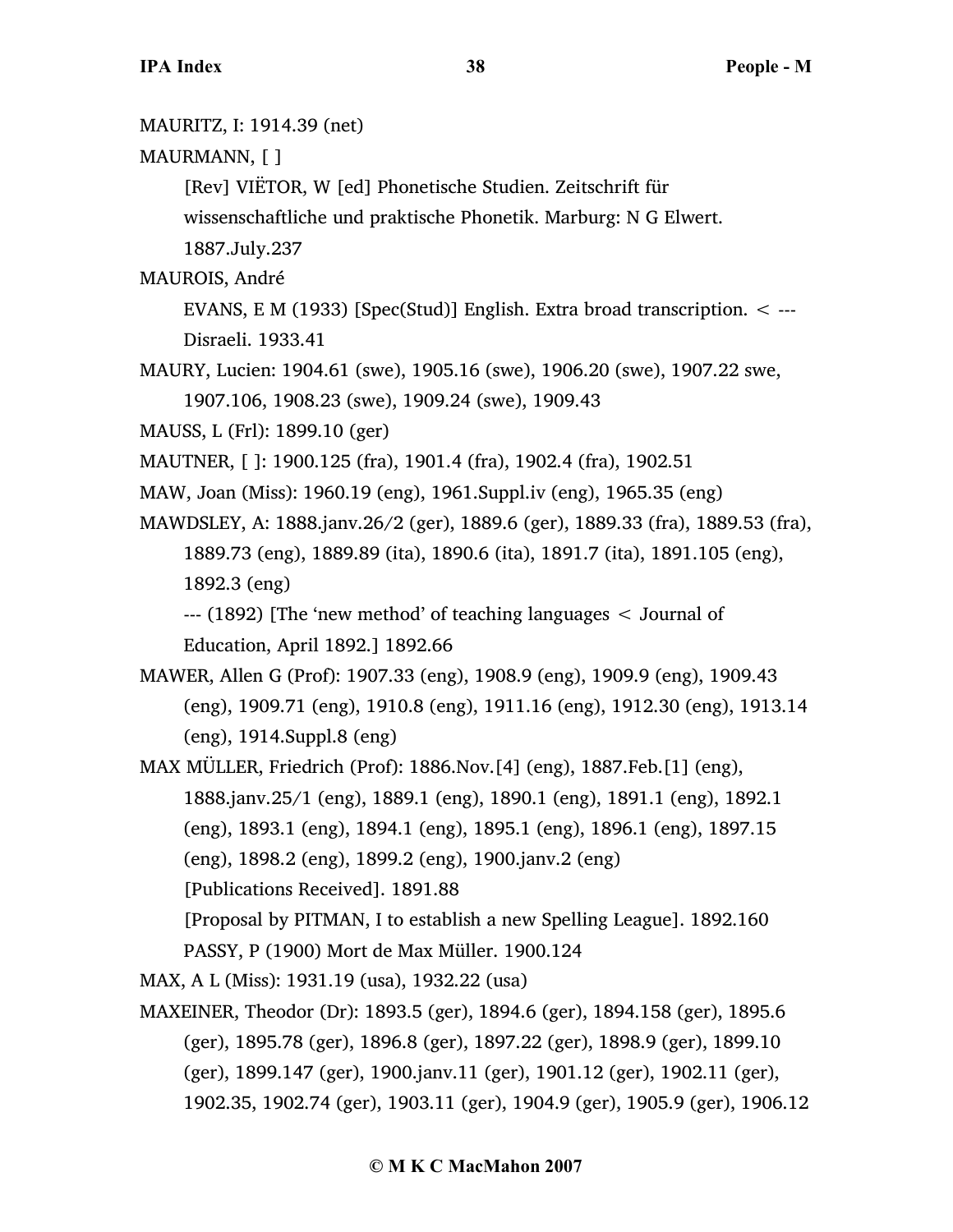(ger), 1907.14 (ger), 1908.14 (ger), 1909.15 (ger), 1909.71 (ger), 1910.15 (ger), 1911.23 (ger), 1912.37 (ger), 1913.22 (ger), 1913.111 (ger), 1914.Suppl.14 (ger)

MAXTON, W J: 1886.May.[2] (fra), 1887.Feb.[1] (fra), 1889.2 (fra), 1890.2 (fra), 1891.2 (fra), 1892.2 (fra), 1893.2 (fra), 1894.3 (eng), 1894.26, 1895.4 (eng), 1895.32, 1896.4 (eng), 1897.18 (eng), 1897.75 (eng), 1898.5 (eng), 1898.35, 1903.29 (eng), 1904.6 (eng), 1904.59 PASSY, P (1886) Who we are  $[$  = use of phonetics in teaching reading and foreign languages in the USA and France; role of --- in the latter]. 1886.May.[1-2]

 $-$ -- (1886) Hindrances to education in England  $\mathfrak{f}$  = teaching of spelling and arithmetic; school fees]. 1886.June.[1-2], 1886.July.[1-2]; see also 1886.May.[3]

PASSY, P (1886) [Editorial: ... proposal for an IPA: views of --- , J Lecky and German and Scandinavian colleagues; possible federal structure and aims.] 1886.Aug.[1]

[Next Meeting of the FTA, 14 October 1886.] 1886.Oct.[3]

Meeting of the FTA [Paris, 21 Oct 1886: the FTA should take in hand the reform of modern language teaching; letter from J-P-A Martin that it should promote new teaching methods of all languages, including classical ones; J Bruce elected Treasurer.] 1886.Nov.[2-3]

Important notice [next Meeting of the FTA, Paris, 3 Jan 1887. Proposals: ...

J-P-A Martin and --- to be Vice-Presidents]. 1886.Dec.[1]. See also 1887.Jan.[1]

--- (1887) [The 'abominable'Cockney dialect; see also 1886.Dec.[2].] 1887.Jan.[1]

DORMER, C E (1887) [Cockney pronunciation and the loss of word-final /r/; see also 1886.Dec.[2], 1887.Jan,[1].] 1887.Feb.[2]

[... --- at the Phonographic Jubilee, London.] 1887.July.240

[---: teaching Pitman's shorthand to children in the British schools in Paris.] 1887.Aug.287

--- (1887) Standard English [=definition of]. 1887.Sept.313-314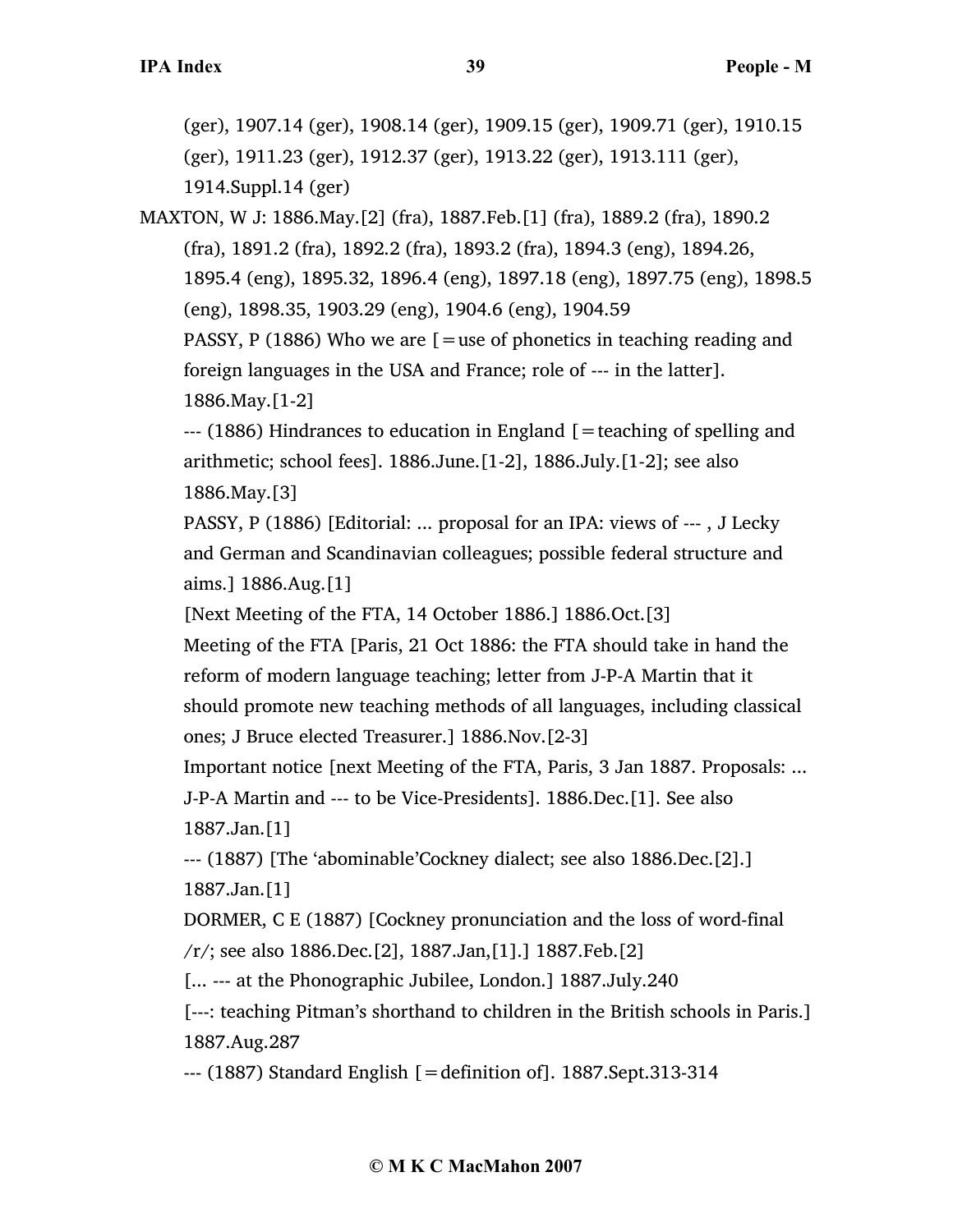[Phonographic Jubilee and Tercentenary of Shorthand, London, 26 Sept-1 Oct 1887; O Jespersen and --- present.] 1887.Oct.348 --- (1887) Spelling reform at the Shorthand Congress in London [... -- supports reformed spelling as a method of teaching reading ...]. 1887.Nov.374-375 PASSY, P (1887) The new arrangement  $\mathfrak{[}=$  names suggested for the Council; Statutues of the Association]. 1887.Dec.405-406 [Discussions of English spelling reform in Paris at the English Church Institute.] 1887.Dec.412 [Results of Council elections to FTA; Statutes approved.] 1888.Jan.27/3- 28/4. Corr: 1888.Feb.80/16 Meeting of the FTA [(President: E O Kenyon), Paris, 5 Jan 1888: Treasurer's report; Statutes approved; 20 Councillors elected]. 1888.Feb.73/9-74/10 Decisions of the Council [Election of Office-Bearers and Council Members; P Passy to continue as editor of the fte; Honorary membership to be offered to A H Sayce]. 1888.Feb.75/11 --- (1889) [Rev] CALLENDAR, H (1889) A Manual of Cursive Shorthand. London: Clay & Sons 1889.46-48 --- (1889) [Rev] CALLENDAR, H (1889) A System of Phonetic Spelling adapted to English. London: Clay & Sons. 1889.46-48 [List of candidates for election to Council (1890) and voting arrangements]. 1889.96-97 Question administrative  $[=$  call for nominations to Council (1891)]. 1890.89-90 [Results of Council elections (1890)]. 1890.9 [Result of Council elections (1891).] 1891.10-11 MAXWELL, J E: 1912.78 (irl), 1913.14 (irl), 1914.Suppl.8 (irl) MAY, Emmeline (Miss): 1908.62 (eng), 1909.9 (eng), 1910.8 (eng), 1911.16 (eng), 1912.30 (eng), 1913.14 (eng), 1913.89, [death] 1913.151 MAYER, Luise (Frl): 1899.82 (ger) MAYER, Otto: 1903.24 (ger), 1904.9 (ger), 1904.60, 1905.105 (ger)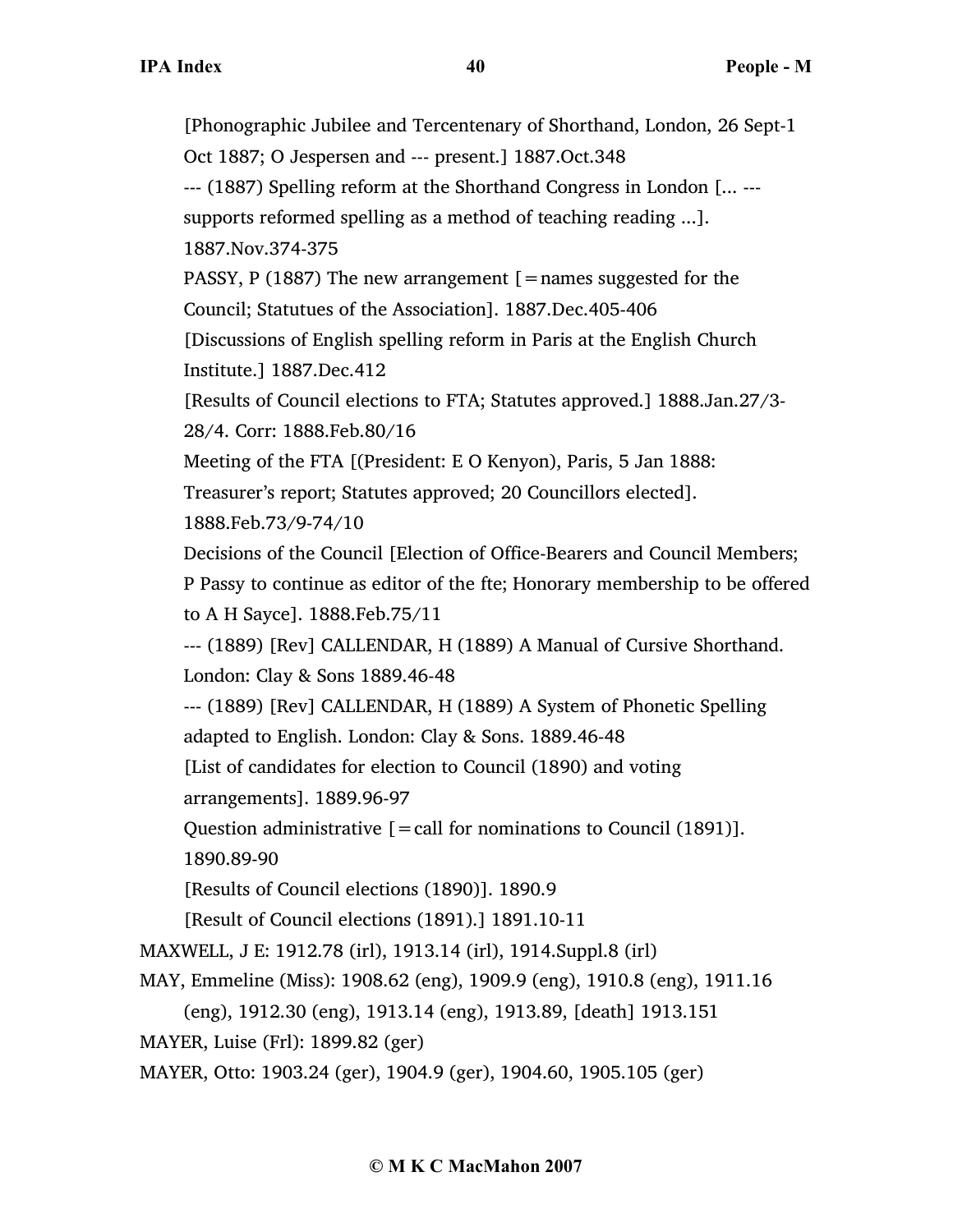MAYERHOFFER ~ MAYERHOFER, Valerija (Mlle): 1896.115 (fra), 1897.25 (auh), 1897.51, 1897.75, 1898.12 (auh), 1898.130, 1899.13 (auh), 1900.janv.14 (auh), 1901.15 (auh), 1902.13 (auh), 1903.13 (auh), 1903.114 (auh), 1904.12 (auh), 1905.12 (auh), 1906.15 (auh), 1907.16 (auh), 1908.17 (auh), 1909.18 (auh)

MAYER-LÜBKE, [ ]

NADER, E (1894) Reform in Österreich [=work of --- ]. 1894.116-117

### MAYERTHALER, W

SMITH, N V (1975) [Rev] --- (1974) Einführung in die generative

Phonologie. Tübingen: Max Niemeyer Verlag. 1975.92-95

MAYO, Mark P: 1905.45 (sco), 1906.5 (sco), 1907.5 (sco), 1908.5 (sco), 1909.5 (sco), 1912.77 (ger), 1912.119 (eng), 1914.Suppl.8 (eng)

MAYORAL: see FARRAN I MAYORAL

MAYOUX, N F  $\sim$  N G (Mme): 1955.23 (fra), 1955. Suppl.ii (fra), 1956.27 (fra), 1957.27 (fra)

MAYURBHANJ

DEO, Prafulla Chandra Bhanj (Prince) & JONES, D (1945) [Spec] Oriya [Northern Orissa]. NWS. 1945.26-27

MAZA, Jocelin de la: 1914.Suppl.29 (chl)

MAZÉ DE LA ROCHE, Albertina (Mlle): 1913.28 (ita), 1914.Suppl.19 (ita)

MAZZARELLA, S T J: 1966.18 (fin), 1969.23 (fin), 1972.Suppl.3 (fin),

1975.Suppl.5 (fin)

MAZZINI, Jeanne  $\sim$  Juana: 1912.77 (chl), 1914.Suppl.29 (chl)

MBANEFO, [ ] (Mr)

```
WARD, I C (1937) [Spec] Ibo [inf= --- , of Onitsha]. NWS. 1937.20-21
MBASSI-MANGA: 1972.Suppl.2 (cam)
```
# **Mc- entries are listed at the beginning of M- with Mac- and MAC-**

MEAKIN, T Winifred (Miss): IPA exam result (French). 1912.131 MÉALY, P: 1910.94 (swe), 1911.32 (swe), 1912.47 (swe) MÉRAT, Fernande E (Mme): 1966.18 (can) MEAD, Laurence M: 1930.19 (usa)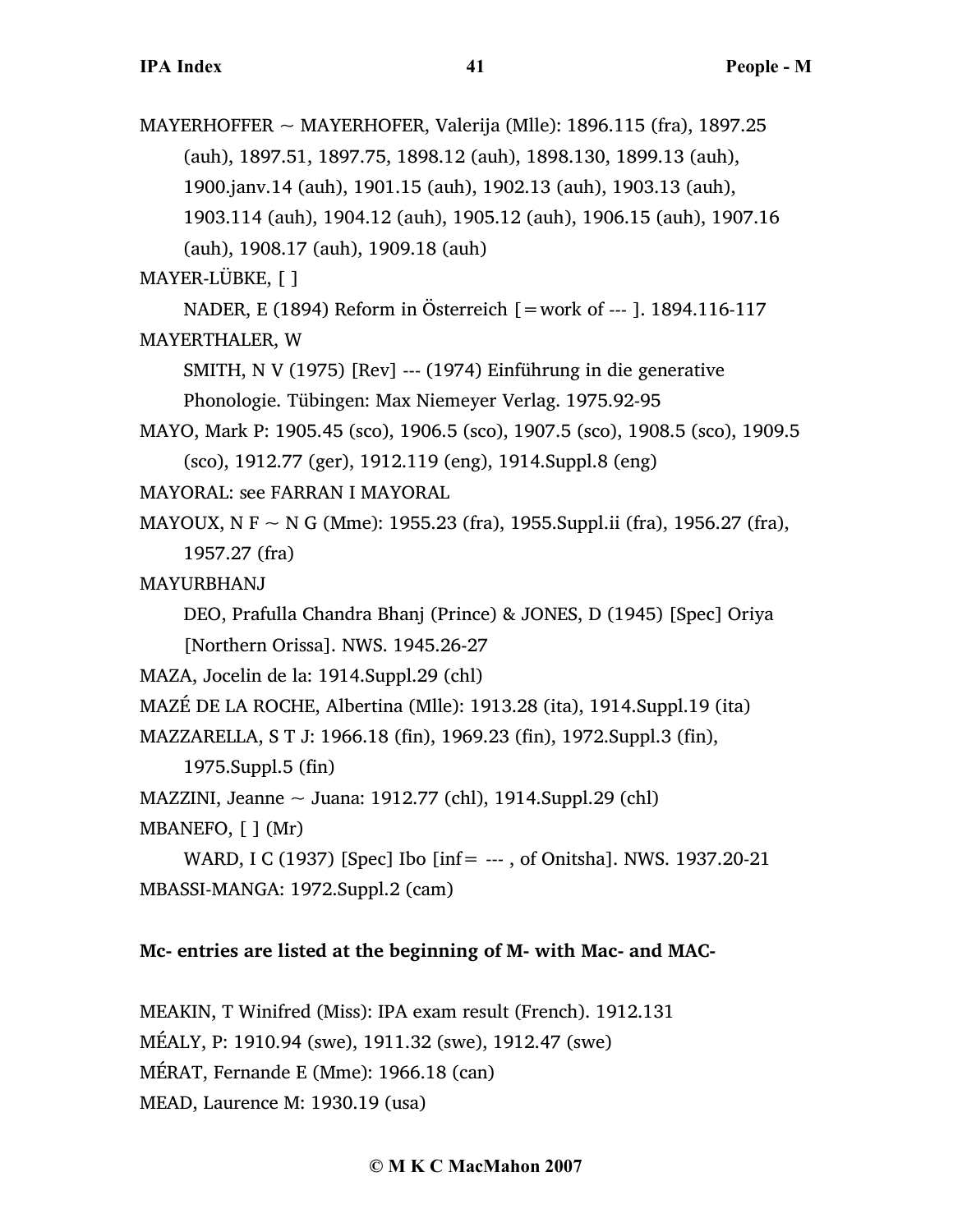- MEARA, P: 1975.48 (eng), 1975.Suppl.17 (eng), 1978.Suppl.18 (eng),
	- 1981.Suppl.18 (eng)
- MEAUX: see BEGOUËN DE MEAUX
- MEČÁR, Stanislaw (Dr)

AREND, Z M (1936) [Spec] Slovak [educated literary; inf= --- , aged 25, born Prievidza]. NWS. 1936.15

- MECK, W: 1906.12 (ger), 1907.14 (ger), 1908.14 (ger)
- MEDDINGS, Pauline M (Mrs): 1979.46 (eng), 1981.Suppl.18 (eng), 1990.ii.60 (eng), 1994.53 (eng), 1998.132 (eng)

MEDINA-CASADO, Carmelo (Dr): 1994.53 (spa), 1998.132 (spa), 2000.120 (spa)

MEDINA RIVERA, Francisco A: 1896.212 (chl), 1897.35 (chl), 1898.22 (chl),

1899.22 (chl), 1900.janv.23 (chl), 1901.24 (chl), 1902.22 (chl), 1903.22

(chl), 1904.20 (chl), 1907.27 (chl), 1909.30 (chl), 1910.29 (chl)

MEDING, Margarete (Frk): IPA exam result (French). 1910.122

MEDRANO, A: 1959.48 (spa), 1961.Suppl.vii (spa)

MEERMANN, [ ]: 1896.148 (ger), 1897.22 (ger), 1898.9 (ger), 1899.10 (ger), 1899.35

MEES, Inger M (Dr): 1981.93 (net), 1990.ii.60 (den), 1994.53 (den), 1998.132 (den), 2000.120 (den), 2005.125 (den)

--- & COLLINS, B (1982) A phonetic description of the consonant system of Standard Dutch (ABN) [incl NWS]. 1982.2-12

--- & COLLINS, B (1983) A phonetic description of the vowel system of Standard Dutch (ABN) [incl NWS, inf fem]. 1983.64-75

CRUZ-FERREIRA, Madalena (2005) [Rev] COLLINS, Beverley & --- (2003).

Practical Phonetics and Phonology: A resource book for students. London & New York: Routledge/Taylor Francis. 2005.231-235

MEEUWSEN, J: 1931.57 (saf), 1932.24 (saf), 1934.39 (saf), 1936.43 (saf)

MEGAW, J J: 1912.78 (irl), 1913.14 (irl), 1914.Suppl.8 (irl)

MEGE RUIZ, Sara: 1908.28 (chl), 1909.30 (chl)

MEHEMED-BEY, [ ]: 1898.113 (swi), 1898.151

MEHMEL, W: 1902.11 (ger),1903.11 (ger), 1903.48

- MEHRI: see AL-MEHRI
- MEIER, A L (Miss): 1930.73 (usa), 1932.20 (usa), 1932.48 (usa), 1934.35 (usa)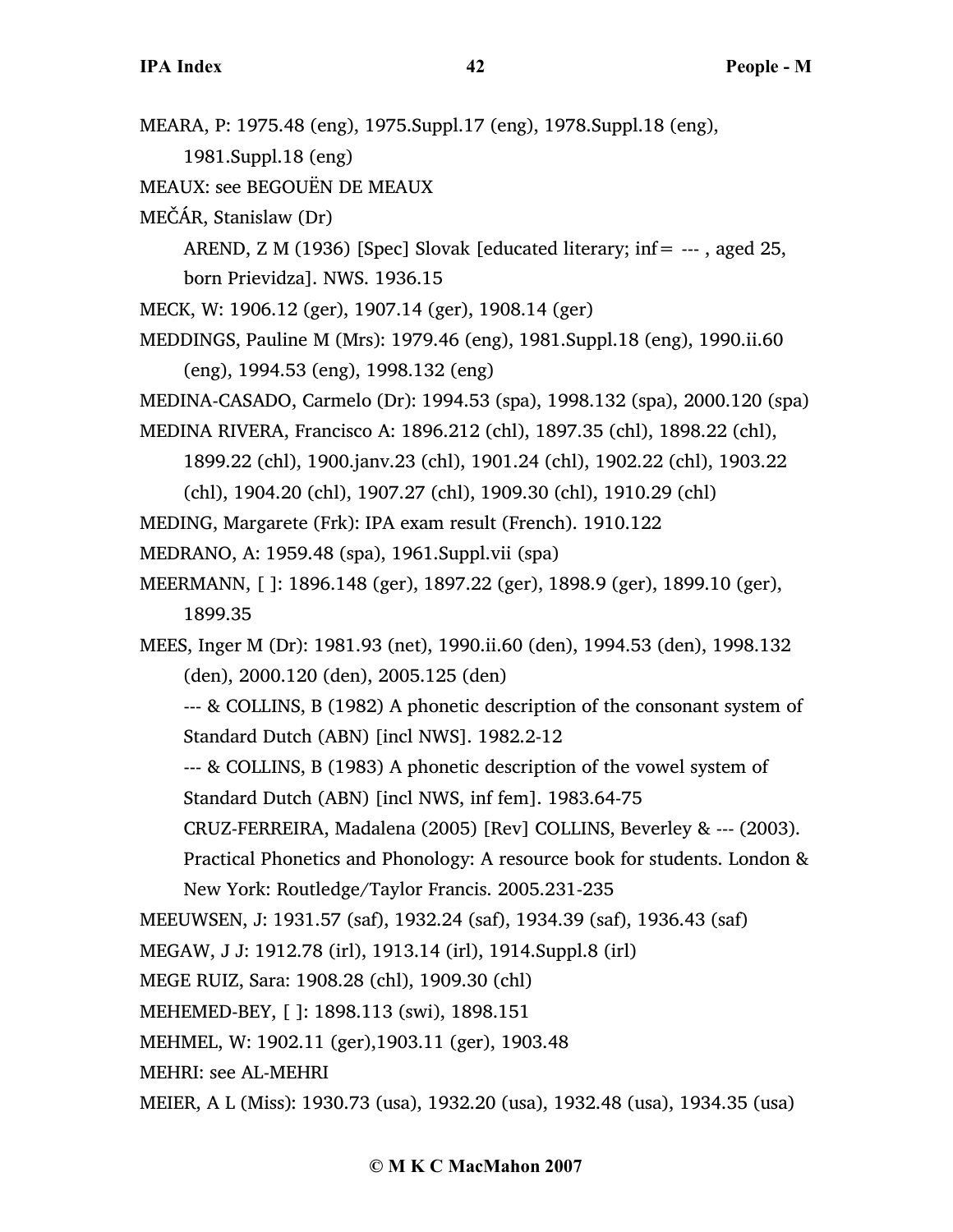MEIER, D (Dr): 1897.22 (ger), 1898.9 (ger), 1899.10 (ger), 1899.35,

1900.janv.11 (ger), 1900.févr-mars.19, 1901.12 (ger), 1901.47

- MEIER, G (Mrs) [née HENDERSON, Eugénie J A]: 1942.27 (eng), 1949.9 (eng), 1952.Suppl.iv (eng), 1955.Suppl.iv (eng)
- MEIER, Hans: 1908.9 (eng), 1909.9 (eng), 1910.8 (eng), 1911.16 (eng), 1912.30 (eng)

MEIER, J (Frl): 1895.31 (ger), 1895.76 (ger), 1896.8 (ger), 1897.22 (ger),

1898.9 (ger), 1899.10 (ger), 1899.35, 1900.janv.11 (ger), 1900.févr-

mars.19, 1901.12 (ger), 1902.11 (ger), 1902.51

MEIER, P: 1973.56 (usa), 1975.Suppl.17 (eng)

MEIER, Paul: 2000.120 (usa)

MEIGNIÉ, Maurice: 1913.64 (fra), 1914.Suppl.3 (fra)

MEIGRET

BOTTKE, K G (1954) [Rev] SHIPMAN, G R (1953) The Vowel Phonemes of Meigret (Monograph Series on Languages and Linguistics 33). Washington DC: Georgetown University Press. 1954.9

MEIJI GAKUIN UNIVERSITY, Tokyo, Library (jap): 1961.23, 1961.Suppl.xiv,

1972.Suppl.7, 1975.Suppl.10, 1978.Suppl.11, 1981.Suppl.11

MEIKSIN, Ellen (Miss): 1963.38 (usa)

MEILLET, A (Prof): 1930.10 (fra), 1932.12 (fra), 1934.28 (fra), 1936.34 (fra), [death] 1936.70

Décisions officielles [... Honorary memberships for --- and G

Morgenstierne]. 1928.51-53

MEIN, E M (Miss): 1967.21 (brd)

MEINCKE  $\sim$  MEINECKE, F: 1896.104 (ger), 1896.136 (ger), 1897.22 (ger), 1897.51

MEINECKE: see MEINCKE  $\sim$  MEINECKE,

- MEINHOFF, [ ] (Dr): 1887.May.156 (ger), 1888.janv.26/2 (ger), 1889.6 (ger), 1890.6 (ger), 1890.50, 1891.7 (ger), 1891.30, 1892.41 (fra)
- MEINICKE, M (Dr): 1904.86 (ger), 1905.9 (ger), 1906.12 (ger), 1907.14 (ger),

1908.14 (ger), 1908.63, 1908.122

MEISEN, Th: 1898.150 (ger), 1899.10 (ger), 1899.83

MEISSNER, Alex von (Frl): 1913.151 (rus), 1914.Suppl.23 (rus)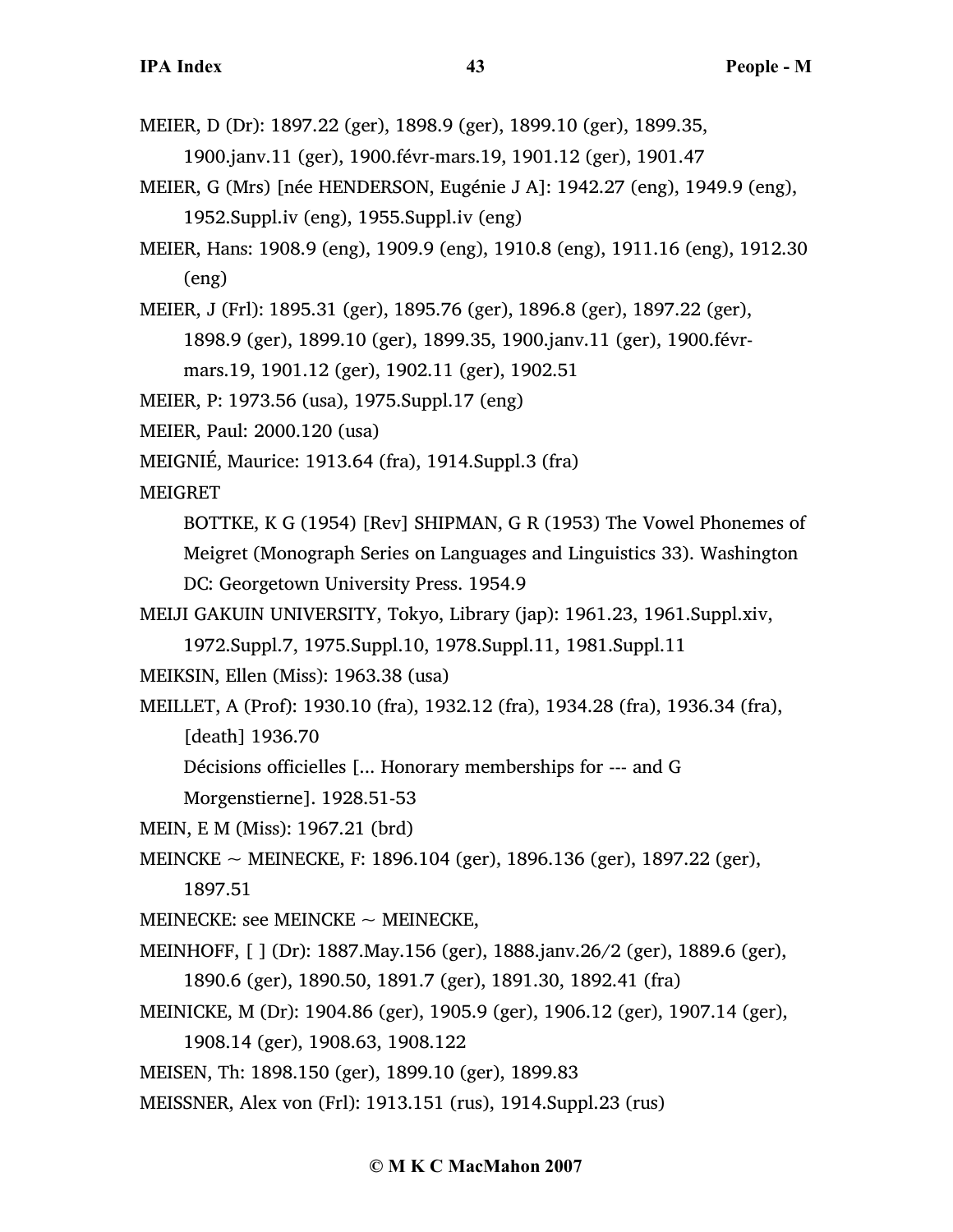--- : IPA exam result (German). 1913.125 MEISTERMAN, Samuel G: 1930.19 (usa) MELACHRINOUDIS  $\sim$  MELACHRINOS, Emanuel D: 1954.15 (fra), 1954.43 (usa), 1955.Suppl.ix (usa), 1957.44 (usa), 1961.Suppl.xi (usa) MELACHRINOS: see MELACHRINOUDIS  $\sim$  MELACHRINOS MELCHIOR, Rose (Frk): 1901.46 (den), 1902.17 (den) MELLEROWICZ, K PASSY, P (1925) [Rev] --- [nd] Premières leçons de français. Varsovie: Gebethner & Wolff. 1925.19-20 MELLIN, [ ]: 1892.129 (ger), 1893.5 (ger), 1894.6 (ger), 1894.26 MELLO, Fanny (Sta): 1899.98 (chl) MELON, Julien: 1898.149 (bel), 1899.15 (bel), 1900.janv.16 (bel), 1900.févrmars.19, 1901.30 (bel), 1902.14 (bel), 1903.14 (bel), 1904.12 (bel), 1904.60 PASSY, P (1899) [Rev] --- (1898) Étude comparée des langues vivantes d'origine germanique. Première partie: Lois des modifications des consonnes qu'éprouvent les mots envisagés du Néerlandais à l'Allemand et à l'Anglais. 1er Fascicule. Namur: Wesmael-Charlier. 1899.60-61 [Direct Method of language-teaching to be recommended officially in Belgium; efforts of --- ]. 1900.93 MELVILL, H G (Miss) [continued as HRAMTSOV, H G (Mrs)]: 1946.41 (eng), 1949.9 (eng) MELVILLE, Eleanor A D (Ms): 1977.89 (eng), 1978.Suppl.18 (eng), 1981.Suppl.18 (eng) MELZIAN, Hans Joachim --- (1929) [Spec(Stud)] Deutsch. Beginn des neunundzwanzigsten Kapitels

aus dem Hungerpastor von Wilhelm Raabe. 1929.36

--- (1930) [Spec(Stud)] Deutsch. < HEBBEL, F Pauls merkwürdigste Nacht. 1930.7-8

JONES, D (1932) [Rev] --- (1930) Die Frage der Mitteltöne im Duala.

Glückstadt & Hamburg: J J Augustin. 1932.38-39

[School of Oriental Studies, London: establishment of a Department of

African Linguistics; appointments: ... --- ] 1932.63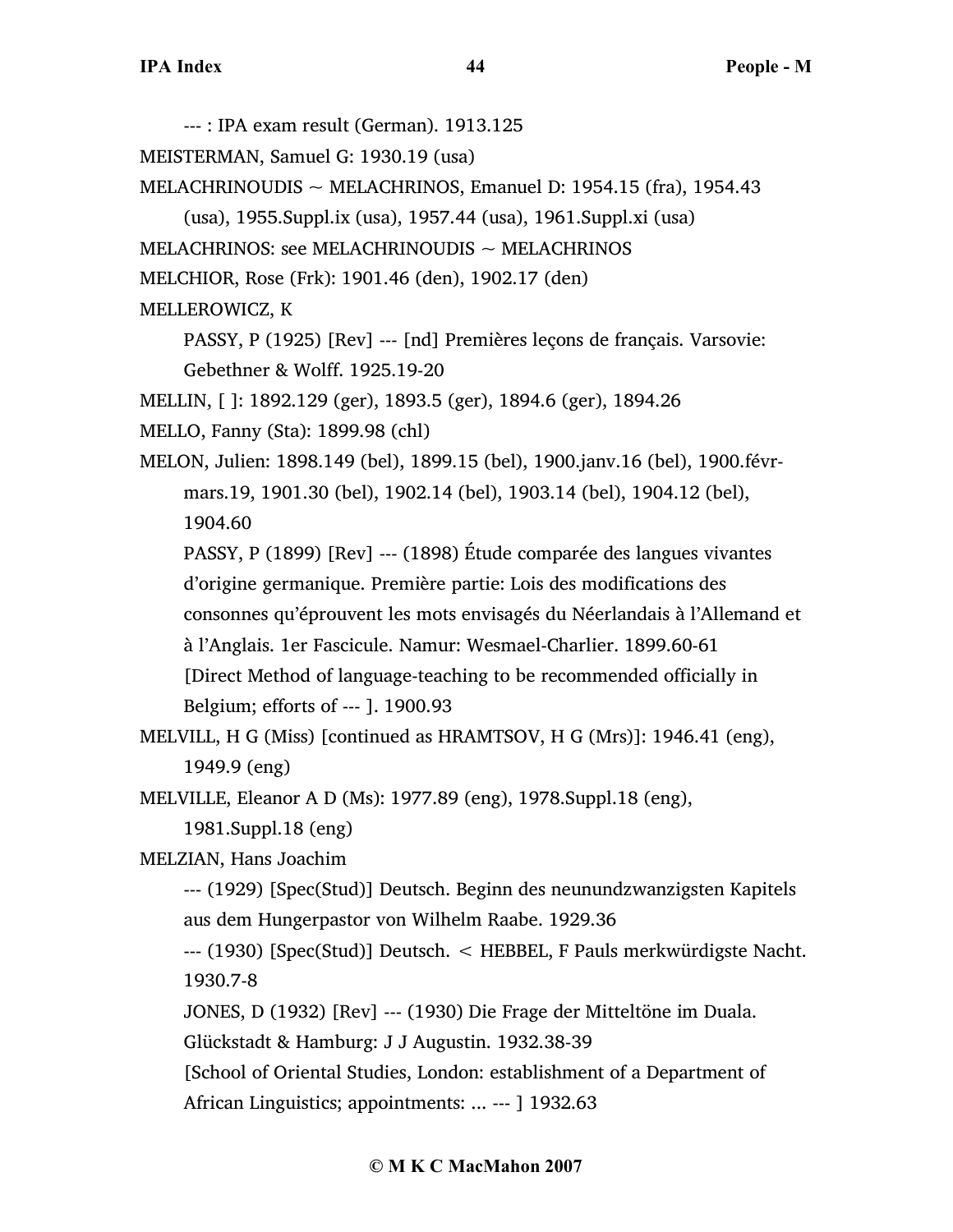# MÉNAHÈS,  $[ ] (M)$

VINAY, J P (1937) [Spec] Breton [dialecte de Vannetais; inf= --- ]. NWS. 1937.47

MENDE

PASSY, P (1930) [Rev] YOUNG, R R & SUMNER, A T (1930) Koyɛimɑ kɑɑ ɡɔlɔisiɑ, etc. [Contains: Arithmetic book in Temne; the same in Mende; a Reader in Temne; 2 Readers in Mende]. London: Longmans, Green & Co. 1930.30

MENDEZ, Querubin: 1897.35 (chl), 1898.22 (chl), 1899.22 (chl), 1899.36 MENDOZA: see TAPIA MENDOZA

MENÉNDEZ PIDAL: see PIDAL

MENGER, L Emil (Dr): 1893.85 (fra), 1893.98 (ita), 1893.114 (usa), 1894.13 (usa), 1895.14 (usa), 1895.33, 1896.17 (usa), 1897.33 (usa), 1897.52  $-$ --- (1893) A note on American pronunciation  $\mathfrak{[}=$  non-diphthongal pronunciation of certain vowels, vowel of CLASS, elisions in rapid speech, non-rhotic system and allophones of  $/r/$ , intervocalic  $/t/$ ; born in Mississippi]. 1893.168-171. [See also STAPLES, J H 1894.117-19] STAPLES, J H (1894) English pronunciation  $\mathfrak{[} =$ idiolect: m Fife, Scotland, f Tyrone, Ireland, b Bengal, r England, Scotland, Ireland, Wales, Belgium, France; vowels in SOURCE, SORE, CLASS; see also MENGER, L E 1893.168- 71]. 1894.117-119

MENGER, O

[death]. 1903.88

MENHENNICK, A M (Miss): 1911.65 (can), 1912.52 (can), 1913.37 (can),

1914.Suppl.27 (can)

MENHINICK, E P: 1910.123 (eng), 1911.16 (eng), 1912.30 (eng)

MENNICKEN, Franz: 1897.177 (ger), 1898.9 (ger), 1899.10 (ger), 1899.35

MENNINGER, Almira (Miss): 1928.64 (usa), 1930.19 (usa), 1932.22 (usa),

```
1934.37 (usa)
```
MENZ, [ ]: 1902.4 (fra), 1902.130

MENZEL, Rosa: 1913.22 (ger), 1914.Suppl.14 (ger)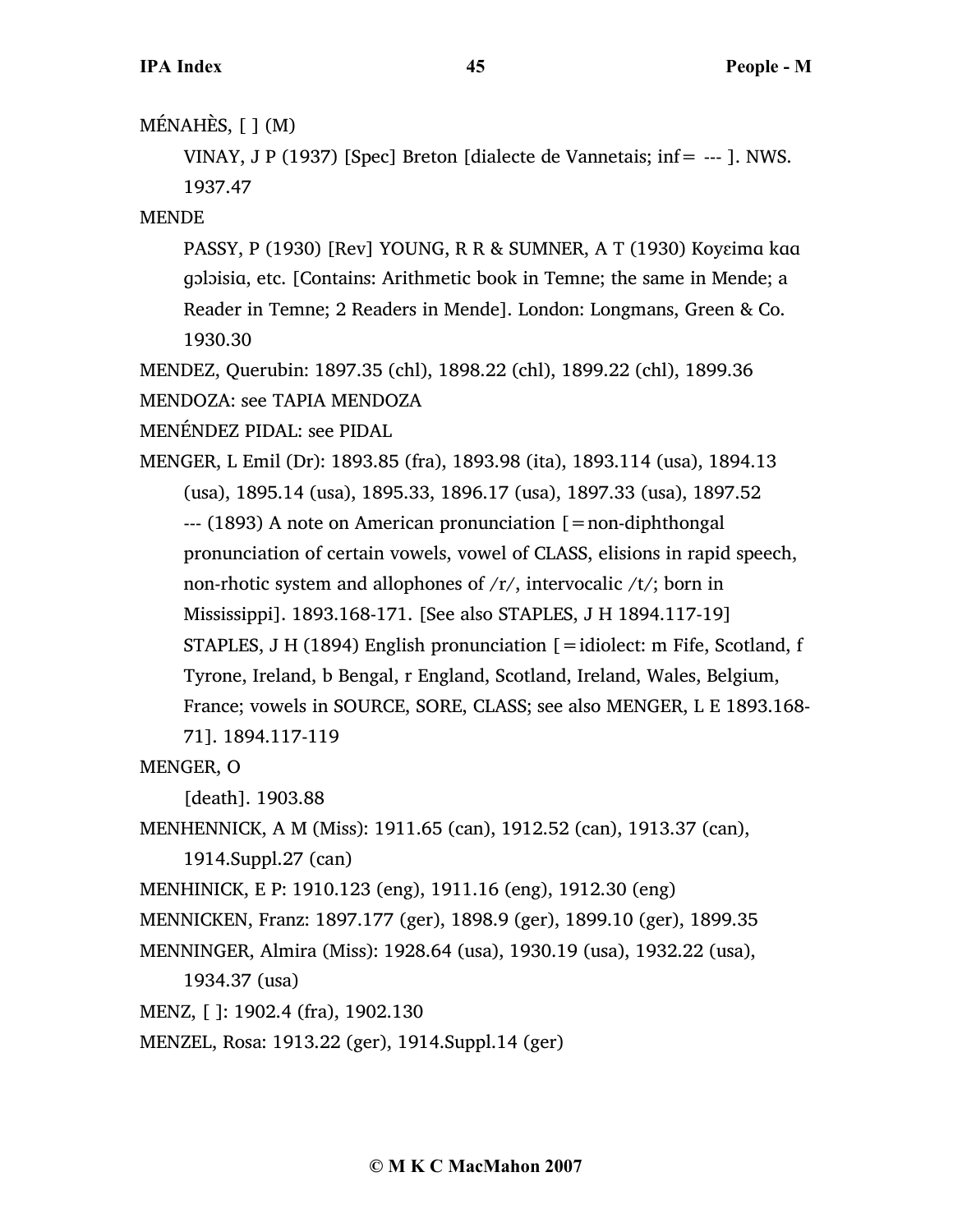MENZEL, W: 1896.103 (ger), 1896.136 (ger), 1897.22 (ger), 1897.51, 1898.34 (ger), 1899.10 (ger), 1899.35, 1900.53 (fra), 1901.4 (fra), 1902.4 (fra), 1902.51

MENZERATH, Paul (Prof): 1930.13 (ger), 1932.16 (ger), 1932.90 (ger), 1934.31 (ger), 1936.37 (ger), 1938.33 (ger), 1949.10 (ger), 1952.Suppl.i (brd), [death] 1954.11 & 16

DIETRICH, G (1928) [Rev] --- & EVERTZ, E (1928) Atem und Lautdauer.

Repr: Teuthonista Jahrg 4, Heft 2, Januar & Heft 3/4 Mai 1928. Bonn: Fritz Kopp Verlag. 1928.71-72

[Election results]. 1929.10-11

[Election results]. 1931.17-18

PASSY, P (1931) Les consonnes doubles [ = transcription of]. 1931.65

--- (1933) Was ist Akzent? 1933.2-3

[Election results]. 1933.17-18

--- (1933) Zur deutschen Umschrift 1933.24-26

GRAHAM, F (1934) German transcriptions [see MENZERATH, P 1933.24-

26, 1934.68-73]. 1934.105-106

--- (1934) [Spec(Stud)] Deutsch. Enge Lautschrift. Eine

Eulenspiegelanekdote. 1934.109-110

Avis de nos conseillers [=Alphabet: retroflexed central vowel; labial-velar stops]. 1934.25-27

--- (1934) Beobachtungen zur deutschen Lautquantität 1934.68-73 [vowel length], 1934.88-93 [consonant length]

[Election results]. 1935.19-20

--- (1935) Nochmals zur deutschen Umschrift [see GRAHAM, F 1934.105- 106]. 1935.2-5

--- (1935) Die Stimmhaftigkeit. 1935.24-25

--- (1935) [Spec(Stud)] Deutsch. Enge Lautschrift. Gefunden < GOETHE, J W von. 1935.54

--- (1936) [Rev] STIRLING, W F (1935) The Pronunciation of Spanish.

Cambridge: Cambridge University Press. 1936.26-27

--- (1936) [Spec(Stud)] Deutsch. Enge Lautschrift. Eine Menzelanekdote. 1936.30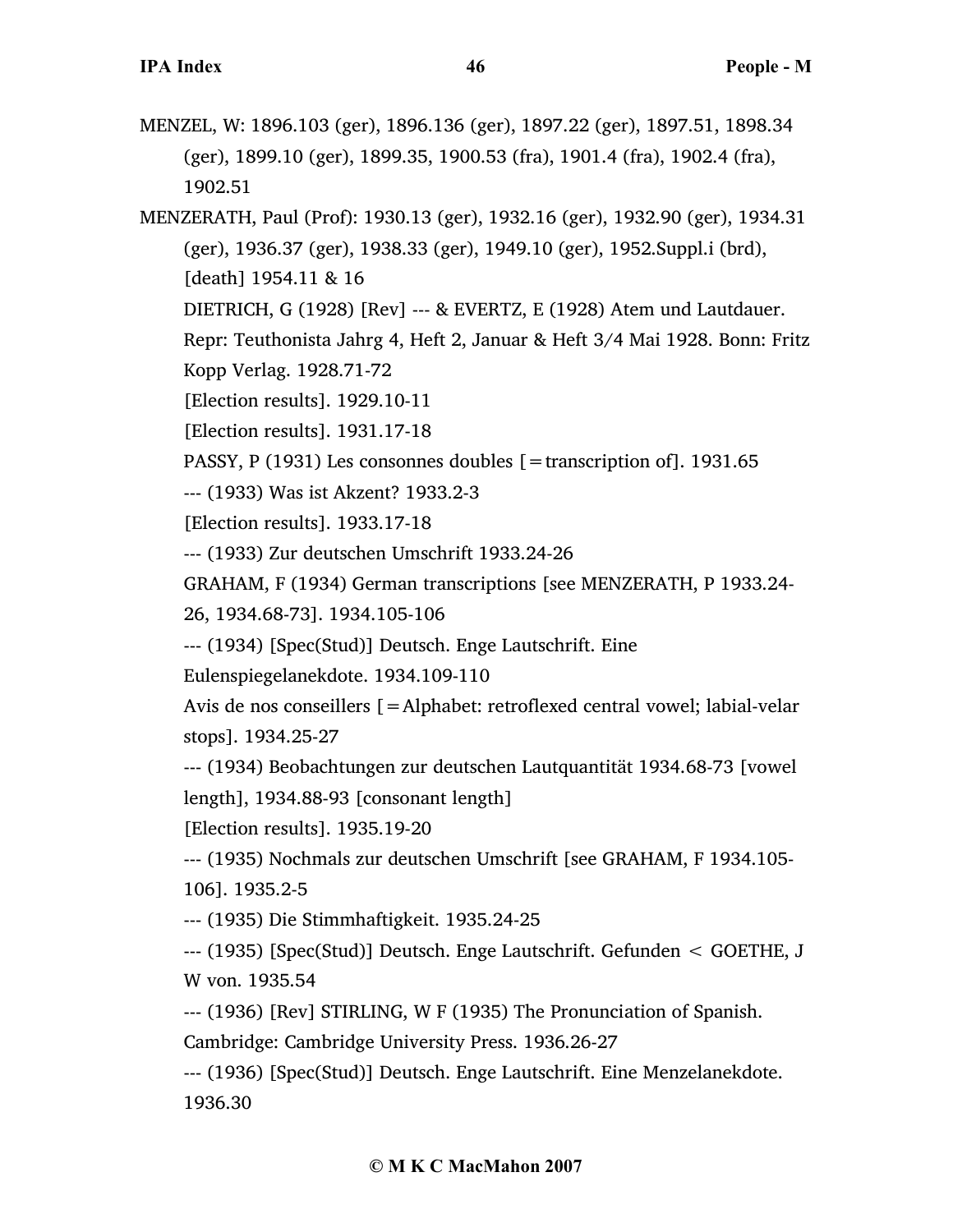[--- (1936)] [Spec(Stud)] Deutsch. Halbweite Umschrift. Vom 5 Mai 1828.  $\epsilon$  ECKERMANN, J P Gespräche mit Goethe. [incl a discussion of  $/p$ , b, t, d/

```
in early 19th century German.] 1936.54-55
```
--- (1936) [Spec(Stud)] Deutsch. Halbweite Umschrift. Vom 5 Mai 1828. < ECKERMANN, J P. Gespräche mit Goethe. [Fortsetzung]. [Incl a discussion of  $/p$ ,b,t,d/ and  $/$ y:/ in early 19th century German.] 1936.65-66

--- (1937) [Spec(Stud)] Deutsch. Halbweite Umschrift. Vom 5 Mai 1828. < ECKERMANN, J P. Gespräche mit Goethe. [Fortsetzung.] [Incl a discussion of /k,g/ in early 19th century German.] 1937.janv-mars.78-79 [Election results]. 1937.janv-mars.81-82

--- (1937) [Spec(Stud)] Deutsch. Enge Lautschrift. An die Dichtung < LUDWIG, P. 1937.24

JONES, D (1937) Circulaire [(i)Mme Vanderpyl-Augé, Paris, as examiner to replace P Passy (ii) Alphabet: b d g for symbolization of fricative allophones of /b d  $g$ /; labio-dental nasal; simultaneous articulation; dental fricatives in Cherkess; intonation marks (iii) new edition of the Principles to be published]. 1937.29-31

Avis de nos conseillers. 1937.38-44

--- (1937) [Spec(Stud)] Deutsch. Enge Lautschrift. NWS. 1937.53

--- (1938) [Spec] Kölsch Platt. Mundart von Köln am Rhein. 1938.6-7 [see also 11]

--- (1938) [Spec(Stud)] Deutsch. Unsere Kleinen! [High German version of BÖHLE, L Uns Poote (1938.6-7)]. 1938.11-12

--- (1938) [Spec(Stud)] Deutsch. Enge Lautschrift. Schillers Vortrag < GENAST, E Aus dem Tagebuch eines alten Schauspielers, 1862. 1938.52-53 [Election results]. 1939.17,37

--- (1949) [Spec(Stud)] Deutsch. Enge Lautschrift. < HEBEL, J P Der vorsichtige Träumer. 1949.29

[Result of election to fill vacancies on the Council]. 1949.6-7

--- (1950) [Spec(Stud)] Deutsch. Enge Lautschrift. < BUSCH, W. 1950.20 [Council proposals and decisions: PARMENTER, C E as Vice-President; council vacancies:suggested names: W Jassem, G Faure; honorary members: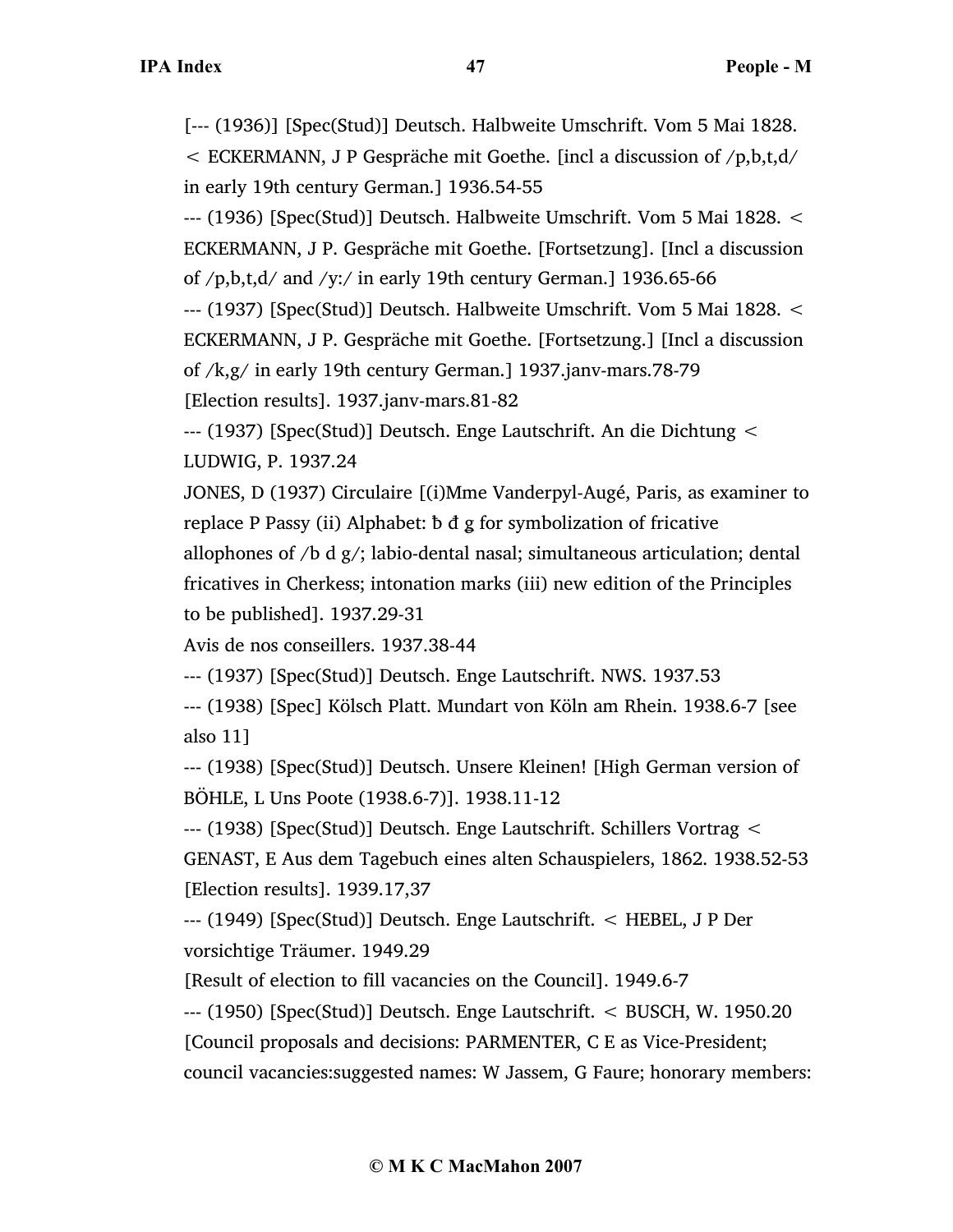suggested names: R Jakobson, B Malmberg, A Sommerfelt; Examination in English Phonetics; alphabet.] 1951.48-50

[---: death]. 1954.11

MEO: see DE MEO

MERCADIER, [ ]

[Elections to the Conseil Supérieur de l'Instruction Publique de France.] 1888.May.208/40

MERCER, C H: 1910.94 (eng), 1910.167 (eng), 1911.16 (eng), 1912.30 (eng) MERGONI, Maria (Mrs): 1977.42 (ita), 1978.Suppl.10 (ita)

MERINO BUSTAMANTE, José (Mr): 1959.48 (spa), 1961.Suppl.vii (spa),

1972.Suppl.10 (spa), 1975.Suppl.13 (spa), 1978.Suppl.14 (spa),

1981.Suppl.14 (spa), 1990.ii.60 (spa), 1994.53 (spa), 1998.133 (spa),

2000.120 (spa), 2005.127-128 (spa)

MERINO OLMOS, Ana  $M^a$  (Prof): 2005.128 (spa)

MERKER, [ ]: 1897.110 (ger), 1898.33 (ger), 1898.66 (ger), 1899.10 (ger), 1899.35

MERLE, P: 1912.133 (fra), 1913.8 (fra), 1914.Suppl.3 (fra)

MERLET, [ ]

[Elections to the Conseil Supérieur de l'Instruction Publique de France.] 1888.May.208/40

MERLETTE, [ ] [used pseud of LARIVE]

MORTET, C (1891) [Rev] LARIVE & FLEURY [=pseud MERLETTE & HAUVION] (1887-1891) Dictionnaire français illustré des mots et des choses, ou Dictionnaire encyclopédique des écoles, des metiers et de la vie pratique. Paris: G Chamerot. 1891.78-79

MERRICK, W Percy: 1930.12 (eng), 1932.15 (eng), 1934.30 (eng), 1936.36 (eng), 1938.32 (eng), 1949.9 (eng), 1952.Suppl.iv (eng), 1953.45 QUICK, E E (1936) [Rev] --- & POTTHOF, W [nd] A Braille Notation of the Phonetic Alphabet. London: The National Institute for the Blind. 1936.51

MERRITT, Annie C (Miss): 1900.69 (usa), 1901.22 (usa), 1901.48, 1902.20 (usa), 1902.52

MERTENS, Julius: 1902.98 (ger), 1903.11 (ger), 1903.48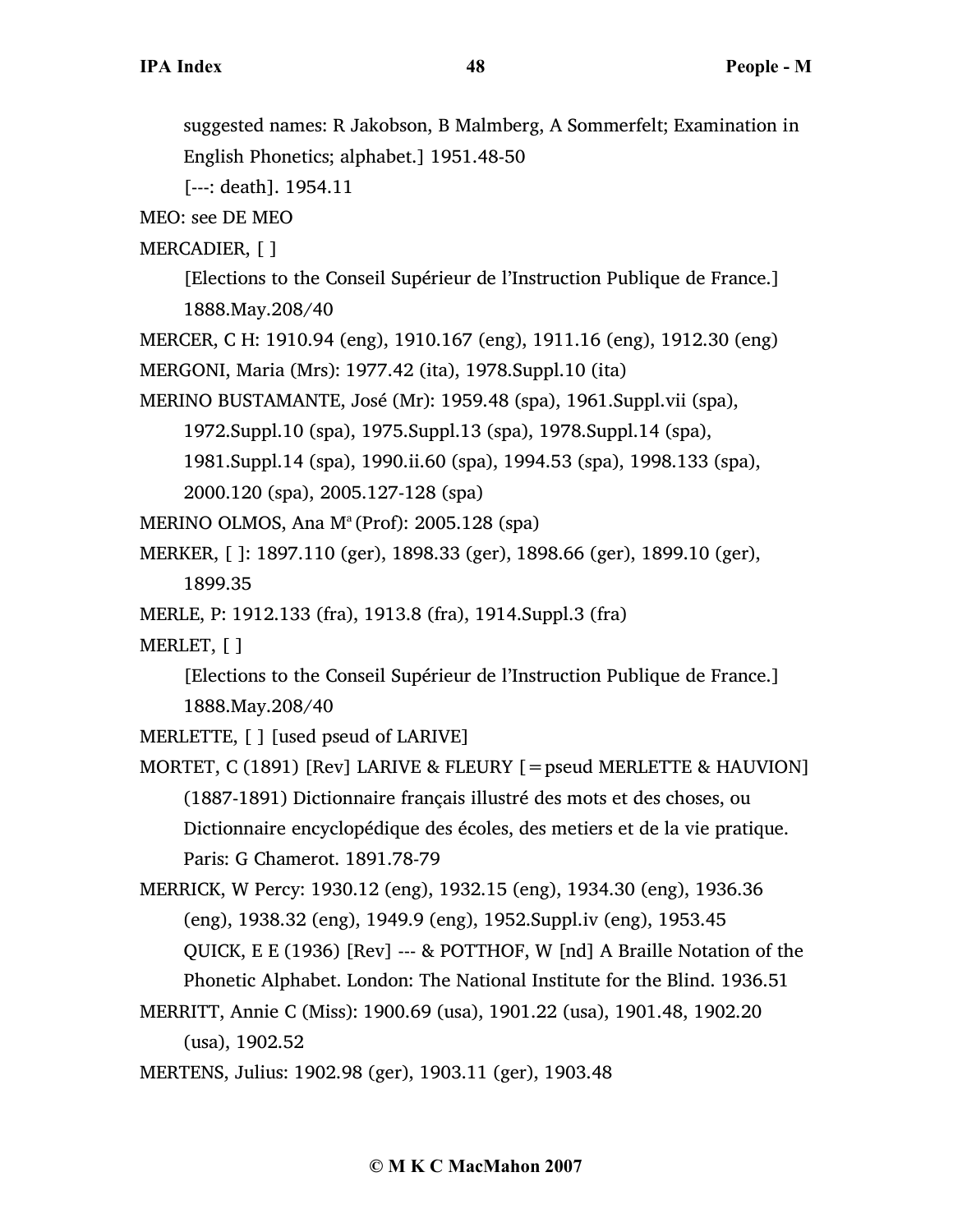- MERZ, J W (Prof): 1893.73 (fra), 1894.6 (ger), 1895.6 (ger), 1896.8 (ger), 1897.22 (ger)
- MESDAG, B van (Mlle): 1890.101 (fra), 1891.7 (fra), 1891.30, 1892.2 (fra), 1892.42
- MESEN: see BREMES MESEN  $\sim$  BRENES
- MESNIL: see DU MESNIL
- MESQUITO, Carlos de: 1913.126 (por), 1914.Suppl.19 (por)
- MESSERSCHMIDT, [ ]: 1902.4 (fra), 1903.4 (fra), 1903.48
- MESSINE: see MESSINNE  $\sim$  MESSINE
- MESSINNE ~ MESSINE, M (Frl): 1912.30 (eng), 1913.14 (eng), 1914.Suppl.8
	- (eng)
- MESSUM, Piers (Mr): 2005.128 (eng)
- MESTERTON, E
	- --- & JONES, D (1946) [Spec] Swedish. NWS. 1946.25-26
- METASCHK, A: 1911.163 (egy), 1912.53 (egy), 1913.40 (egy), 1914.Suppl.29
	- (egy)
- METCALFE, T H: 1956.27 (eng)
- METFORD, J (Dr): 1959.22 (can)
- METRA, A B: 1914.Suppl.8 (eng), 1914.40
- METTETAL, A
	- --- (1897) [Spec] Patois de Montbéliard. StJ. 1897.71
- METTIG, [ ]: 1905.10 (ger)
- METTIG, Robert: 1908.91 (ger), 1909.15 (ger), 1910.15 (ger), 1911.23 (ger),
	- 1912.38 (ger), 1913.22 (ger), 1913.111
- METTLER, [ ] (Frl): 1909.114 (ger), 1910.15 (ger), 1911.23 (ger), 1911.163
- METTOUCHI, Amina: 2005.126 (fra)
- METZ, H (Frk): 1897.50 (den)
- METZGER, [ ]: 1895.54 (fra)
- METZGER, E (Dr): 1930.14 (ger), 1932.16 (ger), 1934.32 (ger), 1936.37 (ger), 1938.33 (ger), 1939.18
- METZGER, Leon: 1962.21 (usa), 1969.22 (usa)
- MEUNIER, [ ]: 1914.Suppl.3 (fra)
- MEUNIER, Christine (Dr): 2006 [IPA-Rec]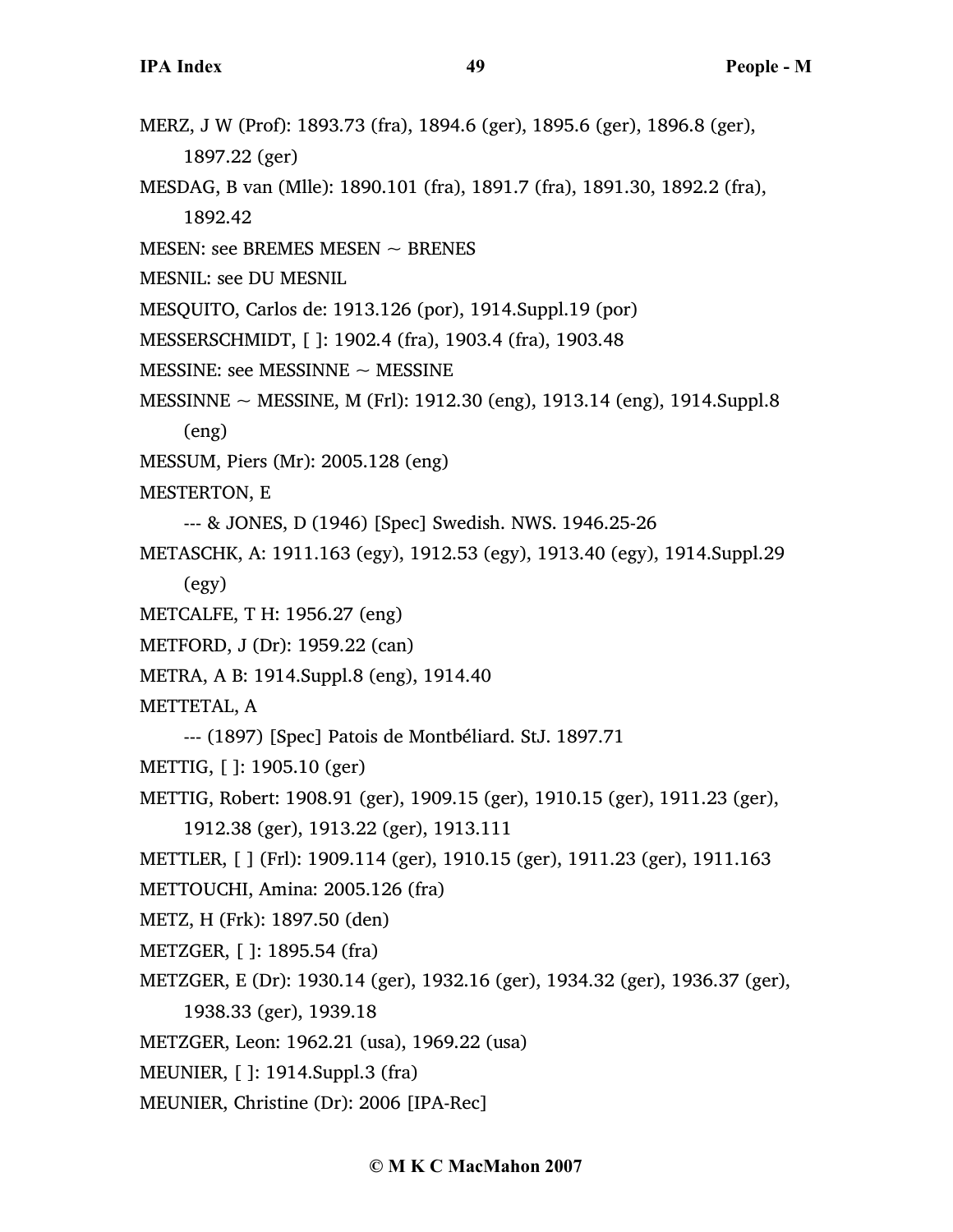MEURER, [ ]: 1913.109 (ger), 1913.149 (ger), 1914.Suppl.14 (ger)

MEURSINGE, H B S: 1902.15 (net), 1902.52

KINGDON, R (1948) [Spec] Zapoteco [dialect of Juchitán and Tehuantepec]. NWS. 1948.24-25

OLSEN, C L (1975) Grave vs agudo in two dialects of Spanish: a study in voice register and intonation [Madrid, Mexico City]. 1975.84-91

MEYBOOM, M (Mjfr): 1894.65 (net), 1894.114 (net), 1895.9 (net), 1896.11

(net), 1897.27 (net), 1898.14 (net), 1899.15 (net), 1899.34 (net),

1900.janv.16 (net), 1901.17 (net), 1902.15 (net), 1902.52, 1903.15 (net),

1904.13 (net), 1905.13 (net), 1906.16 (net), 1907.18 (net), 1908.19 (net), 1909.20 (net)

--- (1896) [Spec] Hollandais d'Amsterdam. StJ. 1896.30

- MEYER, [ ]: 1889.17 (ger), 1889.53, 1889.97,
- MEYER, [ ]: 1899.35
- MEYER, [ ] (Dr): 1890.30 (eng)
- MEYER, [ ] (Dr): 1894.6 (ger), 1896.60 (ger)
- MEYER, Augusto: 1905.106 (chl), 1906.24 (chl)

MEYER, Ellen (Frk): 1907.54 (den), 1908.21 (den), 1909.23 (den), 1910.22

(den), 1911.30 (den), 1912.45 (den), 1913.29 (den), 1914.Suppl.20 (den) MEYER, Ernst Alfred (Dr): 1896.33 (ger), 1897.22 (ger), 1897.51, 1899.81

(swe), 1900.janv.19 (swe), 1901.20 (swe), 1902.19 (swe), 1903.18 (swe),

1904.16 (swe), 1905.16 (swe), 1906.20 (swe), 1906.70 (swe), 1907.22

(swe), 1908.23 (swe), 1909.24 (swe), 1909.43 (swe), 1909.71 (swe),

1910.23 (swe), 1910.95 (swe), 1911.31 (swe), 1912.46 (swe), 1912.79

(swe), 1912.94 (swe), 1913.31 (swe), 1914.Suppl.21 (swe), 1928.65 (swe),

1930.16 (swe), 1932.18 (swe), 1934.33 (swe), 1936.39 (swe), 1938.30

(swe), 1949.7 (swe), 1952.Suppl.i (swe), [death] 1953.45

TUTTLE, E H (1900) [Rev] --- (1900) Stimmhaftes H. Marburg. 1900.131. Corr: 1902.123. Comm: P Passy

--- (1901) Konsonantendauer im Deutschen [=comment on VIËTOR, W, 1901.60]. 1901.111-115

--- (1901) bitte - biete [=incl data on dialects: Danzig, Birkholz, Uebigau, Marbach, Homburg]. 1901.39-41, 1901.59-60 (with Corr, p 60)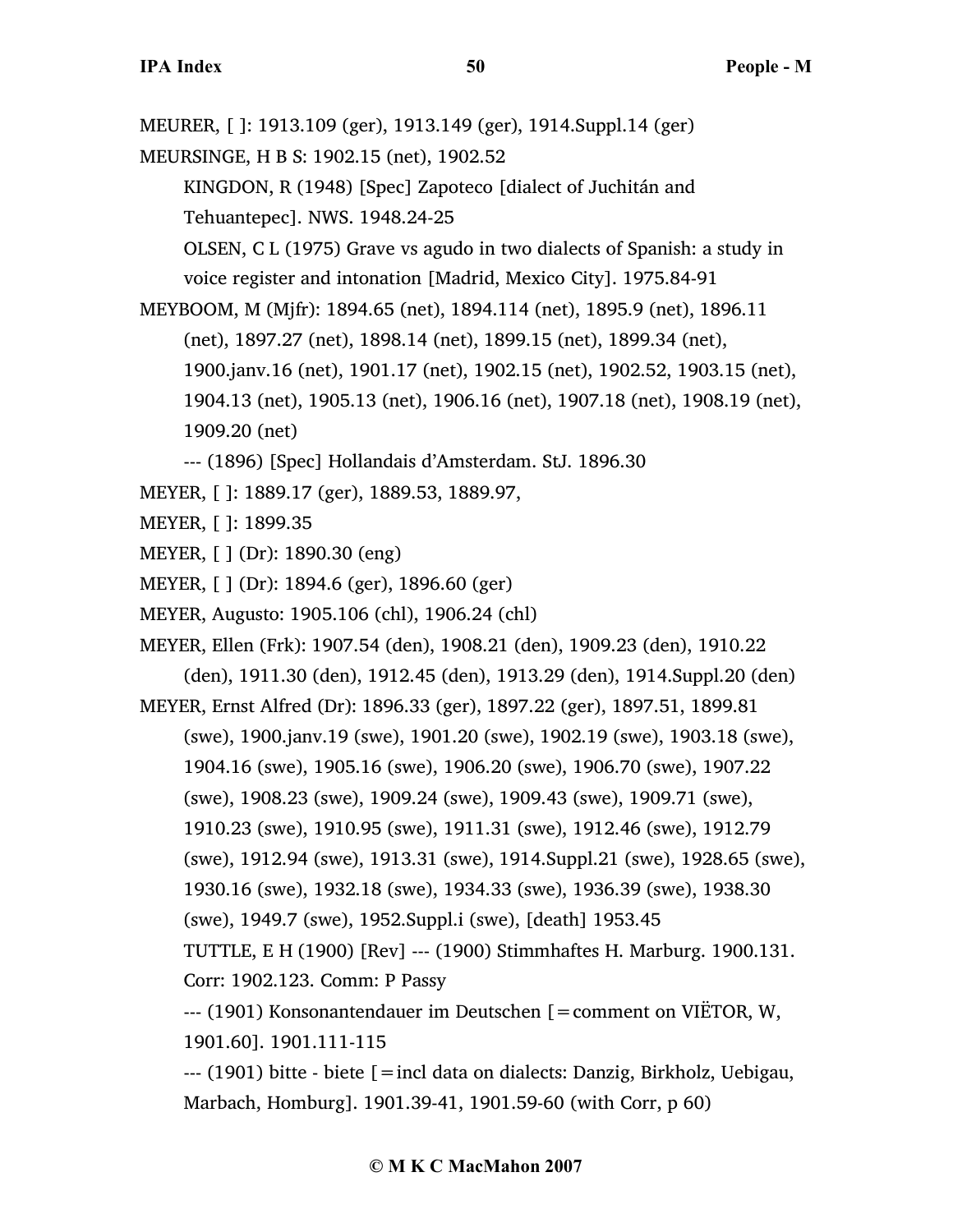VIËTOR, W (1901) Experimentelle Ergebnisse [=comment on MEYER, E A 1901.39-41]. 1901.60

 $-$ -- $(1901)$  Zum stimmhaften h und anderes  $\beta$  = reaction to review of Stimmhaftes h (1900.131 (Corr: 1902.123), by E H Tuttle, with comment by P Passy) 1901.87-90

--- (1903) [Rev] SCRIPTURE, E W (1902) Researches in Experimental Phonetics (Stud Yale Psychol Lab X, New Haven, 49-81). 1903.37-39

--- (1903) [Rev] TUTTLE, E H (1902) Phonetic notation (Stud Yale Psychol Lab X, New Haven). 1903.37-39

LLOYD, R J (1903) [Rev] --- (1903) Englische Lautdauer: eine

experimental-phonetische Untersuchung. Uppsala: C J Lundström; Leipzig: Otto Harrassowitz. 1903.101-104

--- (1905) [Spec] Suédois. Sol. 1905.103-104

KEWITSCH, G (1906) Der mf  $\lceil =$ contents; see MEYER, E A 1906.75].

1906.101

--- (1906) Unsere Zeitschrift [=suggests quarterly publication]. 1906.75

[---: appointment, Upsala]. 1909.61

[Election results]. 1910.32-33

[Election results]. 1912.18-19

[Election of Council; composition of present Council; Proposals: Honorary membership for BREUL, K; phonetic symbols to be printed on cards

(<MILLS-BAKER, F); articles in orthography in the mf; alphabet; deficit]. 1912.89-91

[Election of Council]. 1912.89-91

PASSY, P (1912) The Principles of the International Phonetic Association.

1912.Suppl.sept-oct.1-40

The Principles of the International Phonetic Association. 1912.Suppl.septoct.4

[Election results]. 1914.18-19, 1929.10-11, 1931.17-18, 1933.17-18,

1935.19-20, 1937.janv-mars.81-82

[Council decisions: --- elected an Honorary Member] 1938.14-15

[Election results]. 1939.17, 37

[Result of election to fill vacancies on the Council]. 1949.6-7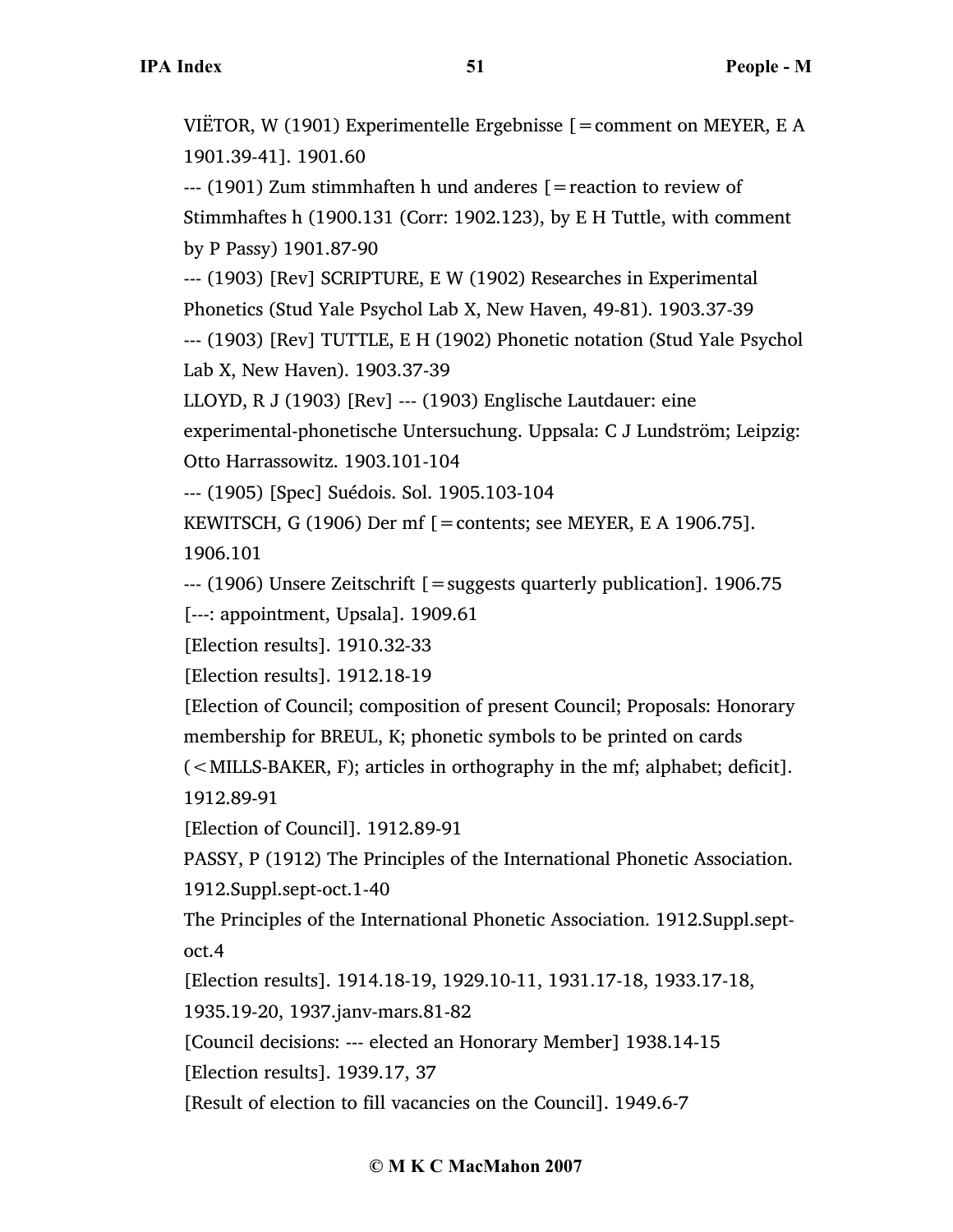Décisions officielles [... --- elected Vice-President in succession to L Bloomfield]. 1950.40-41 [Council proposals and decisions: PARMENTER, C E as Vice-President; council vacancies:suggested names: W Jassem, G Faure; honorary members: suggested names: R Jakobson, B Malmberg, A Sommerfelt; Examination in English Phonetics; alphabet.] 1951.48-50 TRIM, J L M (1953) Ernst Alfred Meyer [=obituary]. 1953.28-29 MEYER, F: 1888.May.201/33 (ger), 1889.6 (ger), 1890.6 (ger), 1891.7 (ger), 1891.30, 1892.5 (ger), 1892.42 MEYER, F (Dr): 1890.73 (ger), 1898.9 (ger), 1898.36 MEYER, Fr (Frl): 1897.22 (ger) MEYER, H (Dr): 1887.Sept.315 (ger), 1888.janv.26/2 (ger), 1890.6 (ger), 1891.7 (eng), 1891.30, 1891.41 (ger), 1892.5 (ger), 1893.5 (ger), 1893.42 MEYER, Isabel: 1907.27 (chl), 1908.28 (chl), 1909.30 (chl) MEYER, Joh: 1897.177 (ger), 1898.9 (ger), 1898.36 MEYER, K (Prof) Meeting of the Teachers' Guild [of Great Britain and Ireland, Cheltenham, April 1890]. 1890.50-51 MEYER, Lili (Frl): 1896.84 (ger), 1897.22 (ger), 1897.51 MEYER, M: 1898.89 (ger), 1899.10 (ger) MEYER, Max: 1888.Dec.489/89 (ger), 1889.6 (ger), 1889.45, 1890.6 (ger), 1890.50 MEYER, P [Lectures by P Meyer, director of École des Chartes, in favour of spelling reform.] 1887.Jan.[4] [Société de Réforme Orthographique: 2000 signatures received for petition to L'Académie Française, including those of Bréal, --- and Paris.] 1889.70 [Société de Réforme Orthographique: petition to L'Académie Française containing about 10,000 signatures.] 1890.10-11

MEYERHOLZ, Bertha (Frk): 1892.141 (den), 1893.8 (den), 1894.10 (den), 1895.10 (den), 1896.12 (den), 1897.28 (den), 1898.16 (den), 1899.17 (den), 1900.janv.18 (den), 1901.18 (den), 1902.17 (den), 1903.17 (den), 1904.15 (den), 1905.15 (den), 1906.18 (den), 1907.21 (den), 1908.21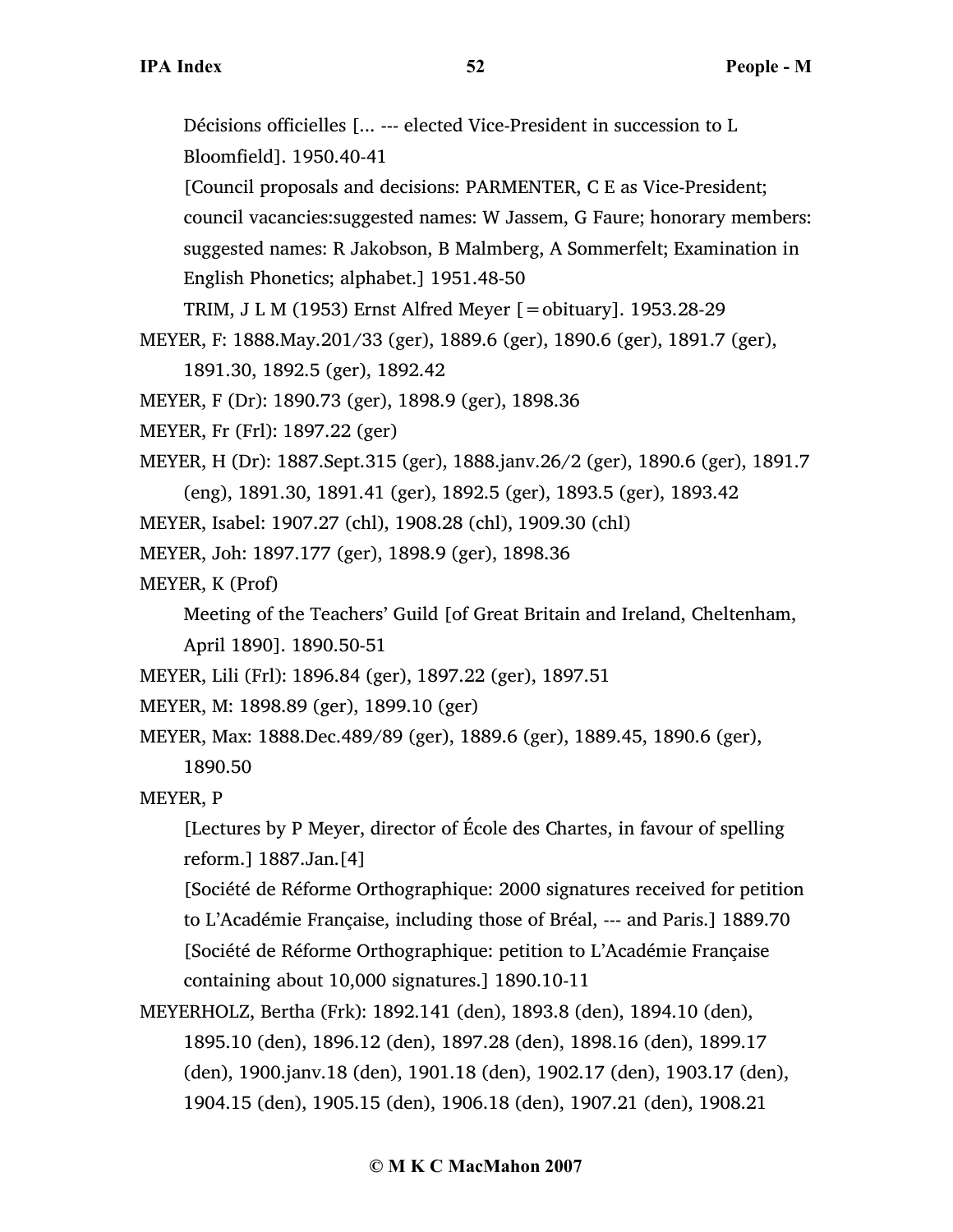(den), 1909.23 (den), 1910.22 (den), 1911.30 (den), 1912.45 (den),

1913.29 (den), 1914.Suppl.20 (den)

PASSY, P (1892) Réponse aux propositions concernant le déficit. 1892.158- 159

- MEYJES, Elisabeth ~ Elizabeth (Miss): 1911.130 (usa), 1911.161 (usa), 1912.49 (usa), 1912.93 (usa), 1913.34 (usa), 1914.Suppl.24 (usa)
- MEYN, L: 1904.9 (ger), 1905.10 (ger), 1906.12 (ger), 1907.14 (ger), 1907.55, 1907.90
- MEYNELL, A: 1959.22 (eng)
- MÉZIÈRES, [ ]

[Société de Réforme Orthographique: Pétition à l'Académie Française]. 1889.94

- MICALLEF, J: 1959.49 (mlt), 1961.Suppl.viii (mlt), 1962.21
- MICCIO, Adele W (Dr): 2000.120 (usa)
- MICHAUD, Alexis (Mr): 2005.126 (fra)

MICHAELIS, [ ] (Dr): 1895.201 (ger), 1896.8 (ger), 1897.23 (ger), 1897.51

MICHAELIS, G

[death]. 1895.158

MICHAELIS, Henriette

PASSY, P (1892) Réponse aux propositions concernant le déficit. 1892.158- 159

MICHAELIS, Hermann: 1891.105 (ger), 1892.5 (ger), 1893.5 (ger), 1894.6 (ger), 1895.6 (ger), 1896.8 (ger), 1896.84 (fra), 1896.148 (ger), 1897.22 (ger), 1897.158 (ger), 1898.9 (ger), 1898.36, 1898.90 (ger), 1899.10 (ger), 1900.janv.11 (ger), 1900.févr-mars.19, 1901.12 (ger), 1902.11 (ger), 1903.11 (ger), 1904.10 (ger), 1905.10 (ger), 1906.12 (ger), 1907.14 (ger), 1908.14 (ger), 1908.42 (ger), 1909.15 (ger), 1910.15 (ger), 1911.23 (ger), 1912.38 (ger), 1913.22 (ger), 1914.Suppl.14 (ger) --- (1891) [Spec(Stud)] Deutsch. GOETHE, J W von Heidenröslein. 1891.130-131 --- (1891) [Spec(Stud)] Deutsch. GOETHE, J W von Wanderers Nachtlied. 1891.131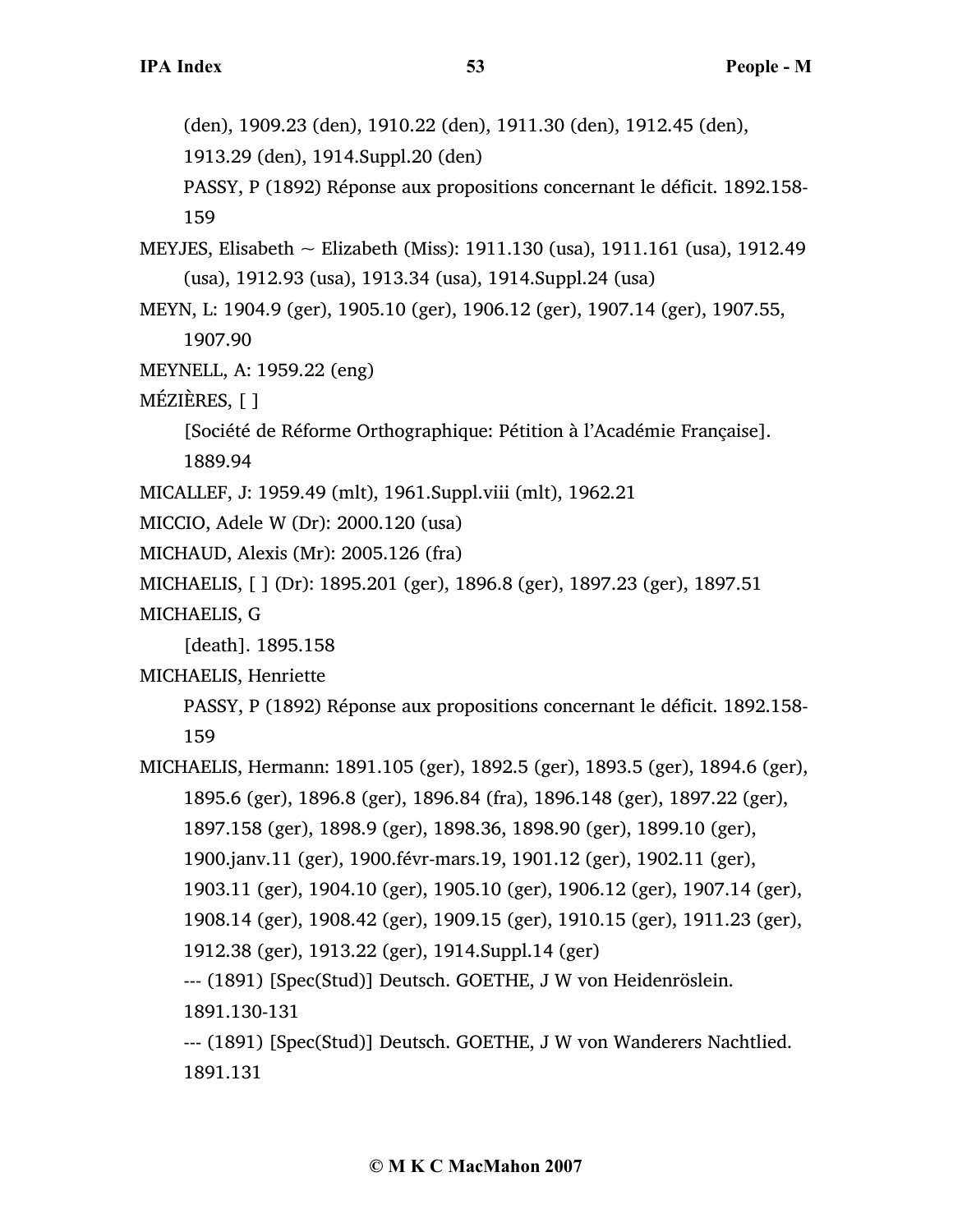--- (1891, 1892) Kurze Übersicht über die neuere phonetische Literatur sowie über die wichtigsten Reformschriften auf dem Gebiet des

neusprachlichen Unterrichts 1891.136-43; 1892.15-20; 1892.29

--- (1891) [Spec(Stud)] Deutsch. Schlittenfahrt. 1891.146-147

--- (1892) [Rev] BEYER, F & PASSY, P (1893) Elementarbuch des gesprochenen Französisch.Cöthen: O Schulze. 1892.143-46,161-163. See also PASSY, J 1893,116-117

PASSY, P (1892) Réponse aux propositions concernant le déficit. 1892.158- 159

--- & SCHMIDT, O F (1892) [Rev] BEYER, F (1893) Ergänzungsheft zum Beyer-Passy Elementarbuch des gesprochenen Französisch. Cöthen: O Schulze. 1892.163-164

--- & SCHMIDT, O F (1892) [Rev] BEYER, F (1893) Ergänzungsheft zum Beyer-Passy Elementarbuch des... 1892.163-164

PASSY, J (1893) Système de transcription (à propos du compte-rendu de l'Elementarbuch de Beyer-Passy par M Michaelis) (suite) [see 1893.27-29]. 1893.116-121

PASSY, J (1893) Remarques à propos du compte-rendu de l'Elementarbuch de Beyer-Passy par H Michaelis  $[$  = discussion of (i) 'le passé defini (ii) assimilation; see 1892.143-46,161-163, 1894,53-54,69-74.] 1893.27-29

--- (1894) [Q&A: French - (A) book on puns]. 1894.23

Cours de phonétique à L'École des Hautes Études: Cours théorique [PASSY, P on historical weakening]; Exercices pratiques [--- on phonetics in lexicography]. 1896.136-137

--- (1896) [Rev] GREEN, L (1896) Fibel für den vereinigten Sprech-, Schreib- und Leseunterricht, nach phonetischen Grundsätzen bearbeitet. Leipzig: O R Reisland. 1896.97-98

[---: appointment, Biebrich]. 1898.101

HALTER, C (1898) [Rev] --- & PASSY, P (1897) Dictionnaire phonétique français. Complément nécessaire de tout dictionnaire français. Avec préface de Gaston Paris. Hannover: C Meyer. 1898.39-42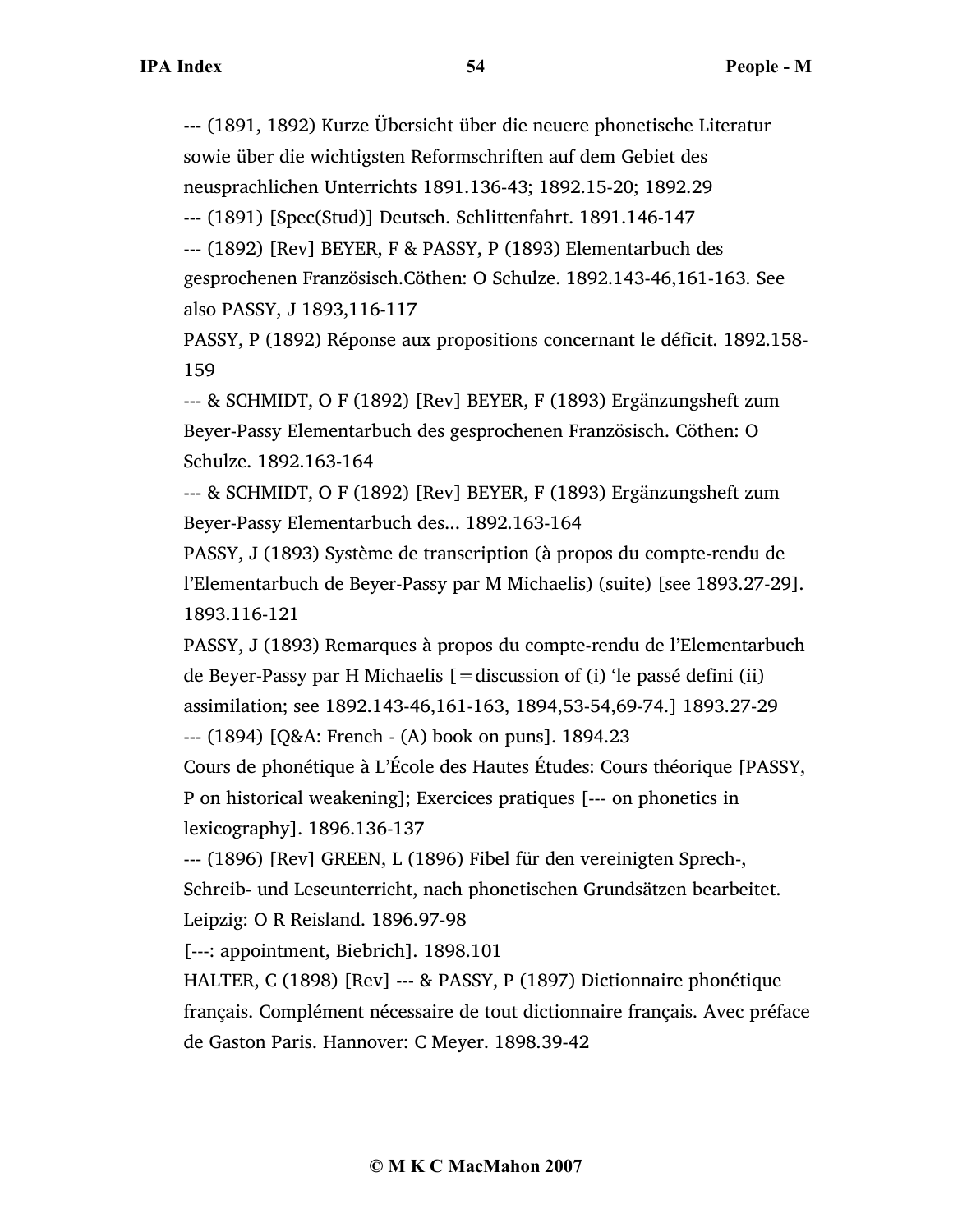BALLU, V (1898) À propos du Dictionnaire  $[=$ comment on variant pronunciations in H Michaelis & P Passy's Dictionnaire phonétique français, 1897. See review in 1898.39-42 (HALTER, C). Comm: P Passy]. 1898.43-44 [IPA notation to be used for the transcription of personal names in the new edition of August Müller's Allgemeines Wörterbuch der Aussprache ausländischer Eigennamen; transcriptions to be prepared by H Michaelis]. 1901.116

--- (1902) [Rev] FORCHHAMMER, H (1900) Lærebog i engelsk for Begyndere til Selvstudium. København: O C Olsen & Co. 1902.60-61 --- (1902) [Rev] GOLDSCHMIDT, T & SCHIØTT, J (1901) Engelsk til selvstudium. Kristiania. 1902.60-61

[---: daughter's birth]. 1903.138

 $-$ -- (1904)  $\theta$  oder  $\varnothing$ ? [possible confusion of  $\theta$  with  $\theta$ ]. 1904.91

TUTTLE, E H (1904) [Rev] --- (1903) August Müllers Allgemeines Wörterbuch der Aussprache ausländischer Eigennamen. Ein Handbuch für Gebildete aller Stände und eine notwendige Ergänzung aller Fremdwörterbücher. Ergänzungen zur 7te Auflage. Leipzig: E Haberland. 1904.93-97. Corr: 1904.154.

--- (1904) Erwiderung [=review of --- (1903) by TUTTLE, E H, 1904.93- 97]. 1904.97-98

GREEN, L (1905) [Rev] --- & PASSY, P (1905) Haberlands Unterrichtsbriefe für das Selbststudium der französischen Sprache. Brief 1. Leipzig: E

Haberland. 1905.110-112. Comm: P Passy

KEUTEL, O (1906) [Rev] --- & PASSY, P (1906) Haberlands

Unterrichtsbriefe für das Selbststudium der französischen Sprache. Kursus I (Brief 1-20). Leipzig: E Haberland. 1906.63-64

IRMER, K (1909) [Rev] --- & PASSY, P (1908) Haberlands Unterrichtsbriefe für das Selbststudium lebender Fremdsprachen mit der

Aussprachebezeichnung des Weltlautschriftvereins. Französischer Cursus. Leipzig: E Haberland. 1909.128-131

 $-$ -- (1912) Englische Lautschrift [=preference for  $\Lambda$ : instead of  $\sigma$ : for the vowel in BIRD]. 1912.122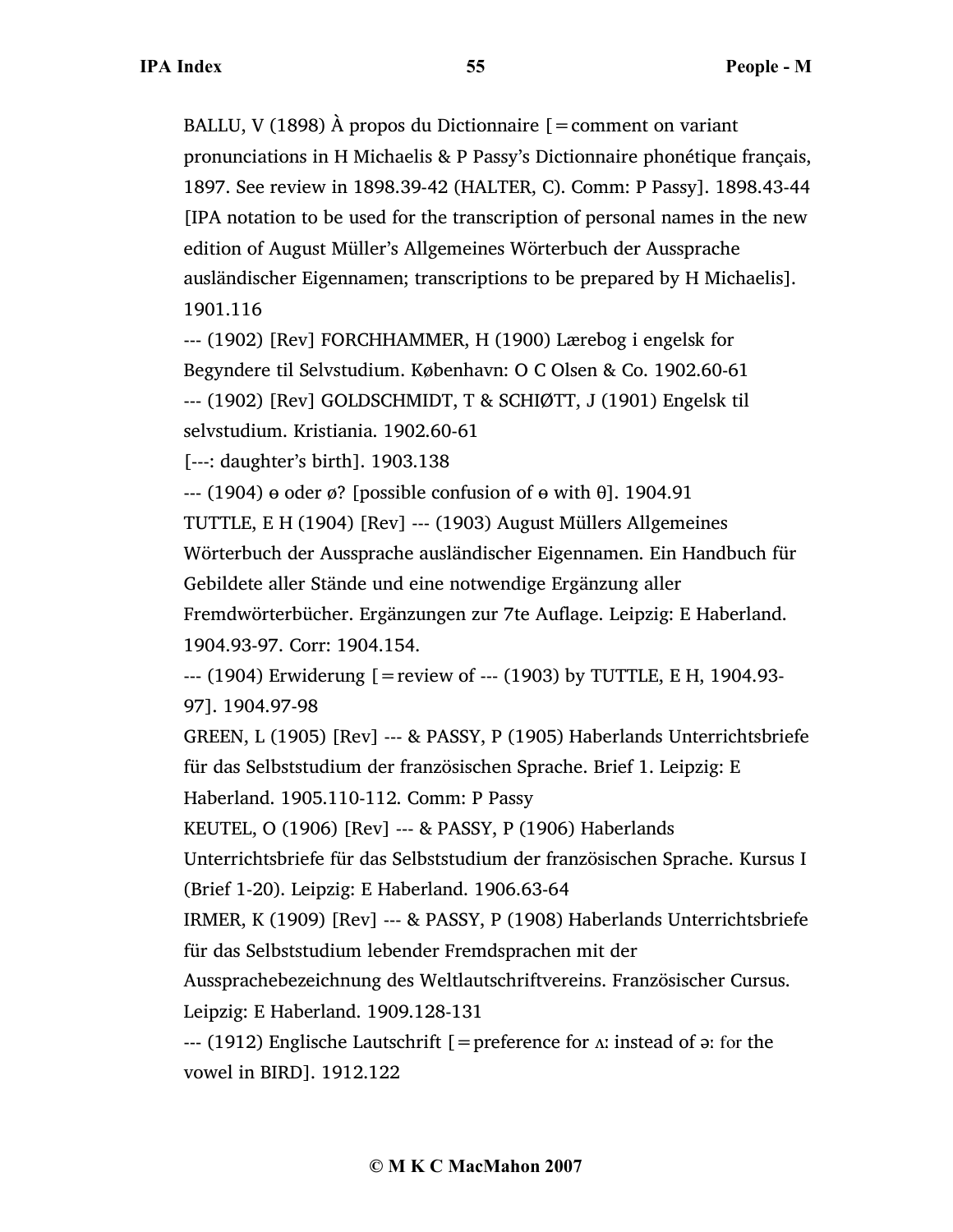EWERT, J G (1912) [Rev] MÜLLER, A (1903) Allgemeines Wörterbuch der Aussprache ausländischer Eigennamen. Ein Handbuch für Gebildete aller Stände und eine notwendige Ergänzung aller Fremdwörterbücher. Ergänzungsheft zur 7ten Auflage, bearbeitet von H Michaelis. Leipzig: Haberland 1912.61-62 EWERT, J G (1913) [Rev] --- & JONES, D (1913) A Phonetic Dictionary of

the English Language. Hannover & Berlin: Carl Meyer (Gustav Prior). 1913.134-135

MICHAELIS, Klara (Frl): 1896.167 (ger), 1897.23 (ger), 1898.9 (ger), 1899.10 (ger), 1900.janv.11 (ger), 1901.12 (ger), 1901.46 (ger), 1902.11 (ger), 1902.51, 1903.11 (ger), 1903.48, 1904.10 (ger), 1904.60, 1904.63 (ger), 1905.10 (ger)

MICHAELSON, [ ] (Miss): IPA exam result (French). 1934.84

MICHAUT, [ ] (Mlle): 1913.64 (eng), 1914.Suppl. 4 (eng)

MICHEL, [ ] (Dr): 1895.30 (ger), 1896.5 (ger), 1897.19 (ger), 1898.6 (ger), 1899.6 (ger), 1899.35, 1900.janv.8 (ger), 1901.8 (ger), 1901.47, 1902.8 (ger), 1902.51

MICHEL, Ch: 1889.73 (bel), 1890.6 (bel), 1891.7 (bel), 1892.7 (bel), 1892.42

MICHELIS, Heinrich: 1902.33 (ger), 1903.11 (ger), 1903.48

MICHELLET, Geo: 1910.66 (eng), 1910.144 (eng), 1911.12 (eng), 1912.25 (eng) MICHELMAN, Fredric: 1963.38 (usa)

MICHELSSON, E (Mlle): 1896.212 (fra), 1897.17 (fra)

MICHLING, [ ]: 1908.14 (ger), 1909.15 (ger), 1909.73, [death] 1909.95

MICKEVIC, Mel: 1958.24 (usa), 1960.20 (usa), 1961.Suppl.xi (usa)

MICKEY, Katrina

BLADON, Anthony, CLARK, Christopher, --- (1987) Production and perception of sibilant fricatives: Shona data. 1987.39-65

MICKWITZ, J (Mlle): 1898.33 (fra), 1898.90 (rus), 1899.20 (rus)

MICOLEAU, B: 1903.97 (ger), 1904.7 (ger), 1905.7 (ger)

MIDELFART, [ ]: 1894.145 (nor), 1895.11 (nor), 1895.33

MIDGLEY, Jonathan

HAWKINS, Sarah & --- (2005) Formant frequencies of RP monophthongs in four age groups of speakers [infs= 20 male speakers: 5 in 4 groups, born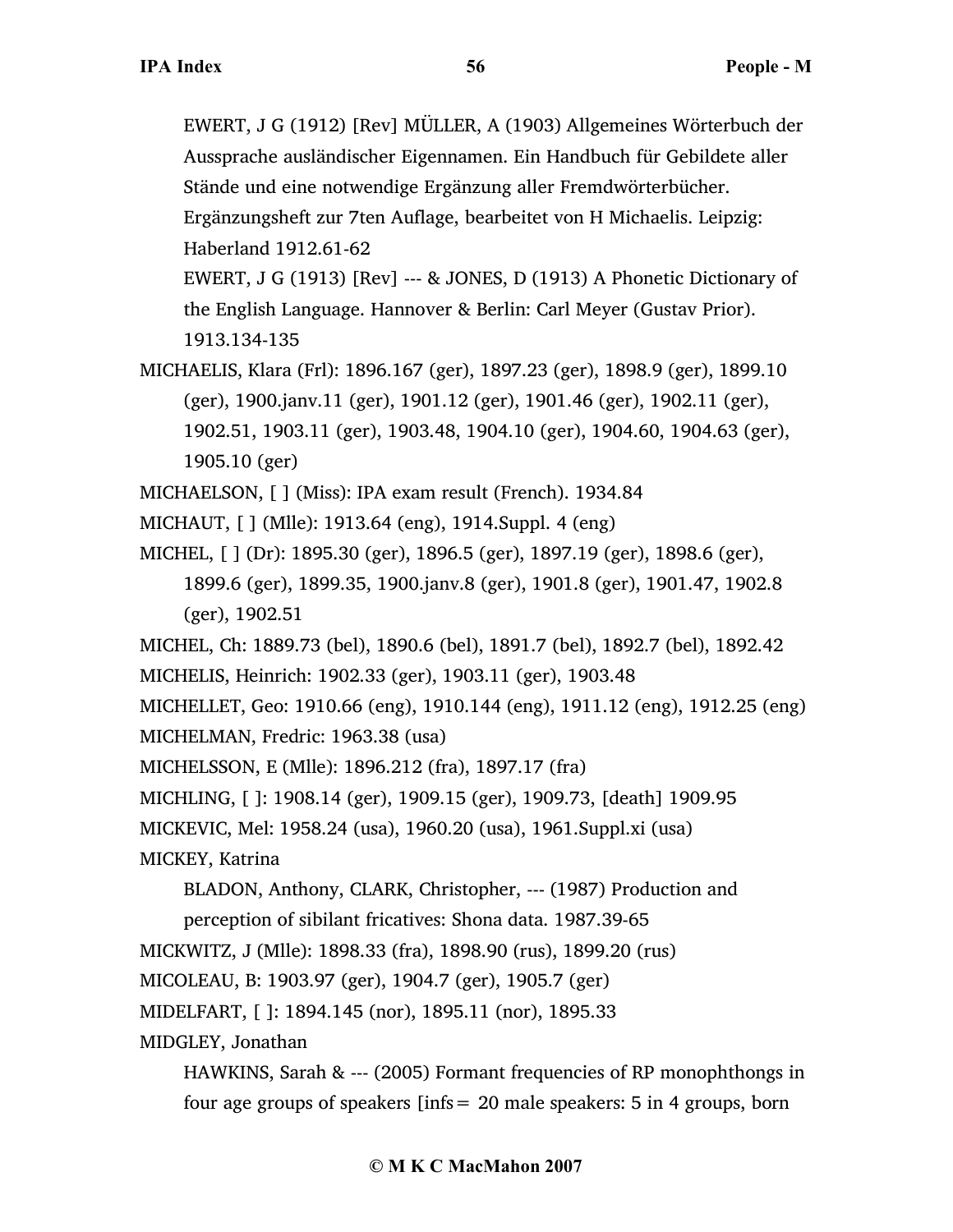between (a) 1928-1936, (b) 1946-1951, (c) 1961-1966, (d) 1976-1981.

Groups b, c, d with a connection to the University of Cambridge]. 2005.183-199

MIDOL, A (Mlle): 1909.70 (eng), 1909.115 (fra), 1910.4 (fra)

MIECK, J (Dr): 1889.6 (ger), 1890.6 (ger), 1891.7 (ger), 1892.5 (ger), 1892.42

- MIEG: see ESCRICHE Y MIEG
- MIEILLE, P: 1901.30 (fra), 1902.4 (fra), 1903.4 (fra), 1903.48
- MIELCK, O (Dr): 1893.161 (ger), 1894.6 (ger), 1894.158 (ger), 1895.6 (ger)
- MIELKE, A: 1908.122 (ger), 1909.15 (ger), 1910.15 (ger), 1911.23 (ger),
	- 1911.163
- MIELZCKA, E A M von (Miss): 1912.78 (eng), 1912.92 (eng), 1912.94, 1913.14 (eng), 1914.Suppl.8 (eng)

MIER: see ARDUIN [Y] GÓMEZ MIER

MIERENDORFF, M (Frl): 1912.118 (ger), 1913.22 (ger), 1914.Suppl.14 (ger)

MIFSUD, R E G (Rev): 1953.45 (mlt), 1955.Suppl.vii (mlt), 1961.Suppl.viii (mlt) MIGUEL DE TUCUMÁN: see TUCUMÁN

MIHAILOVIĆ, Ljubomir: 1958.24 (yug), 1961.Suppl.vii (yug)

--- (1958) Progressive pronunciation drills. 1958.6-8

ARNOLD, G F (1969) [Rev] --- (1966) The Phonemic Elements of Modern English. Belgrade: Naučna Knjiga. 1969.47-50

MIKKOLA, J J: 1903.19 (fin), 1904.17 (fin), 1905.17 (fin), 1906.20 (fin),

1907.23 (fin), 1908.24 (fin), 1908.43

MIKLOSISCH, [ ]

[death]. 1891.47

MILAN, Emil: 1897.109 (ger), 1898.9 (ger), 1898.36

MILBERG, H  $\sim$  A (Frl): 1896.84 (ger), 1897.75 (ger), 1898.9 (ger), 1898.36

MILDARE, Terry B: 1998.133 (can), 2005.125 (can)

MILDNER, Vesna (Dr): 1998.133 (cro), 2000.120 (cro), 2005.125 (cro)

MILEGO-PERTIERRA, C S J: 1960.19 (eng), 1961.Suppl.ii (eng), 1961.49 (eng)

MILER,  $E \sim F$  (Prof): 1896.10 (auh), 1897.26 (auh), 1898.12 (auh), 1899.13

(auh), 1900.janv.14 (auh), 1901.15 (auh), 1902.13 (auh), 1902.35, 1902.51

MILES, P W: 1957.27 (eng), 1959.23 (eng), 1961.Suppl.iv (eng), 1965.17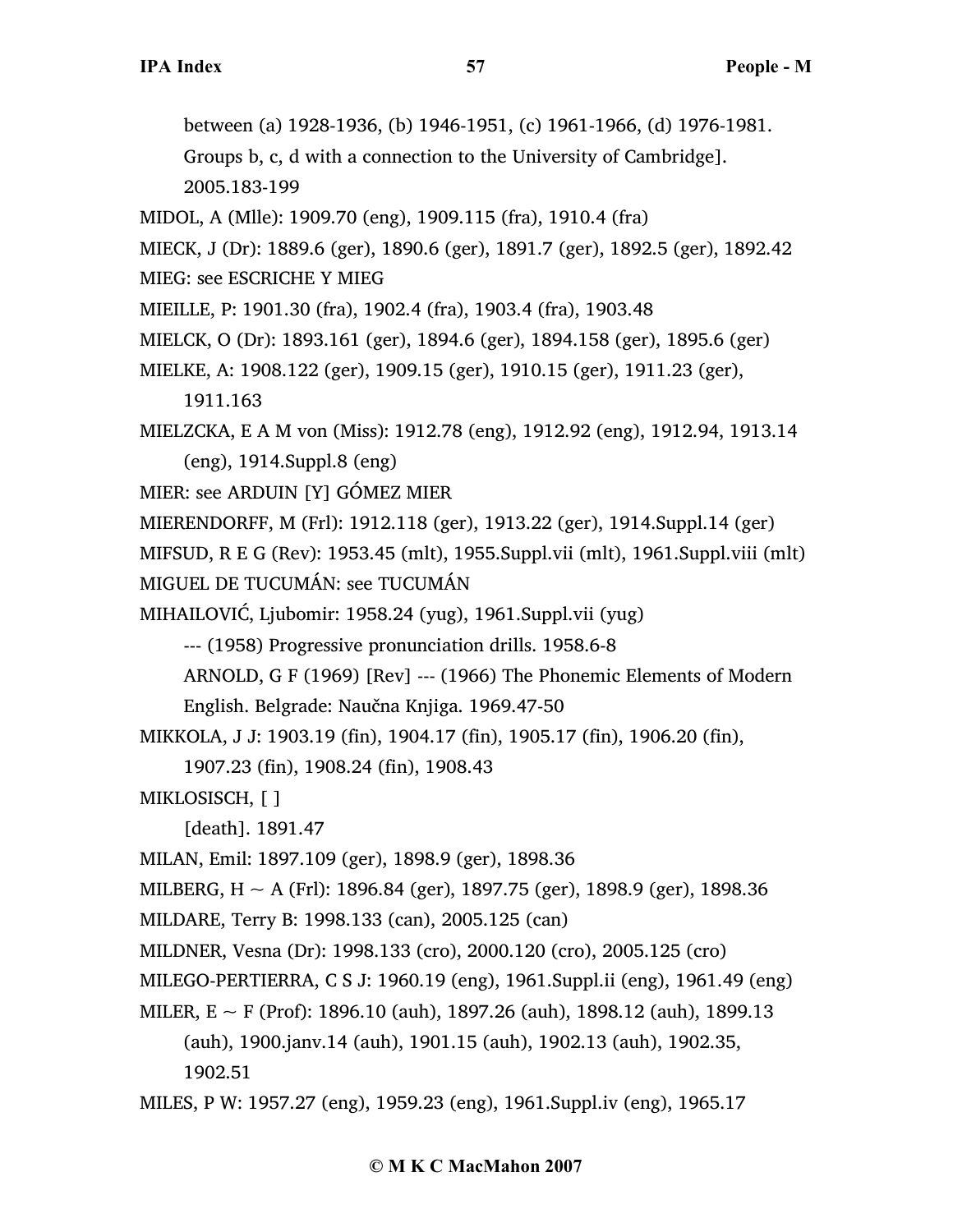MILES, Vera E (Miss): IPA exam result (German). 1913.107 MILGROM, B (Mrs): 1938.57 (pol) MILIĆ, L T: 1946.41 (usa) MILLAN, Patricia B (Miss): 1899.114 (sco), 1900.janv.7 (sco), 1901.7 (sco), 1902.7 (sco), 1903.7 (sco), 1904.6 (sco), 1905.6 (sco), 1906.8 (sco), 1907.8 (sco), 1908.9 (sco), 1909.9 (sco) MILLAR, John Bruce: 2000.120 (aus) --- & OASA, H (1981) Proposal for ASCII coded phonetic script [inf=female, Adelaide, South Australia; incl NWS, Misc]. 1981.62-74 MILLAR, June (Mrs): 2006 [IPA-Rec] MILLER, Amanda (Prof): 2006 [IPA-Rec] MILLER, C W E: 1913.86 (usa), 1914.Suppl.24 (usa) MILLER, David L: 1958.24 (aus) MILLER, Corey: 2000.120 (usa) MILLER, Elizabeth (Mlle): 1898.150 (fra), 1899.4 (fra), 1899.83 (fra), 1900.janv.4 (fra), 1900.févr-mars.19 MILLER, G M ARNOLD, G F (1971) [Rev] --- (1971) BBC Pronouncing Dictionary of British Names. London: OUP. 1971.96-99 MILLER, Hugh: 1893.25 (fra), 1893.74 (ger), 1893.114 (usa), 1894.13 (usa), 1894.27 MILLER, Jennifer --- & TENCH, P (1980) Aspects of Hausa intonation, 1: utterances in isolation 1980.45-63 --- & TENCH, P (1982) Aspects of Hausa intonation, 2: continuous text 1982.78-93 MILLER, Joanne L (Dr): 1990.ii.60 (usa), 1994.53 (usa), 1998.133 (usa) MILLER, Margaret (Mrs): 1982.115 (eng), 1990.ii.60 (eng), 1994.53 (eng), 1998.133 (eng)

MILLER, Mertow: 1907.54 (phi), 1908.29 (phi), 1909.33 (phi)

MILLER, Sylvia (Miss): IPA exam result (English). 1934.84

MILLER-OCKHUIZEN, Amanda: 1998.133 (usa)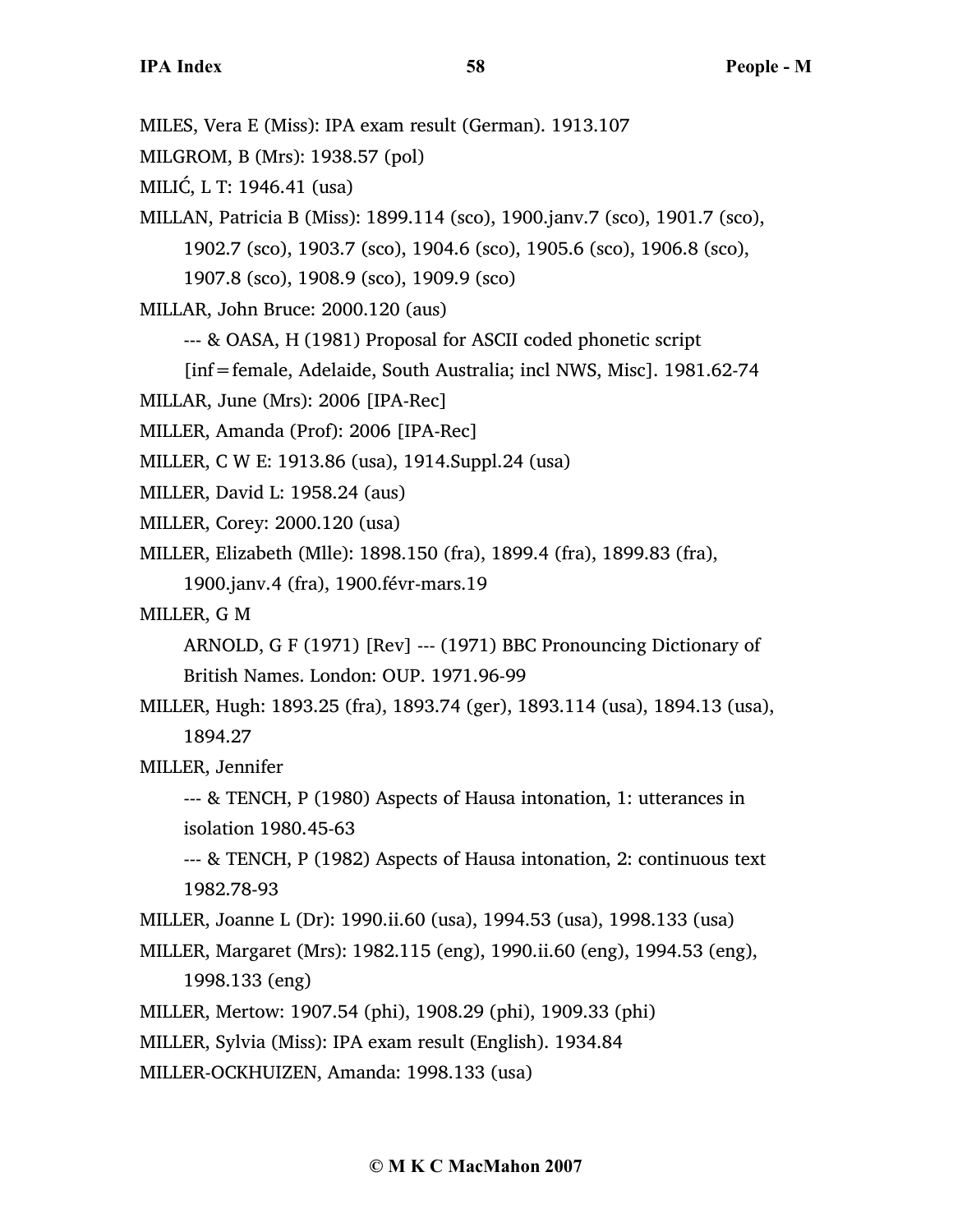- MILLIGAN, Vincent (Dr): 1967.21 (usa), 1972.Suppl.15 (usa), 1975.Suppl.20 (usa), 1978.Suppl.21 (usa), 1981.Suppl.21 (usa), 1990.ii.60 (usa), 1994.53 (usa), 1998.133 (usa)
- MILLINGTON, J C: 1914.Suppl.8 (eng), 1925.Suppl.9 (eng)
- MILLIOT-MADÉRAN, [ ]
	- KEWITSCH, G (1903) [Q&A: French and German (A) pronunciation of a',
	- a", a"', a"'', a1, a2, a3, a1, a2, a-1, mk,  $x(n)$ ,  $yn$ ; information  $\leq -1$ ,
	- Bordeaux]. 1903.108-109
- MILLIS, William: 1987 (eng) [IPA-Rec]
- MILLS, A W (Miss): 1934.37 (usa), 1936.42 (usa), 1938.37 (usa), 1942.11
- MILLS, Forester: 1909.42 (fra), 1910.4 (fra), 1910.8 (eng), 1910.67, 1911.16 (eng), 1911.191 (eng), 1912.30 (eng), 1913.14 (eng), 1914.Suppl.8 (eng)
- MILLS, Forester: IPA exam result (French). 1909.96
- MILLS, Naomi (Miss): IPA exam result (English). 1934.84
- MILLS-BAKER, F M (Miss): 1908.89 (eng), 1909.9 (eng), 1910.8 (eng), 1911.16 (eng), 1912.30 (eng), 1913.14 (eng), 1914.Suppl.8 (eng), 1925.Suppl.9 (eng), 1930.12 (eng), 1932.15 (eng), 1934.30 (eng), [death] 1934.114 [Council proposals: ... phonetic symbols to be printed on cards  $\leq$  --- ]. 1912.89-91

[Council decisions: ... proposal by ---]. 1912.114-115

PASSY, P (1912) [Proposal by --- to print phonetic symbols on cards; would Spieser's Fibelschrift be better?]. 1912.90

MILNE, Betty Lumsden (Mrs): 1954.43 (mal), 1955.49 (sin), 1955.Suppl.xii (sin), 1958.39 (sin), [death] 1960.39

GIMSON, A C (1957) [Rev] --- (1957) English Speech Rhythm in Theory and Practice. London: Macmillan & Co. 1957.40

#### MILNE, R

[Rev] --- (1888) Les mots et leur syntaxe. Elements de grammaire anglaise.

1e partie: étude méthodique de l'accentuation de la prononciation. Paris: Garnier frères. 1888.March.125/21

MILNE, Urrah: 1905.86 (ind), 1906.25 (ind), 1906.71

MILNE-THOMPSON: see MILNE-THOMSON  $\sim$  MILNE-THOMPSON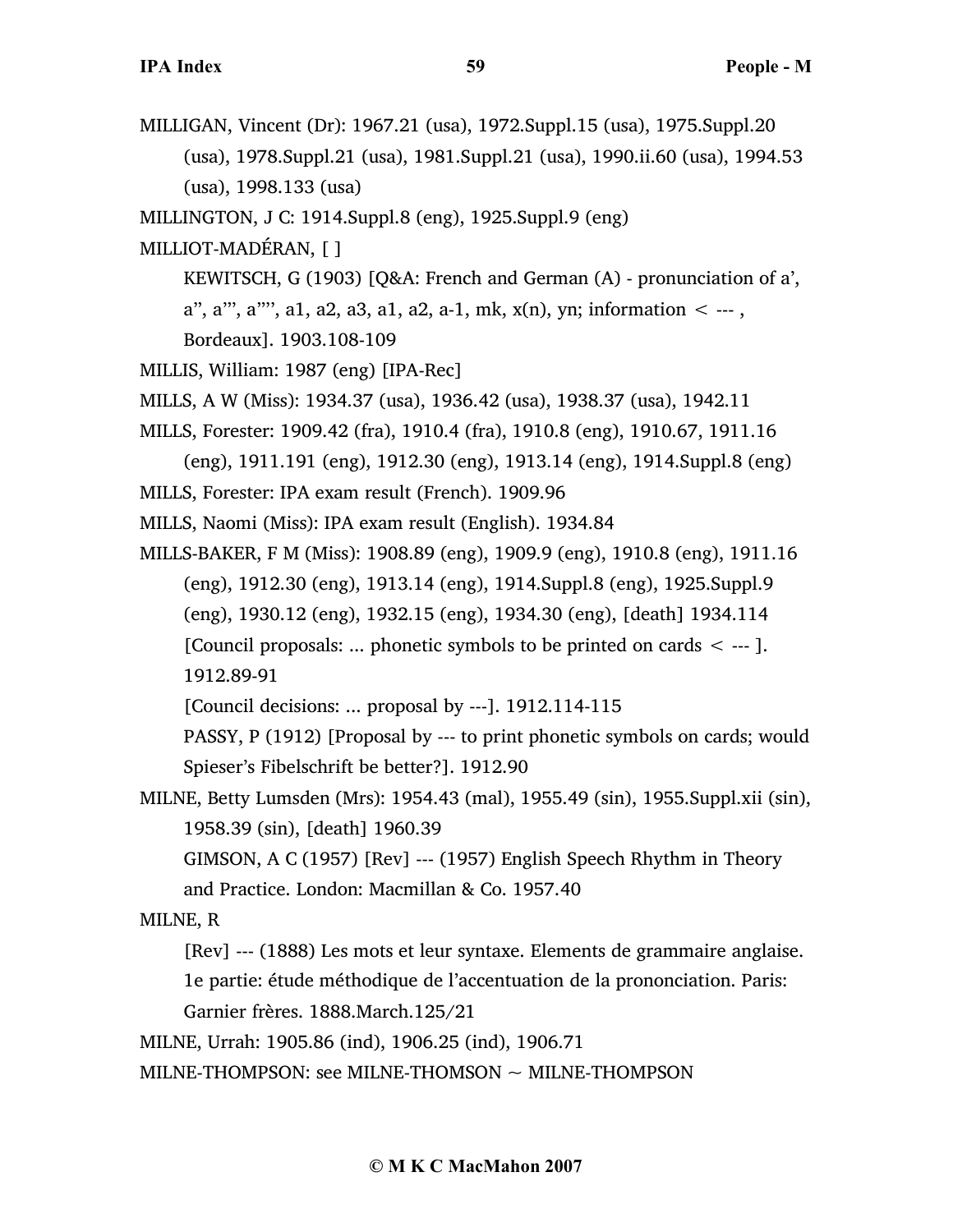MILNE-THOMSON  $\sim$  MILNE-THOMPSON, L M: 1925.Suppl.9 (eng), 1930.12 (eng), 1932.15 (eng) MILTON, James L (Dr): 1990.ii.60 (eng), 1994.53 (wal), 1998.133 (wal)

MINAGAWA, T: 1935.58 (jap), 1936.44 (jap), 1938.40 (jap), 1938.79 (jap)

MINAMI, [ ] (Prof): 1980.82 (jap), 1981.Suppl.10 (jap)

MINAMI, Hisao: 2005.126 (jap)

MINEMATSU, Nobuaki (Prof): 2005.126 (jap)

# MINKOVA, Donka

PURNELL, Thomas (2006) [Rev] --- (2003). Alliteration and Sound Change

in Early English. Cambridge: Cambridge University Press. 2006.104-106 MINN, K

--- & JONES, D (1924) [Spec] Korean [Seoul]. NWS. 1924.14-15

```
MINNICK FOX, Michelle A: 2000.120 (usa)
```
MIÑO, Luis: 1912.77 (chl), 1913.39 (chl)

MINOR, [ ]

```
NADER, E (1894) Reform in Österreich [=work of ---]. 1894.116-117
MIOTTI, Renzo
```
 $-$ -- $(2002)$  (Spec) Friulian [infs = c 15 native speakers]. 2002.237-247 MIRANDA: see DESIDERIO DE MIRANDA

MIRČEVSKI, Trajko

```
MATTHEWS, W K (1958) The phonemes of literary Macedonian [inf = -1],
```

```
b Skopje]. 1958.2-5
```
MIRÓ, Gabriel

```
STIRLING, W F (1960) [Spec(Stud)] Español. Transcripción estrecha. < ---
. 1960.37
```
MIS, Leon: 1914.Suppl.3 (fra)

MISONO, Kazuo (Prof): 2005.126 (jap)

MISSAGLIA, Federica: 1998.133 (ita), 2000.120 (ita)

```
MISSLIN, Franz: 1899.146 (fra), 1900.janv.4 (fra), 1901.4 (fra), 1901.30,
```

```
1903.23 (swi), 1904.12 (swi), 1905.12 (swi)
```
MISTRAL, Frédéric

COUSTENOBLE, H N (1938) [Spec] Provençal . < --- Memori et Raconte. 1938.71-72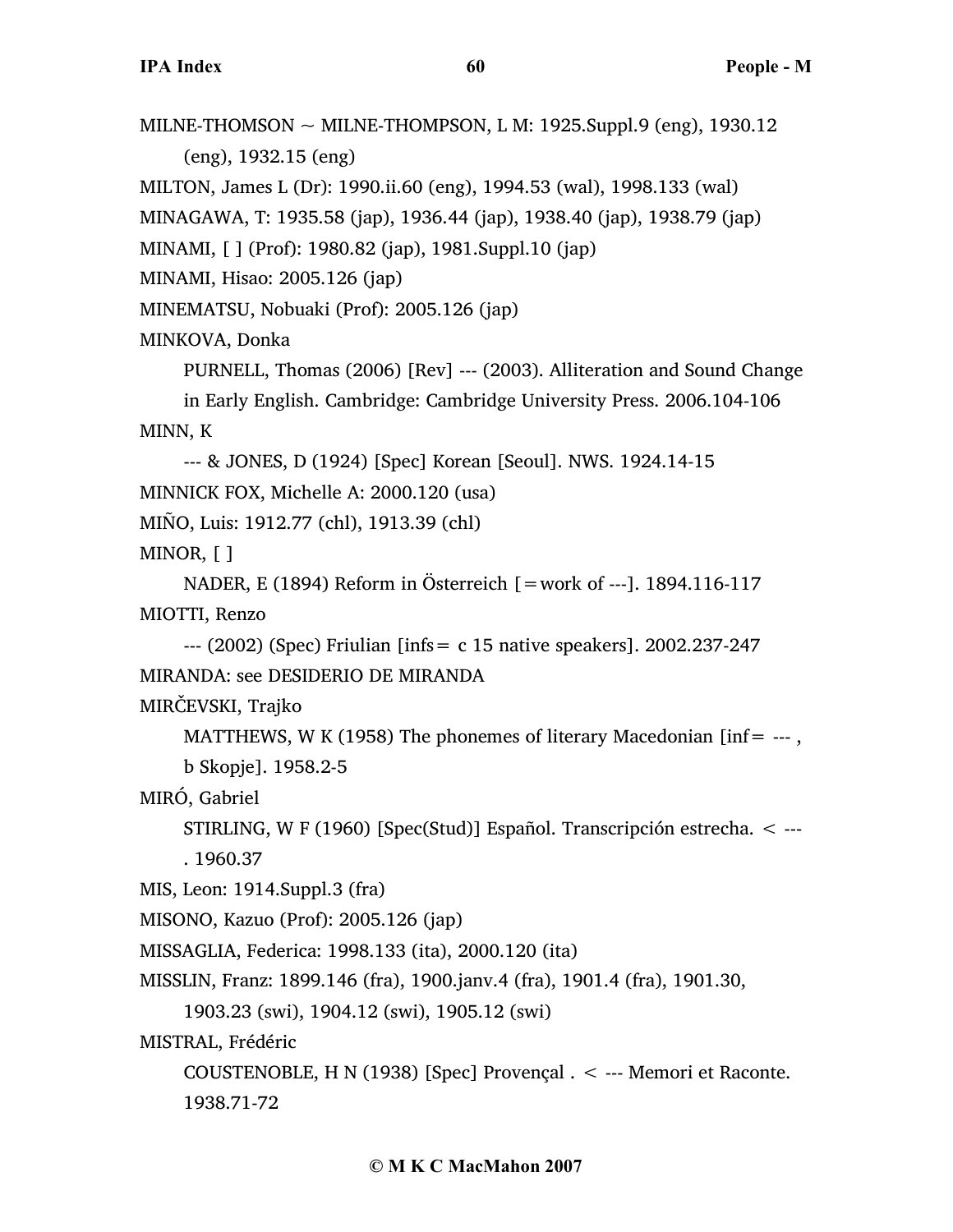- MITCHELL, Alexander George (Prof): 1949.15 (aus), 1952.Suppl.i (aus), 1955.Suppl.i (aus), 1961.Suppl.i (aus), 1972.Suppl.1 (aus), 1975.Suppl.2
	- (aus), 1978.Suppl.2 (aus), 1981.Suppl.2 (aus)
	- [Result of election to fill vacancies on the Council]. 1949.6-7
	- GIMSON, A C (1959) [Rev] --- (1957) Spoken English. London: Macmillan & Co. 1959.39-40
- MITCHELL, C: 1889.65 (eng), 1890.6 (eng), 1890.50
- MITCHELL, C A: 1897.35 (srl), 1898.23 (srl), 1899.23 (srl), 1900.janv.24 (srl), 1901.25 (srl), 1902.23 (srl), 1903.22 (srl)
	- PASSY, P (1898) [Spec] Temne (langue d'une tribu de Sierra Leone,

Afrique). StJ  $\left[ \text{inf} = -1 \right]$ . 1898.109

MITCHELL, J: 1978.94 (eir), 1978.Suppl.9 (eir), 1981.Suppl.9 (eir)

MITCHELL, Terence F (Prof)

[Council proposals and decisions: PARMENTER, C E as Vice-President; council vacancies:suggested names: W Jassem, G Faure; honorary members: suggested names: R Jakobson, B Malmberg, A Sommerfelt; Examination in English Phonetics; alphabet.] 1951.48-50

ABERCROMBIE, D (1954) [Rev] --- (1953) Writing Arabic: a practical introduction to ruq'ah script. London: Oxford University Press. 1954.32-34 SHARP, A E (1957) [Rev] --- (1956) An Introduction to Egyptian Colloquial Arabic. London: Oxford University Press. 1957.38-40

MITLEB, Fares

--- (1991) Misarticulations of two Jordanian children [aged 7:2 and 7:0]. 1991:57-65

--- (1992) Some aspects of Arabic duration. 1992.27-34

MITRA, S M: 1905.134 (eng), 1906.5 (eng), 1907.5 (eng), 1908.5 (eng),

1908.114

MITSCHER, [ ] (Miss): 1908.91 (eng), 1909.9 (eng), 1910.9 (eng), 1910.67

MITSUISHI, H K: 1923.16 (eng), 1925.Suppl.9 (jap), 1930.22 (jap), 1932.25 (jap)

MITTKE, [ ]: 1914.Suppl.11 (ger)

MIURA, Hiroshi (Prof): 1990.ii.60 (eng), 1994.53 (jap), 1998.133 (jap),

2000.120 (jap), 2005.126 (jap)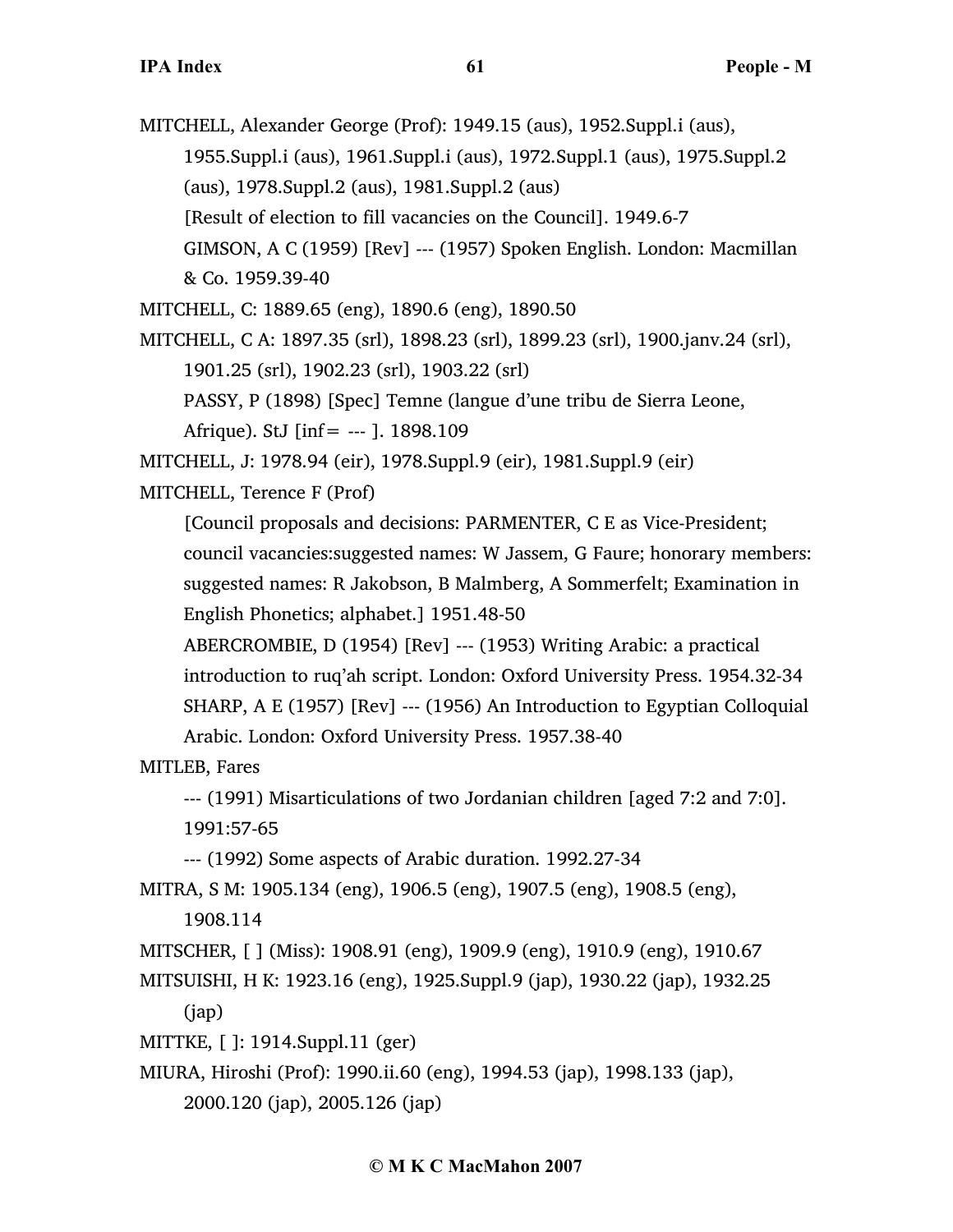- MIXDORFF, Hansjörg: 2005.126 (ger)
- MIYAKE, Takeo: 1930.22 (jap)
- MIYAZAKI, Seija: 1952.48 (jap), 1955.Suppl.xii (jap), 1961.Suppl.xiv (jap)
- MNICH, P F: 1977.42 (eng), 1978.Suppl.18 (eng)
- MOATES, Danny (Prof): 2005.129 (usa)
- MOBERG, O: 1897.31 (swe), 1898.18 (swe), 1898.36
- MOCKER, Agnes (Frau): 1909.15 (ger), 1910.15 (ger), 1911.23 (ger), 1912.38
	- (ger), 1912.94
- MODAN, Doron: 1994.53 (isr), 1998.133 (isr)
- MÖBIUS, Bernd (Dr): 1994.53 (usa), 1998.133 (ger), 2000.120 (ger), 2005.126 (ger)
- MÖHLE, [ ]: 1903.24 (ger), 1904.10 (ger), 1904.60
- MÖLLENDORF, Otto von: 1905.134 (ger), 1906.12 (ger), [death] 1906.71
- MØLLER, A (Frk): 1895.10 (den), 1895.33, 1896.12 (den), 1897.28 (den),
	- 1897.158 (ger)
- MØLLER, A (Fru): 1912.92 (den), 1912.135
- MØLLER, D (Frk): 1911.161 (den), 1912.45 (den), 1913.29 (den), 1914.Suppl.20 (den)
- MØLLER, Dagmar (Frk): IPA exam result (French). 1910.122
- MÖLLER, E: 1889.6 (swe), 1890.6 (swe), 1890.50
- MÖLLER, Ernst: 1896.104 (auh), 1897.26 (auh), 1898.12 (auh), 1899.13 (auh), 1900.janv.14 (auh), 1901.15 (auh), 1902.13 (auh), 1902.113 (ger), 1903.13 (auh), 1904.12 (auh), 1905.12 (auh), 1906.15 (auh), 1907.17 (auh), 1908.17 (auh), 1909.18 (auh), 1910.18 (auh), 1911.26 (auh), 1912.41 (auh), 1913.25 (auh), 1914.Suppl.16 (auh)
- MØLLER, Helweg: 1906.53 (den), 1907.21 (den), 1908.21 (den), 1909.23 (den), 1910.22 (den), 1911.30 (den), 1912.45 (den), 1913.29 (den), 1914.Suppl.20 (den)
- MÖLLER, K: 1896.103 (ger), 1896.136 (ger), 1897.23 (ger), 1897.51
- MØLLER, Karen (Frk): 1901.122 (den), 1902.17 (den), 1903.17 (den), 1904.15 (den), 1905.15 (den), 1906.18 (den), 1907.21 (den), 1908.21 (den), 1909.23 (den), 1910.22 (den), 1911.30 (den)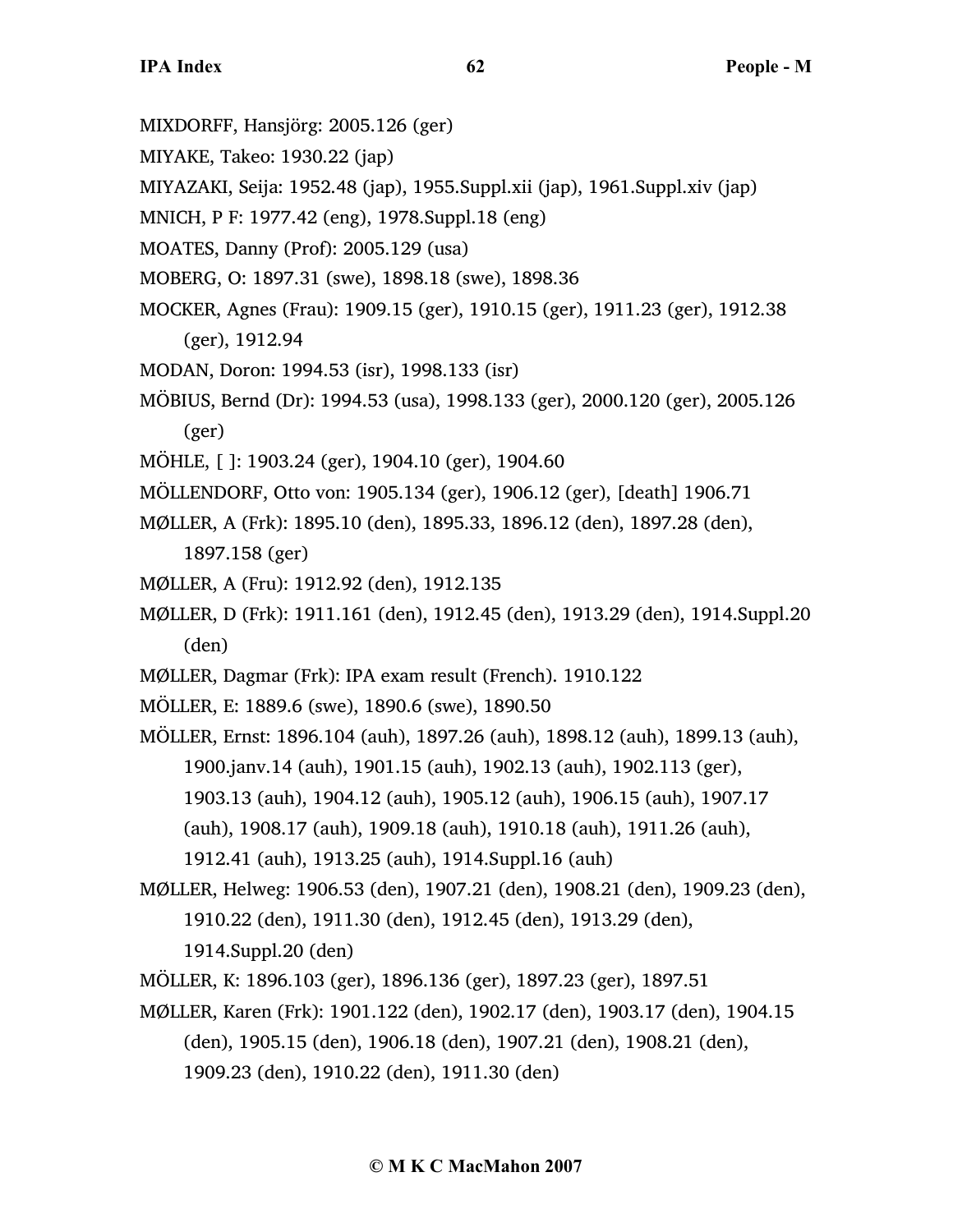- MØLLER, N (Fru): 1895.78 (den), 1896.12 (den), 1897.28 (den), 1898.16 (den), 1898.36
- MÖLLER, Wilhelm: 1911.191 (ger), 1912.38 (ger), 1913.22 (ger), 1914.Suppl.14 (ger)
- MOEN, Inger (Prof): 2006 [IPA-Rec]
- MØNSTER, E (Frk): 1895.97 (fra), 1895.126 (den), 1896.12 (den), 1897.28 (den), 1898.16 (den), 1898.36
- MØRCH, A: 1892.117 (den), 1893.8 (den), 1893.130 (fra), 1894.2 (fra), 1894.114 (den), 1895.10 (den), 1896.12 (den), 1897.28 (den), 1898.16 (den), 1899.17 (den), 1900.janv.18 (den), 1901.19 (den), 1902.17 (den), 1903.17 (den), 1904.15 (den), 1905.15 (den), 1906.18 (den), 1907.21 (den), 1908.21 (den), 1909.23 (den), 1910.22 (den), 1911.30 (den), 1912.45 (den), 1913.29 (den), 1914.Suppl.20 (den), 1930.73 (den) PASSY, P (1892) Réponse aux propositions concernant le déficit. 1892.158- 159

--- (1894) [Rev] QUIEHL, K (1893) Französische Aussprache und Sprachfertigkeit. Phonetik sowie mündliche und schriftliche Übungen im Klassenunterrichte; auf Grund von Unterrichtsversuchen dargestellt. 2te umgearbeitete und vermehrte Auflage. Marburg: N C Elwert. 1894.39-41 Cours de phonétique à L'École des Hautes Études [... --- ]. 1894.66-67 PASSY, Jean (1894) Réponse au sujet du French Reader [=questions about the form of transcription; various contributions, with extracts from correspondence; see also 1893.116-121, 1894.53-54,122]. 1894.69-74 PASSY, P (1894) Cours de phonétique à L'École des Hautes Études (suite) [... --- ]. 1894.86-87

- MÖRCH, A (1896) [Q&A: French (Q) pronunciation of ZÉLÉ]. 1896.27 PASSY, P (1896) Nouveaux témoignages [=use of the phonetic method in Denmark for teaching French: ... --- ]. 1896.177
	- --- (1898) [Q&A: French (Q) pronunciation of DREYFUS]. 1898.31
	- [--- : wife's death]. 1905.59
	- [--- : brother's death]. 1907.50
	- [--- : daughter's death; brother-in-law's death]. 1908.55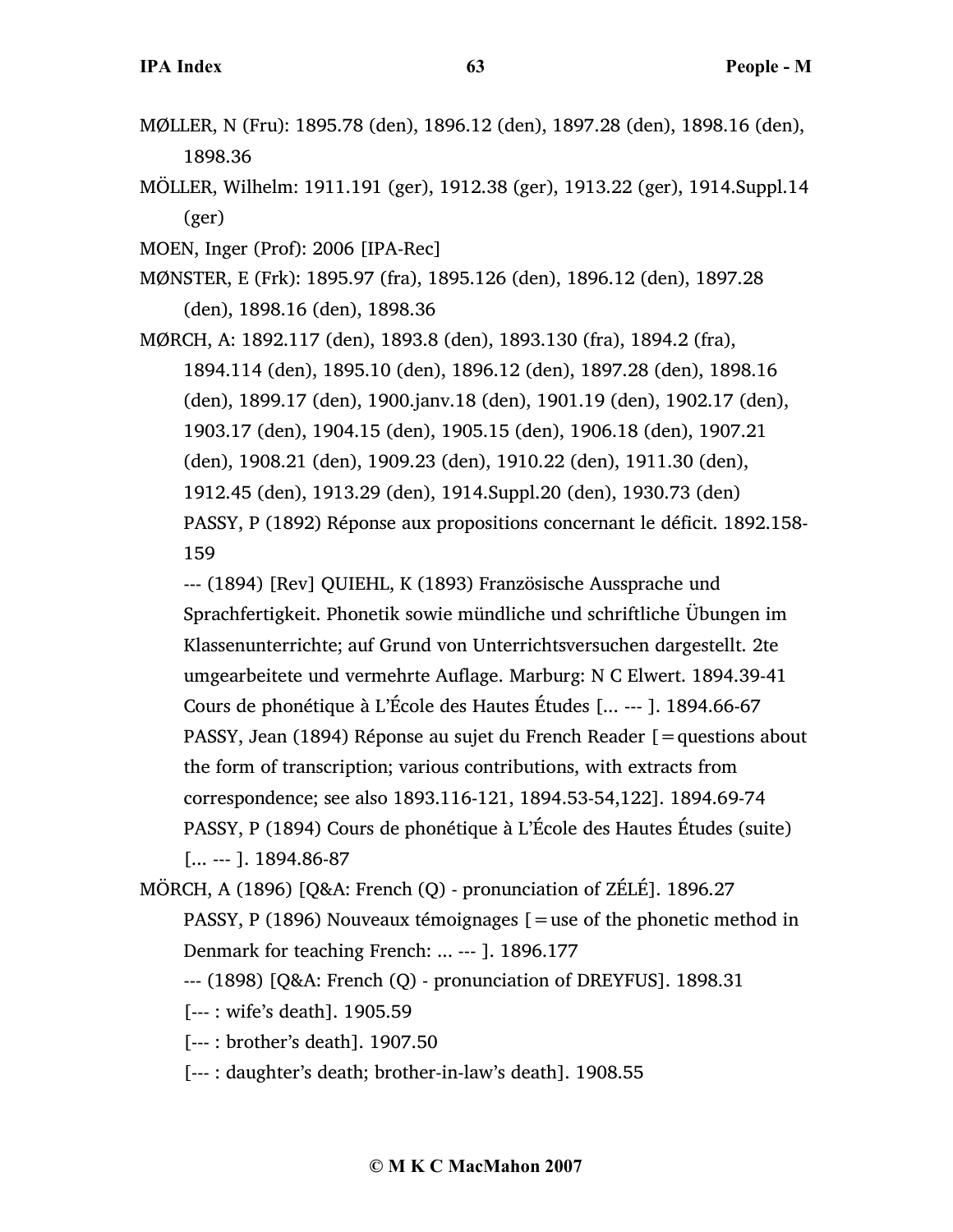--- (1911) [Rev] FORCHHAMMER, H (1911) Dänischer Sprachführer:

Aussprache, Gespräche, Lesestücke, Sprachlehre, Wörterverzeichnis. Heidelberg: J Groos. 1911.144-146

- MOFFAT, Janet (Miss): 1896.212 (usa), 1897.33 (usa), 1898.21 (usa), 1899.21 (usa), 1899.36
- MOFFETT, Joyce G (Miss): 1950.22 (sco), 1952.Suppl.ii (sco), 1955.Suppl.iv (sco), 1961.Suppl.iv (sco)

MOFTAH, Abdelfattah

--- & ROACH, Peter (1988) Language recognition from distorted speech: Comparison of techniques. 1988.50-52

MOGENSEN, Ingvar: IPA exam result (German). 1910.141

MOHR, [ ] (Frk): 1902.98 (den)

MOHS, H: 1896.84 (ger), 1896.116 (ger), 1896.148 (ger), 1897.23 (ger), 1898.9 (ger), 1899.10 (ger), 1900.janv.11 (ger), 1901.12 (ger), 1901.105 (ger), 1902.11 (ger), 1903.11 (ger), 1904.10 (ger), 1905.10 (ger), 1906.12 (ger), 1907.14 (ger), 1908.15 (ger), 1909.15 (ger), 1910.15 (ger), 1911.23 (ger), 1912.38 (ger), 1913.22 (ger), 1914.Suppl.14 (ger)

MOIR, G P

PASSY, P (1930) [Rev] --- [nd] New Gã Primers. London: Oxford University Press. 1930.52

MOLDENHAUER, G (Prof): 1932.16 (ger), 1934.32 (ger), 1936.37 (ger), 1937.janv-mars.82

MOLENAAR, E: 1899.33 (net), 1900.janv.16 (net), 1901.17 (net), 1901.70 (usa), 1902.20 (usa), 1902.35, 1904.86 (usa), 1904.153 (net), 1905.4 (fra), 1905.13 (net), 1905.47, 1905.134 (net), 1906.16 (net), 1907.18 (net), 1908.19 (net), 1909.20 (net), 1910.20 (net), 1911.27 (net), 1912.43 (net), 1913.26 (net), 1914.Suppl.18 (net)

--- (1900) [Q&A: Dutch (A) - notation of Dutch vowels]. 1900.28 MOLES, William: 1930.60 (nir), 1932.16 (nir), 1934.31 (nir) MOLINA ALAY, Manuel  $\sim$  Oscar: 1893.74 (chl), 1894.14 (chl), 1894.27,

1895.15 (chl), 1896.18 (chl), 1896.36, 1896.104 (chl) MOLIS, Michelle: 2000.120 (usa)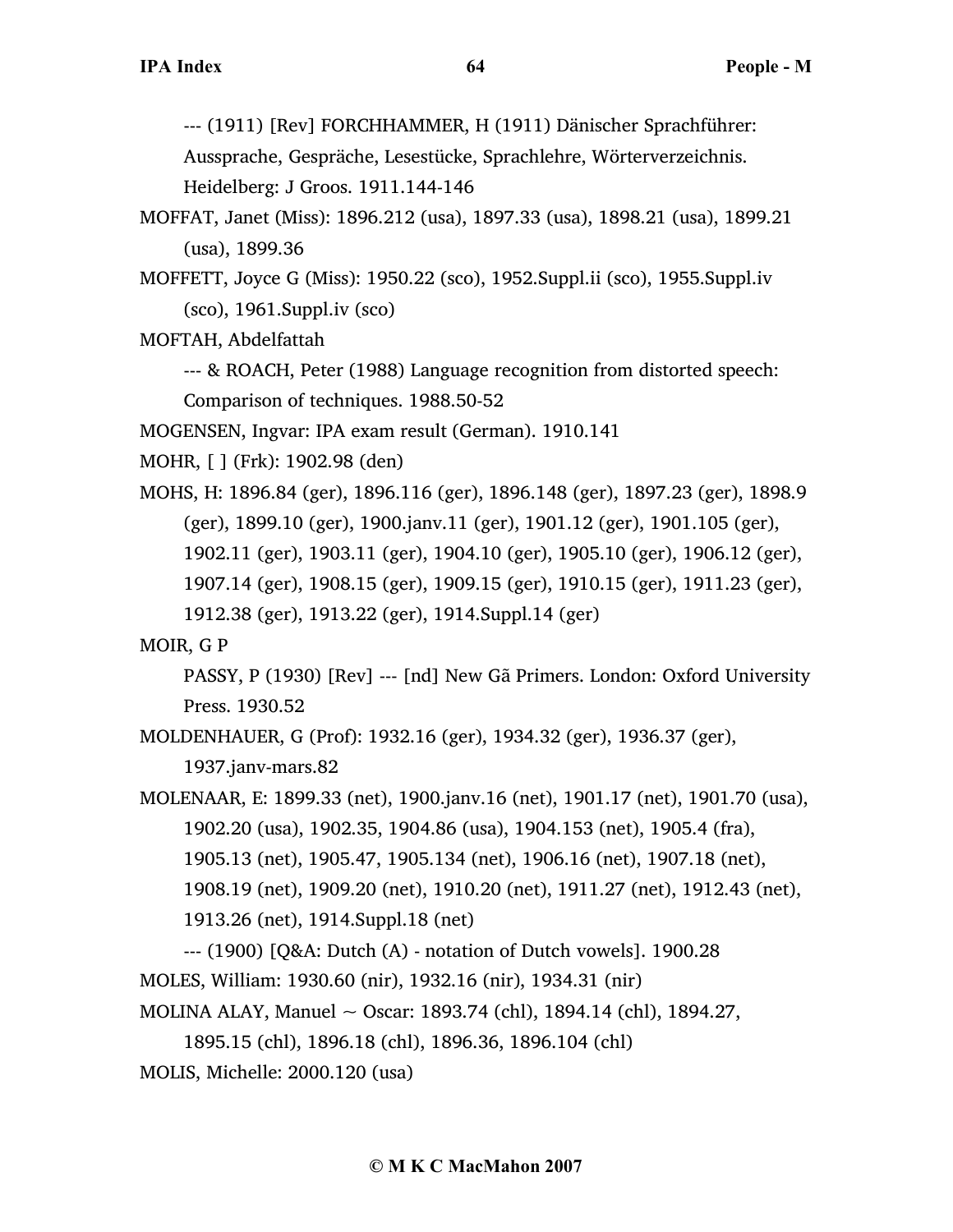MOLITOR, Marie (Frl): 1902.98 (ger), 1903.11 (ger), 1904.10 (ger), 1905.10 (ger), 1906.12 (ger), 1907.14 (ger), 1908.14 (ger), 1909.15 (ger), 1910.15 (ger), 1911.23 (ger), 1911.163

MOLKENBOER, H

[Publications Received]. 1891.97-98

MOLLOY, Jean (Miss): 1931.18 (usa), 1932.20 (usa), 1934.35 (usa), 1936.40 (usa), 1938.36 (usa)

 $-$ -- (1933) [Spec] American English [inf=b & ed New York City.]  $\leq$ 

O'SHEA, W J (1931-1932) 35th Annual Report on Oral English and

Phonetics, New York. See also JONES, D 1934.19 1933.79-80

MOLTEDO, H (Miss): 1947.20 (uru), 1949.14 (uru)

MOMIGLIANO, Attilio

CAMILLI, A (1950) [Spec(Stud)] Italiano. Pia de Tolomei, Dante,

Purgatorio (130-36) < --- . 1950.38

CAMILLI, A (1953) [Spec(Stud)] Italiano. < --- Il Conte Ugolino dantesco 1953.22-23

MONAHAN, Peter: 1994.53 (eir), 1998.133 (eir)

MONAILLE, A: 1897.142 (fra), 1898.4 (fra)

MONCRIEFF, J E (Rev): 1932.70 (usa), 1934.37 (usa), 1936.44 (chn), 1938.40 (chn), 1940.54 (usa), 1947.35 (chn), 1949.15 (chn), 1951.51

MONEDERO, Ricardo Andres: 1893.129 (spa), 1894.9 (spa), 1894.27, 1895.9 (spa), 1895.33

MONICH, Tim: 1974.103 (usa), 1975.Suppl.20 (usa)

MONIZ, Joaquim Beringel: 1912.44 (por), 1912.93 (por), 1913.27 (por),

1914.Suppl.19 (por)

MONMOUTH, Bishop of: see JOYCE

MONNAIE, F: 1910.167 (eng), 1911.16 (eng), 1911.95 (eng), 1912.30 (eng),

1913.14 (eng), 1914.Suppl.8 (eng)

MONOD, Adrien: 1886.Oct.[3] (fra)

MONOD, G

[--- : appointment, President, L'École des Hautes Études, Paris, in succession to G Paris]. 1895.133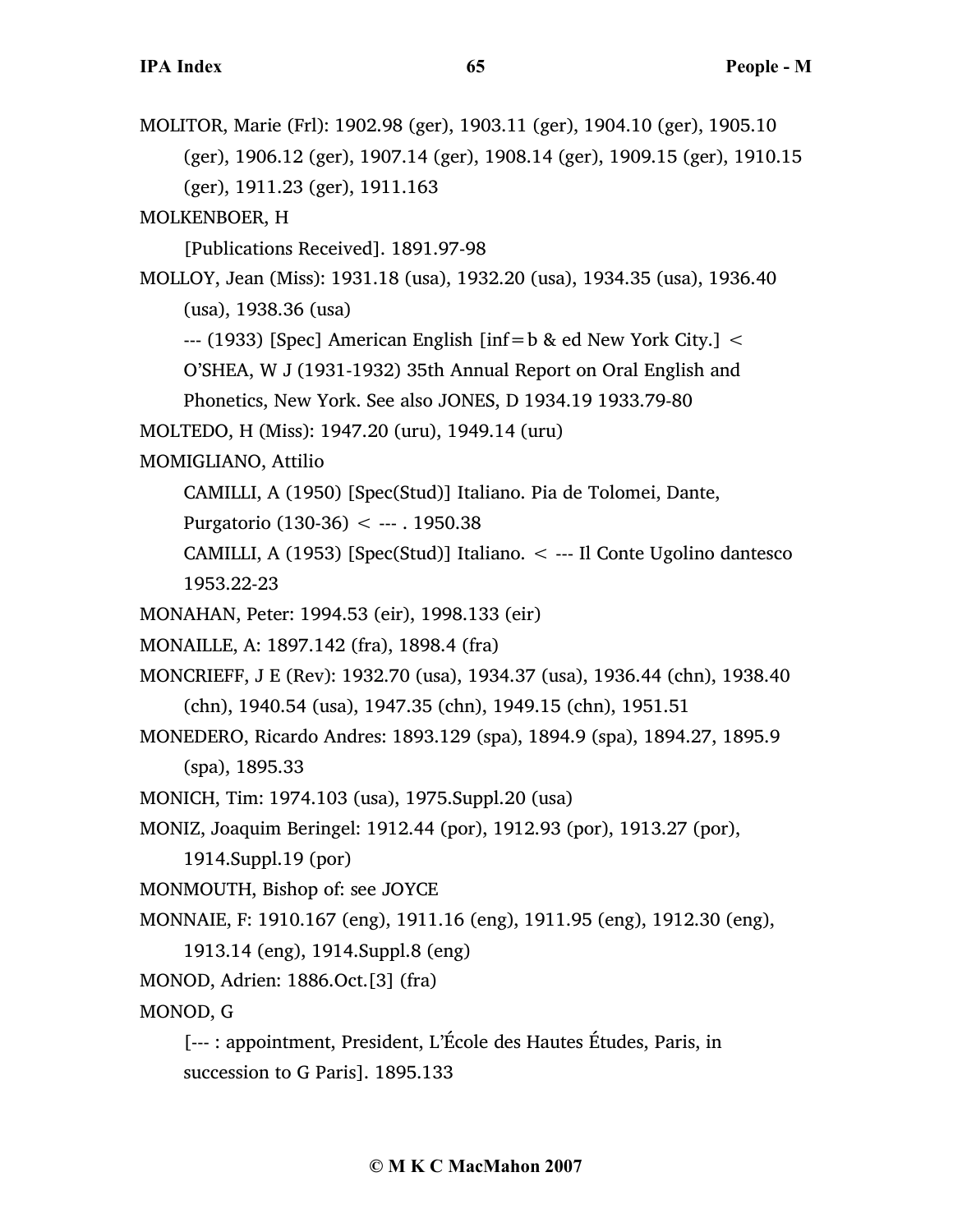MONROY CASAS, Rafael (Prof): 1984.53 (spa), 1994.53 (spa), 1998.133 (spa), 2005.128 (spa)

MONS, Université de l'État ', Bibliothèque Interprétariat (bel): 1966.17, 1972.Suppl.2

MONSARRAT, Nicholas

ARNOLD, G F (1955) [Spec(Stud)] English (Southern British). < --- The Cruel Sea. 1955.17-18

ARNOLD, G F (1960) [Spec(Stud)] English (Southern British). < --- This Is the Schoolroom. 1960.36

MONSEN, Clara (Mlle): 1898.34 (fra), 1898.90 (eng), 1899.6 (eng), 1899.35

MONSEUR, Eugène: 1890.41 (bel), 1891.2 (bel), 1892.7 (bel), 1893.7 (bel), 1894.8 (bel), 1895.8 (bel), 1896.10 (bel), 1897.26 (bel), 1898.13 (bel), 1899.14 (bel), 1900.janv.16 (bel), 1901.16 (bel), 1902.14 (bel), 1903.14 (bel), 1904.12 (bel), 1905.12 (bel), 1905.27 (bel), 1906.16 (bel), 1907.18 (bel), 1908.18 (bel), 1909.19 (bel), 1909.139 (bel), 1910.19 (bel), 1911.27 (bel), 1912.42 (bel)

Question administrative  $[=$  call for nominations to Council (1891)]. 1890.89-90

--- (1890) [Diacritics for length and nasalization in French. Comm: P Passy]. 1890.94

[List of candidates for election to Council (1891) and voting arrangements]. 1890.101-102

[Results of Council elections (1891)]. 1891.10-11

[Councillors' views on whether the IPA should affiliate with La Société de réforme orthographique: --- ...]. 1891.41-44

[List of candidates for election to Council (1892)]. 1891.122

[List of candidates for election to Council (1892) and voting

arrangements.] 1891.134-135

[Results of election to Council (1892): voting figures.] 1892.12-13

[Establishment by MONSEUR, E of La Société belge pour la réforme de

l'orthographe français]. 1892.80-81

[Publications Received.] 1892.124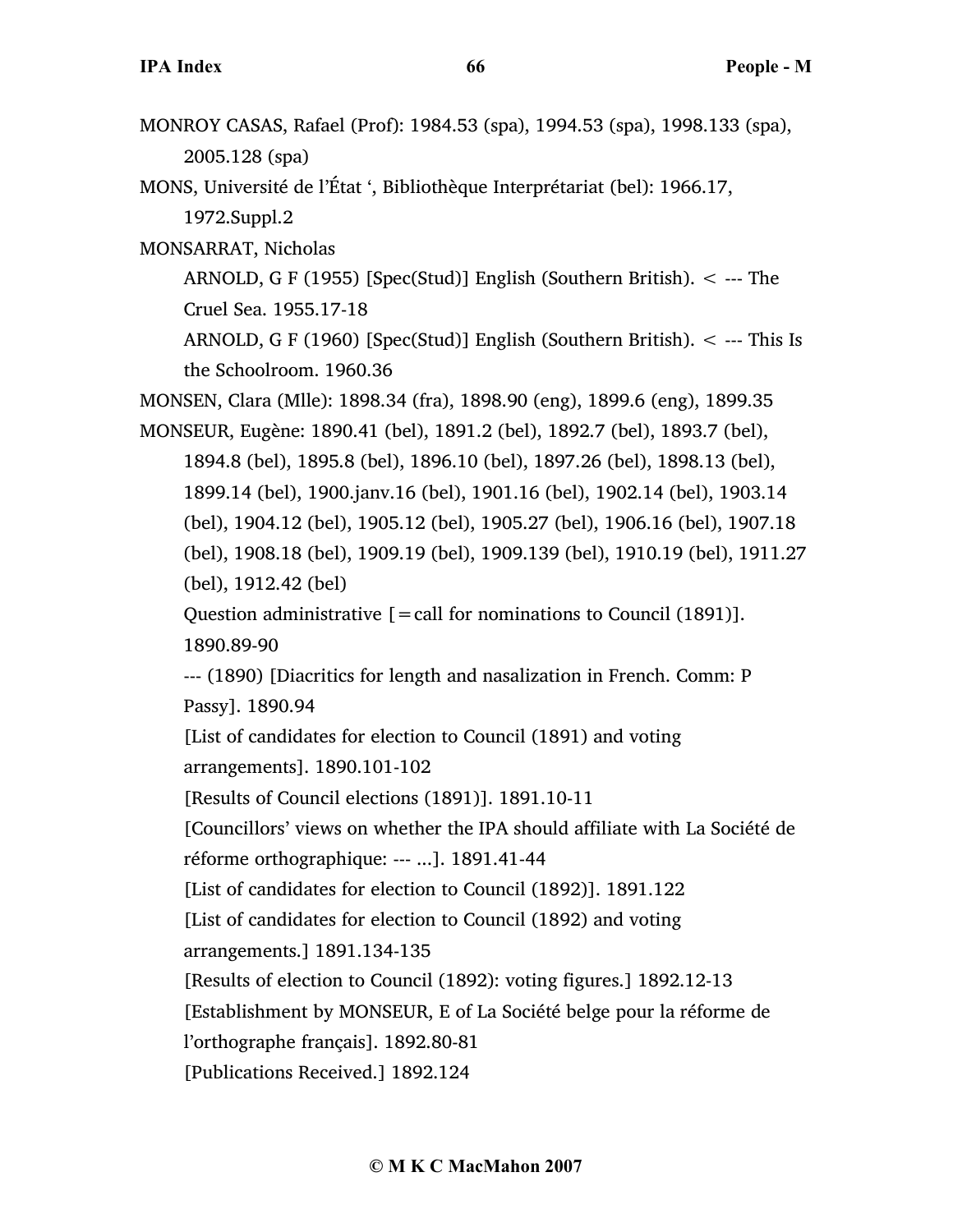PASSY, P (1892) Réponse aux propositions concernant le déficit. 1892.158- 159 [First publication by La Section belge de la Société de Réforme Orthographique]. 1892.160 [... Council members]. 1893.12 [Results of election to Council (1894)]. 1894.14-15 [Composition of Council (1895)]. 1895.16 [Results of Council election (1896): [Council to operate over a 2-, not a 3 year period]. 1896.19 [Composition of Council (1897)]. 1897.36 Élections du Conseil [for 1898]. 1898.23-24 Conseil [composition of Council for 1899]. 1899.24 Propositions  $[=$  plans for future publicity ... --- ]. 1899.54-55 Résultats des élections [Council elections for 1900]. 1900.janv.24-25 Résultats des élections. 1902.24-25 --- (1903) [Machine à sténographier.] 1903.34 PASSY, P (1903) [Machine à sténographier.] 1903.34-36 Résultats des élections. 1904.34-35 Propositions des conseillers. Alphabet [--- ...]. 1904.65-67 Élections du Conseil. 1906.25-26 Décisions officielles: [Council election results ... ]. 1906.30-31 Avis de nos conseillers [...proposal to increase membership of Council to 30]. 1906.42-46 PASSY, P (1906) [Zum Alphabet des mf [italic vs roman phonetic symbols].] 1906.83-84 [Election results]. 1908.29-30 [Membership of Council 1908]. Exposé des Principes (1908). 1908.Suppl.2- 3 PASSY, P (1909) Avis de nos conseillers  $[=(i)$  DJ proposed as Assistant Secretary of the af (ii) 'scientific supplement' proposed (iii) future of Partie des élèves (iv) phonetics exams (v) advanced certificate (vi) alphabet]. 1909.44-47, 74-76, 77-79, 97-101 [Election results]. 1910.32-33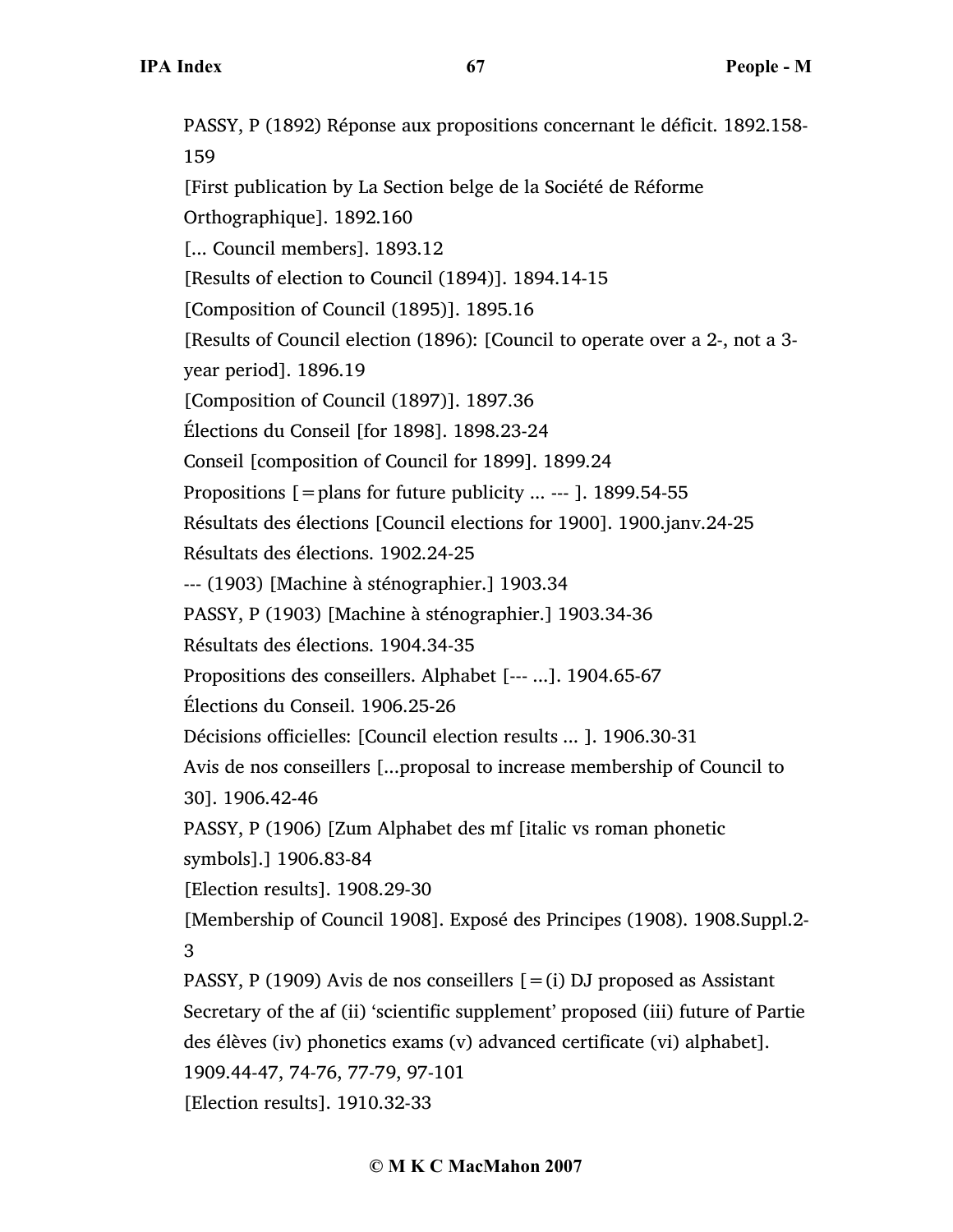[---: death]. 1913.4

MONTARON: see WALSH DE MONTARON

- MONTEBRUNO, Carlos: 1902.129 (chl), 1903.22 (chl), 1905.106 (chl), 1906.24 (chl)
- MONTEIRO: see CARVALHO MONTEIRO
- MONTERO DE MARTINEZ, Sonia (Mrs): 1964.37 (chl)

MONTERO, Sonia (Miss): 1971 (chl) [IPA-Rec], 1972.Suppl.3 (chl),

- 1975.Suppl.4 (chl), 1977.42 (chl), 1981.Suppl.4 (chl), 1990.ii.60 (chl),
- 1994.53 (chl), 1998.133 (chl)

MONTERO MARTÍNEZ, Juan: 2005.128 (spa)

MONTESER, [ ] (Dr): 1911.130 (usa), 1912.50 (usa)

MONTGOMERY, Al: 1909.93 (fra), 1910.4 (fra)

MONTGOMERY, Alexander: IPA exam results: German, 1909.43; French,

1909.116-117

MONTGOMERY, Marshall: 1907.54 (eng), 1908.9 (eng), 1909.15 (ger), 1910.15 (ger), 1910.67 (ger), 1911.23 (ger), 1912.38 (ger), 1913.22 (ger),

1913.111 (ger), 1914.Suppl.14 (ger), 1930.11 (eng), [death] 1931.19

[--- appointment, Giessen]. 1909.38

[--- marriage]. 1909.83

--- (1910) [Rev] FREUND, J (1910) The Sounds of West Middle German as spoken at Marburg an der Lahn  $=$  Modern Language Review V, i, January 1910]. 1910.113-115

--- (1911) Uniformity of phonetic script [need for uniformity of transcriptions in schools, dictionaries, philological works; discussion of SCHRÖER, A and VIËTOR, W at the Deutsche Neuphilologentag, Zurich]. 1911.102-105

--- (1911) [Rev] WALTER, M (1910) Englisch nach dem Frankfurter Reformplan. I Teil. Lehrgang der ersten 2) Unterrichtsjahre (Untersekunda bis Unterprima) unter Beifügung zahlreicher Schülerarbeiten. 2te ergänzte und veränderte Auflage. Marburg: N G Elwert. 1911.146-148 PROSIEGEL, T (1913) [Rev] --- (1912) Modern British Problems, Part 1, Social and Political. Six essays by living authorities, selected and edited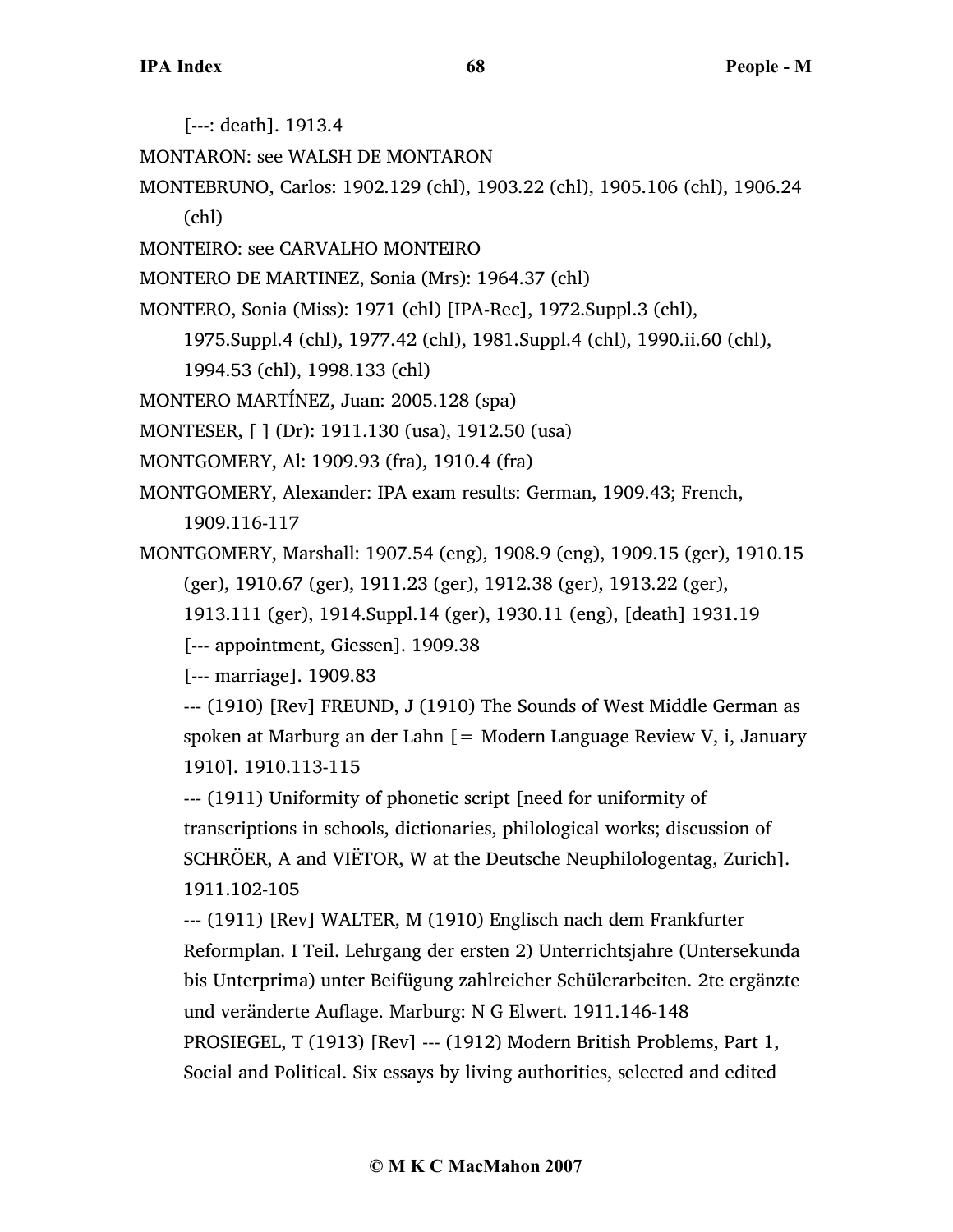with notes and a phonetic glossary of proper names. Frankfurt a M: M

Diesterweg. 1913.98

[death]. 1931.10

- MONTGOMERY, Maud (Miss): 1906.106 (usa), 1907.25 (usa), 1908.26 (usa), 1909.27 (usa), 1909.42 (usa), 1910.26 (usa), 1910.66 (usa), 1911.35 (usa),
	- 1912.50 (usa), 1913.36 (usa), 1914.Suppl.26 (usa)
- MONTIJANO, Manuel Castanos: 1893.129 (spa), 1894.9 (spa), 1894.27
- MONTOURCY, G: 1886.May.[2] (fra), 1887.Feb.[1] (fra), 1888.janv.26/2 (fra),
	- 1889.2 (fra), 1890.2 (fra), 1891.2 (fra)
- MOODY, [ ]: IPA exam result (French). 1934.84
- MOODY, E (Miss): 1914.61 (wal), 1914.Suppl.8 (wal)
- MOODY, L F (Miss): 1930.17 (usa), 1932.20 (usa)
- MOORE, G P: 1912.132 (eng), 1913.14 (eng)
- MOORE, Harry Edgar: 1909.42 (eng), 1910.9 (eng), 1911.16 (eng), 1911.95
- MOORE, J L (Dr): 1911.95 (irl), 1912.30 (irl), 1913.14 (eng), 1914.Suppl.8
	- (eng)

MOORE, John

[Spec(Stud)] English (Southern British). < --- Dance and Skylark. 1957.23- 24

- MOORE, Joan (Miss): IPA exam result (English). 1934.84
- MOORE, L: 1932.90 (eng), 1934.30 (eng), 1936.36 (eng)
- MOORE, Olin (Prof): 1905.66 (usa), 1906.22 (usa), 1907.25 (usa), 1908.26 (usa), 1909.27 (usa), 1909.42 (usa), 1910.27 (usa), 1910.66 (usa)
- MOORE, Samuel: 1914.82 (usa), 1925.Suppl.9 (usa), 1930.19 (usa), 1932.22 (usa), 1934.37 (usa), [death] 1935.58
- MOORE SMITH, G C (Prof): 1888.June.249/41 (eng), 1889.6 (eng), 1890.6 (eng), 1891.7 (eng), 1892.3 (eng), 1893.3 (eng), 1893.42, 1894.3 (eng), 1894.26, 1895.4 (eng), 1895.32, 1899.98 (eng), 1900.janv.7 (eng), 1901.7 (eng), 1902.7 (eng), 1903.7 (eng), 1904.6 (eng), 1905.6 (eng), 1906.8 (eng), 1907.8 (eng), 1908.9 (eng), 1909.9 (eng) --- (1890) [Talk by O Jespersen in Cambridge on his method of teaching
	- French]. 1890.82-83
	- [Boîte aux lettres]. 1893.67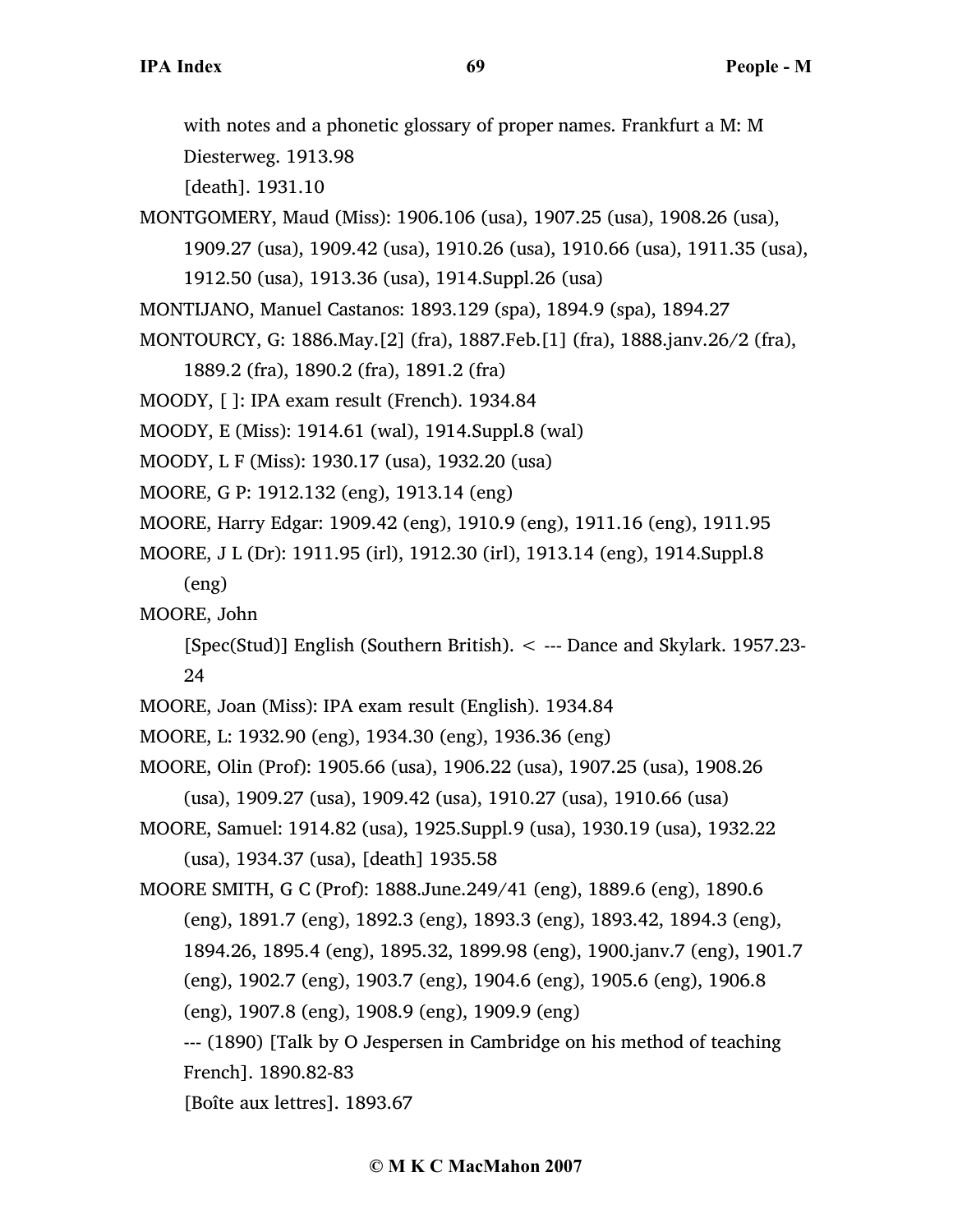--- (1894) [Q&A: English (A) - mark-scale used in schools]. 1894.56

--- (1894) [Q&A: English (A) - /s/ or /z/ in HOUSES]. 1894.56

- --- (1894) [Q&A: English (A) words used for (CHEERS) in texts of English speeches]. 1894.56
- SOAMES, L (1894) [Q&A(A): English (A) /s/ or /z/ in HOUSES.1894.56 MOORHEAD, Margaret Dorothy (Mlle): IPA exam result. 1923.8
- MOORSHEAD, Patricia (Miss): 1912.154 (usa), 1913.36 (usa), 1914.Suppl.26
	- (usa)
- MOORSOM, [ ]: 1904.62 (fra), 1904.126
- MOOSE, K H: 1912.134 (eng), 1913.14 (eng), 1913.89
- MOOSHAMMER, Christine (Dr): 2005.126 (ger)
- MOOTHOO, James G: 1960.38 (mau), 1961.Suppl.viii (mau)
- MORA, Elsa: 2000.120 (ven)
- MORA DE GONZALEZ, E (Mrs): 1983.61 (ven)
- MORAES: see DE MORAES
- MORAG, S: 1954.15 (isr), 1955.Suppl.vii (isr)
- MORALES: see QUILIS MORALES
- MORAN: see also HIDALGODE MORAN
- MORAN TRIANA, Eduardo: 1895.9 (spa), 1896.11 (spa), 1896.35
- MORAN, Christopher L: 1989 (eng) [IPA-Rec], 2000.120 (spa)
- MORAN, D J: 1945.36 (eng), 1949.9 (eng), 1951.51
- MORÉN, C G: 1889.17 (swe), 1890.6 (swe), 1890.50, 1891.7 (swe), 1891.30
- MOREHEAD, Philip D: 1984.53 (usa)
- MOREIRA, Júlio: 1895.78 (por), 1896.11 (por), 1896.168 (por), 1897.27 (por), 1898.14 (por), 1899.15 (por), 1900.janv.17 (por), 1901.17 (por), 1902.15 (por), 1903.15 (por), 1904.13 (por), 1905.13 (por), 1906.16 (por), 1907.19 (por), 1908.20 (por), 1909.21 (por), 1910.20 (por), 1911.28 (por) [death]. 1912.6
- MOREL, [ ]
	- [Composition of Conseil Supérieur de l'Instruction Publique de France.] 1888.July.319/55
	- [--- : to represent L'Association des professeurs de langues vivantes on Le Conseil Supérieur.] 1892.80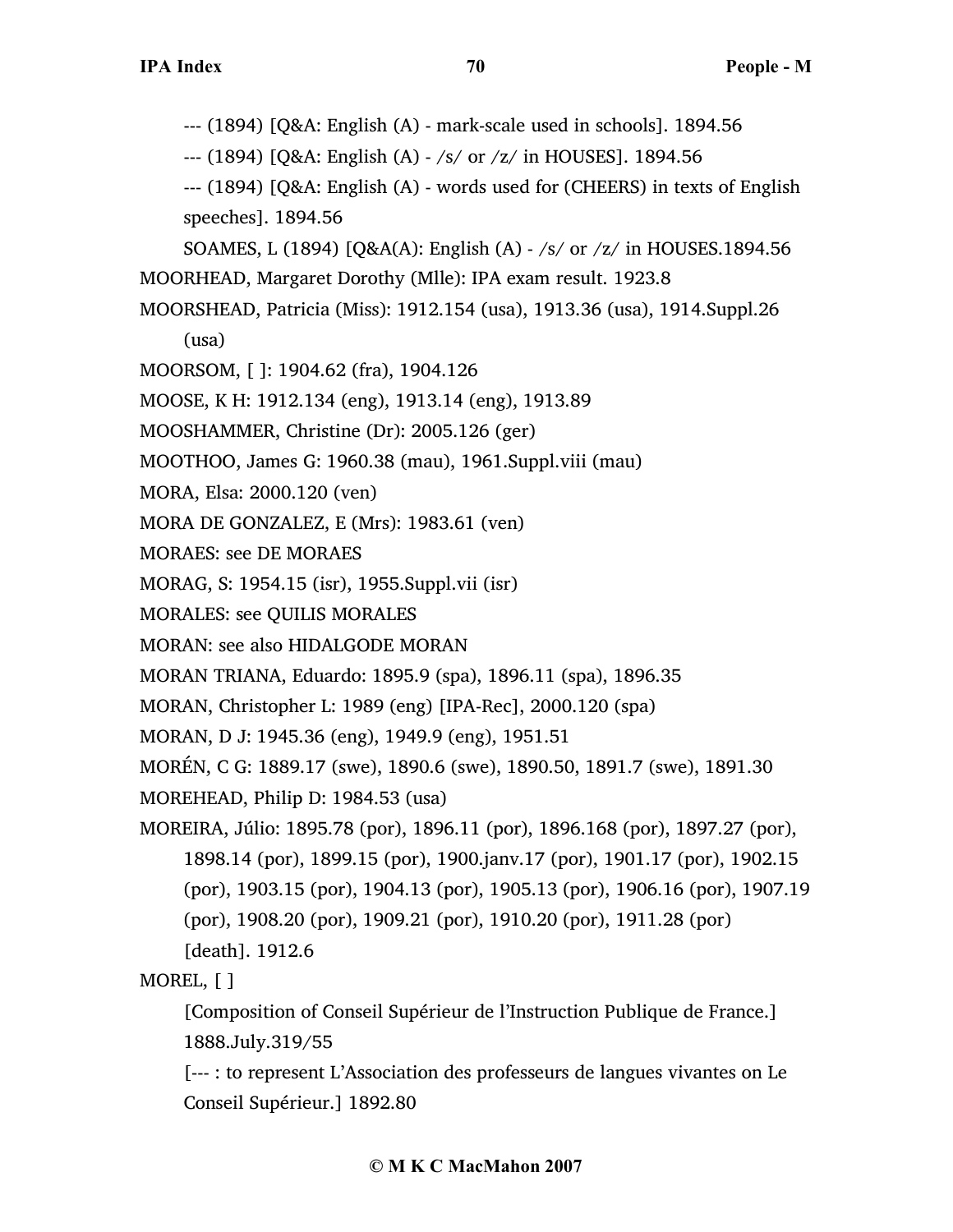MORELLI, Nino Bixio (Prof): 1906.70 (ita), 1907.19 (ita), 1908.20 (ita), 1909.22 (ita), 1910.21 (ita), 1910.167 (ita), 1911.29 (ita), 1911.163 (ita), 1912.44 (ita), 1913.28 (ita)

MORÉN, C G

[Publications Received]. 1892.135

MORENO HERRERA, F Xavier

MARLETT, Stephen A, --- & HERRERA ASTORGA, Genaro G (2005) Seri.

[Sonora, Mexico; inf= male speaker, born 1964].  $2005.117-121$ 

MORENO Y MÁRQUEZ, Agustín

[Publications Received]. 1891.126-127

MORF, Heinrich (Prof): 1890.101 (swi), 1891.7 (swi), 1892.7 (swi), 1892.130 (swi), 1893.2 (fra), 1893.26 (fra), 1894.8 (swi), 1895.8 (swi), 1896.10 (swi), 1897.26 (swi), 1898.2 (swi), 1898.66 (swi), 1899.2 (swi), 1900.janv.2 (swi), 1901.2 (swi), 1901.142 (ger), 1902.2 (ger), 1903.2 (ger), 1904.2 (ger), 1905.2 (ger), 1906.2 (ger), 1907.2 (ger), 1908.2 (ger), 1909.2 (ger), 1910.2 (ger), 1911.9 (ger), 1912.22 (ger), 1912.78 (ger), 1913.6 (ger), 1914.Suppl.1 (ger)

[--- : appointment, Berlin]. 1910.161

[--- : appointed Membre de l'Académie Royale des Sciences Russes].

1911.180

PASSY, P (1912) [Rev] --- (1911) Zur sprachlichen Gliederung Frankreichs.

Berlin: G Reimer. 1912.82

[Councillors' views]. 1912.126-131

MORFEY, Dorothy E (Miss): 1913.126 (eng), 1914.Suppl.8 (eng)

--- IPA exam result (German). 1913.125

MORFEY, Kennech: IPA exam result (German). 1912.132

MORGAN, Catherine (Miss): IPA exam result (English). 1937.58

MORGAN, Michael (Dr): 2006 [IPA-Rec]

MORGAN, R B

COUSTENOBLE, H N (1924) [Rev] --- & KIRKMAN, F B (1924) A First French Song-Book, with 15 songs in phonetics. London: A C Black Ltd. 1924.27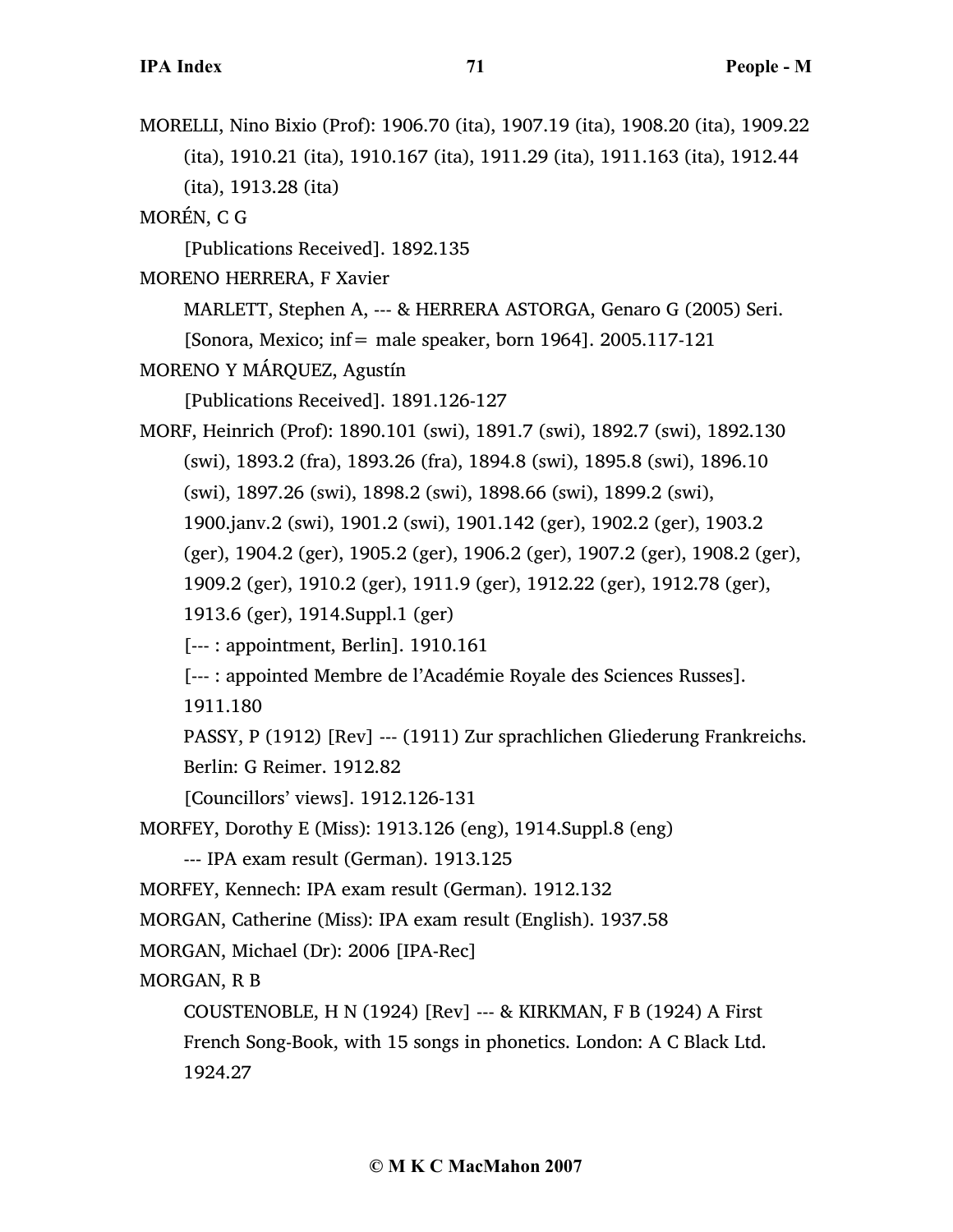MORGAN, William: 1903.49 (eng), 1904.6 (eng), 1905.6 (eng), 1906.8 (eng), 1907.9 (eng) 1907.34, 1908.89 (eng), 1909.9 (eng), 1909.139 (ger), 1910.15 (ger), 1911.23 (ger), 1912.38 (ger), 1912.94 (eng), 1912.119 (eng), 1912.135 (ger), 1913.22 (ger), 1913.110 (ger), 1914.Suppl.14 (ger) MORGENSTIERNE, Georg (Prof): 1930.10 (nor), 1932.12 (nor), 1932.48 (swe), 1934.28 (swe), 1936.34 (swe), 1938.16 (nor), 1938.30 (nor), 1949.7 (nor),

1952.Suppl.ii (nor), 1955.Suppl.ii (nor), 1961.Suppl.ii (nor), 1966.19 (nor), 1972.Suppl.8 (nor), 1975.Suppl.12 (nor)

Décisions officielles [... Honorary memberships for A Meillet and --- ]. 1928.51-53

[death]. 1978.93

MORI, Masatoshi Gensen: 1931.57 (jap), 1932.25 (jap), 1934.40 (jap) ULDALL, H J (1930) [Rev] --- (1929) The Pronunciation of Japanese. With an introduction by Sanki Ichikawa. Tokyo: The Herald-Sha. 1930.35

MORIARTY, L M

Meeting of the Teachers' Guild [of Great Britain and Ireland, Cheltenham, April 1890]. 1890.50-51

[Publications Received]. 1891.46

MORILLOT, [ ]

[University of Grenoble: Institut de Phonétique established (Historical phonetics, --- ... ); Diplôme de Hautes Études de Phonétique instituted]. 1909.38

MORIN-SINCLAIRE, Ch: 1946.11 (fra)

MORIOKA, Heinz S J (Dr): 1990.ii.60 (jap), 1994.53 (jap) [continued from BALKENHOL [IPA-Rec]], 1998.133 (jap)], 2000.120 (jap), 2005.126 (jap) MORPHY, Frances

Journal of the International Phonetic Association. [Editorial personnel.] 1986.[i], 1987.July.[1], 1987.Dec.[69]

BLADON, Anthony & --- (1987) Editorial preface. 1987.4-7

Journal of the International Phonetic Association. [Editorial personnel.]

1988.July.[1], 1988.Dec.[57]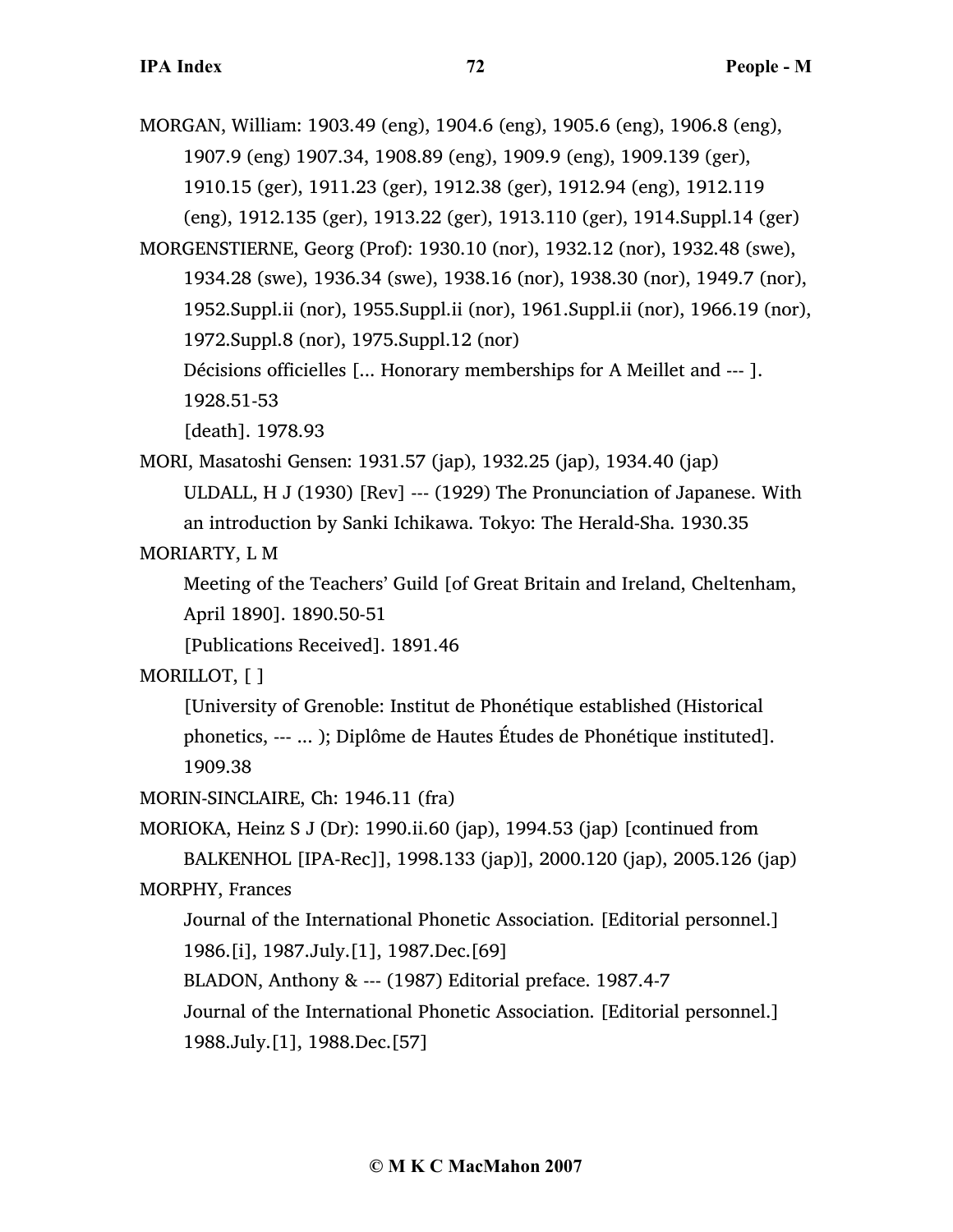VAN BUUREN, Luke (1988) Margaret Thatcher's pronunciation: An

exercise in ear-training. Comm: Anthony Bladon & ---.] 1988.26-38. Corr:

1988.162

MORRIS PIERCE: see PIERCE, Robert Morris

MORRIS, Charles A: 1911.130 (usa), 1912.50 (usa), 1913.36 (usa),

1914.Suppl.26 (usa)

MORRISH, Elizabeth C E (Dr): 1994.53 (eng), 1998.133 (eng)

MORRISON, Geoff: 1998.133 (jap), 2000.120 (can)

MORRISON, H H: 1908.41 (eng), 1909.5 (eng), 1910.5 (eng)

MORRISON, James Stuart: 1998.133 (eng)

MORRISON, M J: 1964.37 (eng), 1970.52 (eng), 1972.Suppl.13 (eng),

1975.Suppl.17 (eng)

MORRISON, Marvin

WELLS, J C (1984) [Rev] --- (1982) Word City. A new language tool. Stone Mountain, Ga: Pilot Light. 1984.51-52

MORRISSON, [ ]

NADER, E (1894) Reform in Österreich [=work of ... --- ]. 1894.116-117 MORRIS-WILSON, Ian

TENCH, Paul (1984) [Rev] --- (1984) English Phonemic Transcription .

Oxford: Blackwell 1984.89-91

```
MORSE, E L C: 1925.Suppl.9 (usa)
```
- MORSTEIN, E (Frl): 1905.10 (ger), 1905.86
- MORTENSON, Ivar Julius

PASSY, J (1889) [Rev] --- [nd] Fedraheimen, radikalt maalblad. 1889.21 MORTENSEN, K: 1887.Dec.405 (swe), 1888.janv.26/2 (swe), 1889.6 (swe),

1889.66, 1890.17 (swe), 1891.7 (swe), 1892.10 (swe), 1893.10 (swe),

1894.11 (swe), 1895.12 (swe), 1896.14 (swe), 1896.35

MORTENSEN, M: 1911.66 (den), 1912.45 (den)

MORTENSSON, Ester (Frk): 1899.18 (swe), 1900.janv.19 (swe), 1900.févrmars.19

MORTET, C (Dr): 1886.Sept.[4] (fra), 1887.Feb.[1] (fra), 1888.janv.26/2 (fra), 1889.6 (fra), 1890.6 (fra), 1891.7 (fra), 1892.2 (fra), 1893.2 (fra), 1894.2 (fra), 1895.3 (fra), 1896.3 (fra), 1897.17 (fra), 1898.4 (fra), 1899.4 (fra),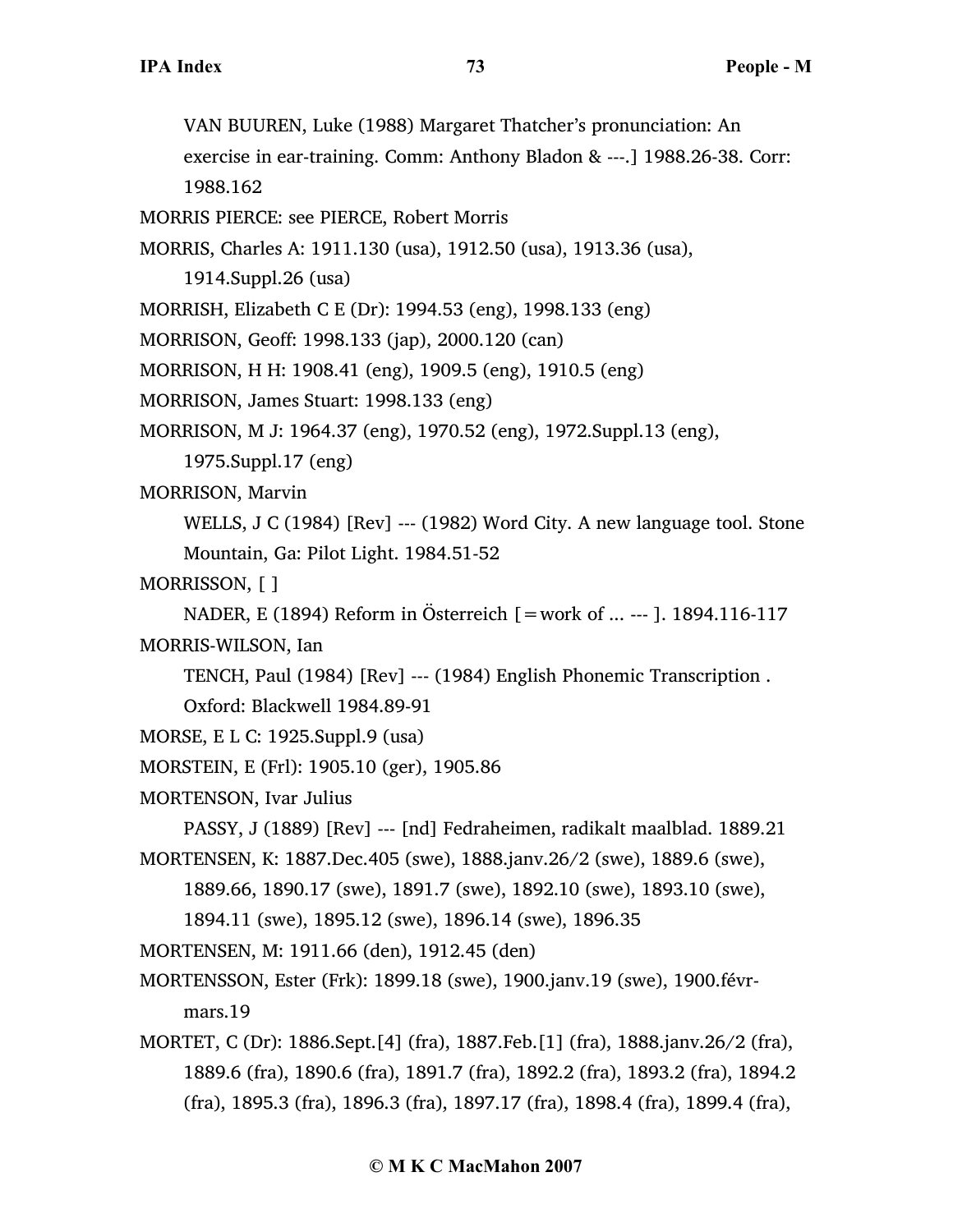1900.janv.4 (fra), 1901.4 (fra), 1902.4 (fra), 1903.4 (fra), 1904.4 (fra), 1905.4 (fra), 1906.4 (fra), 1907.4 (fra), 1908.4 (fra), 1909.3 (fra) --- (1891) [Rev] LARIVE & FLEURY [=pseud MERLETTE & HAUVION]. Dictionnaire française illustré des mots et des choses, ou Dictionnaire encyclopédique des écoles, des metiers et de la vie pratique. Paris: G Chamerot. 1891.78-79

--- (1892) [Rev] ANDERSIN, H (1891) La France moderne: contes,

nouvelles et extraits choisis et annotés. Helsingfors: Otava. 1892.30-31

--- (1892) [Rev] SOEDERHJELM, J W & TOETTERMAN, N (1891) Fransk

Elementarbok. I Läsebok. Helsingfors: Otava. 1892.30-31. Comm:

TOETTERMAN, N 1892.80

PASSY, P (1892) Réponse aux propositions concernant le déficit. 1892.158- 159

MORTLOCK, J A: 1907.5 (eng), 1908.5 (eng), 1908.42 (eng), 1909.9 (eng),

1910.9 (eng), 1911.16 (eng), 1912.30 (eng), 1913.14 (eng)

MORTLOCK, M C (Miss): 1908.62 (eng), 1909.9 (eng)

MORTON, Arthur S (Rev): 1906.78 (can), 1907.26 (can), 1908.26 (can),

1909.28 (can)

MORTON, Katherine: 2000.120 (eng)

TATHAM, Mark & --- (2003) Data structures in speech production. 2003.17-49

MORTON, M (Miss): 1913.149 (eng), 1914.Suppl.9 (eng)

MORTREUX, V: 1886.Sept.[4] (fra)

MOSBACHER, Eric: 1923.16 (eng), 1925.Suppl.9 (eng)

MOSES, Elbert Raymond Jr (Dr): 1962.20 (usa)

WELLS, J C (1965) [Rev] --- (1965) Phonetics: history and interpretation. Englewood Cliffs, NJ: Prentice-Hall Inc. 1965.13-14

MOSKOWSKA, I

--- & JONES, D (1937) [Spec] Bulgarian [Sofia]. NWS. 1937.44-45  $MOSSIGE \sim MOSSIGE-NORHEIM$ , Sven: 1950.41 (swe), 1952.Suppl.vi (swe),

1955.Suppl.vi (swe), 1959.49 (swe), 1961.Suppl.vii (swe), 1962.21 (swe), 1969.23 (swe), 1972.Suppl.10 (swe), 1975.Suppl.14 (swe), 1978.Suppl.15 (swe), 1981.Suppl.15 (swe)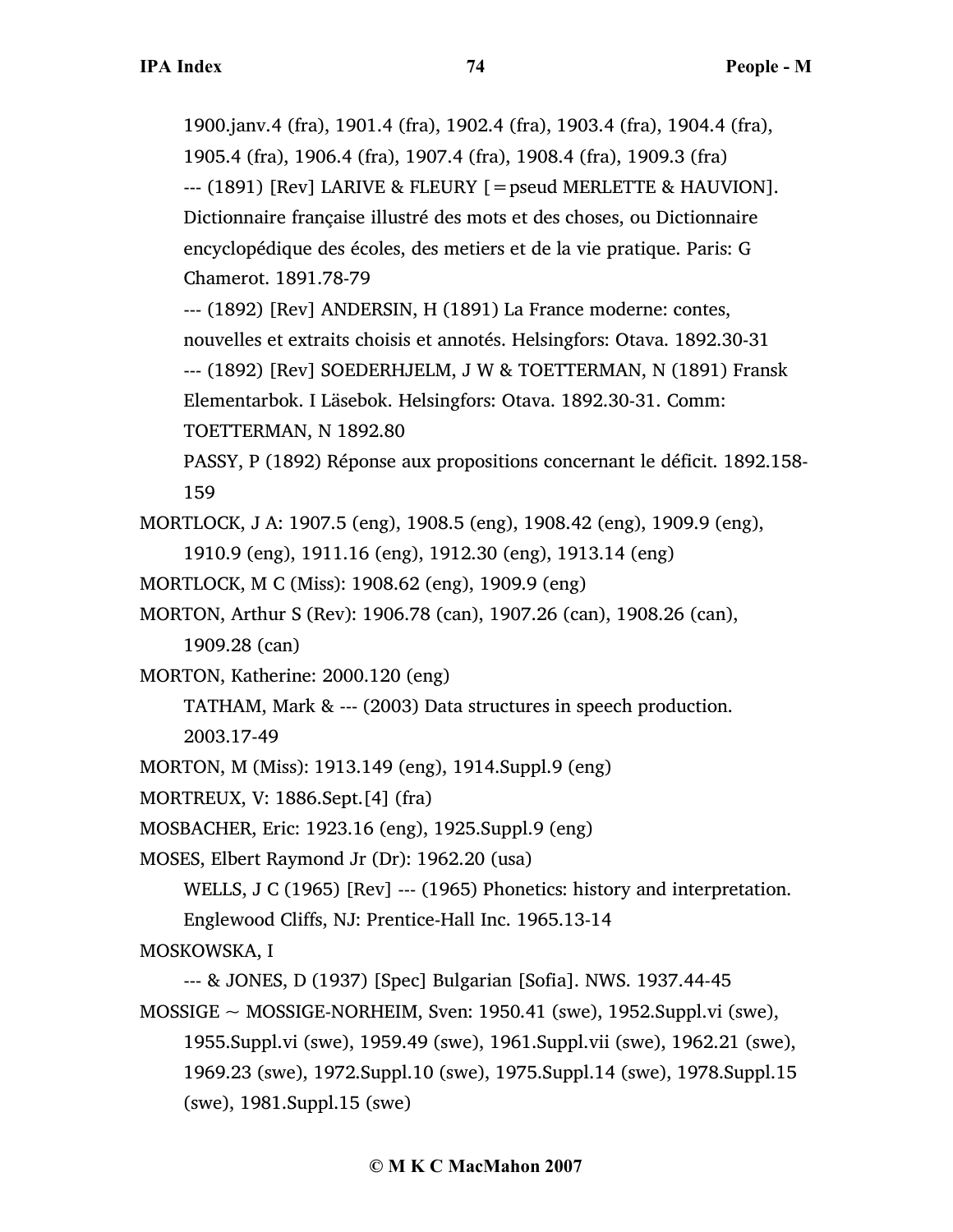MOSTEFAI, Zoubida (Ms): 1982.55 (eng)

MOSTERT, W: 1893.2 (fra), 1893.113 (ger), 1894.6 (ger), 1894.26

MOTH, E (Miss): 1905.26 (eng), 1906.8 (eng), 1907.9 (eng), 1908.9 (eng)

MOTHER SUPERIOR: 1907.77 (eng), 1908.9 (eng), 1909.9 (eng), 1912.78 (eng),

1913.14 (eng), 1914.Suppl.9 (eng)

MOTILAL AMULAKHRAI-DESAI: see DESAI, Motilal Amulakhrai

MOTLEY, J L

NOËL-ARMFIELD, G (1911) [Spec(Stud)] English. A Passage from Motley's "United Netherlands' [=MOTLEY, J L History of the United Netherlands]. 1911.59

MOTOI, Noboru: 1998.133 (eng)

MOTT, Brian Leonard (Dr): 2000.120 (spa), 2005.128 (spa)

MOTT, Lewis F (Prof): 1894.65 (usa), 1895.14 (usa), 1896.17 (usa), 1896.35, 1897.33 (usa), 1897.52, 1898.20 (usa), 1898.36

MOTTE, [ ] (Mlle): 1908.4 (fra), 1909.3 (fra), 1910.4 (fra), 1911.11 (fra), 1912.24 (fra), 1913.8 (fra), 1914.Suppl.3 (fra)

MOTTE, Cyrille (Mlle)  $[=$  Mrs Cyrille Jones  $\sim$  Mrs Daniel Jones]: 1912.25 (eng),

1913.9 (eng), 1914.Suppl.4 (eng)

--- : IPA exam result (French). 1909.43

--- (1911) [Spec(Stud)] Français. TISSOT, V Le vengeance de despote.

1911.5-6

--- (1911) [Spec(Stud)] Français. TISSOT, V La vengeance de despote (suite). 1911.58-59

[--- : marriage to Daniel Jones]. 1911.78, 1911.148

--- (1911) [Spec(Stud)] Français. TISSOT, V La vengeance de despote (suite et fin). 1911.85

--- (1911) [Spec(Stud)] Français. DAUDET, A Les vieux. 1911.121,

1911.153, 1911.185-186, 1912.14-15, 1912.70, 1912.87, 1912.112, 124- 125

--- (1912) [Spec(Stud)] Français. < HALÉVY, L L'Abbé de Constantin. 1912.149

PROSIEGEL, T (1913) [Rev] --- (1912) Lectures phonétiques: morceaux choisis mis en transcription phonétique. Paris: H Didier. 1913.75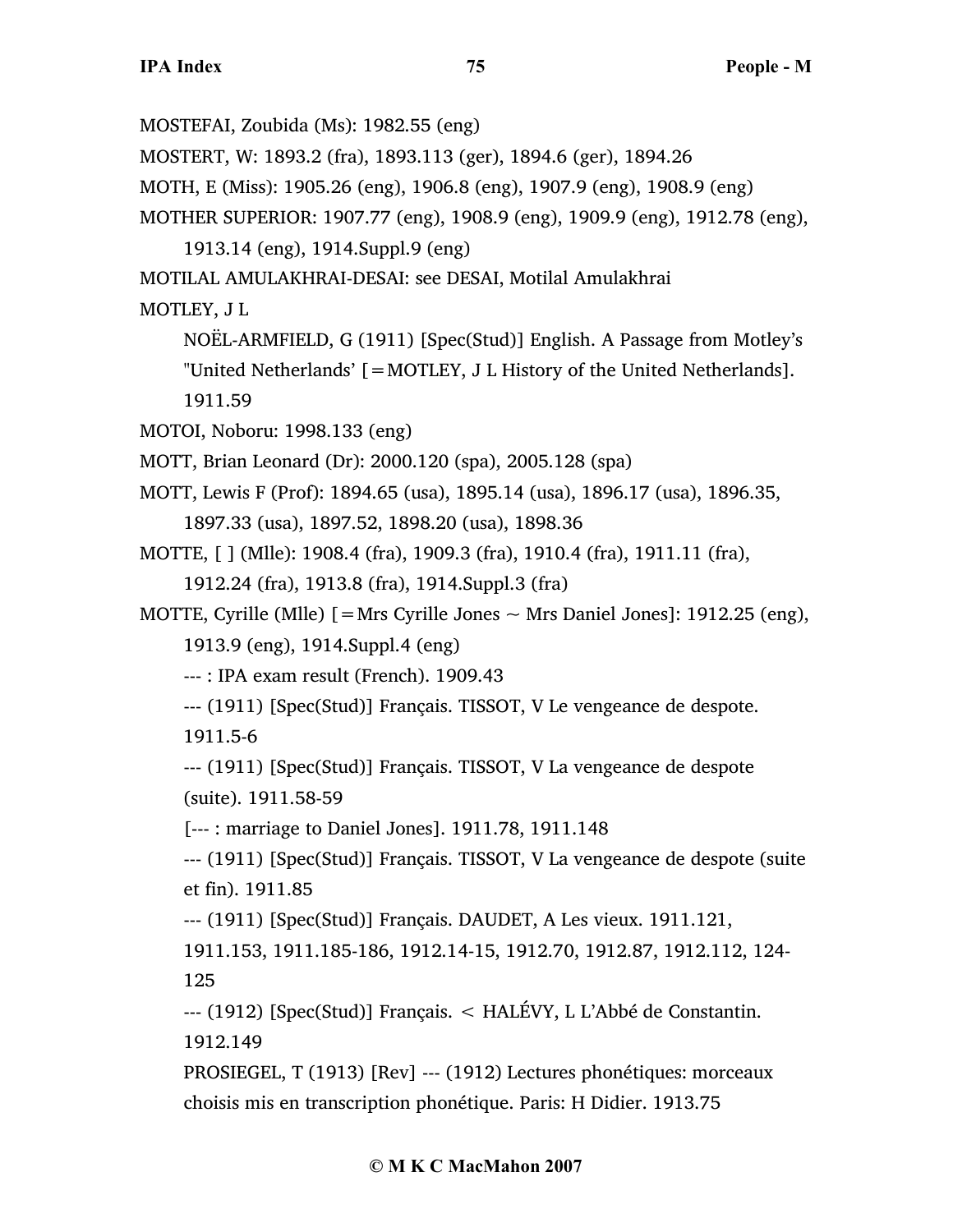--- (1913) [Spec(Stud)] Français. < HALÉVY, L L'Abbé de Constantin. 1913.82-83

--- (1913) [Spec(Stud)] Français. Le maire de Luçon. 1913.106

--- (1913) [Spec(Stud)] Français. < HUGO, V. 1913.121

[Courses in spoken French, including phonetics, at L'Institut français de Londres, 1913-1914, organised by the University of Lille]. 1913.135

[JONES, C: lectures, London]. 1913.135

--- (1913) [Spec(Stud)] Français. La leçon de lecture. 1913.144

--- (1914) [Spec(Stud)] Français. Une joieuse harangue. 1914.17-18

--- (1914) [Spec(Stud)] Français. Fou ou voleur. 1914.35-36

--- (1914) [Spec(Stud)] Français. Prédicateur précoce. 1914.56-57

--- (1914) [Spec(Stud)] Français. DE LA PLACE, [ ]. Étourderie de Nicole. 1914.75

JONES, C (1934) [Spec(Stud)] Français. Apologe du chrétien évangélique. 1934.56

MOTTE, Gisèle (Mlle): IPA exam result (French). 1914.36

MOTTE, H: 1887.Feb.[1] (fra)

PASSY, P (1886) [Rev] Le Musée d'art scolaire (ed H Motte). 1886.Oct.[3]

MOTTE, H (Mme): 1887.Feb.[1] (fra), 1896.3 (fra), 1893.2 (fra), 1894.2 (fra), 1895.3 (fra)

PASSY, P (1892) Réponse aux propositions concernant le déficit. 1892.158- 159

MOTTE, Irène (Mlle): IPA exam result (French). 1909.43

[--- : marriage to R H Platts]. 1912.5

MOTTE, Marcel: 1897.17 (fra), 1898.4 (fra), 1899.4 (fra), 1900.janv.4 (fra),

1901.4 (fra), 1902.4 (fra), 1903.4 (fra), 1904.4 (fra), 1905.4 (fra), 1906.4 (fra), 1907.4 (fra)

[--- : student of agriculture, Grenoble]. 1904.150

MOTTE, Odette (Mlle): IPA exam result. 1923.8

MOTTI, Pietro

NOËL-ARMFIELD, G (1910) [Rev] --- (1909) Grammatica elementare della lingua francese. Heidelberg: Julius Groos. 1910.79-80

MOTTOT, J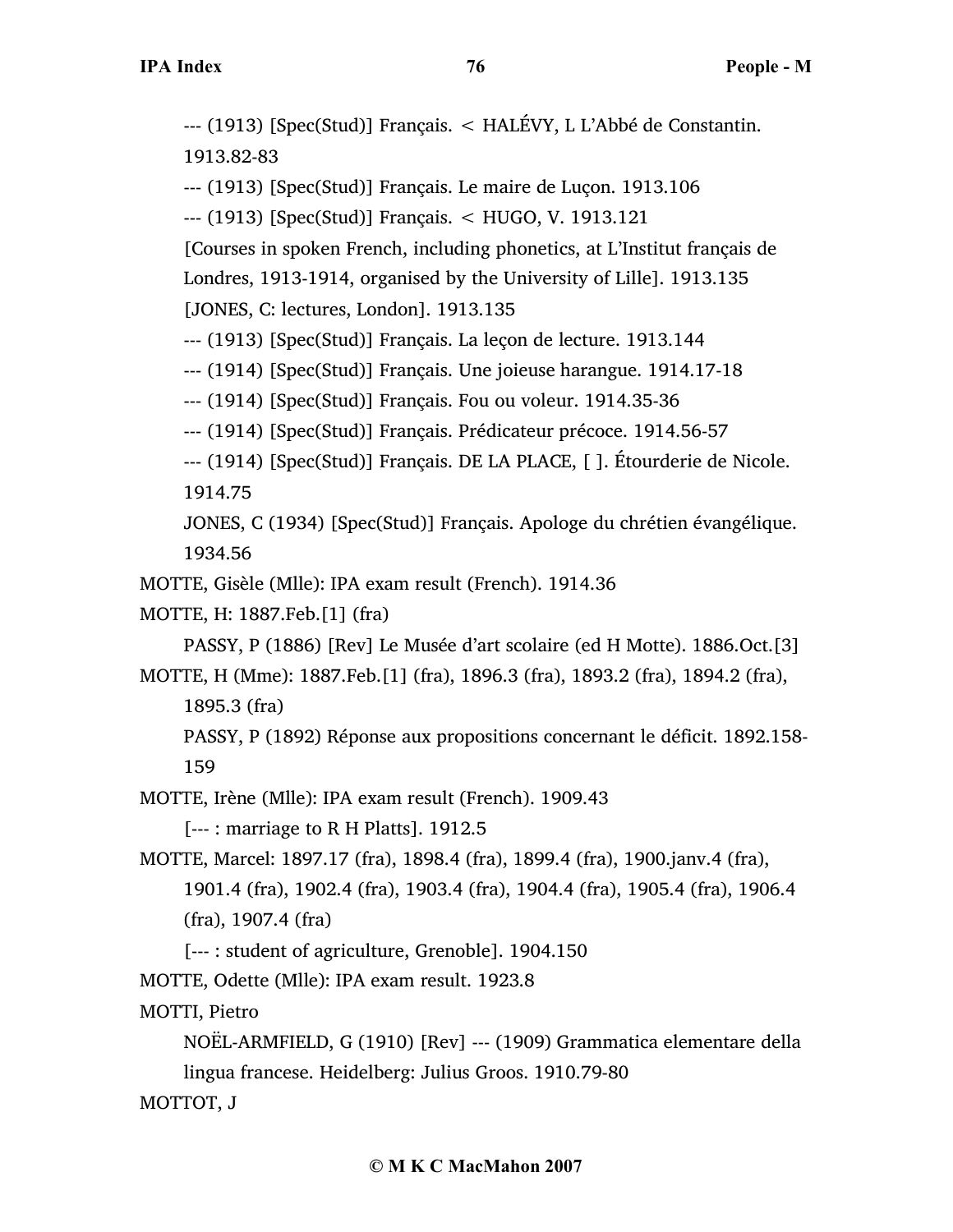ROUSSEY, C (1892) [Rev] --- (1890) L'Auxiliaire de toutes les méthodes de lecture. Le répétiteur phonique. Recueil d'images spéciales dont chacune rappelle: 1o la forme, 2o la valeur d'un élément alphabetique. 1o Album, 2o guide. Paris: J Mottot. 1892.167

MOTTRAM, Helen (Miss): 1906.69 (eng), 1907.9 (eng), 1908.9 (eng), 1909.9 (eng), 1910.9 (eng), 1911.16 (eng), 1912.30 (eng), 1913.14 (eng), 1914.Suppl.9 (eng)

MOTZFELD, [ ]: 1899.4 (fra), 1900.janv.4 (fra), 1900.févr-mars.19

MOUCHEZ, [ ]

[Société de Réforme Orthographique: petition to L'Académie Française containing about 10,000 signatures.] 1890.10-11

MOUGEOL, Alphonse

[Rev] --- (1886) La Question des langues vivantes. Aurillac: A Pinard. 1888.July.316/52

MOUILPIED, A T de (Dr): 1913.88 (eng), 1914.Suppl.4 (eng)

MOULINOFF, [ ]: 1902.24 (fra), 1903.4 (fra), 1903.48

MOUNCHER, A E: 1909.42 (eng), 1910.9 (eng), 1911.16 (eng), 1912.30 (eng),

1913.66 (eng), 1914.Suppl.9 (eng), 1925.Suppl.9 (eng), 1930.12 (eng)

MOUNCHER, A E: IPA exam result (French). 1909.76

MOUNTAIN, Bernard: 1910.66 (eng), 1911.16 (eng), 1912.30 (eng), 1912.135 (eng), 1913.14 (eng), 1914.Suppl.9 (eng), 1925.Suppl.9 (eng), 1928.48

(eng), 1930.12 (eng), 1932.15 (eng), 1934.30 (eng), 1936.36 (eng),

1938.32 (eng), [death] 1940.74

MOUREAU, René: 1914.39 (rus)

MOURGUE, [ ] (M)

[Criticism of phonetic transcription being used by --- in L'Instruction]. 1888.May.208/40

MOURGUET, Henriette (Mlle): 1910.65 (chl), 1911.36 (chl), 1912.53 (chl), 1913.39 (chl), 1914.Suppl.29 (chl)

MOURLY VOLD, J (Prof): 1894.145 (nor), 1895.11 (nor), 1896.13 (nor),

1896.35

MOUTIER, M (Frl): 1910.16 (ger), 1911.23 (ger), 1912.38 (ger), 1912.93 (ger), 1913.22 (ger)

## **© M K C MacMahon 2007**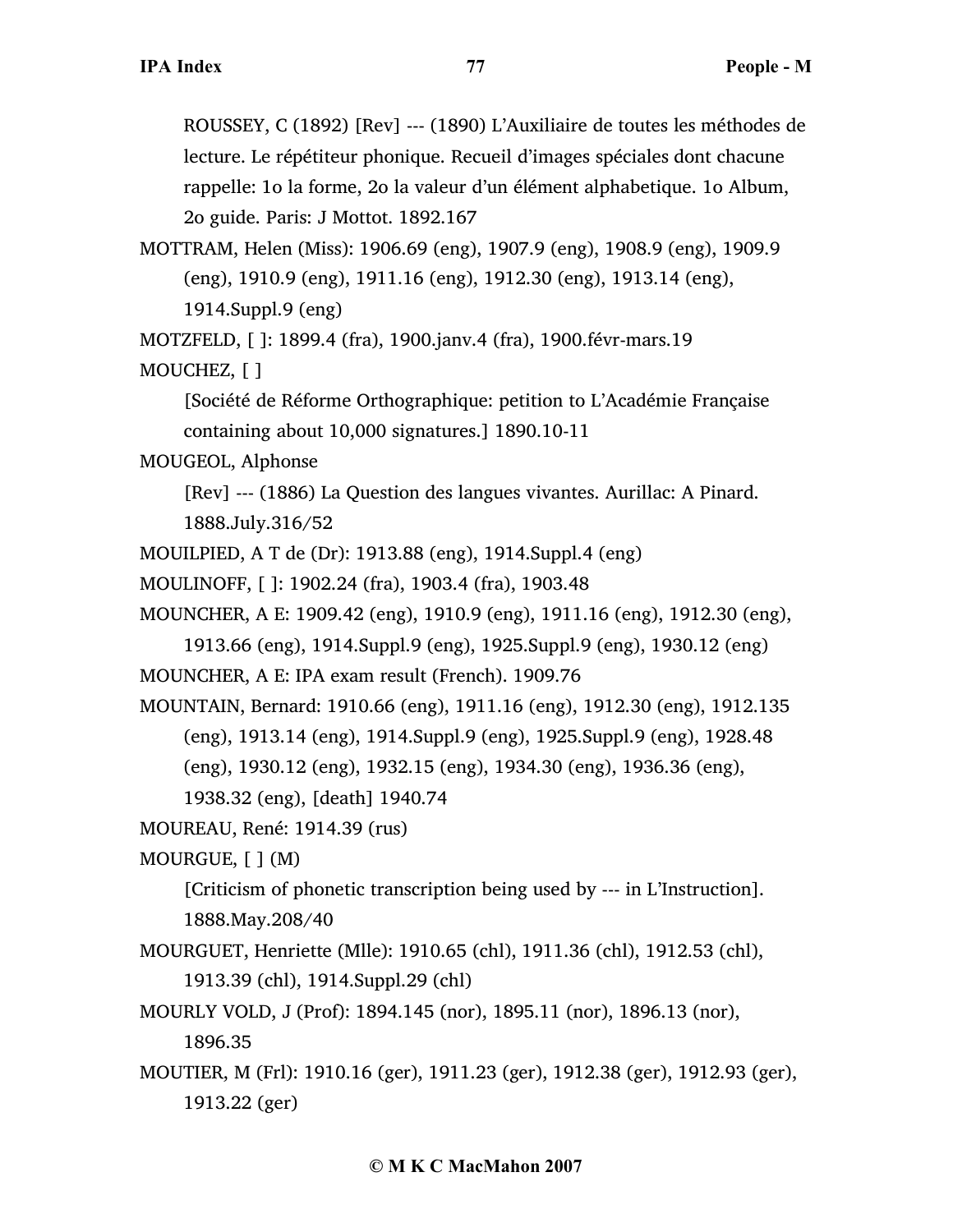MOYA DE DURAN, Hortensia (Srta): 1899.98 (chl), 1900.janv.23 (chl), 1901.24 (chl), 1902.22 (chl), 1903.22 (chl), 1904.20 (chl), 1905.20 (chl), 1906.24 (chl), 1907.27 (chl), 1908.28 (chl)

MOYER, Fayette E: 1896.148 (ger), 1897.23 (ger), 1897.51

MOYN, [ ] (Prof): 1895.30 (ger), 1896.8 (ger), 1897.23 (ger), 1898.9 (ger), 1899.10 (ger), 1900.janv.11 (ger), 1901.12 (ger), 1902.11 (ger), 1903.11 (ger), 1904.10 (ger), 1905.10 (ger), [death] 1905.106 & 114

MRODZINSKY, C: 1906.70 (ger), 1907.14 (ger), 1908.15 (ger), 1908.92 (ger),

1909.15 (ger), 1910.16 (ger), 1911.23 (ger), 1911.192 (ger), 1912.38

(ger), 1913.22 (ger), 1914.Suppl.14 (ger)

MROZICKI, [ ]: 1899.65 (fra), 1900.janv.4 (fra), 1900.févr-mars.19

MRULIJAUJAYUDU, J: 1908.62 (ind), 1909.31 (ind), 1910.30 (ind)

MUCKADELL: see SCHAFFALITSKY DE MUCKADELL

MUDALIAR, Svonampu Arumugam

PASSY, P (1898) [Spec] Tamil (Madras). StJ [inf= --- ]. 1898.30

MUDD, T T: 1938.79 (usa), 1944.12, 1947.35 (usa), 1949.13 (usa), 1956.27 (usa)

- MUDGETT, Walter L: 1965.34 (usa), 2000.120 (usa)
- MUECKE, Doris: 1998.133 (ger), 2000.120 (ger)

MUEGGE ~ MUGGE, M A (Dr): 1906.70 (eng), 1907.5 (eng), 1908.5 (eng),

1908.43 (eng), 1909.5 (eng), 1909.43 (eng), 1910.5 (eng), 1911.12 (eng),

1911.95 (eng), 1912.25 (eng), 1914.Suppl.4 (eng)

MÜHLAU, Walter G: 1908.15 (ger), 1909.15 (ger), 1909.72

MÜHLBACHER, A (Mlle): 1887.Feb.[1] (fra)

MÜHLEFELD, [ ] (Dr): 1891.7 (ger), 1892.5 (ger), 1892.42

MÜHLEISEN, W: 1906.70 (ger), 1906.78 (ger), 1907.14 (ger), 1908.15 (ger), 1909.15 (ger), 1909.72 (eng), 1910.9 (eng)

MÜHLHAUS, Julius: 1906.12 (ger), 1907.14 (ger), 1908.15 (ger), 1909.15 (ger), 1909.73

MÜHLICH, Ch: 1906.121 (auh), 1907.17 (auh), 1907.106 (auh), 1908.17 (auh), 1909.18 (auh)

MÜHRY, [ ] (Frl): 1898.65 (ger), 1899.10 (ger), 1899.35, 1900.janv.11 (ger), 1900.févr-mars.19, 1901.12 (ger), 1901.47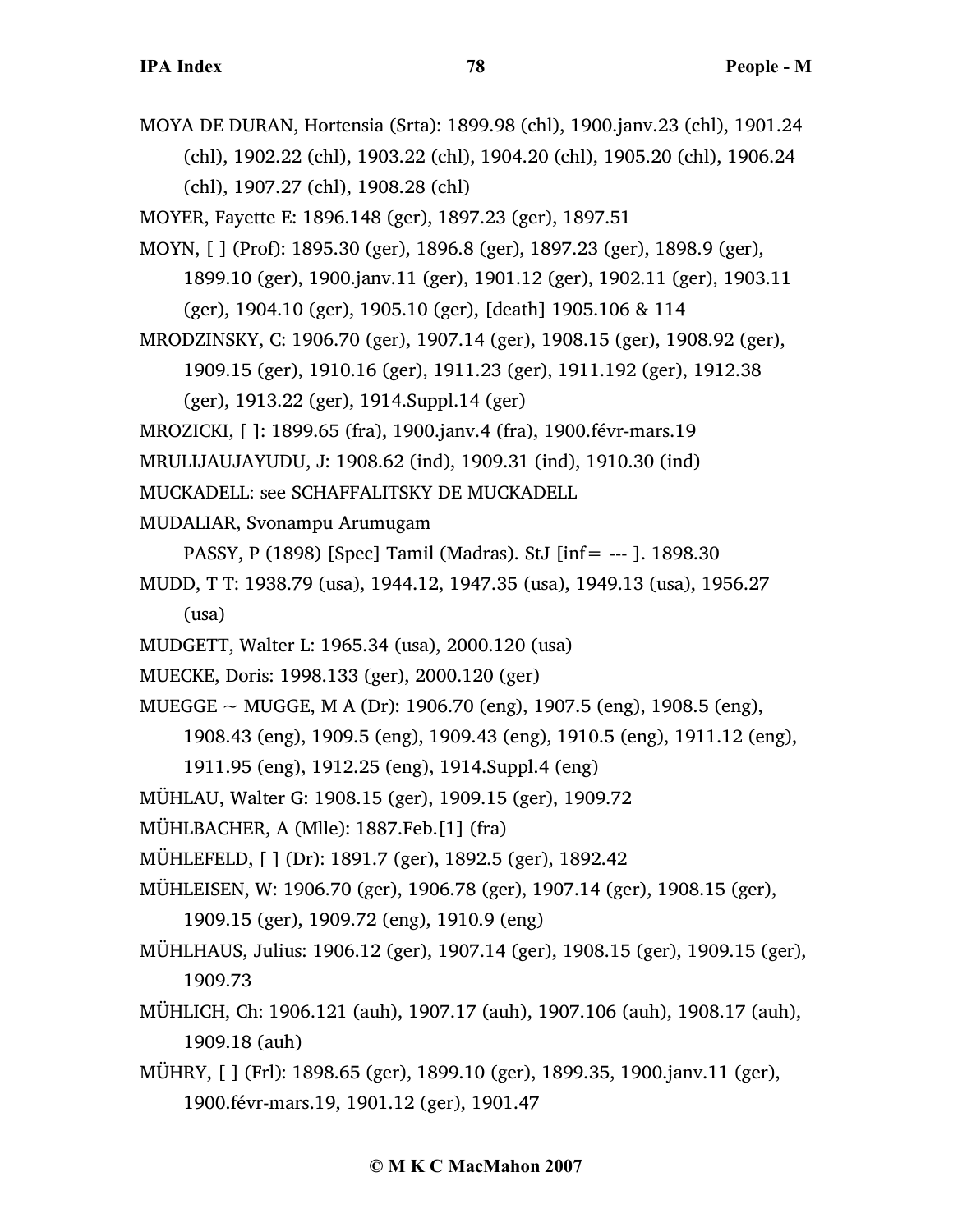MÜLLER, [ ] (Dr): 1887.Nov.378 (ger), 1888.janv.26/2 (ger), 1889.6 (ger), 1890.6 (ger), 1890.29 (ger)

MÜLLER, [ ] (Frl): 1897.126 (ger), 1898.9 (ger), 1898.36, 1898.66 (ger)

MÜLLER, [ ] (Fru): 1898.66 (fra), 1898.90 (den), 1899.17 (den), 1899.35

MÜLLER, [ ] (Miss): 1914.40 (eng)

- MÜLLER, [ ] (Mlle): 1898.49 (fra), 1899.4 (fra), 1899.35
- MÜLLER, A (Frau/Frl)
	- PASSY, P (1894) Cours de phonétique à L'École des Hautes Études [--- and L Roudet on position of accent in French]. 1894.114-116
- MUELLER, Adolf (Prof): 1892.129 (can), 1893.12 (can), 1893.42, 1894.14 (can), 1894.27, 1895.15 (can), 1895.33
- MÜLLER, Agnes (Frl): 1901.86 (ger), 1902.11 (ger), 1903.11 (ger), 1903.48
- MÜLLER, Alexis V: 1912.118 (usa), 1913.36 (usa), 1914.Suppl.26 (usa)
- MÜLLER, Anna (Frk): 1894.50 (den), 1895.10 (den), 1896.12 (den), 1897.28 (den), 1897.52

MÜLLER, August

- [IPA notation to be used for the transcription of personal names in the new edition of August Müller's Allgemeines Wörterbuch der Aussprache ausländischer Eigennamen; transcriptions to be prepared by H Michaelis]. 1901.116
- EWERT, J G (1912) [Rev] --- (1903) Allgemeines Wörterbuch der Aussprache ausländischer Eigennamen. Ein Handbuch für Gebildete aller Stände und eine notwendige Ergänzung aller Fremdwörterbücher. Ergänzungsheft zur 7ten Auflage, bearbeitet von H Michaelis. Leipzig:
- Haberland 1912.61-62
- MÜLLER, Carl  $\sim$  Karl: 1896.115 (ger), 1896.136 (ger), 1897.23 (ger) 1897.51, 1898.9 (ger), 1898.36, 1899.33 (ger), 1900.janv.11 (ger), 1900.févrmars.19, 1901.12 (ger), 1901.47
- MÜLLER, Elisabeth (Frk): 1901.122 (den), 1902.17 (den)
- MÜLLER, Friedrich Max: see MAX MÜLLER
- MÜLLER, J (Dr): 1888.Feb.73/9 (swe), 1889.6 (swe), 1890.6 (swe), 1890.50
- MÜLLER, J (Mme): 1894.169 (fra), 1895.3 (fra), 1896.3 (fra), 1897.17 (fra),

1898.4 (fra), 1899.4 (fra), 1900.janv.4 (fra), 1901.4 (fra)

## **© M K C MacMahon 2007**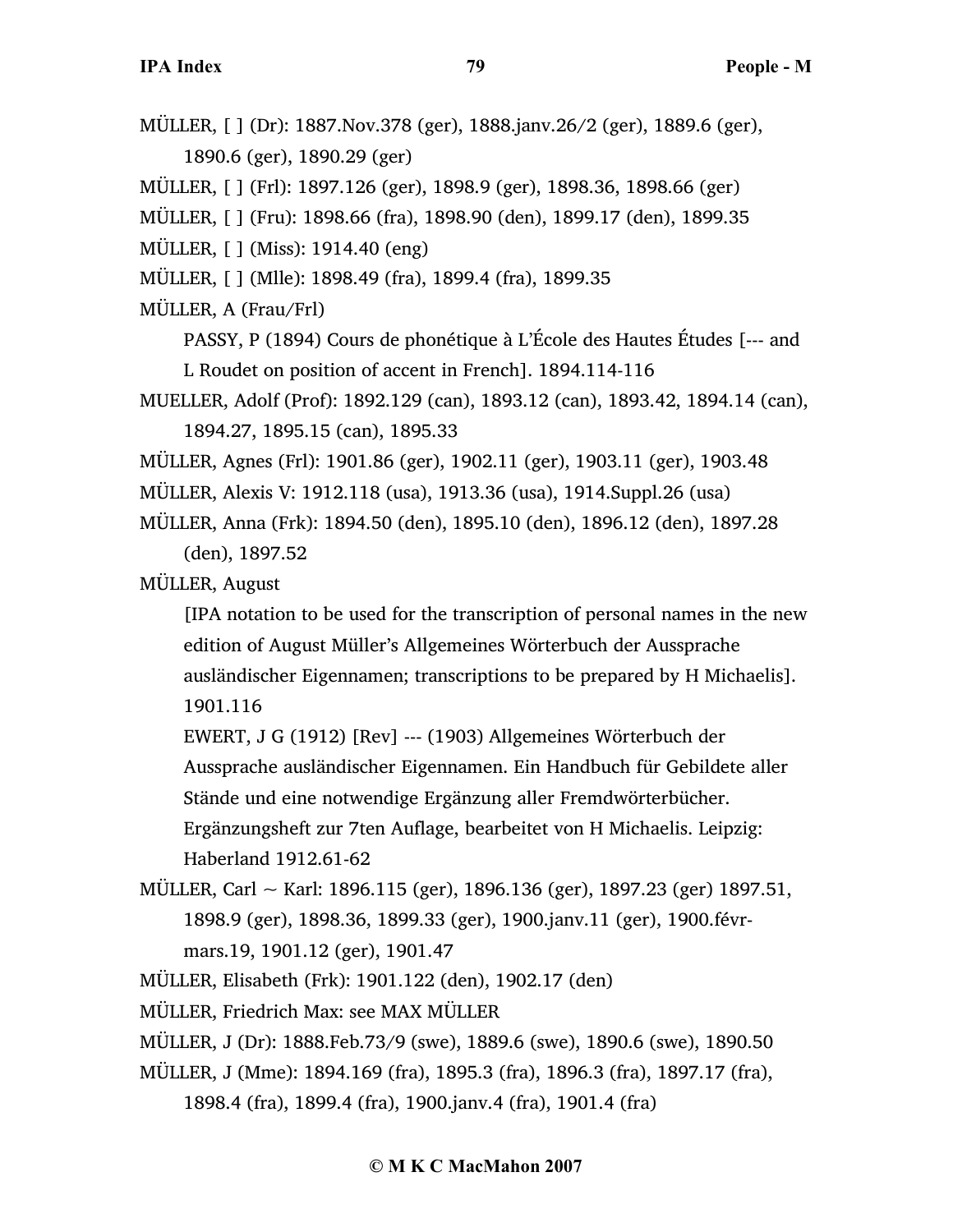MÜLLER, J Mart: 1894.65 (net), 1895.9 (net), 1895.33

MÜLLER, Jørgen Peter

PASSY, P (1906) [Rev] --- (1905) Mon système: 15 minutes de travail par jour pour la santée. Paris: Gamber. 1906.97-99

MÜLLER, K (Dr): 1896.8 (ger), 1897.23 (ger), 1898.9 (ger), 1899.34 (ger)

MÜLLER, Karl: see MÜLLER, Carl  $\sim$  Karl

MÜLLER, M: 1893.25 (ger), 1894.6 (ger), 1894.26

MÜLLER, Marie (Frl): 1912.30 (eng), 1912.79 (eng), 1912.94 (eng), 1912.120 (eng), 1913.14 (eng), 1914.Suppl.9 (eng)

MÜLLER, Nicole

--- & BALL, Martin J (1996) The realisation of schwa plus underlying /r/ and  $/n/$  in a local dialect of the Palatinate [inf=1 female speaker from Herxheim, Südliche Weinstraße]. 1996.89-101

MÜLLER, Otto: 1896.212 (ger), 1897.23 (ger), 1897.158, 1898.9 (ger), 1898.36, 1898.66 (ger), 1899.10 (ger)

MÜLLER, Reinhold: 1912.78 (ger), 1913.22 (ger), 1914.Suppl.14 (ger)

MÜLLER, Selma (Frl): 1899.98 (ger), 1900.janv.11 (ger), 1901.12 (ger), 1901.47

MÜLLER, Walter: 1908.91 (ger), 1909.16 (ger), 1910.16 (ger), 1910.144,

1911.23 (ger), 1911.192

MÜNCH, [ ]

[Rev] VIËTOR, W [ed] (1888) Phonetische Studien. Zeitschrift für wissenschaftliche und praktische Phonetik. Zweites Heft. Marburg: N

Elwert. 1888.May.205/37-206/38

MÜNCH, P: 1900.janv.11 (ger)

MÜNCHHAUSEN, Hieronymus Karl Friedrich von (Baron)

DIETRICH, G (1927) [Spec(Stud)] Deutsch. < --- Abenteuer des Barons von Münchhausen. 1927.51-52

MÜNCHMEYER, E (Dr): 1888.June.249/41 (swe), 1889.6 (swe), 1890.6 (swe), 1890.50

- MÜRKENS, G: 1896.104 (ger), 1896.136 (ger), 1897.23 (ger), 1897.51, 1898.34 (ger), 1899.10 (ger), 1899.35
- MUFFANG, H: 1907.4 (fra), 1908.4 (fra), 1909.3 (fra), 1910.4 (fra), 1911.11 (fra), 1912.24 (fra), 1913.8 (fra), 1914.Suppl.3 (fra)

## **© M K C MacMahon 2007**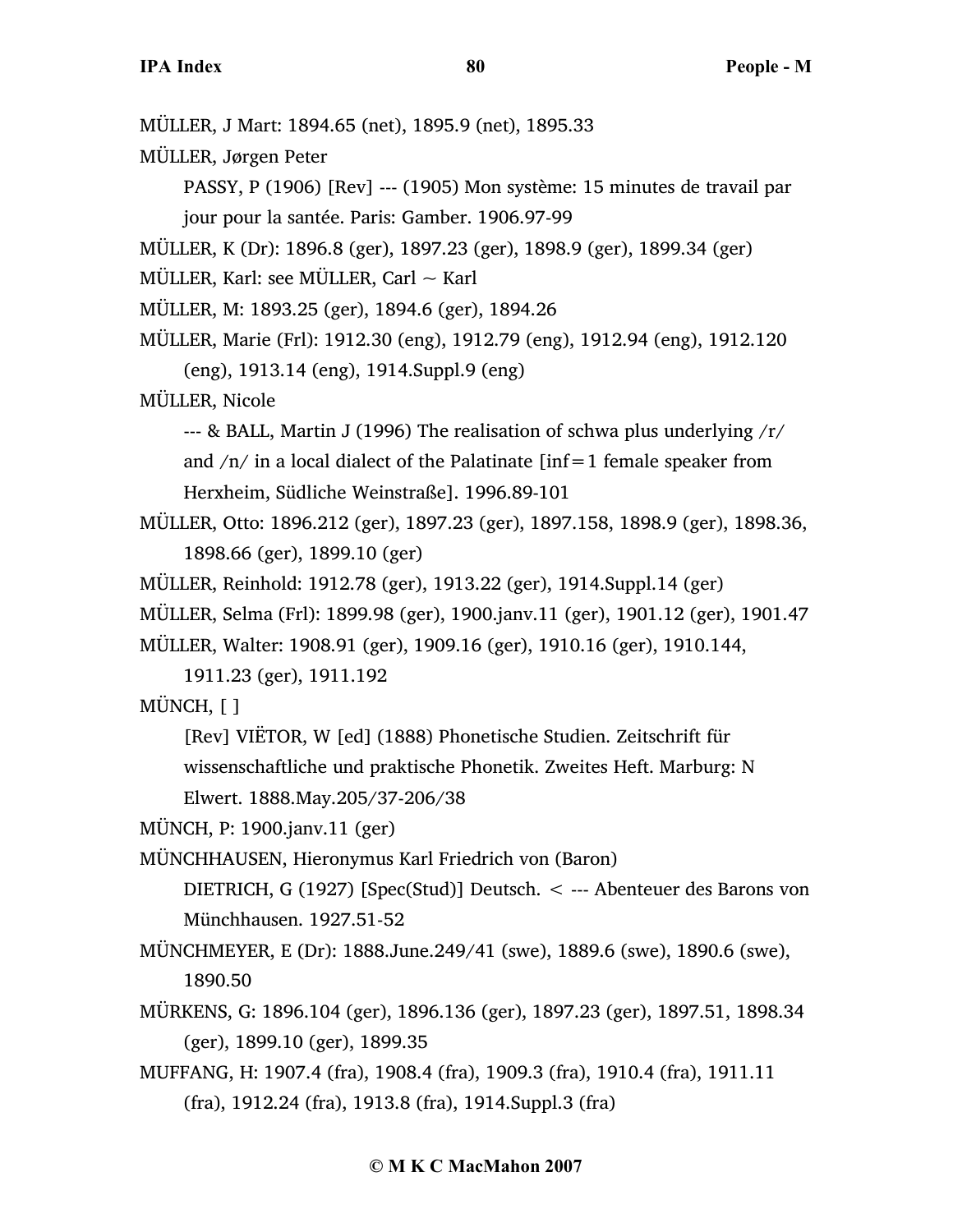[--- : marriage to Mlle Lilian Lamy]. 1908.84 MUGDAN, Joachim (Prof): 1998.133 (ger), 2000.120 (swi), 2005.128 (swi) MUGGE: see MUEGGE  $\sim$  MUGGE MUGICA, Pedro de PASSY, J (1891) [Rev] --- (1891) Gramática del Castellano antiguo. Primera parte: Fonética. Leipzig: O R Reisland. 1891.77 MUHYEDDIN, I A: 1966.18 (wal) MUIRHEAD, [ ] (Miss): 1909.94 (eng), 1910.9 (eng), 1911.16 (eng), 1912.30 (eng), 1913.14 (eng), 1914.Suppl.9 (eng) MUKASA, Kesi B NÖEL-ARMFIELD, G (1912) [Spec] Luganda [language of Beganda (Uganda, Africa)]. Sol, StJ [infs=--- and Jakobo Sajabi]. 1912.145-146 MULAC3IK, Ivan: 1913.109 (auh), 1914.Suppl.16 (auh) MULERT, E N (Mjfr): 1897.125 (net), 1898.23 (saf), 1899.23 (saf), 1899.36, 1900.janv.24 (saf), 1900.févr-mars.20 MULHOLLAND, J (Mrs): 1938.40 (aus), 1948.16 MULLER, [1]: 1893.113 (fra) MULLER, [2]: 1902.23 (fra), 1903.4 (fra), 1903.48 MULLINGS, Aston B: 1969.22 (con) MULTINEDDU, Flavio: 1984.53 (ita) MULZER, H (Frl): 1912.133 (ger), 1913.22 (ger), 1913.111 MUNCK, M (Frk): 1893.11 (fin), 1894.12 (fin), 1894.26 MUNDACA, Aura: 1914.Suppl.29 (chl) MUNDHRA, Mahesh Das: 1966.39 (eng) MUNDT, Guillermo: 1899.98 (chl), 1900.janv.23 (chl) MUNÉ: see JULIÀ MUNÉ MUNFORD, A R: 1913.149 (eng), 1914.Suppl.9 (eng) MUNHALL, Kevin G (Dr): 1994.53 (can), 1998.133 (can) MUÑOZ: see also ESPINDOLA DE MUÑOZ; MARINA I MUÑOZ; PAGÉS DE MUÑOZ MUNOZ, Antonio (Dr): 1893.129 (spa), 1894.9 (spa), 1894.27, 1895.9 (spa), 1895.33 MUÑOZ, Emilio: 1913.39 (chl), 1914.Suppl.29 (chl)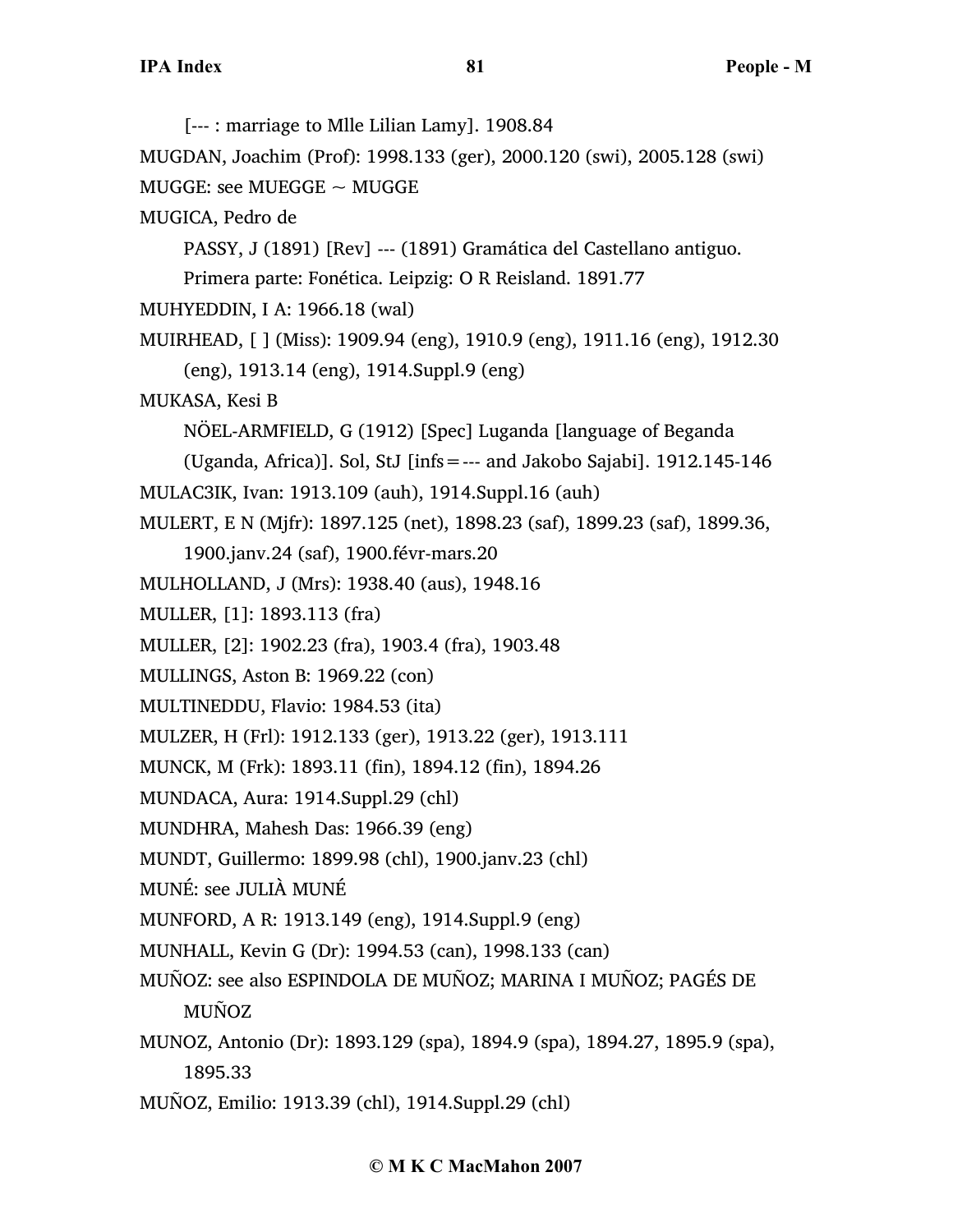MUÑOZ ÁVALOS, Ricardo: 1895.113 (chl), 1896.18 (chl), 1897.35 (chl),

1898.22 (chl), 1899.22 (chl), 1900.janv.23 (chl), 1900.86, 1901.24 (chl),

1902.22 (chl), 1903.22 (chl), 1904.20 (chl), 1905.20 (chl), 1906.24 (chl),

- 1907.27 (chl), 1908.28 (chl), 1909.30 (chl), 1910.29 (chl), 1911.36 (chl),
- 1912.53 (chl), 1913.39 (chl), 1914.Suppl.29 (chl)
- MUÑOZ FELIÙ, Rosa Amelia (Srta): 1895.137 (chl), 1896.18 (chl), 1896.104 (chl), 1896.116 (chl), 1897.35 (chl)
- MUNOZ MALUSCHKA, Jertrudis: 1914.Suppl.29 (chl)
- MUNRO, A G: 1905.46 (eng), 1906.8 (eng), 1907.9 (eng), 1908.9 (eng), 1909.9 (eng), 1910.9 (eng), [death] 1910.168
- MUNRO, Hugo: 1910.29 (chl)
- MUNRO, Pamela (Dr): 1994.53 (usa), 1998.133 (usa)

GORDON, Matthew, --- & LADEFOGED, Peter (2001) Chickasaw. NWS. 2001.287-290

- MUNTHE, Å W (Dr): 1888.June.249/41 (swe), 1889.6 (swe), 1890.6 (swe), 1890.30 (swe), 1890.50, 1891.93 (swe), 1892.10 (swe)
	- [--- : appointment, Stockholm]. 1890.26
- MURDISON, R: 1970.52 (wal)
- MURPHY, Vincent: 1896.4 (eng), 1897.18 (eng), 1897.51
- MURRAY, [ ]: 1959.49

MURRAY, A S (Miss): 1904.62 (sco), 1905.6 (sco), 1906.8 (sco), 1907.9 (sco), 1907.90 (sco), 1908.9 (sco), 1909.9 (sco), 1910.9 (sco), 1911.16 (sco), 1912.30 (sco)

- MURRAY, Chester: 1903.129 (usa), 1904.18 (usa), 1905.18 (usa), 1906.22 (usa), 1907.25 (usa), 1908.26 (usa), 1909.27 (usa)
- MURRAY, James Augustus Henry (Sir)

HAMILTON, A (1889) Standard English [incl discussion of

diphthongization in British accents]. 1889.53-55

MURRAY, James E: 1914.39 (ger)

--- : IPA exam results: German, 1914.79; 1923.8

- MURRAY, W: 1962.20 (eng)
- MURRAY-BAGSHAWE, E: 1909.9 (eng), 1910.9 (eng), 1911.16 (eng), 1912.30 (eng)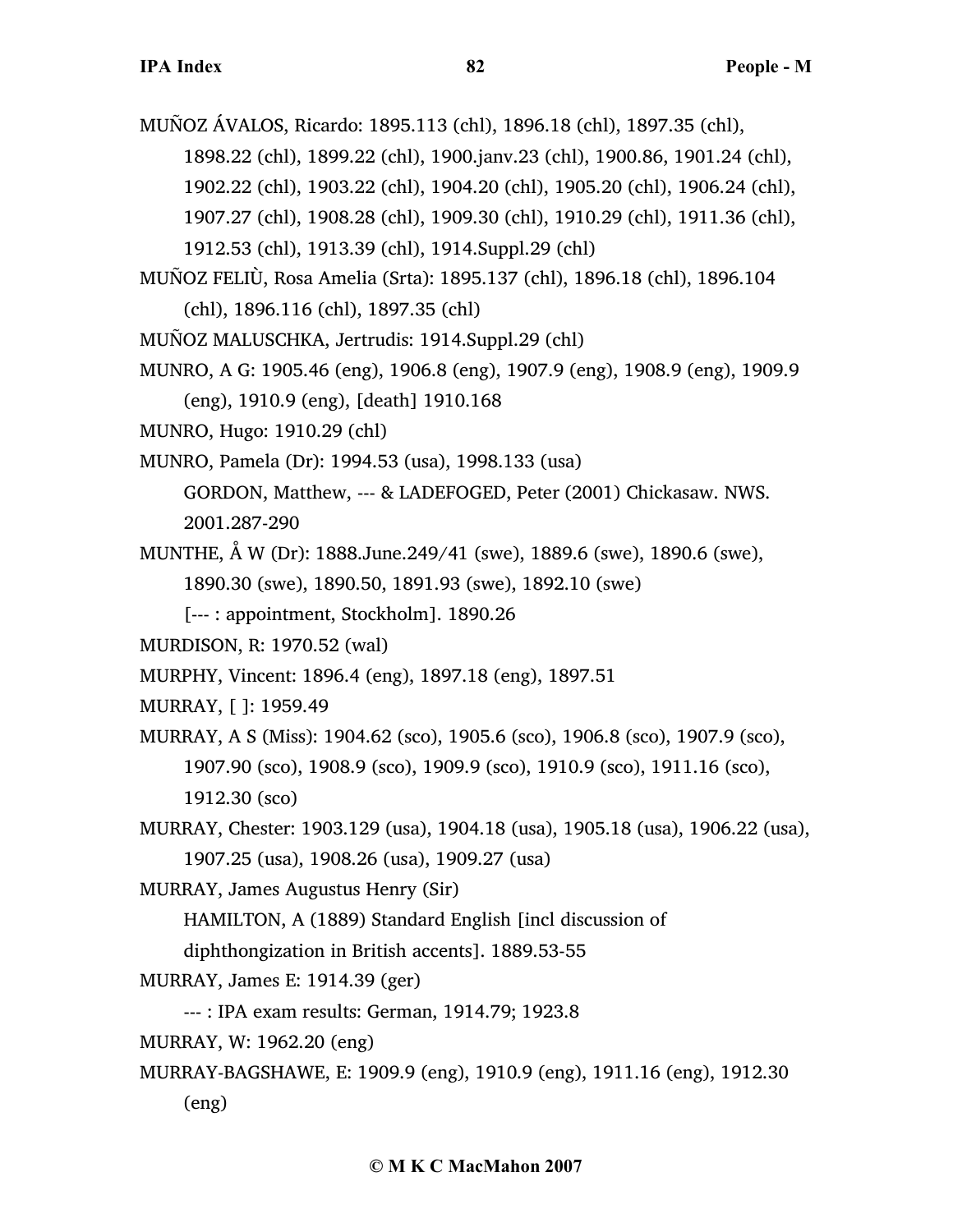MUSCOTT, Eth (Mlle): IPA exam result (French). 1911.128

MUSGRAVE, Caleb S ~ Caleb C: 1906.77 (irl), 1907.9 (irl), 1908.9 (irl), 1908.91 (eng), 1909.9 (irl), 1910.123 (eng), 1911.16 (eng), 1912.30 (eng), 1913.87

(ger), 1914.Suppl.14 (ger), 1929.42 (eng), 1930.12 (eng), 1932.15 (eng)

MUSGRAVE, Caleb S: IPA exam result (German). 1913.107

MUSSELI, Vincent

COXE, C (1959) [Spec(Stud)] Français.  $\lt$  --- Les Travaux et les jeux.

1959.19

MUSSET, Louis Charles Alfred de

[Spec(Stud)] Français. < --- On ne badine pas avec l'amour. 1958.37 MUSTANSIRIYAH: see AL-MUSTANSIRIYAH UNIVERSITY

MUSTAPHA, H M Hassan: 1970.24 (wal), 1970.52 (eng), 1972.Suppl.13 (eng),

1975.Suppl.17 (eng), 1978.Suppl.18 (eng), 1981.Suppl.14 (sau)

MUTA, Yoshinobu (Mr): 1998.133 (jap), 2000.120 (jap), 2005.126 (jap)

MUTH, Hedwig (Frl): 1911.16 (eng), 1912.30 (eng), 1912.119 (ger), 1913.22 (ger), 1913.127 (ger), 1914.Suppl.14 (ger)

MUTSCHMANN, Heinrich: 1911.191 (eng), 1912.30 (eng), 1913.14 (eng),

1914.Suppl.9 (eng)

[Der 19te Deutsche Neuphilologentag, Berlin, October 1924]. 1924.27-28 WARD, I C (1926) [Rev] DEUTSCHBEIN, M, --- & EICKER, H (1926) Handbuch der englischen Grammatik. Leipzig: Quelle & Meyer. 1926.17 DIETRICH, G (1932) [Rev] --- (1930) Praktische Phonetik des Englischen. Einführung in ihre Theorie und Praxis. Leipzig: Quelle & Meyer. 1932.55 56

DAVIS, Edwin B (1933) Notes on English and Italian  $\mathcal{I} =$  comments on review of D Jones' Outline of English Phonetics,3rd ed, review of --- 's Praktische Phonetik des Englischen, A Camilli's transcription of Italian, 1932.53-54, 66-67]. 1933.38-40. Corr: 1933.82

DIETRICH, Gerhard (1933) Erwiderung auf "Bemerkungen zum Englischen" [=DAVIS, E B 1933.39]. 1933.58

MUTTON, [ ]: 1912.92 (aus), 1913.42 (aus), 1914.Suppl.32 (aus)

MUZARFFARGARH, Government High School, Headmaster (ind): 1914.Suppl.30